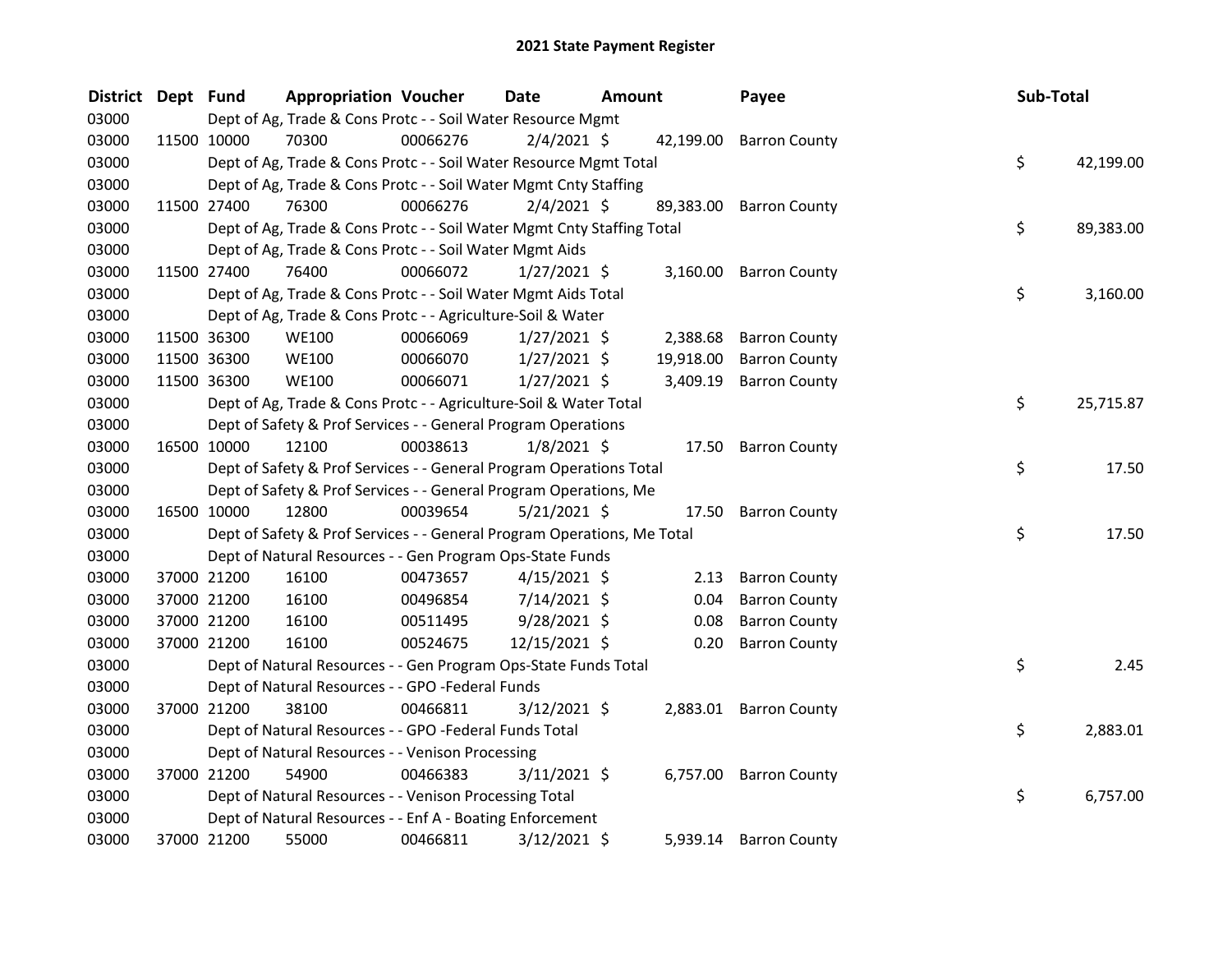| <b>District</b> | Dept Fund |             | <b>Appropriation Voucher</b>                                       |          | <b>Date</b>    | <b>Amount</b> |           | Payee                   | Sub-Total |           |
|-----------------|-----------|-------------|--------------------------------------------------------------------|----------|----------------|---------------|-----------|-------------------------|-----------|-----------|
| 03000           |           |             | Dept of Natural Resources - - Enf A - Boating Enforcement Total    |          |                |               |           |                         | \$        | 5,939.14  |
| 03000           |           |             | Dept of Natural Resources - - Enf A - Atv & Utv Enforcement        |          |                |               |           |                         |           |           |
| 03000           |           | 37000 21200 | 55100                                                              | 00509142 | $9/16/2021$ \$ |               |           | 29,359.87 Barron County |           |           |
| 03000           |           |             | Dept of Natural Resources - - Enf A - Atv & Utv Enforcement Total  |          |                |               |           |                         | \$        | 29,359.87 |
| 03000           |           |             | Dept of Natural Resources - - Enf A - Snow Enforcement             |          |                |               |           |                         |           |           |
| 03000           |           | 37000 21200 | 55200                                                              | 00509603 | $9/20/2021$ \$ |               |           | 11,747.15 Barron County |           |           |
| 03000           |           |             | Dept of Natural Resources - - Enf A - Snow Enforcement Total       |          |                |               |           |                         | \$        | 11,747.15 |
| 03000           |           |             | Dept of Natural Resources - - Wildlife Damage Claims & Abat        |          |                |               |           |                         |           |           |
| 03000           |           | 37000 21200 | 55300                                                              | 00466383 | 3/11/2021 \$   |               |           | 24,602.39 Barron County |           |           |
| 03000           |           |             | Dept of Natural Resources - - Wildlife Damage Claims & Abat Total  |          |                |               |           |                         | \$        | 24,602.39 |
| 03000           |           |             | Dept of Natural Resources - - Resaids - County Cons Aids           |          |                |               |           |                         |           |           |
| 03000           |           | 37000 21200 | 56300                                                              | 00509042 | $9/15/2021$ \$ |               |           | 650.00 Barron County    |           |           |
| 03000           |           |             | Dept of Natural Resources - - Resaids - County Cons Aids Total     |          |                |               |           |                         | \$        | 650.00    |
| 03000           |           |             | Dept of Natural Resources - - Ra- Fish, WI & Forestry              |          |                |               |           |                         |           |           |
| 03000           |           | 37000 21200 | 56400                                                              | 00469763 | $3/25/2021$ \$ |               |           | 761.57 Barron County    |           |           |
| 03000           |           |             | Dept of Natural Resources - - Ra- Fish, WI & Forestry Total        |          |                |               |           |                         | \$        | 761.57    |
| 03000           |           |             | Dept of Natural Resources - - Ra- Suppl Snow Trail Aids            |          |                |               |           |                         |           |           |
| 03000           |           | 37000 21200 | 56900                                                              | 00465150 | $3/1/2021$ \$  |               |           | 17,096.07 Barron County |           |           |
| 03000           |           |             | Dept of Natural Resources - - Ra- Suppl Snow Trail Aids Total      |          |                |               |           |                         | \$        | 17,096.07 |
| 03000           |           |             | Dept of Natural Resources - - Resaids - Cnty Forst & Admin         |          |                |               |           |                         |           |           |
| 03000           |           | 37000 21200 | 57200                                                              | 00462943 | $2/18/2021$ \$ |               |           | 16,029.91 Barron County |           |           |
| 03000           |           | 37000 21200 | 57200                                                              | 00524255 | 12/15/2021 \$  |               |           | 1,600.00 Barron County  |           |           |
| 03000           |           |             | Dept of Natural Resources - - Resaids - Cnty Forst & Admin Total   |          |                |               |           |                         | \$        | 17,629.91 |
| 03000           |           |             | Dept of Natural Resources - - Ra- Cnty Snow Trail & Area Aid       |          |                |               |           |                         |           |           |
| 03000           |           | 37000 21200 | 57400                                                              | 00513712 | 10/13/2021 \$  |               | 45,495.00 | <b>Barron County</b>    |           |           |
| 03000           |           | 37000 21200 | 57400                                                              | 00519838 | 11/17/2021 \$  |               | 5,345.25  | <b>Barron County</b>    |           |           |
| 03000           |           | 37000 21200 | 57400                                                              | 00519840 | 11/17/2021 \$  |               | 7,236.00  | <b>Barron County</b>    |           |           |
| 03000           |           | 37000 21200 | 57400                                                              | 00519945 | 11/17/2021 \$  |               | 15,787.50 | <b>Barron County</b>    |           |           |
| 03000           |           | 37000 21200 | 57400                                                              | 00521768 | 11/26/2021 \$  |               | 1,539.85  | <b>Barron County</b>    |           |           |
| 03000           |           |             | Dept of Natural Resources - - Ra- Cnty Snow Trail & Area Aid Total |          |                |               |           |                         | \$        | 75,403.60 |
| 03000           |           |             | Dept of Natural Resources - - Ra- Snowmobile Trail Areas           |          |                |               |           |                         |           |           |
| 03000           |           | 37000 21200 | 57500                                                              | 00521966 | 11/29/2021 \$  |               |           | 45,495.00 Barron County |           |           |
| 03000           |           |             | Dept of Natural Resources - - Ra- Snowmobile Trail Areas Total     |          |                |               |           |                         | \$        | 45,495.00 |
| 03000           |           |             | Dept of Natural Resources - - Ra- Atv Prj Aids, Gas Tax Pymt       |          |                |               |           |                         |           |           |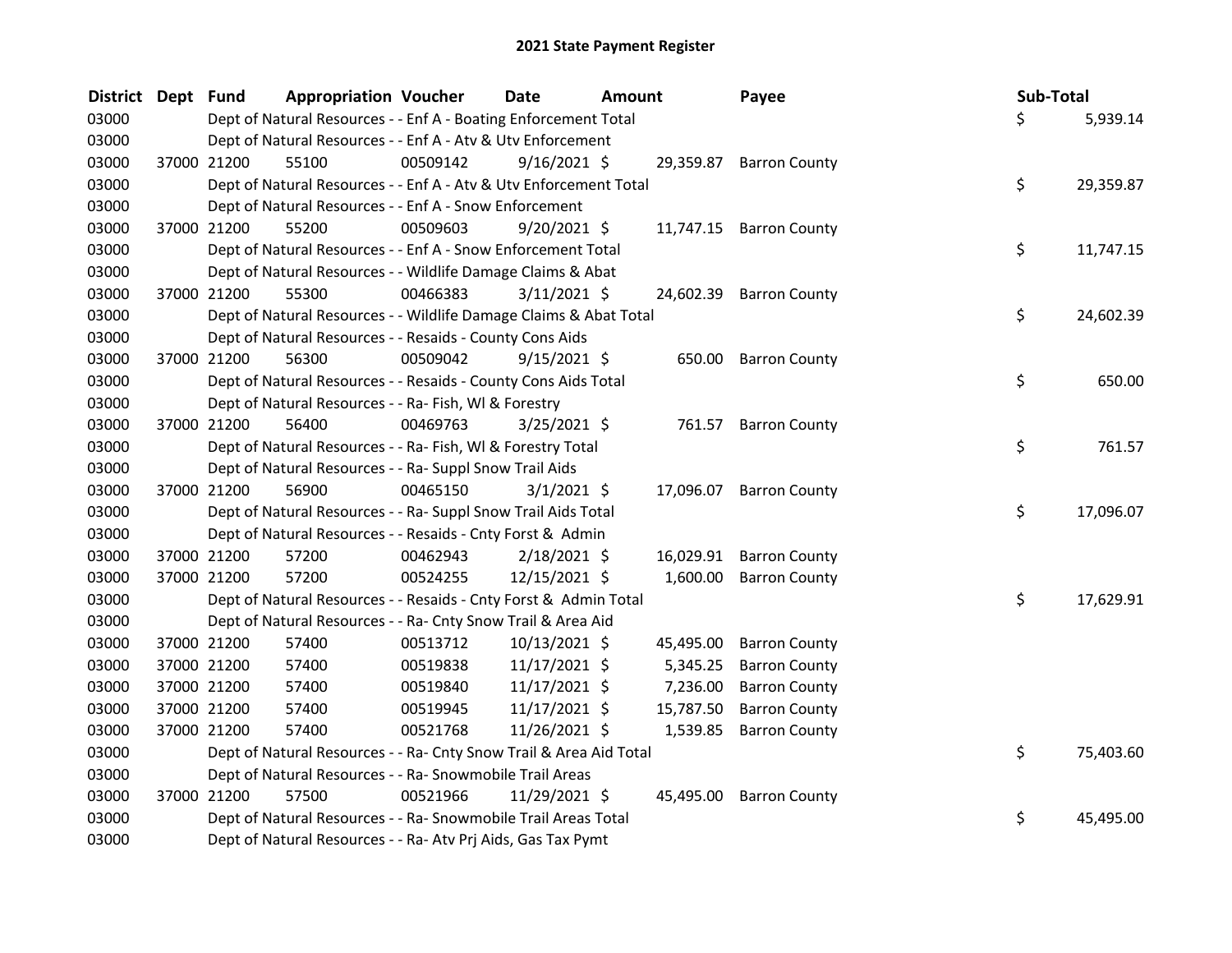| <b>District</b> | Dept Fund |             | <b>Appropriation Voucher</b>                                       |          | Date           | <b>Amount</b> |           | Payee                | Sub-Total |           |
|-----------------|-----------|-------------|--------------------------------------------------------------------|----------|----------------|---------------|-----------|----------------------|-----------|-----------|
| 03000           |           | 37000 21200 | 57600                                                              | 00512979 | 10/13/2021 \$  |               | 36,390.00 | <b>Barron County</b> |           |           |
| 03000           |           | 37000 21200 | 57600                                                              | 00512981 | 10/13/2021 \$  |               | 1,760.00  | <b>Barron County</b> |           |           |
| 03000           |           | 37000 21200 | 57600                                                              | 00512983 | 10/13/2021 \$  |               | 2,800.00  | <b>Barron County</b> |           |           |
| 03000           |           | 37000 21200 | 57600                                                              | 00521971 | 11/29/2021 \$  |               | 36,389.40 | <b>Barron County</b> |           |           |
| 03000           |           | 37000 21200 | 57600                                                              | 00521972 | 11/29/2021 \$  |               | 1,760.00  | <b>Barron County</b> |           |           |
| 03000           |           |             | Dept of Natural Resources - - Ra- Atv Prj Aids, Gas Tax Pymt Total |          |                |               |           |                      | \$        | 79,099.40 |
| 03000           |           |             | Dept of Natural Resources - - Ra- Atv Project Aids                 |          |                |               |           |                      |           |           |
| 03000           |           | 37000 21200 | 57700                                                              | 00510089 | $9/23/2021$ \$ |               | 72,810.75 | <b>Barron County</b> |           |           |
| 03000           |           | 37000 21200 | 57700                                                              | 00524671 | 12/21/2021 \$  |               | 2,800.00  | <b>Barron County</b> |           |           |
| 03000           |           |             | Dept of Natural Resources - - Ra- Atv Project Aids Total           |          |                |               |           |                      | \$        | 75,610.75 |
| 03000           |           |             | Dept of Natural Resources - - GPO--State Funds                     |          |                |               |           |                      |           |           |
| 03000           |           | 37000 21200 | 86100                                                              | 00460192 | $2/1/2021$ \$  |               | 1,838.08  | <b>Barron County</b> |           |           |
| 03000           |           | 37000 21200 | 86100                                                              | 00464952 | 2/26/2021 \$   |               | 1,838.08  | <b>Barron County</b> |           |           |
| 03000           |           | 37000 21200 | 86100                                                              | 00471238 | $4/1/2021$ \$  |               | 1,838.08  | <b>Barron County</b> |           |           |
| 03000           |           | 37000 21200 | 86100                                                              | 00478150 | 4/29/2021 \$   |               | 1,838.08  | <b>Barron County</b> |           |           |
| 03000           |           | 37000 21200 | 86100                                                              | 00484843 | $5/27/2021$ \$ |               | 1,838.08  | <b>Barron County</b> |           |           |
| 03000           |           | 37000 21200 | 86100                                                              | 00493579 | 7/8/2021 \$    |               | 1,838.08  | <b>Barron County</b> |           |           |
| 03000           |           | 37000 21200 | 86100                                                              | 00499651 | 7/29/2021 \$   |               | 1,838.08  | <b>Barron County</b> |           |           |
| 03000           |           | 37000 21200 | 86100                                                              | 00506008 | 8/31/2021 \$   |               | 1,838.08  | <b>Barron County</b> |           |           |
| 03000           |           | 37000 21200 | 86100                                                              | 00511985 | 9/30/2021 \$   |               | 1,838.08  | <b>Barron County</b> |           |           |
| 03000           |           | 37000 21200 | 86100                                                              | 00517122 | 10/28/2021 \$  |               | 1,838.08  | <b>Barron County</b> |           |           |
| 03000           |           | 37000 21200 | 86100                                                              | 00522385 | 12/1/2021 \$   |               | 1,838.08  | <b>Barron County</b> |           |           |
| 03000           |           | 37000 21200 | 86100                                                              | 00526227 | 12/29/2021 \$  |               | 1,838.08  | <b>Barron County</b> |           |           |
| 03000           |           |             | Dept of Natural Resources - - GPO--State Funds Total               |          |                |               |           |                      | \$        | 22,056.96 |
| 03000           |           |             | Dept of Natural Resources - - Fin Asst For Responsible Units       |          |                |               |           |                      |           |           |
| 03000           |           | 37000 27400 | 67000                                                              | 00483132 | $5/21/2021$ \$ |               | 79,250.58 | <b>Barron County</b> |           |           |
| 03000           |           |             | Dept of Natural Resources - - Fin Asst For Responsible Units Total |          |                |               |           |                      | \$        | 79,250.58 |
| 03000           |           |             | Dept of Natural Resources - - Recycling Consolidation Grants       |          |                |               |           |                      |           |           |
| 03000           |           | 37000 27400 | 67300                                                              | 00483132 | $5/21/2021$ \$ |               | 8,920.39  | <b>Barron County</b> |           |           |
| 03000           |           |             | Dept of Natural Resources - - Recycling Consolidation Grants Total |          |                |               |           |                      | \$        | 8,920.39  |
| 03000           |           |             | Dept of Natural Resources - - Land Acquisition                     |          |                |               |           |                      |           |           |
| 03000           |           | 37000 36300 | <b>TA100</b>                                                       | 00499430 | 7/30/2021 \$   |               | 4.00      | <b>Barron County</b> |           |           |
| 03000           |           |             | Dept of Natural Resources - - Land Acquisition Total               |          |                |               |           |                      | \$        | 4.00      |
| 03000           |           |             | Dept of Natural Resources - - GPO - Sd Water Loan Prog, Fed        |          |                |               |           |                      |           |           |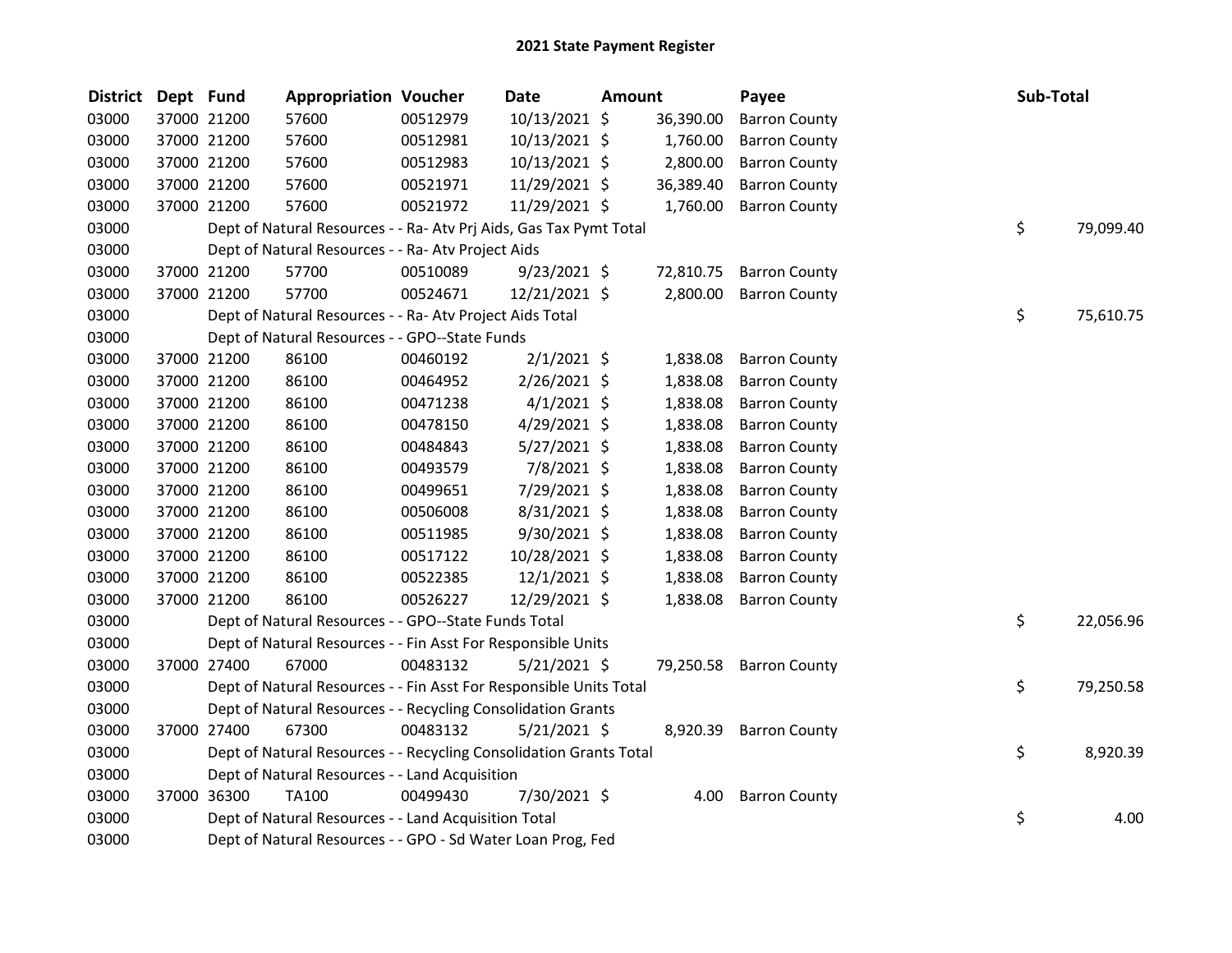| <b>District</b> | Dept Fund |             | <b>Appropriation Voucher</b>                                      |          | Date           | <b>Amount</b> | Payee                    |    | Sub-Total    |
|-----------------|-----------|-------------|-------------------------------------------------------------------|----------|----------------|---------------|--------------------------|----|--------------|
| 03000           |           | 37000 57300 | 48200                                                             | 00458540 | $1/25/2021$ \$ | 9,624.00      | <b>Barron County</b>     |    |              |
| 03000           |           | 37000 57300 | 48200                                                             | 00468809 | $3/31/2021$ \$ | 6,934.75      | <b>Barron County</b>     |    |              |
| 03000           |           | 37000 57300 | 48200                                                             | 00492027 | 7/16/2021 \$   | 6,934.75      | <b>Barron County</b>     |    |              |
| 03000           |           | 37000 57300 | 48200                                                             | 00515616 | 11/12/2021 \$  | 6,934.75      | <b>Barron County</b>     |    |              |
| 03000           |           |             | Dept of Natural Resources - - GPO - Sd Water Loan Prog, Fed Total |          |                |               |                          | \$ | 30,428.25    |
| 03000           |           |             | WI Dept of Transportation - - Eldly&Disa Co/Aid Sf                |          |                |               |                          |    |              |
| 03000           |           | 39500 21100 | 16800                                                             | 00650039 | $2/5/2021$ \$  | 149,985.00    | <b>Barron County</b>     |    |              |
| 03000           |           |             | WI Dept of Transportation - - Eldly&Disa Co/Aid Sf Total          |          |                |               |                          | \$ | 149,985.00   |
| 03000           |           |             | WI Dept of Transportation - - Hwy Sfty Loc Aid Ffd                |          |                |               |                          |    |              |
| 03000           |           | 39500 21100 | 18500                                                             | 00684395 | $4/26/2021$ \$ | 1,941.33      | <b>Barron County</b>     |    |              |
| 03000           |           | 39500 21100 | 18500                                                             | 00771690 | 11/9/2021 \$   | 3,000.00      | <b>Barron County</b>     |    |              |
| 03000           |           |             | WI Dept of Transportation - - Hwy Sfty Loc Aid Ffd Total          |          |                |               |                          | \$ | 4,941.33     |
| 03000           |           |             | WI Dept of Transportation - - Trans Aids To Co.-Sf                |          |                |               |                          |    |              |
| 03000           |           | 39500 21100 | 19000                                                             | 00631602 | $1/4/2021$ \$  | 283,062.66    | <b>Barron County</b>     |    |              |
| 03000           |           | 39500 21100 | 19000                                                             | 00710697 | $7/6/2021$ \$  | 566,125.32    | <b>Barron County</b>     |    |              |
| 03000           |           | 39500 21100 | 19000                                                             | 00751256 | $10/4/2021$ \$ | 283,062.66    | <b>Barron County</b>     |    |              |
| 03000           |           |             | WI Dept of Transportation - - Trans Aids To Co.-Sf Total          |          |                |               |                          | \$ | 1,132,250.64 |
| 03000           |           |             | WI Dept of Transportation - - Local Rds, Grants Sf                |          |                |               |                          |    |              |
| 03000           |           | 39500 21100 | 27000                                                             | 00742366 | $9/8/2021$ \$  |               | 328,624.13 Barron County |    |              |
| 03000           |           |             | WI Dept of Transportation - - Local Rds, Grants Sf Total          |          |                |               |                          | \$ | 328,624.13   |
| 03000           |           |             | WI Dept of Transportation - - Loc Trns Facl Implfd                |          |                |               |                          |    |              |
| 03000           |           | 39500 21100 | 27600                                                             | 00778240 | 11/26/2021 \$  | 376.05        | <b>Barron County</b>     |    |              |
| 03000           |           |             | WI Dept of Transportation - - Loc Trns Facl Implfd Total          |          |                |               |                          | \$ | 376.05       |
| 03000           |           |             | WI Dept of Transportation - - Loc Rd Imp Prg St Fd                |          |                |               |                          |    |              |
| 03000           |           | 39500 21100 | 27800                                                             | 00776844 | $12/1/2021$ \$ | 7,330.87      | <b>Barron County</b>     |    |              |
| 03000           |           |             | WI Dept of Transportation - - Loc Rd Imp Prg St Fd Total          |          |                |               |                          | \$ | 7,330.87     |
| 03000           |           |             | WI Dept of Transportation - - St Hwy Rehab, Sf                    |          |                |               |                          |    |              |
| 03000           |           | 39500 21100 | 36300                                                             | 00647856 | $2/1/2021$ \$  | 9.00          | <b>Barron County</b>     |    |              |
| 03000           |           | 39500 21100 | 36300                                                             | 00664631 | $3/12/2021$ \$ | 30.00         | <b>Barron County</b>     |    |              |
| 03000           |           | 39500 21100 | 36300                                                             | 00765004 | 10/22/2021 \$  | 15,432.88     | <b>Barron County</b>     |    |              |
| 03000           |           | 39500 21100 | 36300                                                             | 00783663 | 12/14/2021 \$  | 5.00          | <b>Barron County</b>     |    |              |
| 03000           |           |             | WI Dept of Transportation - - St Hwy Rehab, Sf Total              |          |                |               |                          | \$ | 15,476.88    |
| 03000           |           |             | WI Dept of Transportation - - Hwy Mgmt & Opers Sf                 |          |                |               |                          |    |              |
| 03000           |           | 39500 21100 | 36500                                                             | 00665423 | 3/16/2021 \$   | 27,480.31     | <b>Barron County</b>     |    |              |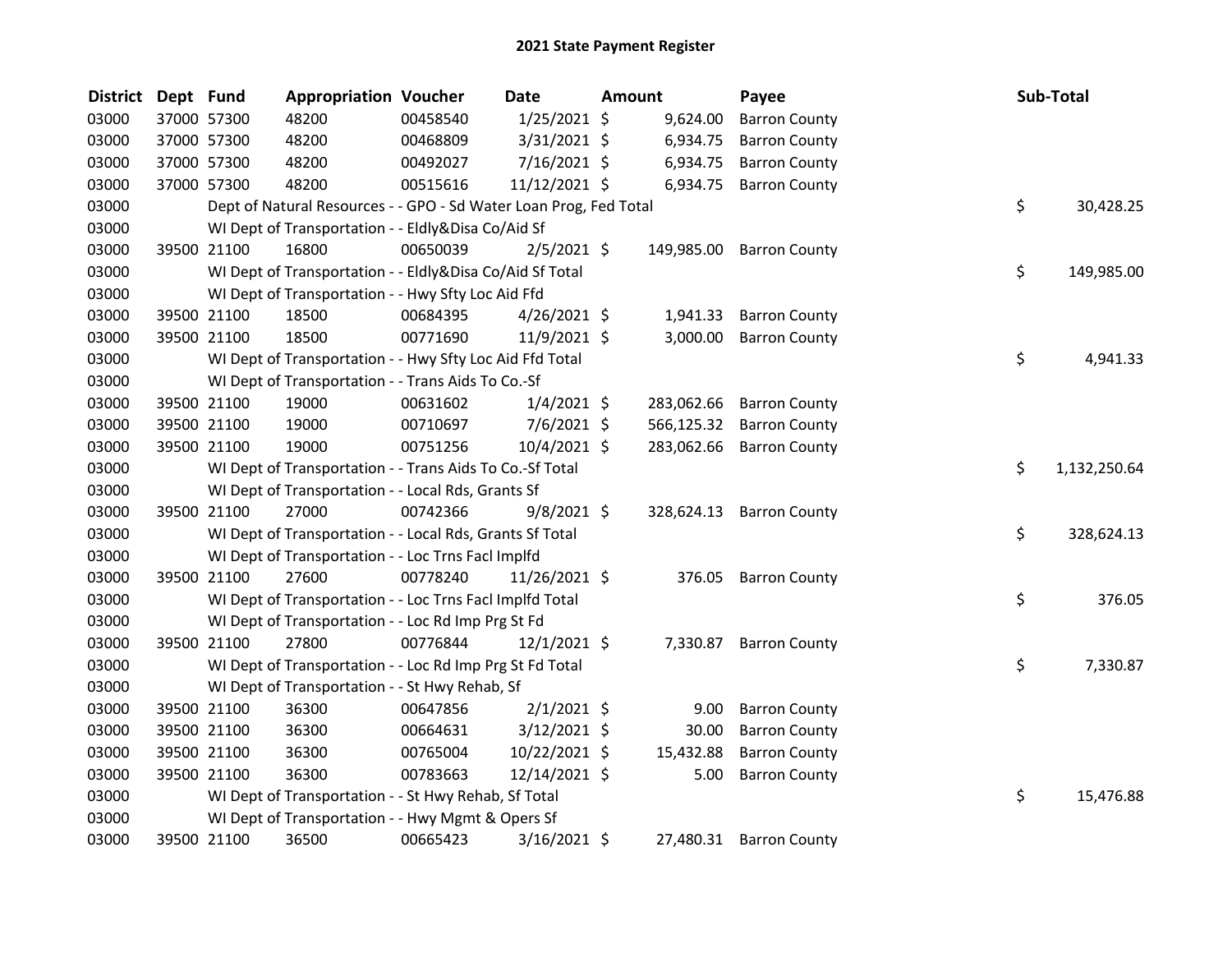| District Dept Fund |             | <b>Appropriation Voucher</b>                            |          | Date           | Amount     | Payee                | Sub-Total |           |
|--------------------|-------------|---------------------------------------------------------|----------|----------------|------------|----------------------|-----------|-----------|
| 03000              | 39500 21100 | 36500                                                   | 00666185 | 3/17/2021 \$   | 540.00     | <b>Barron County</b> |           |           |
| 03000              | 39500 21100 | 36500                                                   | 00673583 | $4/2/2021$ \$  | 741.95     | <b>Barron County</b> |           |           |
| 03000              | 39500 21100 | 36500                                                   | 00699916 | $5/28/2021$ \$ | 1,866.75   | <b>Barron County</b> |           |           |
| 03000              | 39500 21100 | 36500                                                   | 00778240 | 11/26/2021 \$  | 432.00     | <b>Barron County</b> |           |           |
| 03000              | 39500 21100 | 36500                                                   | 00784270 | 12/16/2021 \$  | 432.00     | <b>Barron County</b> |           |           |
| 03000              | 39500 21100 | 36500                                                   | 00792682 | 12/30/2021 \$  | 69.04      | <b>Barron County</b> |           |           |
| 03000              | 39500 21100 | 36500                                                   | 00792683 | 12/30/2021 \$  | 432.00     | <b>Barron County</b> |           |           |
| 03000              | 39500 21100 | 36500                                                   | 00792686 | 12/30/2021 \$  | 432.00     | <b>Barron County</b> |           |           |
| 03000              | 39500 21100 | 36500                                                   | 00792689 | 12/30/2021 \$  | 432.00     | <b>Barron County</b> |           |           |
| 03000              | 39500 21100 | 36500                                                   | 00792690 | 12/30/2021 \$  | 432.00     | <b>Barron County</b> |           |           |
| 03000              | 39500 21100 | 36500                                                   | 00792691 | 12/30/2021 \$  | 432.00     | <b>Barron County</b> |           |           |
| 03000              | 39500 21100 | 36500                                                   | 00792692 | 12/30/2021 \$  | 432.00     | <b>Barron County</b> |           |           |
| 03000              |             | WI Dept of Transportation - - Hwy Mgmt & Opers Sf Total |          |                |            |                      | \$        | 34,154.05 |
| 03000              |             | WI Dept of Transportation - - Routine Maint Sf          |          |                |            |                      |           |           |
| 03000              | 39500 21100 | 36800                                                   | 00641376 | $1/20/2021$ \$ | 36,095.57  | <b>Barron County</b> |           |           |
| 03000              | 39500 21100 | 36800                                                   | 00641377 | $1/20/2021$ \$ | 22,594.31  | <b>Barron County</b> |           |           |
| 03000              | 39500 21100 | 36800                                                   | 00641378 | $1/20/2021$ \$ | 4,536.72   | <b>Barron County</b> |           |           |
| 03000              | 39500 21100 | 36800                                                   | 00641379 | 1/20/2021 \$   | 10,087.57  | <b>Barron County</b> |           |           |
| 03000              | 39500 21100 | 36800                                                   | 00642726 | $1/20/2021$ \$ | 74.87      | <b>Barron County</b> |           |           |
| 03000              | 39500 21100 | 36800                                                   | 00642799 | $1/20/2021$ \$ | 323,444.82 | <b>Barron County</b> |           |           |
| 03000              | 39500 21100 | 36800                                                   | 00647536 | $2/2/2021$ \$  | 28,977.00  | <b>Barron County</b> |           |           |
| 03000              | 39500 21100 | 36800                                                   | 00665400 | $3/16/2021$ \$ | 4,874.27   | <b>Barron County</b> |           |           |
| 03000              | 39500 21100 | 36800                                                   | 00665416 | $3/16/2021$ \$ | 3,942.56   | <b>Barron County</b> |           |           |
| 03000              | 39500 21100 | 36800                                                   | 00665417 | $3/16/2021$ \$ | 37.43      | <b>Barron County</b> |           |           |
| 03000              | 39500 21100 | 36800                                                   | 00665423 | $3/16/2021$ \$ | 1,409.17   | <b>Barron County</b> |           |           |
| 03000              | 39500 21100 | 36800                                                   | 00666185 | 3/17/2021 \$   | 336.65     | <b>Barron County</b> |           |           |
| 03000              | 39500 21100 | 36800                                                   | 00666321 | $3/18/2021$ \$ | 27,530.37  | <b>Barron County</b> |           |           |
| 03000              | 39500 21100 | 36800                                                   | 00666322 | $3/18/2021$ \$ | 150,924.84 | <b>Barron County</b> |           |           |
| 03000              | 39500 21100 | 36800                                                   | 00666323 | $3/18/2021$ \$ | 220,203.97 | <b>Barron County</b> |           |           |
| 03000              | 39500 21100 | 36800                                                   | 00673035 | $3/31/2021$ \$ | 157,284.72 | <b>Barron County</b> |           |           |
| 03000              | 39500 21100 | 36800                                                   | 00673548 | $4/2/2021$ \$  | 11,311.28  | <b>Barron County</b> |           |           |
| 03000              | 39500 21100 | 36800                                                   | 00673583 | $4/2/2021$ \$  | 10,478.35  | <b>Barron County</b> |           |           |
| 03000              | 39500 21100 | 36800                                                   | 00694966 | $5/19/2021$ \$ | 170,502.09 | <b>Barron County</b> |           |           |
| 03000              | 39500 21100 | 36800                                                   | 00699916 | 5/28/2021 \$   | 2,425.04   | <b>Barron County</b> |           |           |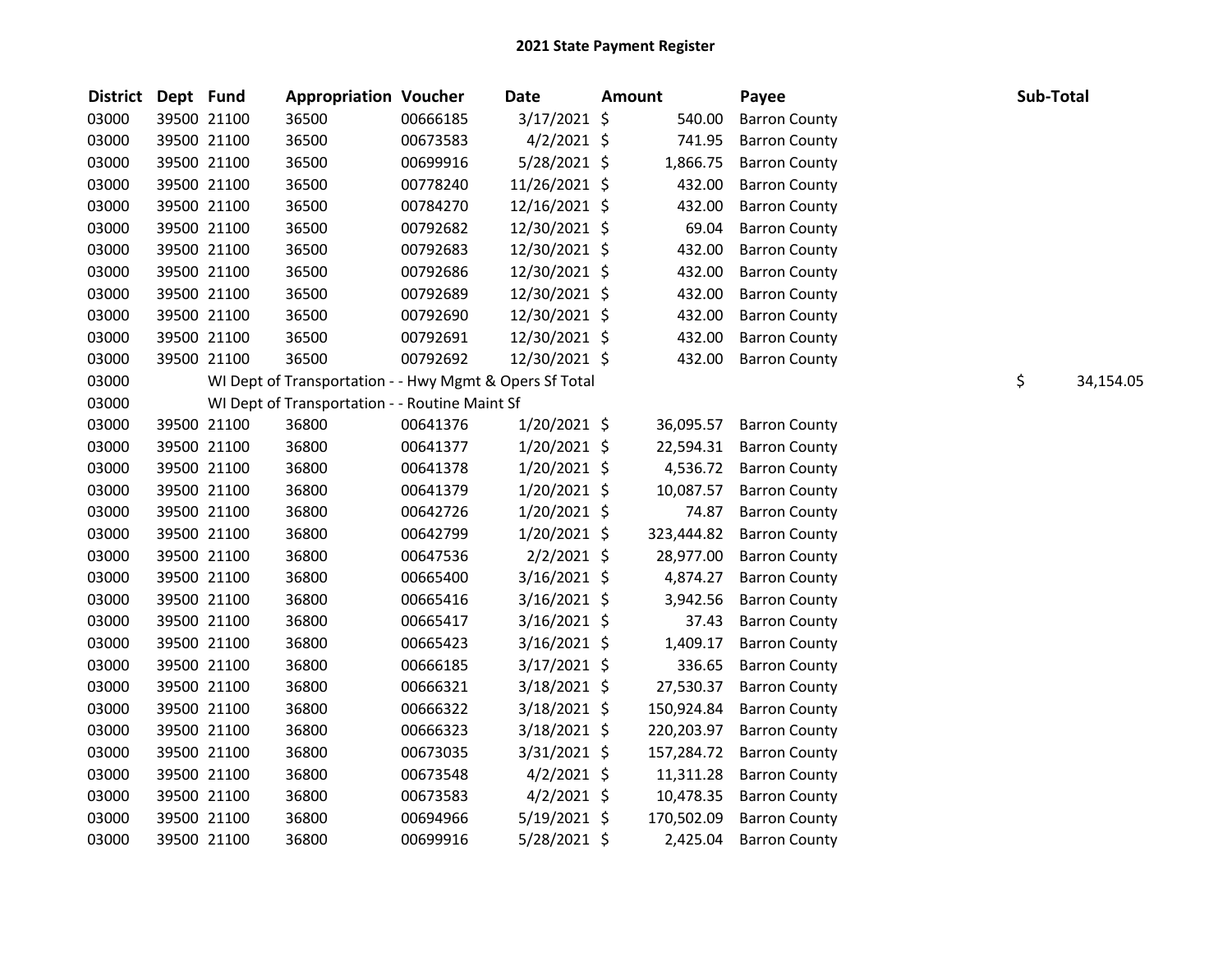| <b>District</b> | Dept Fund |             | <b>Appropriation Voucher</b>                                 |          | <b>Date</b>     | Amount |              | Payee                  |    | Sub-Total    |
|-----------------|-----------|-------------|--------------------------------------------------------------|----------|-----------------|--------|--------------|------------------------|----|--------------|
| 03000           |           | 39500 21100 | 36800                                                        | 00705488 | $6/11/2021$ \$  |        | 196,493.03   | <b>Barron County</b>   |    |              |
| 03000           |           | 39500 21100 | 36800                                                        | 00723679 | 7/22/2021 \$    |        | 75,548.41    | <b>Barron County</b>   |    |              |
| 03000           |           | 39500 21100 | 36800                                                        | 00732967 | 8/12/2021 \$    |        | 61,898.20    | <b>Barron County</b>   |    |              |
| 03000           |           | 39500 21100 | 36800                                                        | 00737908 | $9/2/2021$ \$   |        | (26, 349.12) | <b>Barron County</b>   |    |              |
| 03000           |           | 39500 21100 | 36800                                                        | 00742221 | $9/2/2021$ \$   |        | 114,254.71   | <b>Barron County</b>   |    |              |
| 03000           |           | 39500 21100 | 36800                                                        | 00764434 | 10/20/2021 \$   |        | 64,500.12    | <b>Barron County</b>   |    |              |
| 03000           |           | 39500 21100 | 36800                                                        | 00771328 | $11/12/2021$ \$ |        |              | (68.78) Barron County  |    |              |
| 03000           |           | 39500 21100 | 36800                                                        | 00771329 | 11/12/2021 \$   |        |              | (309.50) Barron County |    |              |
| 03000           |           | 39500 21100 | 36800                                                        | 00772438 | $11/12/2021$ \$ |        | 45,936.81    | <b>Barron County</b>   |    |              |
| 03000           |           | 39500 21100 | 36800                                                        | 00778227 | 11/26/2021 \$   |        | 226,439.37   | <b>Barron County</b>   |    |              |
| 03000           |           | 39500 21100 | 36800                                                        | 00778240 | 11/26/2021 \$   |        | 540.72       | <b>Barron County</b>   |    |              |
| 03000           |           | 39500 21100 | 36800                                                        | 00784270 | 12/16/2021 \$   |        | 4,979.11     | <b>Barron County</b>   |    |              |
| 03000           |           | 39500 21100 | 36800                                                        | 00785979 | 12/22/2021 \$   |        | 27,265.74    | <b>Barron County</b>   |    |              |
| 03000           |           | 39500 21100 | 36800                                                        | 00785981 | 12/22/2021 \$   |        | 47,063.62    | <b>Barron County</b>   |    |              |
| 03000           |           | 39500 21100 | 36800                                                        | 00792684 | 12/30/2021 \$   |        | 6,271.60     | <b>Barron County</b>   |    |              |
| 03000           |           | 39500 21100 | 36800                                                        | 00792685 | 12/30/2021 \$   |        | 3,123.83     | <b>Barron County</b>   |    |              |
| 03000           |           | 39500 21100 | 36800                                                        | 00792687 | 12/30/2021 \$   |        | 344.31       | <b>Barron County</b>   |    |              |
| 03000           |           | 39500 21100 | 36800                                                        | 00792688 | 12/30/2021 \$   |        | 472.74       | <b>Barron County</b>   |    |              |
| 03000           |           | 39500 21100 | 36800                                                        | 00792693 | 12/30/2021 \$   |        | 2,314.00     | <b>Barron County</b>   |    |              |
| 03000           |           | 39500 21100 | 36800                                                        | 00792694 | 12/31/2021 \$   |        | 427.39       | <b>Barron County</b>   |    |              |
| 03000           |           |             | WI Dept of Transportation - - Routine Maint Sf Total         |          |                 |        |              |                        | \$ | 2,038,217.91 |
| 03000           |           |             | WI Dept of Transportation - - Hwy Mgmt & Opers Lf            |          |                 |        |              |                        |    |              |
| 03000           |           | 39500 21100 | 37500                                                        | 00784270 | 12/16/2021 \$   |        | 378.14       | <b>Barron County</b>   |    |              |
| 03000           |           | 39500 21100 | 37500                                                        | 00785381 | 12/20/2021 \$   |        | 380.98       | <b>Barron County</b>   |    |              |
| 03000           |           |             | WI Dept of Transportation - - Hwy Mgmt & Opers Lf Total      |          |                 |        |              |                        | \$ | 759.12       |
| 03000           |           |             | Department of Corrections - - Purchased Services For Offende |          |                 |        |              |                        |    |              |
| 03000           |           | 41000 10000 | 11100                                                        | 00404499 | $1/15/2021$ \$  |        | 1,460.74     | <b>Barron County</b>   |    |              |
| 03000           |           | 41000 10000 | 11100                                                        | 00404501 | $1/15/2021$ \$  |        | 1,500.00     | <b>Barron County</b>   |    |              |
| 03000           |           | 41000 10000 | 11100                                                        | 00409323 | $2/11/2021$ \$  |        | 2,002.50     | <b>Barron County</b>   |    |              |
| 03000           |           | 41000 10000 | 11100                                                        | 00416162 | $3/16/2021$ \$  |        | 3,525.00     | <b>Barron County</b>   |    |              |
| 03000           |           | 41000 10000 | 11100                                                        | 00421140 | $4/14/2021$ \$  |        | 3,747.36     | <b>Barron County</b>   |    |              |
| 03000           |           | 41000 10000 | 11100                                                        | 00426253 | $5/13/2021$ \$  |        | 3,645.00     | <b>Barron County</b>   |    |              |
| 03000           |           | 41000 10000 | 11100                                                        | 00432045 | $6/11/2021$ \$  |        | 5,540.01     | <b>Barron County</b>   |    |              |
| 03000           |           | 41000 10000 | 11100                                                        | 00436945 | 7/8/2021 \$     |        | 3,643.32     | <b>Barron County</b>   |    |              |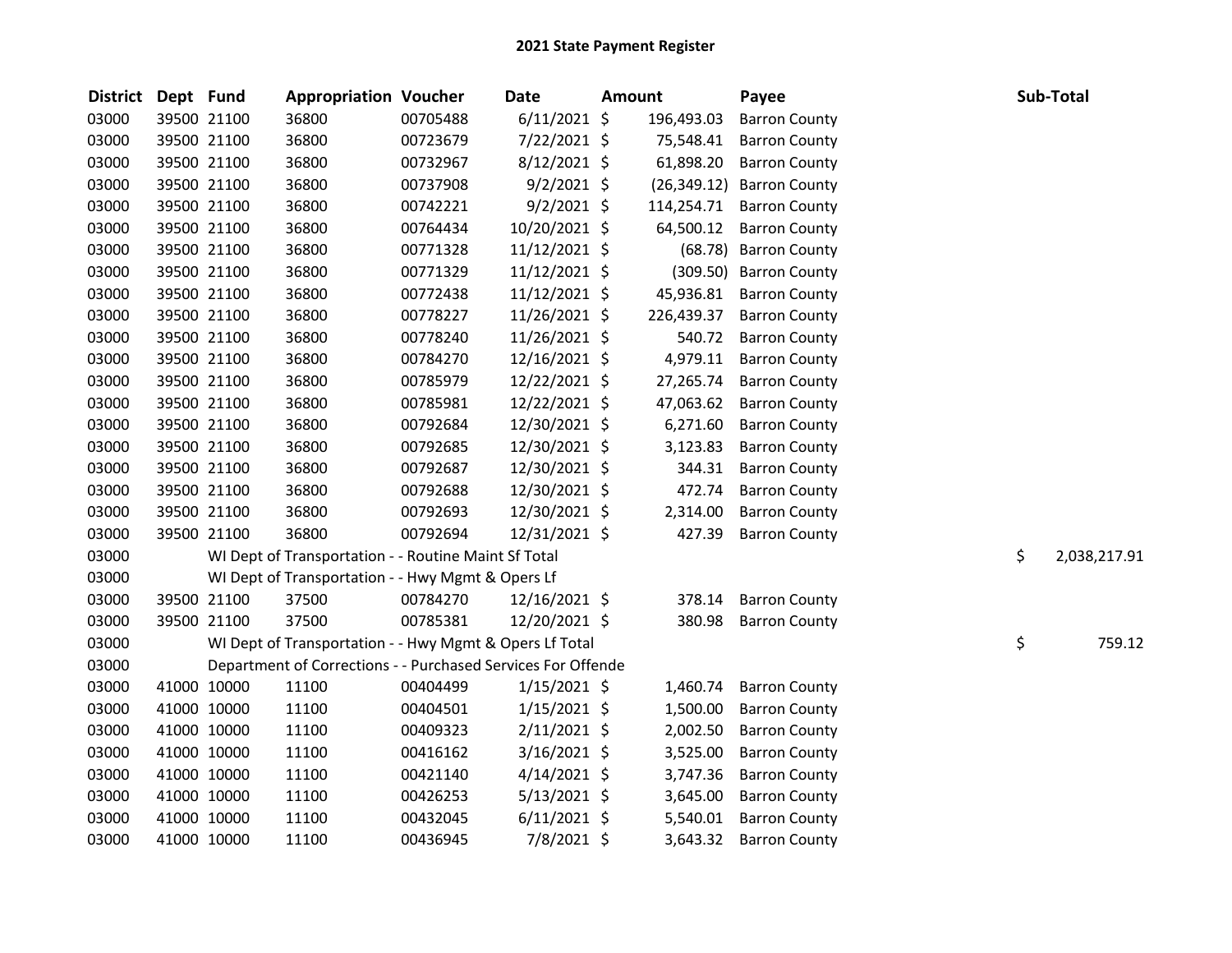| <b>District</b> | Dept Fund |             | <b>Appropriation Voucher</b>                                       |          | <b>Date</b>    | Amount |           | Payee                | Sub-Total |           |
|-----------------|-----------|-------------|--------------------------------------------------------------------|----------|----------------|--------|-----------|----------------------|-----------|-----------|
| 03000           |           | 41000 10000 | 11100                                                              | 00449420 | 9/10/2021 \$   |        | 2,043.91  | <b>Barron County</b> |           |           |
| 03000           |           | 41000 10000 | 11100                                                              | 00449424 | 9/10/2021 \$   |        | 2,550.00  | <b>Barron County</b> |           |           |
| 03000           |           | 41000 10000 | 11100                                                              | 00456341 | 10/14/2021 \$  |        | 809.86    | <b>Barron County</b> |           |           |
| 03000           |           | 41000 10000 | 11100                                                              | 00461736 | 11/10/2021 \$  |        | 1,432.02  | <b>Barron County</b> |           |           |
| 03000           |           | 41000 10000 | 11100                                                              | 00468148 | 12/16/2021 \$  |        | 1,404.52  | <b>Barron County</b> |           |           |
| 03000           |           |             | Department of Corrections - - Purchased Services For Offende Total |          |                |        |           |                      | \$        | 33,304.24 |
| 03000           |           |             | Department of Corrections - - Corrections Contracts And Agre       |          |                |        |           |                      |           |           |
| 03000           |           | 41000 10000 | 11400                                                              | 00402110 | $1/4/2021$ \$  |        | 1,337.96  | <b>Barron County</b> |           |           |
| 03000           |           | 41000 10000 | 11400                                                              | 00402111 | $1/4/2021$ \$  |        | 1,595.26  | <b>Barron County</b> |           |           |
| 03000           |           | 41000 10000 | 11400                                                              | 00402112 | $1/4/2021$ \$  |        | 1,698.18  | <b>Barron County</b> |           |           |
| 03000           |           | 41000 10000 | 11400                                                              | 00402113 | $1/4/2021$ \$  |        | 3,396.36  | <b>Barron County</b> |           |           |
| 03000           |           | 41000 10000 | 11400                                                              | 00402114 | $1/4/2021$ \$  |        | 3,962.42  | <b>Barron County</b> |           |           |
| 03000           |           | 41000 10000 | 11400                                                              | 00405437 | $1/21/2021$ \$ |        | 5,197.46  | <b>Barron County</b> |           |           |
| 03000           |           | 41000 10000 | 11400                                                              | 00410503 | $2/17/2021$ \$ |        | 2,984.68  | <b>Barron County</b> |           |           |
| 03000           |           | 41000 10000 | 11400                                                              | 00412520 | 2/26/2021 \$   |        | 3,447.82  | <b>Barron County</b> |           |           |
| 03000           |           | 41000 10000 | 11400                                                              | 00412523 | 2/26/2021 \$   |        | 5,557.68  | <b>Barron County</b> |           |           |
| 03000           |           | 41000 10000 | 11400                                                              | 00414261 | $3/9/2021$ \$  |        | 13,379.60 | <b>Barron County</b> |           |           |
| 03000           |           | 41000 10000 | 11400                                                              | 00417019 | 3/22/2021 \$   |        | 6,483.96  | <b>Barron County</b> |           |           |
| 03000           |           | 41000 10000 | 11400                                                              | 00419238 | $4/5/2021$ \$  |        | 11,990.18 | <b>Barron County</b> |           |           |
| 03000           |           | 41000 10000 | 11400                                                              | 00422323 | $4/22/2021$ \$ |        | 12,659.16 | <b>Barron County</b> |           |           |
| 03000           |           | 41000 10000 | 11400                                                              | 00426236 | $5/13/2021$ \$ |        | 15,798.22 | <b>Barron County</b> |           |           |
| 03000           |           | 41000 10000 | 11400                                                              | 00429066 | 5/27/2021 \$   |        | 12,247.48 | <b>Barron County</b> |           |           |
| 03000           |           | 41000 10000 | 11400                                                              | 00430347 | $6/4/2021$ \$  |        | 15,540.92 | <b>Barron County</b> |           |           |
| 03000           |           | 41000 10000 | 11400                                                              | 00433842 | $6/21/2021$ \$ |        | 17,444.94 | <b>Barron County</b> |           |           |
| 03000           |           | 41000 10000 | 11400                                                              | 00434749 | $6/25/2021$ \$ |        | 5,146.00  | <b>Barron County</b> |           |           |
| 03000           |           | 41000 10000 | 11400                                                              | 00437382 | $7/12/2021$ \$ |        | 16,930.34 | <b>Barron County</b> |           |           |
| 03000           |           | 41000 10000 | 11400                                                              | 00437656 | 7/12/2021 \$   |        | 6,586.88  | <b>Barron County</b> |           |           |
| 03000           |           | 41000 10000 | 11400                                                              | 00445397 | 8/19/2021 \$   |        | 102.92    | <b>Barron County</b> |           |           |
| 03000           |           | 41000 10000 | 11400                                                              | 00445401 | 8/19/2021 \$   |        | 7,152.94  | <b>Barron County</b> |           |           |
| 03000           |           | 41000 10000 | 11400                                                              | 00445655 | 8/19/2021 \$   |        | 12,401.86 | <b>Barron County</b> |           |           |
| 03000           |           | 41000 10000 | 11400                                                              | 00451182 | 9/20/2021 \$   |        | 9,211.34  | <b>Barron County</b> |           |           |
| 03000           |           | 41000 10000 | 11400                                                              | 00457147 | 10/19/2021 \$  |        | 11,012.44 | <b>Barron County</b> |           |           |
| 03000           |           | 41000 10000 | 11400                                                              | 00457680 | 10/22/2021 \$  |        | 4,374.10  | <b>Barron County</b> |           |           |
| 03000           |           | 41000 10000 | 11400                                                              | 00461418 | 11/10/2021 \$  |        | 205.84    | <b>Barron County</b> |           |           |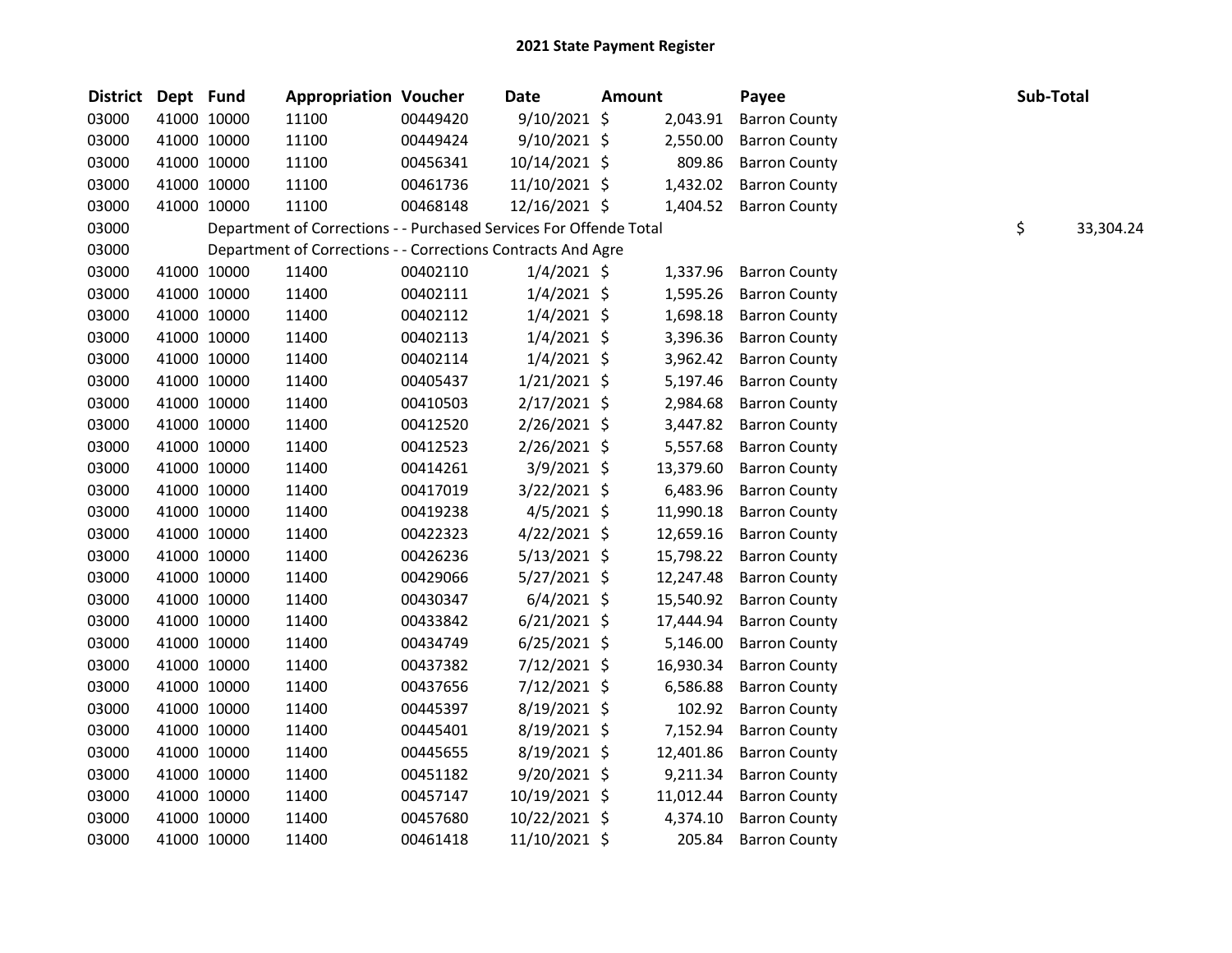| <b>District</b> | Dept Fund |             | <b>Appropriation Voucher</b>                                       |          | <b>Date</b>    | <b>Amount</b> |            | Payee                                                                                                         | Sub-Total          |
|-----------------|-----------|-------------|--------------------------------------------------------------------|----------|----------------|---------------|------------|---------------------------------------------------------------------------------------------------------------|--------------------|
| 03000           |           | 41000 10000 | 11400                                                              | 00462651 | 11/17/2021 \$  |               | 12,504.78  | <b>Barron County</b>                                                                                          |                    |
| 03000           |           | 41000 10000 | 11400                                                              | 00462723 | 11/17/2021 \$  |               | 668.98     | <b>Barron County</b>                                                                                          |                    |
| 03000           |           | 41000 10000 | 11400                                                              | 00468449 | 12/20/2021 \$  |               | 11,012.44  | <b>Barron County</b>                                                                                          |                    |
| 03000           |           |             | Department of Corrections - - Corrections Contracts And Agre Total |          |                |               |            |                                                                                                               | \$<br>232,033.14   |
| 03000           |           |             |                                                                    |          |                |               |            | Department of Corrections - - Reimbursing Counties For Probation, Extended Supervision And Parole Holds       |                    |
| 03000           |           | 41000 10000 | 11600                                                              | 00459553 | 10/29/2021 \$  |               |            | 10,800.00 Barron County                                                                                       |                    |
| 03000           |           |             |                                                                    |          |                |               |            | Department of Corrections - - Reimbursing Counties For Probation, Extended Supervision And Parole Holds Total | \$<br>10,800.00    |
| 03000           |           |             | Department of Health Services - - State/Federal Aids               |          |                |               |            |                                                                                                               |                    |
| 03000           |           | 43500 10000 | 00000                                                              | 92106    | $1/4/2021$ \$  |               | 337,761.00 | <b>Barron County</b>                                                                                          |                    |
| 03000           |           | 43500 10000 | 00000                                                              | 92107    | $2/1/2021$ \$  |               | 176,898.00 | <b>Barron County</b>                                                                                          |                    |
| 03000           |           | 43500 10000 | 00000                                                              | 92108    | $3/1/2021$ \$  |               | 159,996.00 | <b>Barron County</b>                                                                                          |                    |
| 03000           |           | 43500 10000 | 00000                                                              | 92109    | $4/1/2021$ \$  |               | 377,499.00 | <b>Barron County</b>                                                                                          |                    |
| 03000           |           | 43500 10000 | 00000                                                              | 92110    | $5/3/2021$ \$  |               | 2,408.00   | <b>Barron County</b>                                                                                          |                    |
| 03000           |           | 43500 10000 | 00000                                                              | 92111    | $6/1/2021$ \$  |               | 587,915.00 | <b>Barron County</b>                                                                                          |                    |
| 03000           |           | 43500 10000 | 00000                                                              | 92112    | $6/16/2021$ \$ |               | 31,898.00  | <b>Barron County</b>                                                                                          |                    |
| 03000           |           | 43500 10000 | 00000                                                              | 92200    | $7/1/2021$ \$  |               | 371,701.00 | <b>Barron County</b>                                                                                          |                    |
| 03000           |           | 43500 10000 | 00000                                                              | 92201    | $8/2/2021$ \$  |               | 731,900.00 | <b>Barron County</b>                                                                                          |                    |
| 03000           |           | 43500 10000 | 00000                                                              | 92202    | $9/1/2021$ \$  |               | 638,435.00 | <b>Barron County</b>                                                                                          |                    |
| 03000           |           | 43500 10000 | 00000                                                              | 92204    | 10/1/2021 \$   |               | 167,100.00 | <b>Barron County</b>                                                                                          |                    |
| 03000           |           | 43500 10000 | 00000                                                              | 92206    | $11/1/2021$ \$ |               | 681,179.00 | <b>Barron County</b>                                                                                          |                    |
| 03000           |           | 43500 10000 | 00000                                                              | 92207    | $12/1/2021$ \$ |               | 209,629.00 | <b>Barron County</b>                                                                                          |                    |
| 03000           |           |             | Department of Health Services - - State/Federal Aids Total         |          |                |               |            |                                                                                                               | \$<br>4,474,319.00 |
| 03000           |           |             | Department of Health Services - - Federal Wic Operations           |          |                |               |            |                                                                                                               |                    |
| 03000           |           | 43500 10000 | 14800                                                              | 00402170 | $1/28/2021$ \$ |               | 70.00      | <b>Barron County</b>                                                                                          |                    |
| 03000           |           | 43500 10000 | 14800                                                              | 00409213 | $2/26/2021$ \$ |               | 87.50      | <b>Barron County</b>                                                                                          |                    |
| 03000           |           | 43500 10000 | 14800                                                              | 00414127 | 3/31/2021 \$   |               | 131.25     | <b>Barron County</b>                                                                                          |                    |
| 03000           |           | 43500 10000 | 14800                                                              | 00426266 | 5/28/2021 \$   |               | 201.25     | <b>Barron County</b>                                                                                          |                    |
| 03000           |           | 43500 10000 | 14800                                                              | 00432717 | $6/25/2021$ \$ |               | 122.50     | <b>Barron County</b>                                                                                          |                    |
| 03000           |           | 43500 10000 | 14800                                                              | 00436738 | 7/30/2021 \$   |               | 122.50     | <b>Barron County</b>                                                                                          |                    |
| 03000           |           | 43500 10000 | 14800                                                              | 00444996 | 8/27/2021 \$   |               | 315.00     | <b>Barron County</b>                                                                                          |                    |
| 03000           |           | 43500 10000 | 14800                                                              | 00453315 | 10/19/2021 \$  |               | 158.75     | <b>Barron County</b>                                                                                          |                    |
| 03000           |           | 43500 10000 | 14800                                                              | 00455372 | 10/28/2021 \$  |               | 192.50     | <b>Barron County</b>                                                                                          |                    |
| 03000           |           | 43500 10000 | 14800                                                              | 00461361 | $12/1/2021$ \$ |               | 61.25      | <b>Barron County</b>                                                                                          |                    |
| 03000           |           |             | Department of Health Services - - Federal Wic Operations Total     |          |                |               |            |                                                                                                               | \$<br>1,462.50     |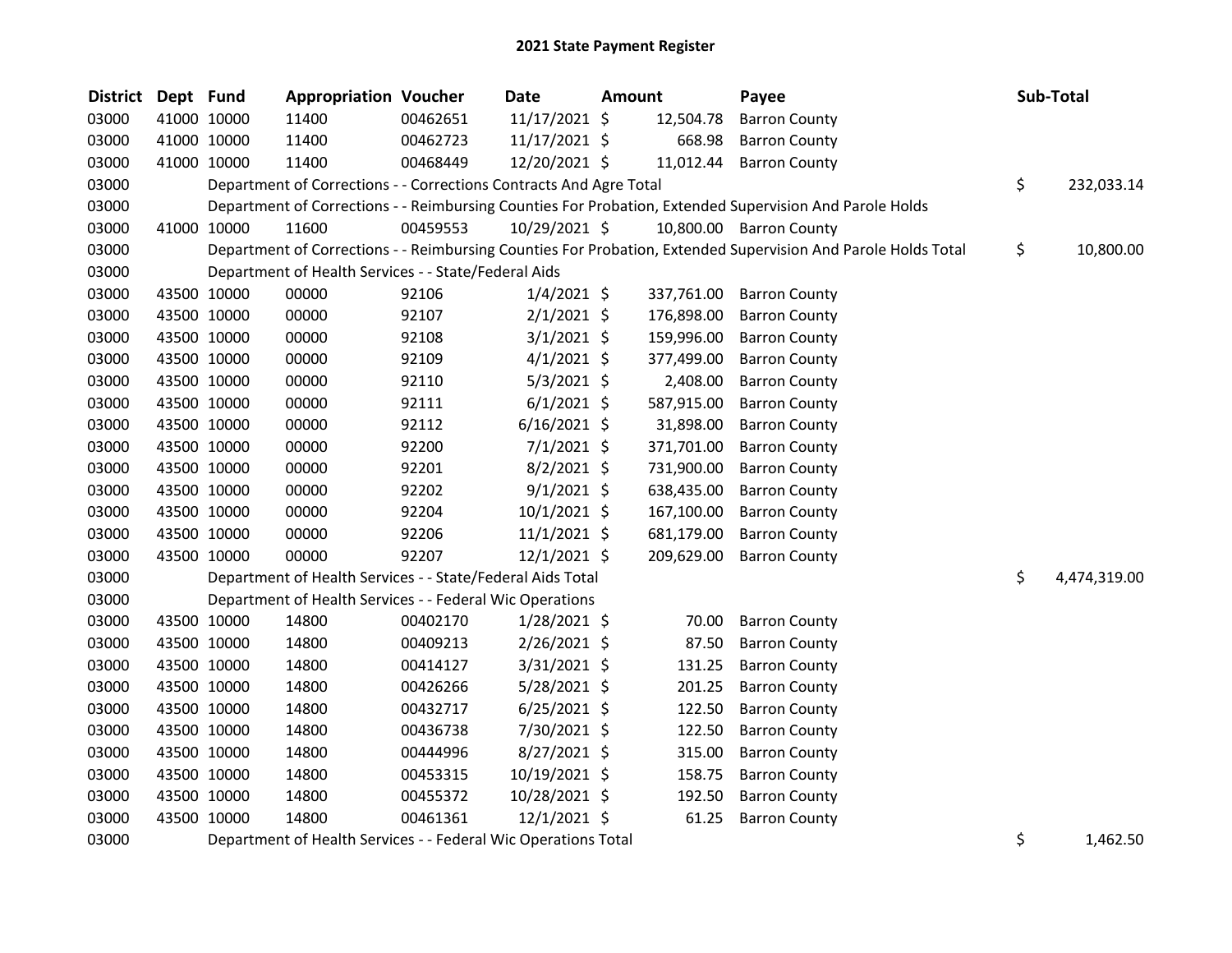| District Dept Fund |             | <b>Appropriation Voucher</b>                                       |          | <b>Date</b>    | <b>Amount</b> |          | Payee                | Sub-Total |           |
|--------------------|-------------|--------------------------------------------------------------------|----------|----------------|---------------|----------|----------------------|-----------|-----------|
| 03000              |             | Department of Health Services - - Federal Project Aids             |          |                |               |          |                      |           |           |
| 03000              | 43500 10000 | 15000                                                              | 00453998 | 10/19/2021 \$  |               | 9,250.56 | <b>Barron County</b> |           |           |
| 03000              | 43500 10000 | 15000                                                              | 00454937 | 10/28/2021 \$  |               | 4,121.15 | <b>Barron County</b> |           |           |
| 03000              | 43500 10000 | 15000                                                              | 00463414 | 11/26/2021 \$  |               | 5,284.75 | <b>Barron County</b> |           |           |
| 03000              |             | Department of Health Services - - Federal Project Aids Total       |          |                |               |          |                      | \$        | 18,656.46 |
| 03000              |             | Department of Health Services - - General Program Operations       |          |                |               |          |                      |           |           |
| 03000              | 43500 10000 | 40100                                                              | 00404949 | $1/20/2021$ \$ |               | 1.50     | <b>Barron County</b> |           |           |
| 03000              | 43500 10000 | 40100                                                              | 00411731 | 2/23/2021 \$   |               | 1.50     | <b>Barron County</b> |           |           |
| 03000              | 43500 10000 | 40100                                                              | 00417241 | 3/24/2021 \$   |               | 1.50     | <b>Barron County</b> |           |           |
| 03000              | 43500 10000 | 40100                                                              | 00418575 | 3/30/2021 \$   |               | 1.50     | <b>Barron County</b> |           |           |
| 03000              | 43500 10000 | 40100                                                              | 00419562 | $4/6/2021$ \$  |               | 1.50     | <b>Barron County</b> |           |           |
| 03000              | 43500 10000 | 40100                                                              | 00422429 | 4/20/2021 \$   |               | 1.50     | <b>Barron County</b> |           |           |
| 03000              | 43500 10000 | 40100                                                              | 00429774 | $6/2/2021$ \$  |               | 1.00     | <b>Barron County</b> |           |           |
| 03000              | 43500 10000 | 40100                                                              | 00429775 | $6/2/2021$ \$  |               | 15.00    | <b>Barron County</b> |           |           |
| 03000              | 43500 10000 | 40100                                                              | 00434664 | $6/23/2021$ \$ |               | 1.50     | <b>Barron County</b> |           |           |
| 03000              | 43500 10000 | 40100                                                              | 00435994 | $6/29/2021$ \$ |               | 1.50     | <b>Barron County</b> |           |           |
| 03000              | 43500 10000 | 40100                                                              | 00447300 | 8/31/2021 \$   |               | 1.50     | <b>Barron County</b> |           |           |
| 03000              | 43500 10000 | 40100                                                              | 00452789 | 9/28/2021 \$   |               | 1.50     | <b>Barron County</b> |           |           |
| 03000              | 43500 10000 | 40100                                                              | 00453665 | 10/5/2021 \$   |               | 1.50     | <b>Barron County</b> |           |           |
| 03000              | 43500 10000 | 40100                                                              | 00458621 | 10/26/2021 \$  |               | 1.50     | <b>Barron County</b> |           |           |
| 03000              | 43500 10000 | 40100                                                              | 00466535 | 12/7/2021 \$   |               | 1.50     | <b>Barron County</b> |           |           |
| 03000              |             | Department of Health Services - - General Program Operations Total |          |                |               |          |                      | \$        | 35.50     |
| 03000              |             | Department of Health Services - - Medical Assistance State Admin   |          |                |               |          |                      |           |           |
| 03000              | 43500 10000 | 44000                                                              | 00404949 | $1/20/2021$ \$ |               | 1.50     | <b>Barron County</b> |           |           |
| 03000              | 43500 10000 | 44000                                                              | 00411731 | 2/23/2021 \$   |               | 1.50     | <b>Barron County</b> |           |           |
| 03000              | 43500 10000 | 44000                                                              | 00417241 | $3/24/2021$ \$ |               | 1.50     | <b>Barron County</b> |           |           |
| 03000              | 43500 10000 | 44000                                                              | 00418575 | 3/30/2021 \$   |               | 1.50     | <b>Barron County</b> |           |           |
| 03000              | 43500 10000 | 44000                                                              | 00419562 | $4/6/2021$ \$  |               | 1.50     | <b>Barron County</b> |           |           |
| 03000              | 43500 10000 | 44000                                                              | 00422429 | $4/20/2021$ \$ |               | 1.50     | <b>Barron County</b> |           |           |
| 03000              | 43500 10000 | 44000                                                              | 00429774 | $6/2/2021$ \$  |               | 1.00     | <b>Barron County</b> |           |           |
| 03000              | 43500 10000 | 44000                                                              | 00429775 | $6/2/2021$ \$  |               | 15.00    | <b>Barron County</b> |           |           |
| 03000              | 43500 10000 | 44000                                                              | 00434664 | $6/23/2021$ \$ |               | 1.50     | <b>Barron County</b> |           |           |
| 03000              | 43500 10000 | 44000                                                              | 00435994 | $6/29/2021$ \$ |               | 1.50     | <b>Barron County</b> |           |           |
| 03000              | 43500 10000 | 44000                                                              | 00447300 | 8/31/2021 \$   |               | 1.50     | <b>Barron County</b> |           |           |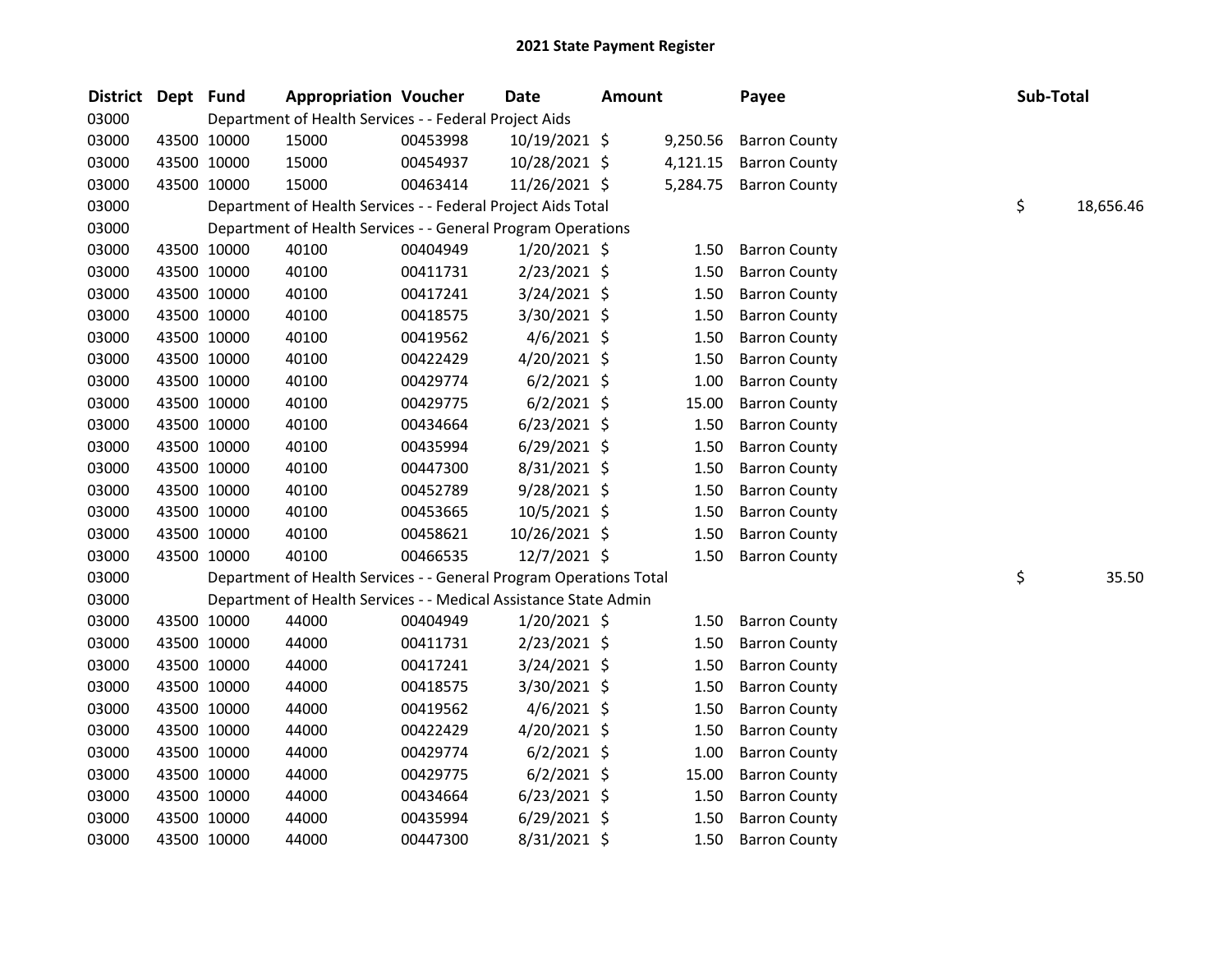| <b>District</b> | Dept Fund |             | <b>Appropriation Voucher</b>                                           |          | <b>Date</b>    | <b>Amount</b> |            | Payee                | Sub-Total |           |
|-----------------|-----------|-------------|------------------------------------------------------------------------|----------|----------------|---------------|------------|----------------------|-----------|-----------|
| 03000           |           | 43500 10000 | 44000                                                                  | 00452789 | 9/28/2021 \$   |               | 1.50       | <b>Barron County</b> |           |           |
| 03000           |           | 43500 10000 | 44000                                                                  | 00453665 | 10/5/2021 \$   |               | 1.50       | <b>Barron County</b> |           |           |
| 03000           |           | 43500 10000 | 44000                                                                  | 00458621 | 10/26/2021 \$  |               | 1.50       | <b>Barron County</b> |           |           |
| 03000           |           | 43500 10000 | 44000                                                                  | 00466535 | 12/7/2021 \$   |               | 1.50       | <b>Barron County</b> |           |           |
| 03000           |           |             | Department of Health Services - - Medical Assistance State Admin Total |          |                |               |            |                      | \$        | 35.50     |
| 03000           |           |             | Dept of Children and Families - - Tribal High Cost And Guard Pay       |          |                |               |            |                      |           |           |
| 03000           |           | 43700 10000 | 16900                                                                  | 00087087 | $7/16/2021$ \$ |               | 12,064.77  | <b>Barron County</b> |           |           |
| 03000           |           |             | Dept of Children and Families - - Tribal High Cost And Guard Pay Total |          |                |               |            |                      | \$        | 12,064.77 |
| 03000           |           |             | Dept of Children and Families - - Fees For Administrative Servic       |          |                |               |            |                      |           |           |
| 03000           |           | 43700 10000 | 23100                                                                  | 00080542 | $2/16/2021$ \$ |               | 85.00      | <b>Barron County</b> |           |           |
| 03000           |           | 43700 10000 | 23100                                                                  | 00083399 | $4/20/2021$ \$ |               | 50.00      | <b>Barron County</b> |           |           |
| 03000           |           | 43700 10000 | 23100                                                                  | 00087282 | 7/23/2021 \$   |               | 75.00      | <b>Barron County</b> |           |           |
| 03000           |           | 43700 10000 | 23100                                                                  | 00090899 | $11/2/2021$ \$ |               | 75.00      | <b>Barron County</b> |           |           |
| 03000           |           |             | Dept of Children and Families - - Fees For Administrative Servic Total |          |                |               |            |                      | \$        | 285.00    |
| 03000           |           |             | Dept of Children and Families - - General Aids                         |          |                |               |            |                      |           |           |
| 03000           |           | 43700 10000 | 99000                                                                  | 00078977 | $1/5/2021$ \$  |               | 36,817.59  | <b>Barron County</b> |           |           |
| 03000           |           | 43700 10000 | 99000                                                                  | 00079716 | $1/29/2021$ \$ |               | 136,416.39 | <b>Barron County</b> |           |           |
| 03000           |           | 43700 10000 | 99000                                                                  | 00080133 | $2/5/2021$ \$  |               | 83,715.61  | <b>Barron County</b> |           |           |
| 03000           |           | 43700 10000 | 99000                                                                  | 00081169 | $3/3/2021$ \$  |               | 125.90     | <b>Barron County</b> |           |           |
| 03000           |           | 43700 10000 | 99000                                                                  | 00081215 | $3/5/2021$ \$  |               | 327,036.66 | <b>Barron County</b> |           |           |
| 03000           |           | 43700 10000 | 99000                                                                  | 00081288 | $3/5/2021$ \$  |               | 1,208.93   | <b>Barron County</b> |           |           |
| 03000           |           | 43700 10000 | 99000                                                                  | 00081374 | 3/8/2021 \$    |               | 12,350.00  | <b>Barron County</b> |           |           |
| 03000           |           | 43700 10000 | 99000                                                                  | 00082579 | $4/5/2021$ \$  |               | 13,615.09  | <b>Barron County</b> |           |           |
| 03000           |           | 43700 10000 | 99000                                                                  | 00082597 | $4/5/2021$ \$  |               | 5,087.78   | <b>Barron County</b> |           |           |
| 03000           |           | 43700 10000 | 99000                                                                  | 00082598 | $4/5/2021$ \$  |               | 9,564.41   | <b>Barron County</b> |           |           |
| 03000           |           | 43700 10000 | 99000                                                                  | 00083864 | 4/30/2021 \$   |               | 152,869.95 | <b>Barron County</b> |           |           |
| 03000           |           | 43700 10000 | 99000                                                                  | 00084076 | $5/4/2021$ \$  |               | 104,137.24 | <b>Barron County</b> |           |           |
| 03000           |           | 43700 10000 | 99000                                                                  | 00084077 | $5/5/2021$ \$  |               | 94,631.07  | <b>Barron County</b> |           |           |
| 03000           |           | 43700 10000 | 99000                                                                  | 00084911 | $5/18/2021$ \$ |               | 1,076.00   | <b>Barron County</b> |           |           |
| 03000           |           | 43700 10000 | 99000                                                                  | 00085544 | $6/4/2021$ \$  |               | 142,424.36 | <b>Barron County</b> |           |           |
| 03000           |           | 43700 10000 | 99000                                                                  | 00085591 | $6/7/2021$ \$  |               | 89,609.81  | <b>Barron County</b> |           |           |
| 03000           |           | 43700 10000 | 99000                                                                  | 00086525 | $6/30/2021$ \$ |               | 180.00     | <b>Barron County</b> |           |           |
| 03000           |           | 43700 10000 | 99000                                                                  | 00086653 | $7/7/2021$ \$  |               | 43,970.17  | <b>Barron County</b> |           |           |
| 03000           |           | 43700 10000 | 99000                                                                  | 00086918 | 7/9/2021 \$    |               | 50,108.40  | <b>Barron County</b> |           |           |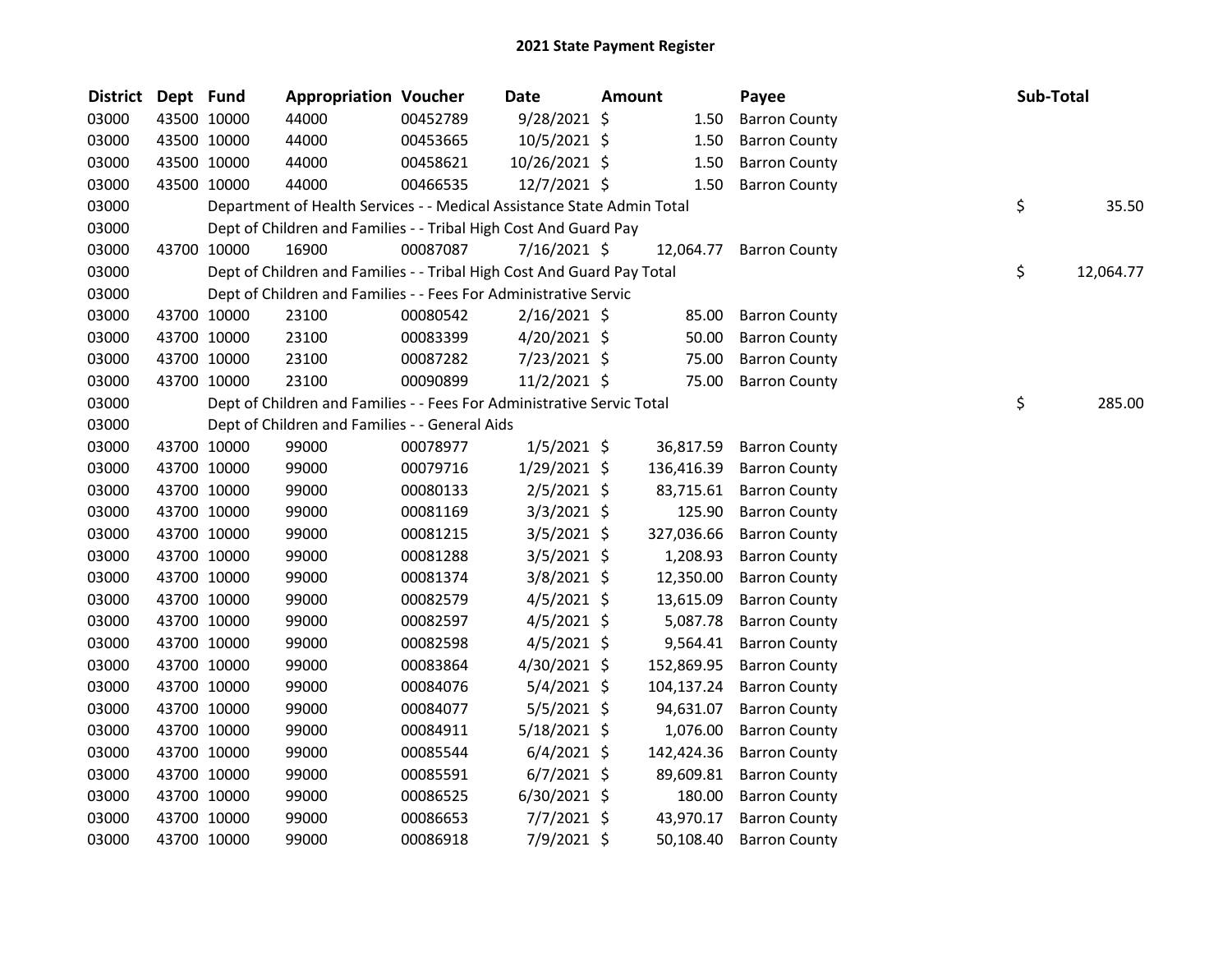| <b>District</b> | Dept Fund |             | <b>Appropriation Voucher</b>                                          |          | Date           | <b>Amount</b> | Payee                | Sub-Total          |
|-----------------|-----------|-------------|-----------------------------------------------------------------------|----------|----------------|---------------|----------------------|--------------------|
| 03000           |           | 43700 10000 | 99000                                                                 | 00087093 | 7/19/2021 \$   | 32,204.48     | <b>Barron County</b> |                    |
| 03000           |           | 43700 10000 | 99000                                                                 | 00087528 | 7/30/2021 \$   | 120,708.42    | <b>Barron County</b> |                    |
| 03000           |           | 43700 10000 | 99000                                                                 | 00087661 | 7/30/2021 \$   | 33,458.00     | <b>Barron County</b> |                    |
| 03000           |           | 43700 10000 | 99000                                                                 | 00088809 | $9/1/2021$ \$  | 52,625.72     | <b>Barron County</b> |                    |
| 03000           |           | 43700 10000 | 99000                                                                 | 00088902 | $9/7/2021$ \$  | 926,213.98    | <b>Barron County</b> |                    |
| 03000           |           | 43700 10000 | 99000                                                                 | 00089080 | 9/10/2021 \$   | 35,252.64     | <b>Barron County</b> |                    |
| 03000           |           | 43700 10000 | 99000                                                                 | 00089851 | 10/1/2021 \$   | 50,665.16     | <b>Barron County</b> |                    |
| 03000           |           | 43700 10000 | 99000                                                                 | 00089870 | $10/1/2021$ \$ | 59,106.23     | <b>Barron County</b> |                    |
| 03000           |           | 43700 10000 | 99000                                                                 | 00089871 | 10/5/2021 \$   | 49,536.62     | <b>Barron County</b> |                    |
| 03000           |           | 43700 10000 | 99000                                                                 | 00090722 | 10/29/2021 \$  | 130,881.64    | <b>Barron County</b> |                    |
| 03000           |           | 43700 10000 | 99000                                                                 | 00090988 | $11/5/2021$ \$ | 61,872.72     | <b>Barron County</b> |                    |
| 03000           |           | 43700 10000 | 99000                                                                 | 00092090 | 12/3/2021 \$   | 20,164.00     | <b>Barron County</b> |                    |
| 03000           |           | 43700 10000 | 99000                                                                 | 00092184 | 12/6/2021 \$   | 40,133.53     | <b>Barron County</b> |                    |
| 03000           |           |             | Dept of Children and Families - - General Aids Total                  |          |                |               |                      | \$<br>2,917,768.50 |
| 03000           |           |             | Dept of Workforce Development - - Auxiliary Services                  |          |                |               |                      |                    |
| 03000           |           | 44500 10000 | 13000                                                                 | 00310318 | $1/4/2021$ \$  | 65.00         | <b>Barron County</b> |                    |
| 03000           |           | 44500 10000 | 13000                                                                 | 00313408 | $2/2/2021$ \$  | 50.00         | <b>Barron County</b> |                    |
| 03000           |           | 44500 10000 | 13000                                                                 | 00317037 | $3/2/2021$ \$  | 25.00         | <b>Barron County</b> |                    |
| 03000           |           | 44500 10000 | 13000                                                                 | 00320846 | $4/2/2021$ \$  | 40.00         | <b>Barron County</b> |                    |
| 03000           |           | 44500 10000 | 13000                                                                 | 00324390 | $5/4/2021$ \$  | 45.00         | <b>Barron County</b> |                    |
| 03000           |           | 44500 10000 | 13000                                                                 | 00327583 | $6/2/2021$ \$  | 80.00         | <b>Barron County</b> |                    |
| 03000           |           | 44500 10000 | 13000                                                                 | 00331368 | 7/2/2021 \$    | 55.00         | <b>Barron County</b> |                    |
| 03000           |           | 44500 10000 | 13000                                                                 | 00335267 | $8/3/2021$ \$  | 45.00         | <b>Barron County</b> |                    |
| 03000           |           | 44500 10000 | 13000                                                                 | 00339061 | $9/2/2021$ \$  | 25.00         | <b>Barron County</b> |                    |
| 03000           |           | 44500 10000 | 13000                                                                 | 00343051 | 10/4/2021 \$   | 30.00         | <b>Barron County</b> |                    |
| 03000           |           | 44500 10000 | 13000                                                                 | 00347088 | $11/2/2021$ \$ | 30.00         | <b>Barron County</b> |                    |
| 03000           |           | 44500 10000 | 13000                                                                 | 00350738 | 12/2/2021 \$   | 55.00         | <b>Barron County</b> |                    |
| 03000           |           |             | Dept of Workforce Development - - Auxiliary Services Total            |          |                |               |                      | \$<br>545.00       |
| 03000           |           |             | Dept of Workforce Development - - Wc Ops Uninsured Emplyr Admin       |          |                |               |                      |                    |
| 03000           |           | 44500 22700 | 17700                                                                 | 00336472 | 8/13/2021 \$   | 25.00         | <b>Barron County</b> |                    |
| 03000           |           | 44500 22700 | 17700                                                                 | 00336473 | $8/13/2021$ \$ | 15.00         | <b>Barron County</b> |                    |
| 03000           |           |             | Dept of Workforce Development - - Wc Ops Uninsured Emplyr Admin Total |          |                |               |                      | \$<br>40.00        |
| 03000           |           |             | Department of Justice - - Legal Expenses                              |          |                |               |                      |                    |
| 03000           |           | 45500 10000 | 10400                                                                 | 00099948 | 7/12/2021 \$   | 21.50         | <b>Barron County</b> |                    |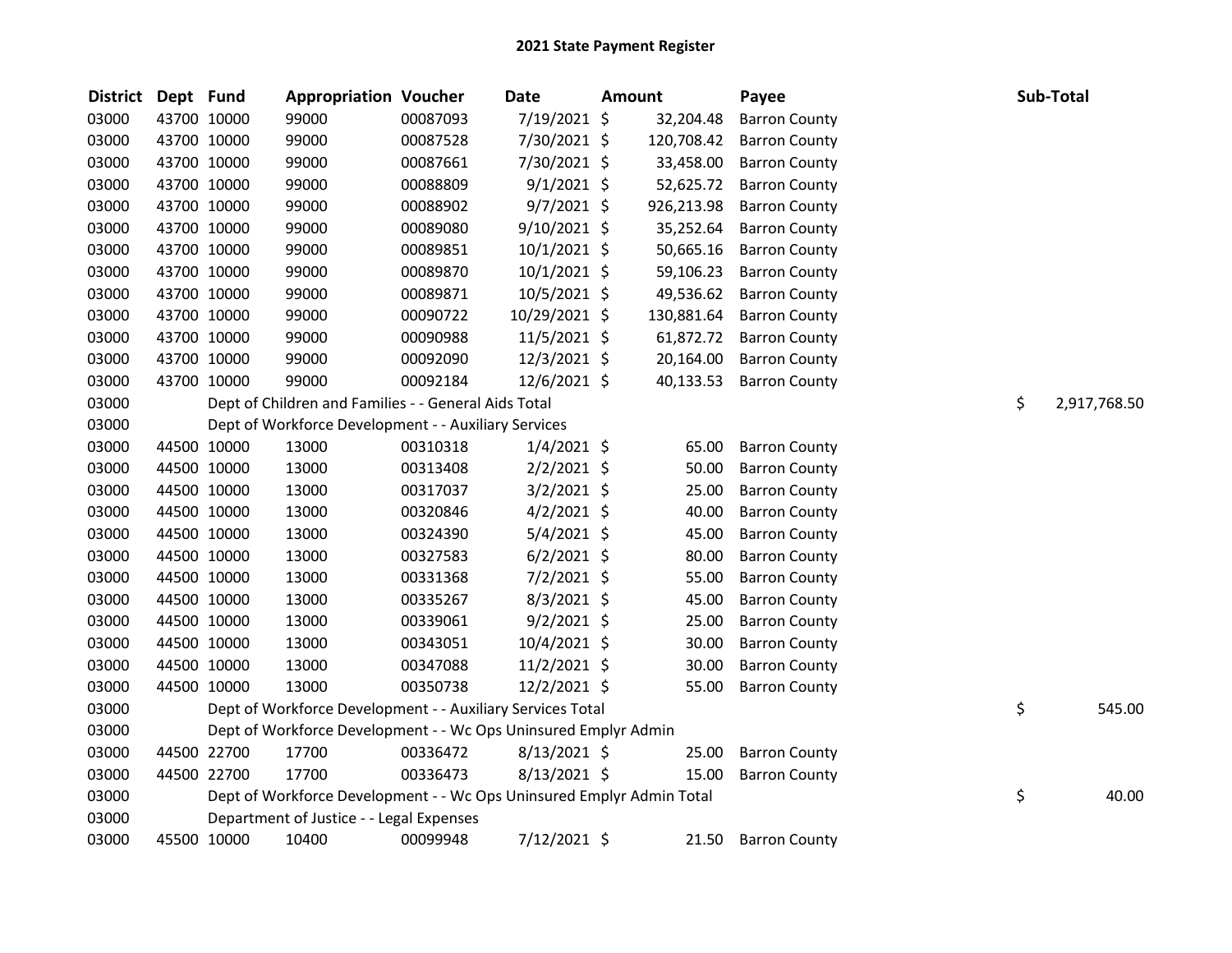| <b>District</b> | Dept Fund |             | <b>Appropriation Voucher</b>                                   |          | <b>Date</b>    | <b>Amount</b> |           | Payee                   | Sub-Total |           |
|-----------------|-----------|-------------|----------------------------------------------------------------|----------|----------------|---------------|-----------|-------------------------|-----------|-----------|
| 03000           |           |             | Department of Justice - - Legal Expenses Total                 |          |                |               |           |                         | Ś.        | 21.50     |
| 03000           |           |             | Department of Justice - - General Program Operations           |          |                |               |           |                         |           |           |
| 03000           |           | 45500 10000 | 20100                                                          | 00100890 | 7/26/2021 \$   |               | 100.00    | <b>Barron County</b>    |           |           |
| 03000           |           | 45500 10000 | 20100                                                          | 00100891 | 7/26/2021 \$   |               | 1,299.00  | <b>Barron County</b>    |           |           |
| 03000           |           | 45500 10000 | 20100                                                          | 00100893 | 7/26/2021 \$   |               | 100.00    | <b>Barron County</b>    |           |           |
| 03000           |           |             | Department of Justice - - General Program Operations Total     |          |                |               |           |                         | \$        | 1,499.00  |
| 03000           |           |             | Department of Justice - - Officer Training Reimbursement       |          |                |               |           |                         |           |           |
| 03000           |           | 45500 10000 | 20200                                                          | 00106804 | 12/27/2021 \$  |               |           | 3,343.56 Barron County  |           |           |
| 03000           |           |             | Department of Justice - - Officer Training Reimbursement Total |          |                |               |           |                         | \$        | 3,343.56  |
| 03000           |           |             | Department of Justice - - Officer training reimbursement       |          |                |               |           |                         |           |           |
| 03000           |           | 45500 10000 | 21400                                                          | 00104700 | 11/12/2021 \$  |               |           | 8,480.00 Barron County  |           |           |
| 03000           |           |             | Department of Justice - - Officer training reimbursement Total |          |                |               |           |                         | \$        | 8,480.00  |
| 03000           |           |             | Department of Justice - - Crime Laboratories, Dna              |          |                |               |           |                         |           |           |
| 03000           |           | 45500 10000 | 22100                                                          | 00100305 | $7/14/2021$ \$ |               | 1,340.00  | <b>Barron County</b>    |           |           |
| 03000           |           |             | Department of Justice - - Crime Laboratories, Dna Total        |          |                |               |           |                         | \$        | 1,340.00  |
| 03000           |           |             | Department of Justice - - County Law Enforcement Service       |          |                |               |           |                         |           |           |
| 03000           |           | 45500 10000 | 22600                                                          | 00093423 | 1/20/2021 \$   |               |           | 24,056.00 Barron County |           |           |
| 03000           |           |             | Department of Justice - - County Law Enforcement Service Total |          |                |               |           |                         | \$        | 24,056.00 |
| 03000           |           |             | Department of Justice - - Federal Aid, State Operations        |          |                |               |           |                         |           |           |
| 03000           |           | 45500 10000 | 24100                                                          | 00092918 | $1/7/2021$ \$  |               |           | 3,700.00 Barron County  |           |           |
| 03000           |           |             | Department of Justice - - Federal Aid, State Operations Total  |          |                |               |           |                         | \$        | 3,700.00  |
| 03000           |           |             | Department of Justice - - Federal Aid, Local Assistance        |          |                |               |           |                         |           |           |
| 03000           |           | 45500 10000 | 25100                                                          | 00094064 | $2/18/2021$ \$ |               | 53,976.00 | <b>Barron County</b>    |           |           |
| 03000           |           | 45500 10000 | 25100                                                          | 00101207 | 8/24/2021 \$   |               | 265.43    | <b>Barron County</b>    |           |           |
| 03000           |           | 45500 10000 | 25100                                                          | 00104303 | 10/29/2021 \$  |               | 4,024.00  | <b>Barron County</b>    |           |           |
| 03000           |           | 45500 10000 | 25100                                                          | 00104753 | 11/5/2021 \$   |               | 2,153.80  | <b>Barron County</b>    |           |           |
| 03000           |           | 45500 10000 | 25100                                                          | 00106231 | 12/8/2021 \$   |               | 151.98    | <b>Barron County</b>    |           |           |
| 03000           |           |             | Department of Justice - - Federal Aid, Local Assistance Total  |          |                |               |           |                         | \$        | 60,571.21 |
| 03000           |           |             | Department of Justice - - County-Tribal Programs, Local        |          |                |               |           |                         |           |           |
| 03000           |           | 45500 10000 | 26300                                                          | 00093442 | $1/20/2021$ \$ |               |           | 16,508.00 Barron County |           |           |
| 03000           |           |             | Department of Justice - - County-Tribal Programs, Local Total  |          |                |               |           |                         | \$        | 16,508.00 |
| 03000           |           |             | Department of Justice - - Alt Prosecution Alcohol Drugs        |          |                |               |           |                         |           |           |
| 03000           |           | 45500 10000 | 27100                                                          | 00094578 | $2/18/2021$ \$ |               | 7,457.88  | <b>Barron County</b>    |           |           |
| 03000           |           | 45500 10000 | 27100                                                          | 00097672 | $5/7/2021$ \$  |               | 6,478.66  | <b>Barron County</b>    |           |           |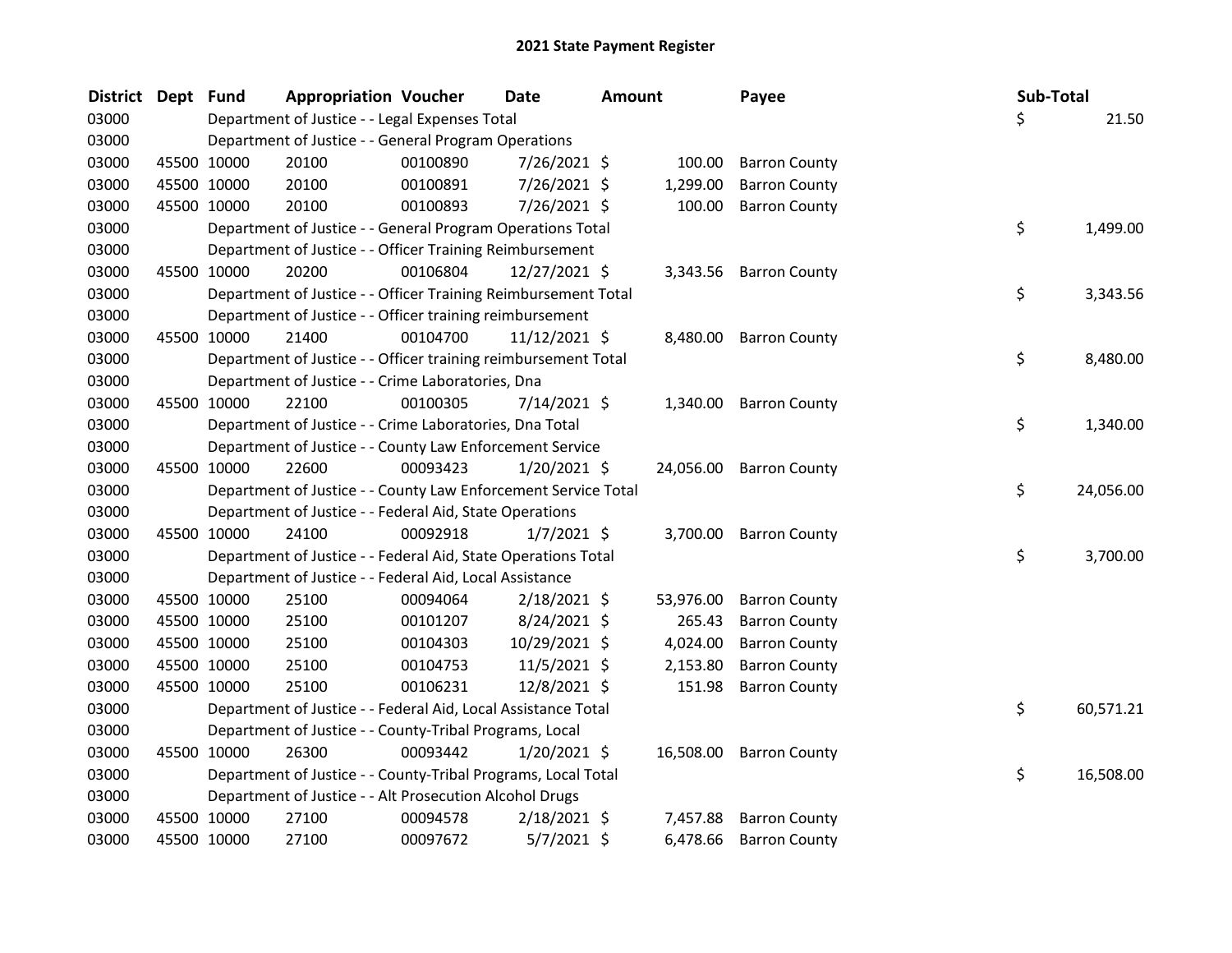| <b>District</b> | Dept Fund |             | <b>Appropriation Voucher</b>                                           |          | <b>Date</b>     | <b>Amount</b> |            | Payee                   | Sub-Total |            |
|-----------------|-----------|-------------|------------------------------------------------------------------------|----------|-----------------|---------------|------------|-------------------------|-----------|------------|
| 03000           |           | 45500 10000 | 27100                                                                  | 00101385 | 8/30/2021 \$    |               | 6,786.38   | <b>Barron County</b>    |           |            |
| 03000           |           | 45500 10000 | 27100                                                                  | 00103941 | 10/25/2021 \$   |               | 7,195.55   | <b>Barron County</b>    |           |            |
| 03000           |           |             | Department of Justice - - Alt Prosecution Alcohol Drugs Total          |          |                 |               |            |                         | \$        | 27,918.47  |
| 03000           |           |             | Department of Justice - - Internet Crimes Against Childr               |          |                 |               |            |                         |           |            |
| 03000           |           | 45500 10000 | 28400                                                                  | 00104617 | $11/18/2021$ \$ |               |            | 4,300.00 Barron County  |           |            |
| 03000           |           |             | Department of Justice - - Internet Crimes Against Childr Total         |          |                 |               |            |                         | \$        | 4,300.00   |
| 03000           |           |             | Department of Justice - - Crime Victim Witness Assist                  |          |                 |               |            |                         |           |            |
| 03000           |           | 45500 10000 | 53200                                                                  | 00100511 | $7/15/2021$ \$  |               |            | 17,176.88 Barron County |           |            |
| 03000           |           |             | Department of Justice - - Crime Victim Witness Assist Total            |          |                 |               |            |                         | \$        | 17,176.88  |
| 03000           |           |             | Department of Justice - - County Reimb Victim-Witness                  |          |                 |               |            |                         |           |            |
| 03000           |           | 45500 10000 | 53900                                                                  | 00095416 | $3/5/2021$ \$   |               |            | 16,621.02 Barron County |           |            |
| 03000           |           |             | Department of Justice - - County Reimb Victim-Witness Total            |          |                 |               |            |                         | \$        | 16,621.02  |
| 03000           |           |             | Department of Military Affairs - - Local Emer Planning Grants          |          |                 |               |            |                         |           |            |
| 03000           |           | 46500 10000 | 33700                                                                  | 00090189 | $2/22/2021$ \$  |               |            | 12,643.12 Barron County |           |            |
| 03000           |           |             | Department of Military Affairs - - Local Emer Planning Grants Total    |          |                 |               |            |                         | \$        | 12,643.12  |
| 03000           |           |             | Department of Military Affairs - - Federal Aid, Local Assistance       |          |                 |               |            |                         |           |            |
| 03000           |           | 46500 10000 | 34200                                                                  | 00089184 | $2/4/2021$ \$   |               | 44,519.03  | <b>Barron County</b>    |           |            |
| 03000           |           | 46500 10000 | 34200                                                                  | 00093511 | $5/10/2021$ \$  |               | 14,888.01  | <b>Barron County</b>    |           |            |
| 03000           |           | 46500 10000 | 34200                                                                  | 00096255 | $6/24/2021$ \$  |               | 2,480.28   | <b>Barron County</b>    |           |            |
| 03000           |           | 46500 10000 | 34200                                                                  | 00099562 | $9/1/2021$ \$   |               | 75,577.55  | <b>Barron County</b>    |           |            |
| 03000           |           | 46500 10000 | 34200                                                                  | 00103383 | $12/2/2021$ \$  |               | 156,085.73 | <b>Barron County</b>    |           |            |
| 03000           |           |             | Department of Military Affairs - - Federal Aid, Local Assistance Total |          |                 |               |            |                         | \$        | 293,550.60 |
| 03000           |           |             | Department of Veterans Affairs - - County Grants                       |          |                 |               |            |                         |           |            |
| 03000           |           | 48500 58200 | 26700                                                                  | 00091408 | $3/12/2021$ \$  |               | 11,500.00  | <b>Barron County</b>    |           |            |
| 03000           |           |             | Department of Veterans Affairs - - County Grants Total                 |          |                 |               |            |                         | \$        | 11,500.00  |
| 03000           |           |             | Department of Veterans Affairs - - Veterans Transportation Grant       |          |                 |               |            |                         |           |            |
| 03000           |           | 48500 58200 | 28000                                                                  | 00102970 | 12/3/2021 \$    |               |            | 6,525.97 Barron County  |           |            |
| 03000           |           |             | Department of Veterans Affairs - - Veterans Transportation Grant Total |          |                 |               |            |                         | \$        | 6,525.97   |
| 03000           |           |             | Department of Administration - - Low-Income Assistance Grants          |          |                 |               |            |                         |           |            |
| 03000           |           | 50500 23500 | 37100                                                                  | 00138406 | $1/15/2021$ \$  |               | 12,208.12  | <b>Barron County</b>    |           |            |
| 03000           |           | 50500 23500 | 37100                                                                  | 00140942 | $2/17/2021$ \$  |               | 13,954.66  | <b>Barron County</b>    |           |            |
| 03000           |           | 50500 23500 | 37100                                                                  | 00142317 | $3/16/2021$ \$  |               | 10,739.85  | <b>Barron County</b>    |           |            |
| 03000           |           | 50500 23500 | 37100                                                                  | 00143919 | $4/15/2021$ \$  |               | 10,224.31  | <b>Barron County</b>    |           |            |
| 03000           |           | 50500 23500 | 37100                                                                  | 00145758 | $5/17/2021$ \$  |               | 8,886.74   | <b>Barron County</b>    |           |            |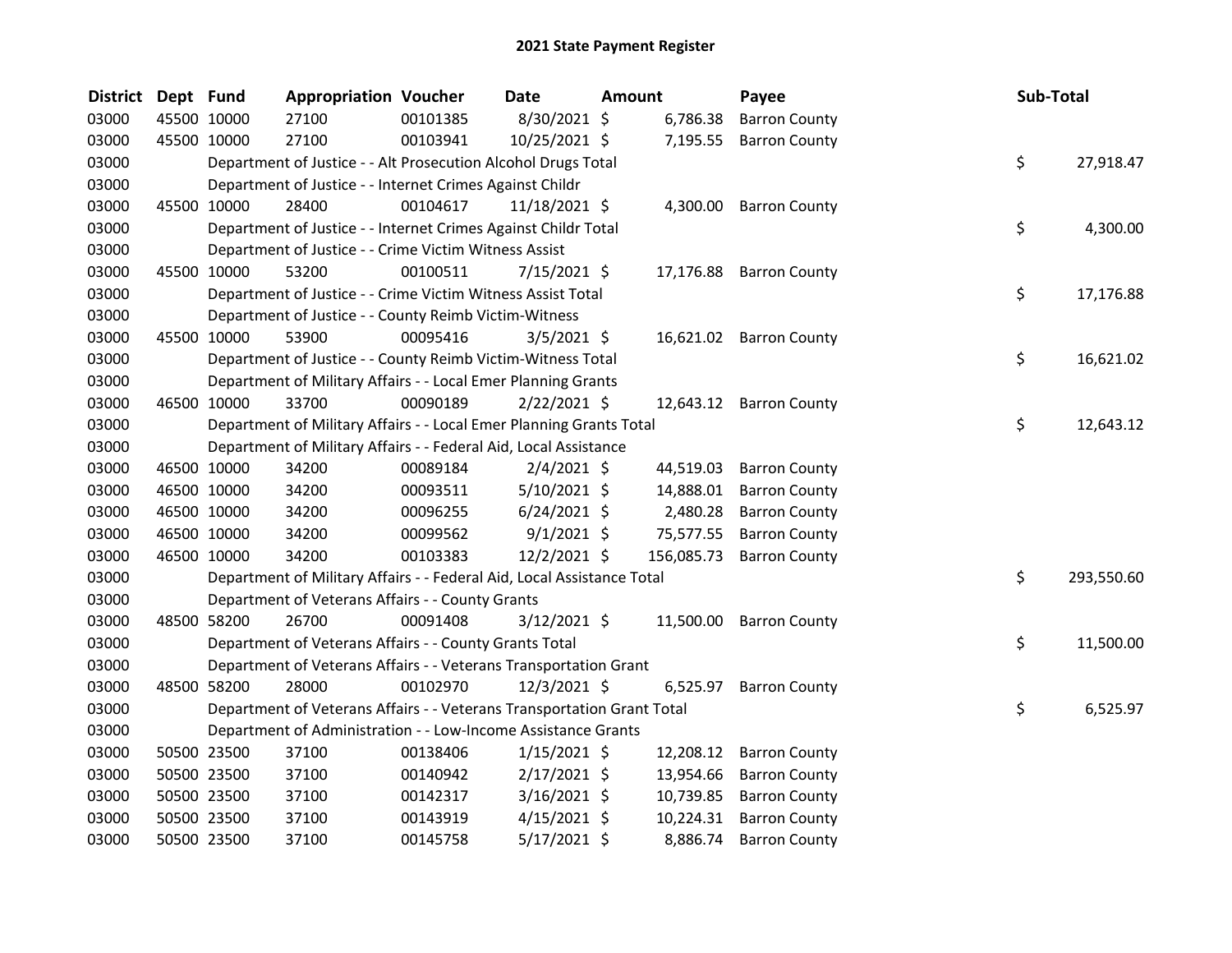| <b>District</b> | Dept Fund |             | <b>Appropriation Voucher</b>                                          |          | <b>Date</b>    | <b>Amount</b> | Payee                                                                                             | Sub-Total       |
|-----------------|-----------|-------------|-----------------------------------------------------------------------|----------|----------------|---------------|---------------------------------------------------------------------------------------------------|-----------------|
| 03000           |           | 50500 23500 | 37100                                                                 | 00147097 | $6/15/2021$ \$ | 8,191.73      | <b>Barron County</b>                                                                              |                 |
| 03000           |           | 50500 23500 | 37100                                                                 | 00148946 | 7/16/2021 \$   | 9,615.30      | <b>Barron County</b>                                                                              |                 |
| 03000           |           | 50500 23500 | 37100                                                                 | 00150600 | 8/17/2021 \$   | 5,881.15      | <b>Barron County</b>                                                                              |                 |
| 03000           |           | 50500 23500 | 37100                                                                 | 00152525 | 9/29/2021 \$   | 801.60        | <b>Barron County</b>                                                                              |                 |
| 03000           |           |             | Department of Administration - - Low-Income Assistance Grants Total   |          |                |               |                                                                                                   | \$<br>80,503.46 |
| 03000           |           |             | Department of Administration - - Land Information Program; Loca       |          |                |               |                                                                                                   |                 |
| 03000           |           | 50500 26900 | 17300                                                                 | 00138426 | $1/29/2021$ \$ | 1,000.00      | <b>Barron County</b>                                                                              |                 |
| 03000           |           | 50500 26900 | 17300                                                                 | 00139516 | $4/6/2021$ \$  | 17,096.00     | <b>Barron County</b>                                                                              |                 |
| 03000           |           | 50500 26900 | 17300                                                                 | 00144709 | $4/27/2021$ \$ | 25,000.00     | <b>Barron County</b>                                                                              |                 |
| 03000           |           |             | Department of Administration - - Land Information Program; Loca Total |          |                |               |                                                                                                   | \$<br>43,096.00 |
| 03000           |           |             | Public Defender Board - - Trial Representation                        |          |                |               |                                                                                                   |                 |
| 03000           |           | 55000 10000 | 10300                                                                 | 00275497 | 1/26/2021 \$   | 1,897.20      | <b>Barron County</b>                                                                              |                 |
| 03000           |           | 55000 10000 | 10300                                                                 | 00279236 | $2/26/2021$ \$ | 1,897.20      | <b>Barron County</b>                                                                              |                 |
| 03000           |           | 55000 10000 | 10300                                                                 | 00283014 | 3/24/2021 \$   | 1,897.20      | <b>Barron County</b>                                                                              |                 |
| 03000           |           | 55000 10000 | 10300                                                                 | 00286820 | $4/23/2021$ \$ | 1,897.20      | <b>Barron County</b>                                                                              |                 |
| 03000           |           | 55000 10000 | 10300                                                                 | 00292248 | 5/26/2021 \$   | 1,897.20      | <b>Barron County</b>                                                                              |                 |
| 03000           |           | 55000 10000 | 10300                                                                 | 00300809 | 7/9/2021 \$    | 1,897.20      | <b>Barron County</b>                                                                              |                 |
| 03000           |           | 55000 10000 | 10300                                                                 | 00302298 | 7/23/2021 \$   | 1,897.20      | <b>Barron County</b>                                                                              |                 |
| 03000           |           | 55000 10000 | 10300                                                                 | 00305310 | 8/24/2021 \$   | 1,897.20      | <b>Barron County</b>                                                                              |                 |
| 03000           |           | 55000 10000 | 10300                                                                 | 00308155 | $9/28/2021$ \$ | 1,897.20      | <b>Barron County</b>                                                                              |                 |
| 03000           |           | 55000 10000 | 10300                                                                 | 00310801 | 10/26/2021 \$  | 1,897.20      | <b>Barron County</b>                                                                              |                 |
| 03000           |           | 55000 10000 | 10300                                                                 | 00313574 | 11/23/2021 \$  | 1,941.52      | <b>Barron County</b>                                                                              |                 |
| 03000           |           |             | Public Defender Board - - Trial Representation Total                  |          |                |               |                                                                                                   | \$<br>20,913.52 |
| 03000           |           |             |                                                                       |          |                |               | Public Defender Board - - Transcript, Discovery and Records Provided to the Public Defender Board |                 |
| 03000           |           | 55000 10000 | 10600                                                                 | 00275514 | $1/26/2021$ \$ | 5.00          | <b>Barron County</b>                                                                              |                 |
| 03000           |           | 55000 10000 | 10600                                                                 | 00275515 | $1/26/2021$ \$ | 10.00         | <b>Barron County</b>                                                                              |                 |
| 03000           |           | 55000 10000 | 10600                                                                 | 00275516 | $1/26/2021$ \$ | 5.00          | <b>Barron County</b>                                                                              |                 |
| 03000           |           | 55000 10000 | 10600                                                                 | 00278867 | 2/22/2021 \$   | 34.60         | <b>Barron County</b>                                                                              |                 |
| 03000           |           | 55000 10000 | 10600                                                                 | 00282064 | $3/22/2021$ \$ | 266.40        | <b>Barron County</b>                                                                              |                 |
| 03000           |           | 55000 10000 | 10600                                                                 | 00287615 | $4/30/2021$ \$ | 5.00          | <b>Barron County</b>                                                                              |                 |
| 03000           |           | 55000 10000 | 10600                                                                 | 00287616 | 4/30/2021 \$   | 5.00          | <b>Barron County</b>                                                                              |                 |
| 03000           |           | 55000 10000 | 10600                                                                 | 00287617 | $4/30/2021$ \$ | 5.00          | <b>Barron County</b>                                                                              |                 |
| 03000           |           | 55000 10000 | 10600                                                                 | 00287618 | 4/30/2021 \$   | 10.00         | <b>Barron County</b>                                                                              |                 |
| 03000           |           | 55000 10000 | 10600                                                                 | 00287619 | 4/30/2021 \$   | 5.00          | <b>Barron County</b>                                                                              |                 |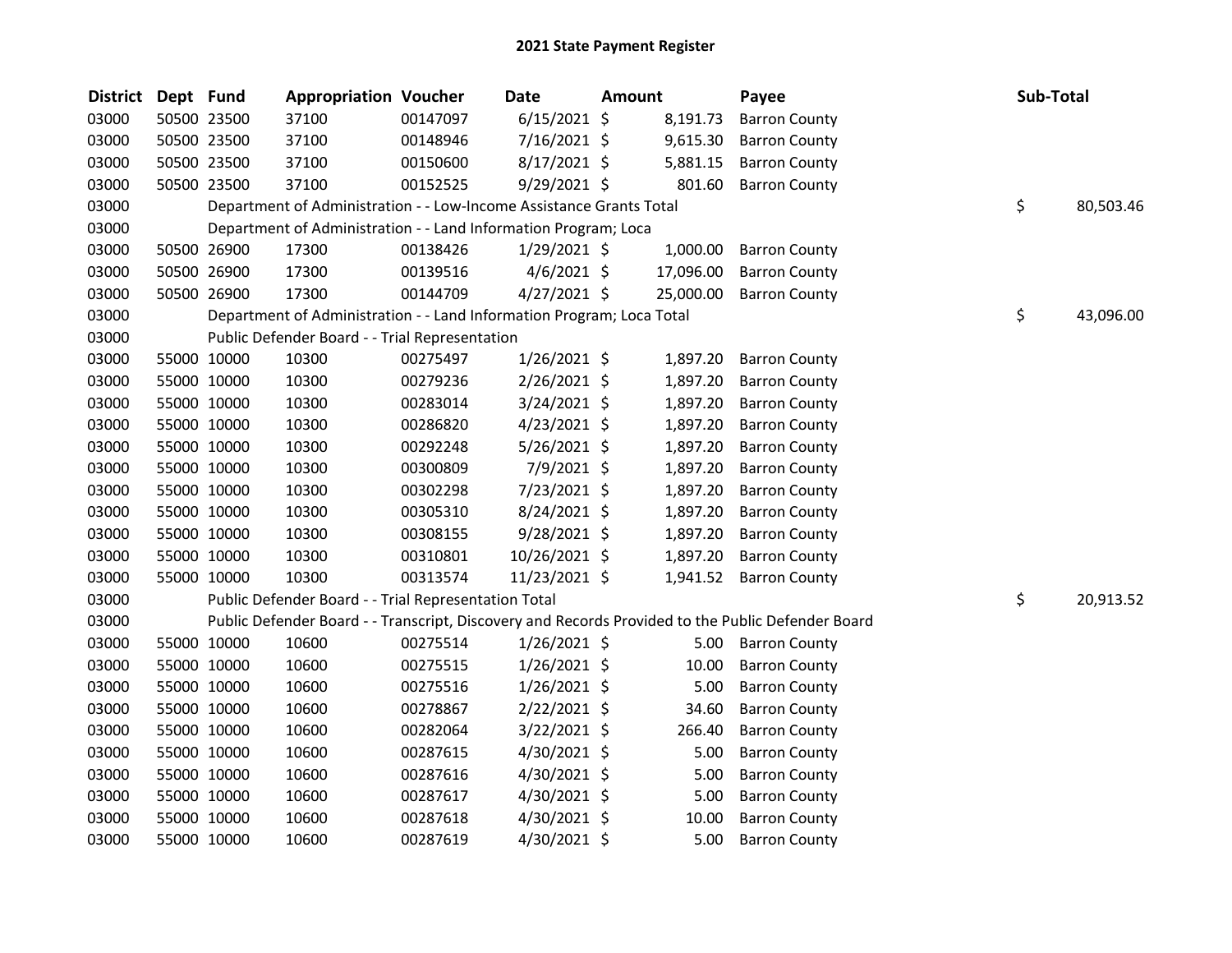| <b>District</b> | Dept Fund |             | <b>Appropriation Voucher</b> |          | <b>Date</b>    | <b>Amount</b> |       | Payee                | Sub-Total |
|-----------------|-----------|-------------|------------------------------|----------|----------------|---------------|-------|----------------------|-----------|
| 03000           |           | 55000 10000 | 10600                        | 00287620 | 4/30/2021 \$   |               | 5.00  | <b>Barron County</b> |           |
| 03000           |           | 55000 10000 | 10600                        | 00287621 | 4/30/2021 \$   |               | 25.00 | <b>Barron County</b> |           |
| 03000           |           | 55000 10000 | 10600                        | 00287626 | 4/30/2021 \$   |               | 5.00  | <b>Barron County</b> |           |
| 03000           |           | 55000 10000 | 10600                        | 00291289 | $5/21/2021$ \$ |               | 10.00 | <b>Barron County</b> |           |
| 03000           |           | 55000 10000 | 10600                        | 00291290 | $5/21/2021$ \$ |               | 10.00 | <b>Barron County</b> |           |
| 03000           |           | 55000 10000 | 10600                        | 00292270 | 5/28/2021 \$   |               | 43.60 | <b>Barron County</b> |           |
| 03000           |           | 55000 10000 | 10600                        | 00292271 | 5/28/2021 \$   |               | 5.00  | <b>Barron County</b> |           |
| 03000           |           | 55000 10000 | 10600                        | 00292272 | 5/28/2021 \$   |               | 46.20 | <b>Barron County</b> |           |
| 03000           |           | 55000 10000 | 10600                        | 00298075 | $6/30/2021$ \$ |               | 5.00  | <b>Barron County</b> |           |
| 03000           |           | 55000 10000 | 10600                        | 00298076 | $6/30/2021$ \$ |               | 20.00 | <b>Barron County</b> |           |
| 03000           |           | 55000 10000 | 10600                        | 00298077 | 6/30/2021 \$   |               | 10.00 | <b>Barron County</b> |           |
| 03000           |           | 55000 10000 | 10600                        | 00298078 | $6/30/2021$ \$ |               | 5.00  | <b>Barron County</b> |           |
| 03000           |           | 55000 10000 | 10600                        | 00298079 | $6/30/2021$ \$ |               | 20.00 | <b>Barron County</b> |           |
| 03000           |           | 55000 10000 | 10600                        | 00298080 | $6/30/2021$ \$ |               | 5.00  | <b>Barron County</b> |           |
| 03000           |           | 55000 10000 | 10600                        | 00299147 | $7/1/2021$ \$  |               | 10.00 | <b>Barron County</b> |           |
| 03000           |           | 55000 10000 | 10600                        | 00299148 | 7/1/2021 \$    |               | 15.00 | <b>Barron County</b> |           |
| 03000           |           | 55000 10000 | 10600                        | 00299149 | 7/1/2021 \$    |               | 5.00  | <b>Barron County</b> |           |
| 03000           |           | 55000 10000 | 10600                        | 00299150 | $7/1/2021$ \$  |               | 10.00 | <b>Barron County</b> |           |
| 03000           |           | 55000 10000 | 10600                        | 00299151 | 7/1/2021 \$    |               | 5.00  | <b>Barron County</b> |           |
| 03000           |           | 55000 10000 | 10600                        | 00299152 | $7/1/2021$ \$  |               | 5.00  | <b>Barron County</b> |           |
| 03000           |           | 55000 10000 | 10600                        | 00299153 | $7/1/2021$ \$  |               | 15.00 | <b>Barron County</b> |           |
| 03000           |           | 55000 10000 | 10600                        | 00299154 | 7/1/2021 \$    |               | 15.00 | <b>Barron County</b> |           |
| 03000           |           | 55000 10000 | 10600                        | 00299465 | $7/1/2021$ \$  |               | 10.00 | <b>Barron County</b> |           |
| 03000           |           | 55000 10000 | 10600                        | 00299466 | $7/1/2021$ \$  |               | 10.00 | <b>Barron County</b> |           |
| 03000           |           | 55000 10000 | 10600                        | 00299467 | 7/1/2021 \$    |               | 15.00 | <b>Barron County</b> |           |
| 03000           |           | 55000 10000 | 10600                        | 00299468 | $7/1/2021$ \$  |               | 10.00 | <b>Barron County</b> |           |
| 03000           |           | 55000 10000 | 10600                        | 00300863 | 7/23/2021 \$   |               | 45.00 | <b>Barron County</b> |           |
| 03000           |           | 55000 10000 | 10600                        | 00302353 | 7/27/2021 \$   |               | 12.00 | <b>Barron County</b> |           |
| 03000           |           | 55000 10000 | 10600                        | 00303117 | 7/30/2021 \$   |               | 30.40 | <b>Barron County</b> |           |
| 03000           |           | 55000 10000 | 10600                        | 00303542 | 8/26/2021 \$   |               | 10.00 | <b>Barron County</b> |           |
| 03000           |           | 55000 10000 | 10600                        | 00303543 | 8/19/2021 \$   |               | 10.00 | <b>Barron County</b> |           |
| 03000           |           | 55000 10000 | 10600                        | 00303544 | 8/20/2021 \$   |               | 10.00 | <b>Barron County</b> |           |
| 03000           |           | 55000 10000 | 10600                        | 00305466 | $9/10/2021$ \$ |               | 5.00  | <b>Barron County</b> |           |
| 03000           |           | 55000 10000 | 10600                        | 00305467 | 9/17/2021 \$   |               | 25.00 | <b>Barron County</b> |           |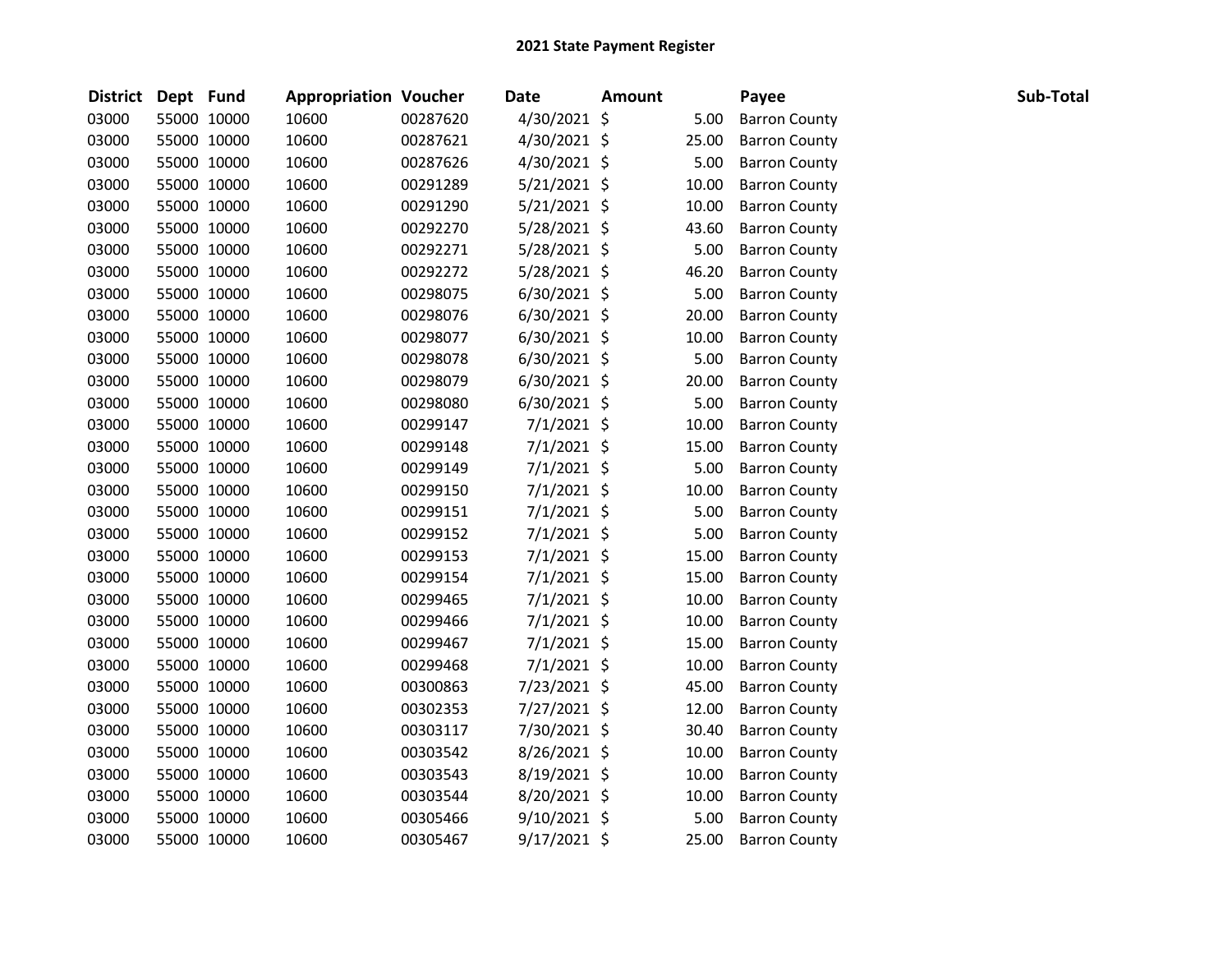| <b>District</b> | Dept Fund |             | <b>Appropriation Voucher</b>                               |          | <b>Date</b>    | <b>Amount</b> |                   | Payee                                                                                                   | Sub-Total |          |
|-----------------|-----------|-------------|------------------------------------------------------------|----------|----------------|---------------|-------------------|---------------------------------------------------------------------------------------------------------|-----------|----------|
| 03000           |           | 55000 10000 | 10600                                                      | 00305468 | $9/17/2021$ \$ |               | 30.00             | <b>Barron County</b>                                                                                    |           |          |
| 03000           |           | 55000 10000 | 10600                                                      | 00305469 | $9/17/2021$ \$ |               | 5.00              | <b>Barron County</b>                                                                                    |           |          |
| 03000           |           | 55000 10000 | 10600                                                      | 00307579 | 10/21/2021 \$  |               | 5.00              | <b>Barron County</b>                                                                                    |           |          |
| 03000           |           | 55000 10000 | 10600                                                      | 00307580 | $10/1/2021$ \$ |               | 20.00             | <b>Barron County</b>                                                                                    |           |          |
| 03000           |           | 55000 10000 | 10600                                                      | 00308264 | 10/7/2021 \$   |               | 5.00              | <b>Barron County</b>                                                                                    |           |          |
| 03000           |           | 55000 10000 | 10600                                                      | 00309647 | 10/29/2021 \$  |               | 24.20             | <b>Barron County</b>                                                                                    |           |          |
| 03000           |           | 55000 10000 | 10600                                                      | 00309648 | 10/29/2021 \$  |               | 5.00              | <b>Barron County</b>                                                                                    |           |          |
| 03000           |           | 55000 10000 | 10600                                                      | 00310650 | 11/4/2021 \$   |               | 5.00              | <b>Barron County</b>                                                                                    |           |          |
| 03000           |           | 55000 10000 | 10600                                                      | 00310651 | 11/12/2021 \$  |               | 40.00             | <b>Barron County</b>                                                                                    |           |          |
| 03000           |           | 55000 10000 | 10600                                                      | 00310652 | $11/3/2021$ \$ |               | 10.00             | <b>Barron County</b>                                                                                    |           |          |
| 03000           |           | 55000 10000 | 10600                                                      | 00311429 | 11/26/2021 \$  |               | 5.00              | <b>Barron County</b>                                                                                    |           |          |
| 03000           |           | 55000 10000 | 10600                                                      | 00311443 | 11/12/2021 \$  |               | 10.00             | <b>Barron County</b>                                                                                    |           |          |
| 03000           |           | 55000 10000 | 10600                                                      | 00311444 | 11/12/2021 \$  |               | 20.00             | <b>Barron County</b>                                                                                    |           |          |
| 03000           |           | 55000 10000 | 10600                                                      | 00317459 | 12/23/2021 \$  |               | 15.00             | <b>Barron County</b>                                                                                    |           |          |
| 03000           |           |             |                                                            |          |                |               |                   | Public Defender Board - - Transcript, Discovery and Records Provided to the Public Defender Board Total | \$        | 1,037.40 |
| 03000           |           |             | Department of Revenue - - GPR Earned                       |          |                |               |                   |                                                                                                         |           |          |
| 03000           |           | 56600 10000 | 100GE                                                      | 00192176 | $2/22/2021$ \$ |               | 3.00 <sub>1</sub> | <b>Barron County</b>                                                                                    |           |          |
| 03000           |           | 56600 10000 | 100GE                                                      | 00194678 | 3/11/2021 \$   |               | 3.00              | <b>Barron County</b>                                                                                    |           |          |
| 03000           |           | 56600 10000 | 100GE                                                      | 00209521 | 7/8/2021 \$    |               | 3.00              | <b>Barron County</b>                                                                                    |           |          |
| 03000           |           | 56600 10000 | 100GE                                                      | 00213198 | 8/19/2021 \$   |               | 3.00              | <b>Barron County</b>                                                                                    |           |          |
| 03000           |           |             | Department of Revenue - - GPR Earned Total                 |          |                |               |                   |                                                                                                         | \$        | 12.00    |
| 03000           |           |             | Department of Revenue - - Warrants and Satisfactions       |          |                |               |                   |                                                                                                         |           |          |
| 03000           |           | 56600 10000 | 10100                                                      | 00190567 | $2/5/2021$ \$  |               | 470.00            | <b>Barron County</b>                                                                                    |           |          |
| 03000           |           | 56600 10000 | 10100                                                      | 00196959 | $4/16/2021$ \$ |               | 75.00             | <b>Barron County</b>                                                                                    |           |          |
| 03000           |           | 56600 10000 | 10100                                                      | 00202641 | $6/9/2021$ \$  |               | 75.00             | <b>Barron County</b>                                                                                    |           |          |
| 03000           |           | 56600 10000 | 10100                                                      | 00209799 | $7/16/2021$ \$ |               | 82.50             | <b>Barron County</b>                                                                                    |           |          |
| 03000           |           | 56600 10000 | 10100                                                      | 00211182 | 8/13/2021 \$   |               | 605.00            | <b>Barron County</b>                                                                                    |           |          |
| 03000           |           |             | Department of Revenue - - Warrants and Satisfactions Total |          |                |               |                   |                                                                                                         | \$        | 1,307.50 |
| 03000           |           |             | Department of Revenue - - Misc Revenue Holding Clearing    |          |                |               |                   |                                                                                                         |           |          |
| 03000           |           | 56600 10000 | 99500                                                      | 00188718 | $1/8/2021$ \$  |               | 649.67            | <b>Barron County</b>                                                                                    |           |          |
| 03000           |           | 56600 10000 | 99500                                                      | 00188719 | $1/8/2021$ \$  |               | 22,925.31         | <b>Barron County</b>                                                                                    |           |          |
| 03000           |           | 56600 10000 | 99500                                                      | 00190038 | $1/25/2021$ \$ |               | 555.08            | <b>Barron County</b>                                                                                    |           |          |
| 03000           |           | 56600 10000 | 99500                                                      | 00190783 | 2/5/2021 \$    |               | 579.46            | <b>Barron County</b>                                                                                    |           |          |
| 03000           |           | 56600 10000 | 99500                                                      | 00190784 | $2/5/2021$ \$  |               | 26,303.41         | <b>Barron County</b>                                                                                    |           |          |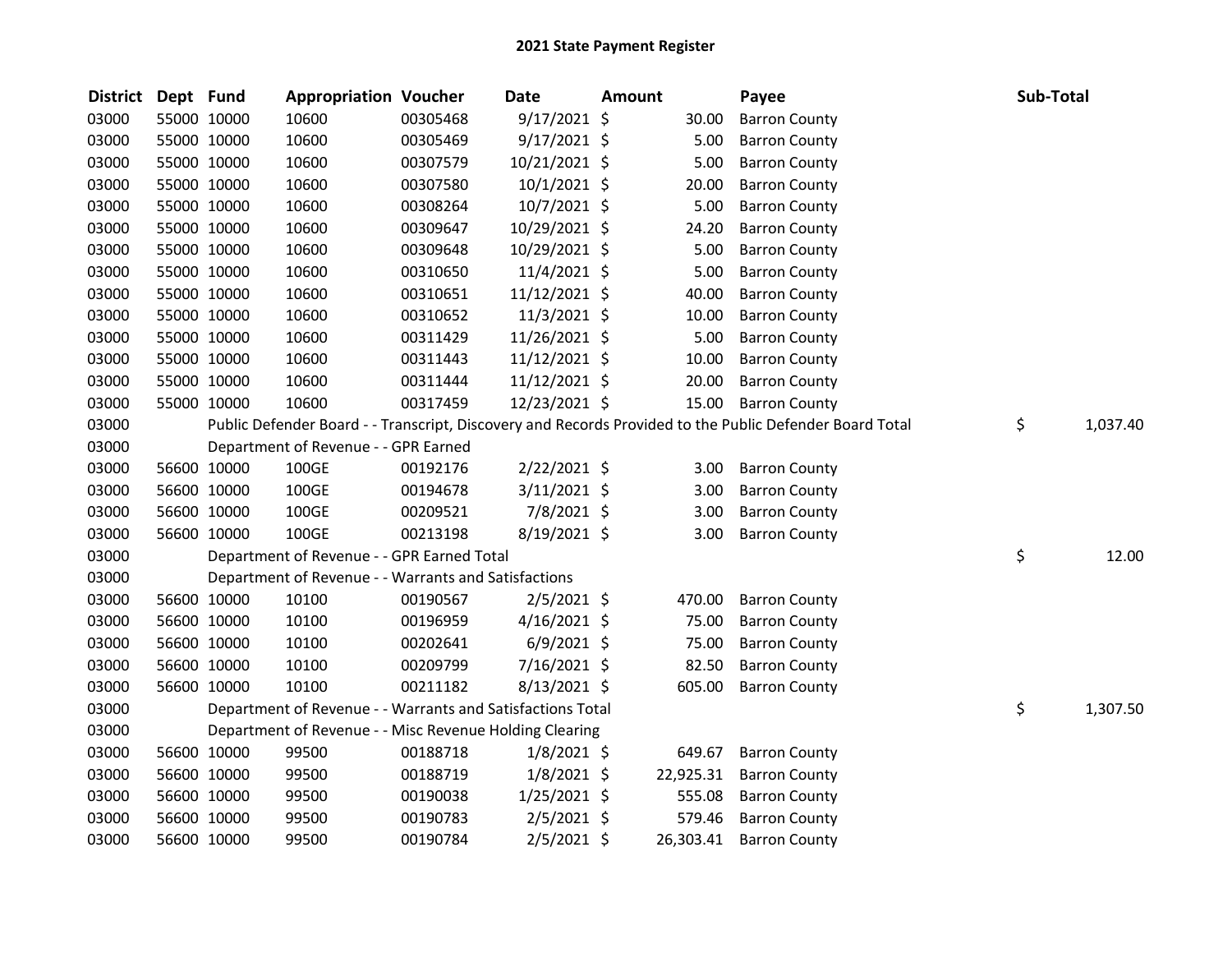| <b>District</b> | Dept Fund |             | <b>Appropriation Voucher</b> |          | Date           | <b>Amount</b> | Payee                | Sub-Total |  |
|-----------------|-----------|-------------|------------------------------|----------|----------------|---------------|----------------------|-----------|--|
| 03000           |           | 56600 10000 | 99500                        | 00191958 | $2/22/2021$ \$ | 158.00        | <b>Barron County</b> |           |  |
| 03000           |           | 56600 10000 | 99500                        | 00192402 | $3/1/2021$ \$  | 3,536.02      | <b>Barron County</b> |           |  |
| 03000           |           | 56600 10000 | 99500                        | 00192403 | $3/1/2021$ \$  | 292.99        | <b>Barron County</b> |           |  |
| 03000           |           | 56600 10000 | 99500                        | 00192404 | $3/1/2021$ \$  | 1,494.00      | <b>Barron County</b> |           |  |
| 03000           |           | 56600 10000 | 99500                        | 00192405 | $3/1/2021$ \$  | 5,236.73      | <b>Barron County</b> |           |  |
| 03000           |           | 56600 10000 | 99500                        | 00193359 | $3/5/2021$ \$  | 1,333.67      | <b>Barron County</b> |           |  |
| 03000           |           | 56600 10000 | 99500                        | 00193360 | $3/5/2021$ \$  | 82,049.61     | <b>Barron County</b> |           |  |
| 03000           |           | 56600 10000 | 99500                        | 00193919 | $3/8/2021$ \$  | 314.70        | <b>Barron County</b> |           |  |
| 03000           |           | 56600 10000 | 99500                        | 00193920 | 3/8/2021 \$    | 606.48        | <b>Barron County</b> |           |  |
| 03000           |           | 56600 10000 | 99500                        | 00194772 | $3/15/2021$ \$ | 1,412.60      | <b>Barron County</b> |           |  |
| 03000           |           | 56600 10000 | 99500                        | 00194773 | $3/15/2021$ \$ | 25.00         | <b>Barron County</b> |           |  |
| 03000           |           | 56600 10000 | 99500                        | 00194774 | $3/15/2021$ \$ | 1,778.69      | <b>Barron County</b> |           |  |
| 03000           |           | 56600 10000 | 99500                        | 00195633 | $3/22/2021$ \$ | 404.00        | <b>Barron County</b> |           |  |
| 03000           |           | 56600 10000 | 99500                        | 00195635 | $3/22/2021$ \$ | 109.00        | <b>Barron County</b> |           |  |
| 03000           |           | 56600 10000 | 99500                        | 00196327 | $3/29/2021$ \$ | 1,556.71      | <b>Barron County</b> |           |  |
| 03000           |           | 56600 10000 | 99500                        | 00196328 | 3/29/2021 \$   | 338.77        | <b>Barron County</b> |           |  |
| 03000           |           | 56600 10000 | 99500                        | 00197074 | $4/5/2021$ \$  | 394.23        | <b>Barron County</b> |           |  |
| 03000           |           | 56600 10000 | 99500                        | 00197075 | $4/5/2021$ \$  | 1,183.74      | <b>Barron County</b> |           |  |
| 03000           |           | 56600 10000 | 99500                        | 00197624 | $4/7/2021$ \$  | 1,301.25      | <b>Barron County</b> |           |  |
| 03000           |           | 56600 10000 | 99500                        | 00197625 | $4/7/2021$ \$  | 66,372.19     | <b>Barron County</b> |           |  |
| 03000           |           | 56600 10000 | 99500                        | 00198290 | $4/12/2021$ \$ | 315.81        | <b>Barron County</b> |           |  |
| 03000           |           | 56600 10000 | 99500                        | 00198291 | $4/12/2021$ \$ | 743.52        | <b>Barron County</b> |           |  |
| 03000           |           | 56600 10000 | 99500                        | 00199026 | $4/20/2021$ \$ | 348.00        | <b>Barron County</b> |           |  |
| 03000           |           | 56600 10000 | 99500                        | 00199027 | $4/20/2021$ \$ | 1,556.99      | <b>Barron County</b> |           |  |
| 03000           |           | 56600 10000 | 99500                        | 00199662 | $4/26/2021$ \$ | 520.00        | <b>Barron County</b> |           |  |
| 03000           |           | 56600 10000 | 99500                        | 00199663 | $4/26/2021$ \$ | 764.76        | <b>Barron County</b> |           |  |
| 03000           |           | 56600 10000 | 99500                        | 00200307 | $5/3/2021$ \$  | 228.00        | <b>Barron County</b> |           |  |
| 03000           |           | 56600 10000 | 99500                        | 00200308 | $5/3/2021$ \$  | 922.10        | <b>Barron County</b> |           |  |
| 03000           |           | 56600 10000 | 99500                        | 00201003 | $5/7/2021$ \$  | 963.73        | <b>Barron County</b> |           |  |
| 03000           |           | 56600 10000 | 99500                        | 00201004 | $5/7/2021$ \$  | 64,262.54     | <b>Barron County</b> |           |  |
| 03000           |           | 56600 10000 | 99500                        | 00201501 | 5/10/2021 \$   | 700.22        | <b>Barron County</b> |           |  |
| 03000           |           | 56600 10000 | 99500                        | 00201502 | $5/10/2021$ \$ | 612.00        | <b>Barron County</b> |           |  |
| 03000           |           | 56600 10000 | 99500                        | 00202124 | $5/17/2021$ \$ | 31.47         | <b>Barron County</b> |           |  |
| 03000           |           | 56600 10000 | 99500                        | 00202125 | 5/17/2021 \$   | 127.67        | <b>Barron County</b> |           |  |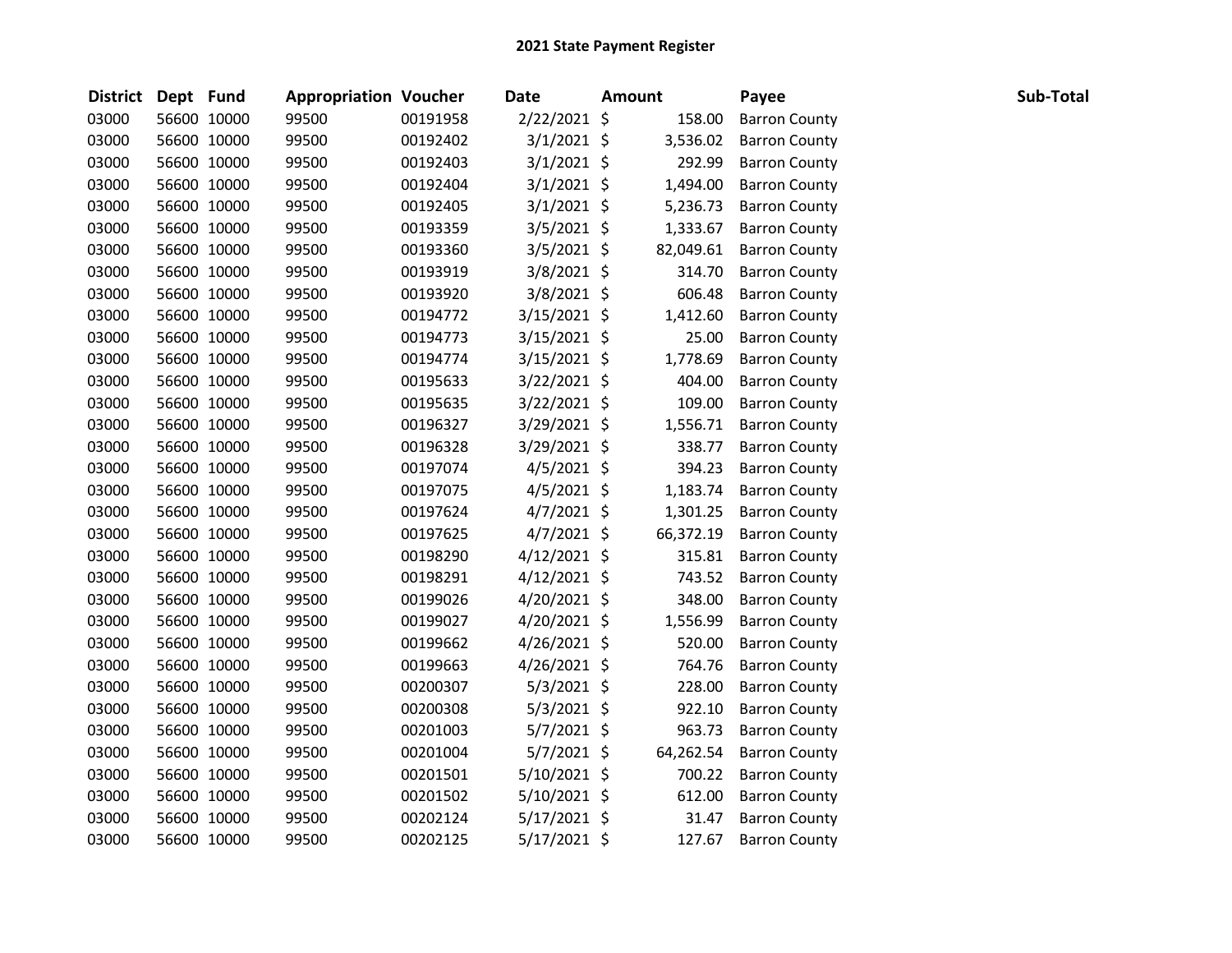| <b>District</b> | Dept Fund   |             | <b>Appropriation Voucher</b>                                     |          | <b>Date</b>    | <b>Amount</b> |            | Payee                |    | Sub-Total    |
|-----------------|-------------|-------------|------------------------------------------------------------------|----------|----------------|---------------|------------|----------------------|----|--------------|
| 03000           |             | 56600 10000 | 99500                                                            | 00202808 | $5/24/2021$ \$ |               | 841.47     | <b>Barron County</b> |    |              |
| 03000           | 56600 10000 |             | 99500                                                            | 00204234 | $6/7/2021$ \$  |               | 1,771.71   | <b>Barron County</b> |    |              |
| 03000           |             | 56600 10000 | 99500                                                            | 00204235 | $6/7/2021$ \$  |               | 45,377.22  | <b>Barron County</b> |    |              |
| 03000           |             | 56600 10000 | 99500                                                            | 00205278 | $6/14/2021$ \$ |               | 116.00     | <b>Barron County</b> |    |              |
| 03000           |             | 56600 10000 | 99500                                                            | 00205787 | $6/21/2021$ \$ |               | 181.00     | <b>Barron County</b> |    |              |
| 03000           |             | 56600 10000 | 99500                                                            | 00208009 | $6/28/2021$ \$ |               | 25.77      | <b>Barron County</b> |    |              |
| 03000           |             | 56600 10000 | 99500                                                            | 00208010 | $6/28/2021$ \$ |               | 495.00     | <b>Barron County</b> |    |              |
| 03000           |             | 56600 10000 | 99500                                                            | 00208460 | 7/6/2021 \$    |               | 48.20      | <b>Barron County</b> |    |              |
| 03000           | 56600 10000 |             | 99500                                                            | 00208819 | 7/8/2021 \$    |               | 1,183.04   | <b>Barron County</b> |    |              |
| 03000           |             | 56600 10000 | 99500                                                            | 00208820 | 7/8/2021 \$    |               | 52,077.47  | <b>Barron County</b> |    |              |
| 03000           | 56600 10000 |             | 99500                                                            | 00209341 | 7/12/2021 \$   |               | 250.00     | <b>Barron County</b> |    |              |
| 03000           |             | 56600 10000 | 99500                                                            | 00210123 | 7/19/2021 \$   |               | 94.80      | <b>Barron County</b> |    |              |
| 03000           |             | 56600 10000 | 99500                                                            | 00211579 | 8/6/2021 \$    |               | 1,200.66   | <b>Barron County</b> |    |              |
| 03000           |             | 56600 10000 | 99500                                                            | 00211580 | $8/6/2021$ \$  |               | 38,687.50  | <b>Barron County</b> |    |              |
| 03000           |             | 56600 10000 | 99500                                                            | 00212068 | $8/9/2021$ \$  |               | 83.21      | <b>Barron County</b> |    |              |
| 03000           |             | 56600 10000 | 99500                                                            | 00213522 | 8/30/2021 \$   |               | 72.00      | <b>Barron County</b> |    |              |
| 03000           |             | 56600 10000 | 99500                                                            | 00214184 | 9/8/2021 \$    |               | 1,167.94   | <b>Barron County</b> |    |              |
| 03000           |             | 56600 10000 | 99500                                                            | 00214185 | $9/8/2021$ \$  |               | 23,578.33  | <b>Barron County</b> |    |              |
| 03000           |             | 56600 10000 | 99500                                                            | 00216430 | 10/7/2021 \$   |               | 513.14     | <b>Barron County</b> |    |              |
| 03000           |             | 56600 10000 | 99500                                                            | 00216431 | $10/7/2021$ \$ |               | 27,766.91  | <b>Barron County</b> |    |              |
| 03000           |             | 56600 10000 | 99500                                                            | 00218053 | 10/25/2021 \$  |               | 264.22     | <b>Barron County</b> |    |              |
| 03000           |             | 56600 10000 | 99500                                                            | 00219026 | $11/5/2021$ \$ |               | 1,372.16   | <b>Barron County</b> |    |              |
| 03000           |             | 56600 10000 | 99500                                                            | 00219027 | 11/5/2021 \$   |               | 35,039.40  | <b>Barron County</b> |    |              |
| 03000           |             | 56600 10000 | 99500                                                            | 00221173 | 12/7/2021 \$   |               | 1,858.63   | <b>Barron County</b> |    |              |
| 03000           | 56600 10000 |             | 99500                                                            | 00221174 | 12/7/2021 \$   |               | 27,413.23  | <b>Barron County</b> |    |              |
| 03000           |             |             | Department of Revenue - - Misc Revenue Holding Clearing Total    |          |                |               |            |                      | \$ | 554,487.13   |
| 03000           |             |             | Circuit Courts - - Circuit Court Costs                           |          |                |               |            |                      |    |              |
| 03000           |             | 62500 10000 | 10500                                                            | 00002079 | $1/29/2021$ \$ |               | 104,572.00 | <b>Barron County</b> |    |              |
| 03000           |             | 62500 10000 | 10500                                                            | 00002212 | 7/26/2021 \$   |               | 176,241.00 | <b>Barron County</b> |    |              |
| 03000           |             |             | Circuit Courts - - Circuit Court Costs Total                     |          |                |               |            |                      | \$ | 280,813.00   |
| 03000           |             |             | Shared Revenue and Tax Relief - - County And Municipal Aid       |          |                |               |            |                      |    |              |
| 03000           | 83500 10000 |             | 10500                                                            | 00080787 | 7/26/2021 \$   |               | 172,554.09 | <b>Barron County</b> |    |              |
| 03000           | 83500 10000 |             | 10500                                                            | 00087884 | 11/15/2021 \$  |               | 977,806.54 | <b>Barron County</b> |    |              |
| 03000           |             |             | Shared Revenue and Tax Relief - - County And Municipal Aid Total |          |                |               |            |                      | \$ | 1,150,360.63 |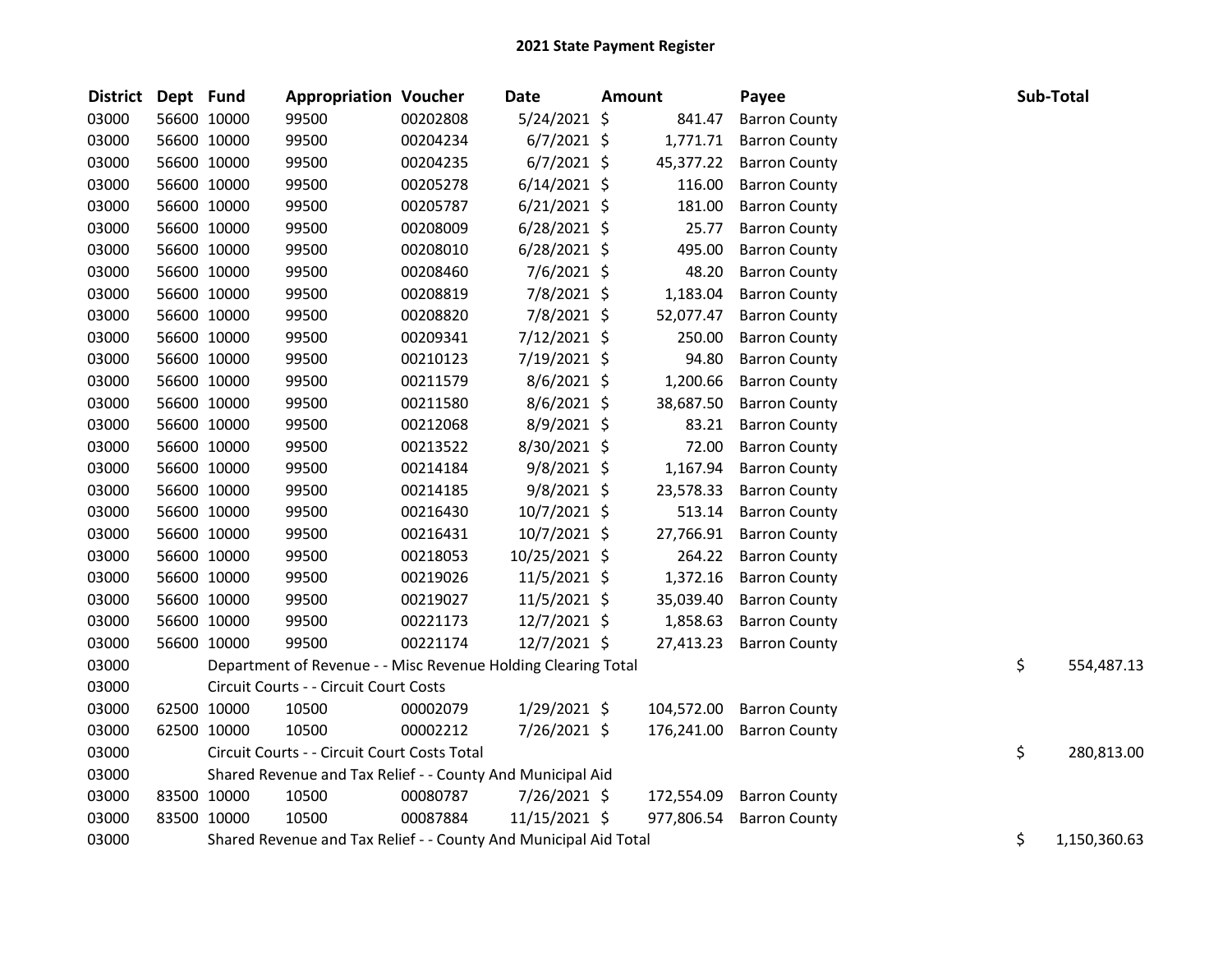| District Dept Fund |             | <b>Appropriation Voucher</b>                                          |          | Date           | <b>Amount</b> | Payee                      |    | Sub-Total     |
|--------------------|-------------|-----------------------------------------------------------------------|----------|----------------|---------------|----------------------------|----|---------------|
| 03000              |             | Shared Revenue and Tax Relief - - Exempt Computer Aid                 |          |                |               |                            |    |               |
| 03000              | 83500 10000 | 10900                                                                 | 00083317 | $7/26/2021$ \$ |               | 33,432.86 Barron County    |    |               |
| 03000              |             | Shared Revenue and Tax Relief - - Exempt Computer Aid Total           |          |                |               |                            | \$ | 33,432.86     |
| 03000              |             | Shared Revenue and Tax Relief - - Utility Aid                         |          |                |               |                            |    |               |
| 03000              | 83500 10000 | 11000                                                                 | 00080787 | 7/26/2021 \$   | 11,210.69     | <b>Barron County</b>       |    |               |
| 03000              | 83500 10000 | 11000                                                                 | 00087884 | 11/15/2021 \$  | 87,184.86     | <b>Barron County</b>       |    |               |
| 03000              |             | Shared Revenue and Tax Relief - - Utility Aid Total                   |          |                |               |                            | \$ | 98,395.55     |
| 03000              |             | Shared Revenue and Tax Relief - - Personal Property Aid               |          |                |               |                            |    |               |
| 03000              | 83500 10000 | 11100                                                                 | 00076504 | $5/3/2021$ \$  |               | 56,794.75 Barron County    |    |               |
| 03000              |             | Shared Revenue and Tax Relief - - Personal Property Aid Total         |          |                |               |                            | \$ | 56,794.75     |
| 03000              |             | Shared Revenue and Tax Relief - - School Lvy Tx/First Dollar Cr       |          |                |               |                            |    |               |
| 03000              | 83500 10000 | 30200                                                                 | 00082627 | $7/26/2021$ \$ | 6,856,636.35  | <b>Barron County</b>       |    |               |
| 03000              | 83500 10000 | 30200                                                                 | 00086023 | 7/26/2021 \$   |               | 1,362,063.81 Barron County |    |               |
| 03000              |             | Shared Revenue and Tax Relief - - School Lvy Tx/First Dollar Cr Total |          |                |               |                            | \$ | 8,218,700.16  |
| 03000              |             | Shared Revenue and Tax Relief - - County Sales Tax Reptd/Distd        |          |                |               |                            |    |               |
| 03000              | 83500 10000 | 43100                                                                 | 00073861 | $1/29/2021$ \$ | 419,930.26    | <b>Barron County</b>       |    |               |
| 03000              | 83500 10000 | 43100                                                                 | 00073949 | $2/26/2021$ \$ | 416,277.28    | <b>Barron County</b>       |    |               |
| 03000              | 83500 10000 | 43100                                                                 | 00074662 | $3/31/2021$ \$ | 340,440.27    | <b>Barron County</b>       |    |               |
| 03000              | 83500 10000 | 43100                                                                 | 00079105 | $4/30/2021$ \$ | 470,938.44    | <b>Barron County</b>       |    |               |
| 03000              | 83500 10000 | 43100                                                                 | 00079909 | 5/28/2021 \$   | 462,660.11    | <b>Barron County</b>       |    |               |
| 03000              | 83500 10000 | 43100                                                                 | 00080640 | $6/30/2021$ \$ | 597,469.13    | <b>Barron County</b>       |    |               |
| 03000              | 83500 10000 | 43100                                                                 | 00086182 | 7/30/2021 \$   | 509,505.04    | <b>Barron County</b>       |    |               |
| 03000              | 83500 10000 | 43100                                                                 | 00086745 | 8/31/2021 \$   | 470,619.98    | <b>Barron County</b>       |    |               |
| 03000              | 83500 10000 | 43100                                                                 | 00087047 | 9/30/2021 \$   | 601,492.27    | <b>Barron County</b>       |    |               |
| 03000              | 83500 10000 | 43100                                                                 | 00087736 | 10/29/2021 \$  | 452,268.56    | <b>Barron County</b>       |    |               |
| 03000              | 83500 10000 | 43100                                                                 | 00089746 | 11/30/2021 \$  | 416,728.28    | <b>Barron County</b>       |    |               |
| 03000              | 83500 10000 | 43100                                                                 | 00089830 | 12/30/2021 \$  | 543,909.39    | <b>Barron County</b>       |    |               |
| 03000              |             | Shared Revenue and Tax Relief - - County Sales Tax Reptd/Distd Total  |          |                |               |                            | \$ | 5,702,239.01  |
| 03000              |             | Shared Revenue and Tax Relief - - Lottery & Gaming Credit             |          |                |               |                            |    |               |
| 03000              | 83500 52100 | 36300                                                                 | 00074506 | $3/22/2021$ \$ | 1,968,401.82  | <b>Barron County</b>       |    |               |
| 03000              |             | Shared Revenue and Tax Relief - - Lottery & Gaming Credit Total       |          |                |               |                            | \$ | 1,968,401.82  |
| 03000 Total        |             |                                                                       |          |                |               |                            | \$ | 30,827,906.07 |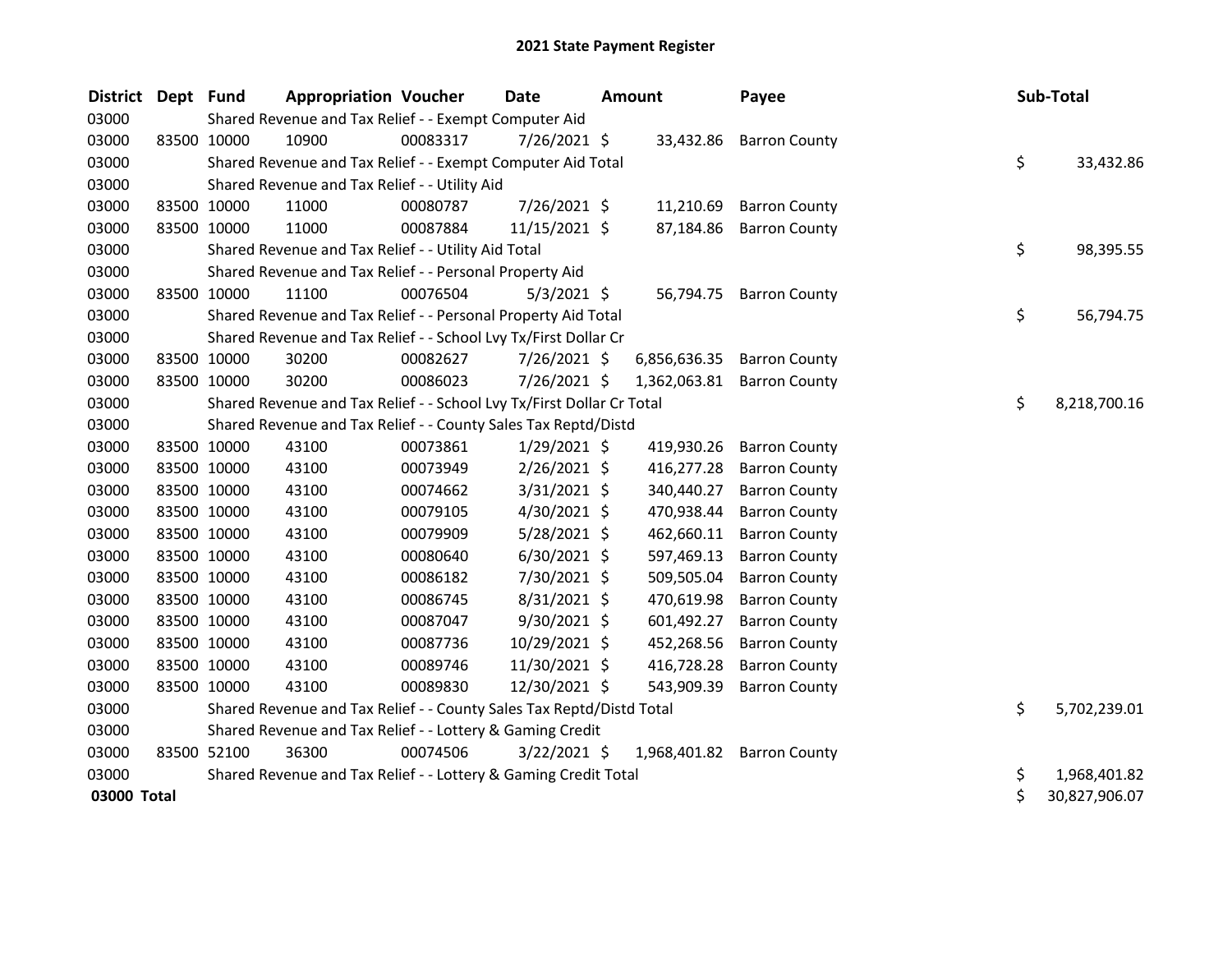| <b>District</b> | Dept Fund   |             | <b>Appropriation Voucher</b>                                       |          | <b>Date</b>    | <b>Amount</b> |           | Payee                    | Sub-Total |            |
|-----------------|-------------|-------------|--------------------------------------------------------------------|----------|----------------|---------------|-----------|--------------------------|-----------|------------|
| 03002           |             |             | Dept of Safety & Prof Services - - Fire Dues Distribution          |          |                |               |           |                          |           |            |
| 03002           | 16500 10000 |             | 22500                                                              | 00040254 | $7/16/2021$ \$ |               |           | 6,420.60 Town Of Almena  |           |            |
| 03002           |             |             | Dept of Safety & Prof Services - - Fire Dues Distribution Total    |          |                |               |           |                          | \$        | 6,420.60   |
| 03002           |             |             | Dept of Natural Resources - - Aids In Lieu Of Taxes - Gener        |          |                |               |           |                          |           |            |
| 03002           |             | 37000 10000 | 50300                                                              | 00458922 | $1/26/2021$ \$ |               |           | 1,164.15 Town Of Almena  |           |            |
| 03002           |             | 37000 10000 | 50300                                                              | 00458923 | $1/26/2021$ \$ |               | 653.06    | Town Of Almena           |           |            |
| 03002           |             | 37000 10000 | 50300                                                              | 00458924 | $1/26/2021$ \$ |               | 4,017.09  | Town Of Almena           |           |            |
| 03002           |             | 37000 10000 | 50300                                                              | 00476091 | $4/21/2021$ \$ |               | 263.46    | Town Of Almena           |           |            |
| 03002           |             | 37000 10000 | 50300                                                              | 00476092 | $4/21/2021$ \$ |               |           | 16.60 Town Of Almena     |           |            |
| 03002           |             |             | Dept of Natural Resources - - Aids In Lieu Of Taxes - Gener Total  |          |                |               |           |                          | \$        | 6,114.36   |
| 03002           |             |             | Dept of Natural Resources - - Resaids - Cnty Forst, Cl & Mfl       |          |                |               |           |                          |           |            |
| 03002           |             | 37000 21200 | 57100                                                              | 00487339 | $6/14/2021$ \$ |               |           | 163.18 Town Of Almena    |           |            |
| 03002           |             |             | Dept of Natural Resources - - Resaids - Cnty Forst, Cl & Mfl Total |          |                |               |           |                          | \$        | 163.18     |
| 03002           |             |             | Dept of Natural Resources - - Aids In Lieu Of Taxes - Sum S        |          |                |               |           |                          |           |            |
| 03002           |             | 37000 21200 | 57900                                                              | 00476093 | $4/21/2021$ \$ |               | 37.40     | Town Of Almena           |           |            |
| 03002           | 37000 21200 |             | 57900                                                              | 00476094 | $4/21/2021$ \$ |               | 340.01    | Town Of Almena           |           |            |
| 03002           | 37000 21200 |             | 57900                                                              | 00476095 | $4/21/2021$ \$ |               | 1.66      | Town Of Almena           |           |            |
| 03002           |             |             | Dept of Natural Resources - - Aids In Lieu Of Taxes - Sum S Total  |          |                |               |           |                          | \$        | 379.07     |
| 03002           |             |             | WI Dept of Transportation - - Trns Aids To Mnc.-Sf                 |          |                |               |           |                          |           |            |
| 03002           |             | 39500 21100 | 19100                                                              | 00631707 | $1/4/2021$ \$  |               |           | 41,325.30 Town Of Almena |           |            |
| 03002           |             | 39500 21100 | 19100                                                              | 00667314 | $4/5/2021$ \$  |               | 41,325.30 | Town Of Almena           |           |            |
| 03002           | 39500 21100 |             | 19100                                                              | 00710802 | $7/6/2021$ \$  |               | 41,325.30 | Town Of Almena           |           |            |
| 03002           |             | 39500 21100 | 19100                                                              | 00751361 | 10/4/2021 \$   |               |           | 41,325.30 Town Of Almena |           |            |
| 03002           |             |             | WI Dept of Transportation - - Trns Aids To Mnc.-Sf Total           |          |                |               |           |                          | \$        | 165,301.20 |
| 03002           |             |             | WI Dept of Transportation - - Loc Rd Imp Prg St Fd                 |          |                |               |           |                          |           |            |
| 03002           |             | 39500 21100 | 27800                                                              | 00739517 | $8/27/2021$ \$ |               |           | 18,432.05 Town Of Almena |           |            |
| 03002           |             |             | WI Dept of Transportation - - Loc Rd Imp Prg St Fd Total           |          |                |               |           |                          | \$        | 18,432.05  |
| 03002           |             |             | Department of Revenue - - Gifts And Grants                         |          |                |               |           |                          |           |            |
| 03002           |             | 56600 10000 | 12100                                                              | 00206156 | $6/25/2021$ \$ |               |           | 44,850.48 Town Of Almena |           |            |
| 03002           |             |             | Department of Revenue - - Gifts And Grants Total                   |          |                |               |           |                          | \$        | 44,850.48  |
| 03002           |             |             | Shared Revenue and Tax Relief - - County And Municipal Aid         |          |                |               |           |                          |           |            |
| 03002           | 83500 10000 |             | 10500                                                              | 00080752 | 7/26/2021 \$   |               | 1,575.98  | Town Of Almena           |           |            |
| 03002           | 83500 10000 |             | 10500                                                              | 00087849 | 11/15/2021 \$  |               | 8,930.56  | Town Of Almena           |           |            |
| 03002           |             |             | Shared Revenue and Tax Relief - - County And Municipal Aid Total   |          |                |               |           |                          | \$        | 10,506.54  |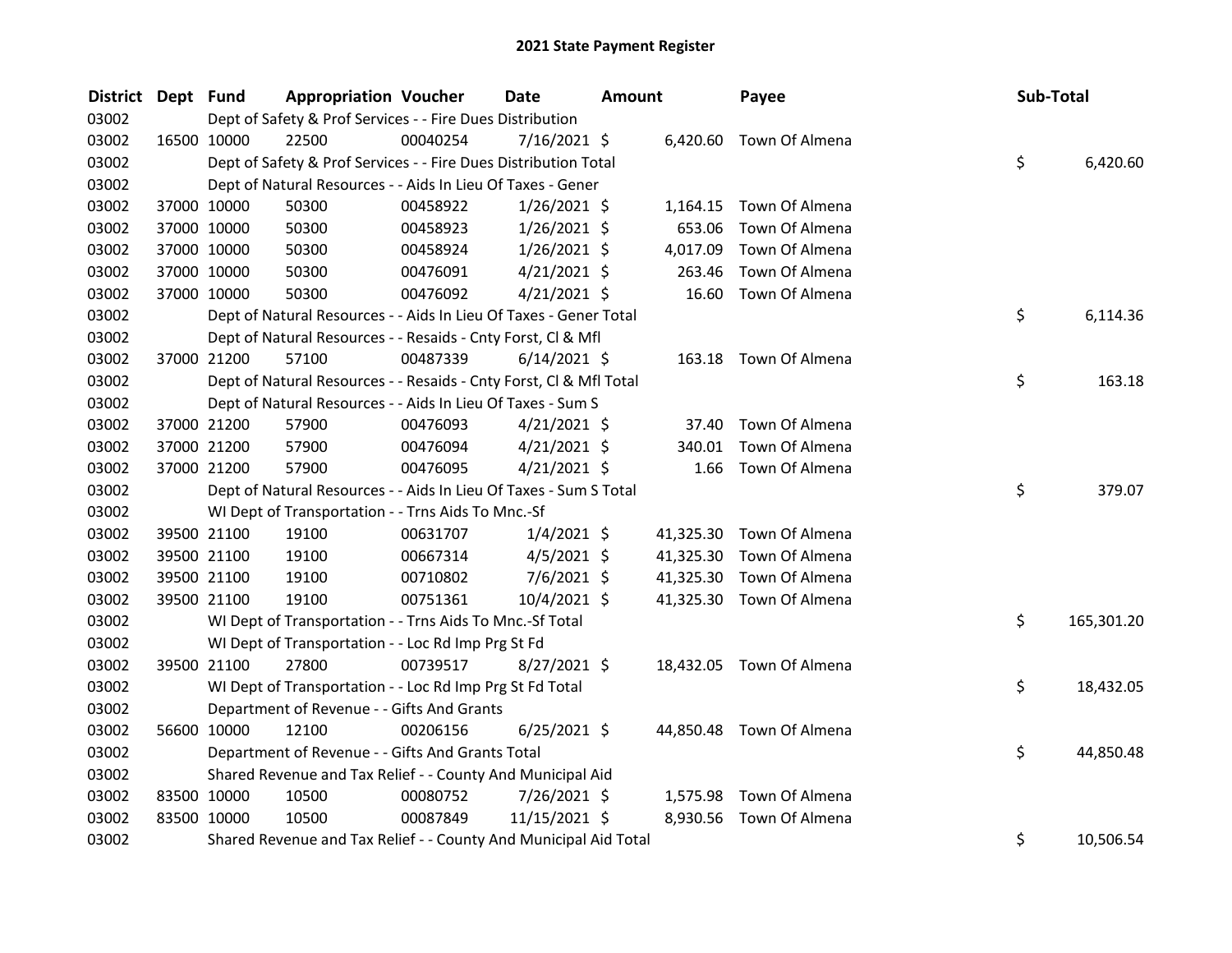| <b>District</b> | Dept Fund |             | <b>Appropriation Voucher</b>                                  |          | Date           | <b>Amount</b> |        | Payee          | Sub-Total |            |
|-----------------|-----------|-------------|---------------------------------------------------------------|----------|----------------|---------------|--------|----------------|-----------|------------|
| 03002           |           |             | Shared Revenue and Tax Relief - - Exempt Computer Aid         |          |                |               |        |                |           |            |
| 03002           |           | 83500 10000 | 10900                                                         | 00083420 | $7/26/2021$ \$ |               | 2.08   | Town Of Almena |           |            |
| 03002           |           |             | Shared Revenue and Tax Relief - - Exempt Computer Aid Total   |          |                |               |        |                | \$        | 2.08       |
| 03002           |           |             | Shared Revenue and Tax Relief - - Utility Aid                 |          |                |               |        |                |           |            |
| 03002           |           | 83500 10000 | 11000                                                         | 00080752 | $7/26/2021$ \$ |               | 18.62  | Town Of Almena |           |            |
| 03002           |           | 83500 10000 | 11000                                                         | 00087849 | 11/15/2021 \$  |               | 105.00 | Town Of Almena |           |            |
| 03002           |           |             | Shared Revenue and Tax Relief - - Utility Aid Total           |          |                |               |        |                | \$        | 123.62     |
| 03002           |           |             | Shared Revenue and Tax Relief - - Personal Property Aid       |          |                |               |        |                |           |            |
| 03002           | 83500     | 10000       | 11100                                                         | 00076607 | $5/3/2021$ \$  |               | 97.74  | Town Of Almena |           |            |
| 03002           |           |             | Shared Revenue and Tax Relief - - Personal Property Aid Total |          |                |               |        |                | \$        | 97.74      |
| 03002 Total     |           |             |                                                               |          |                |               |        |                | \$        | 252,390.92 |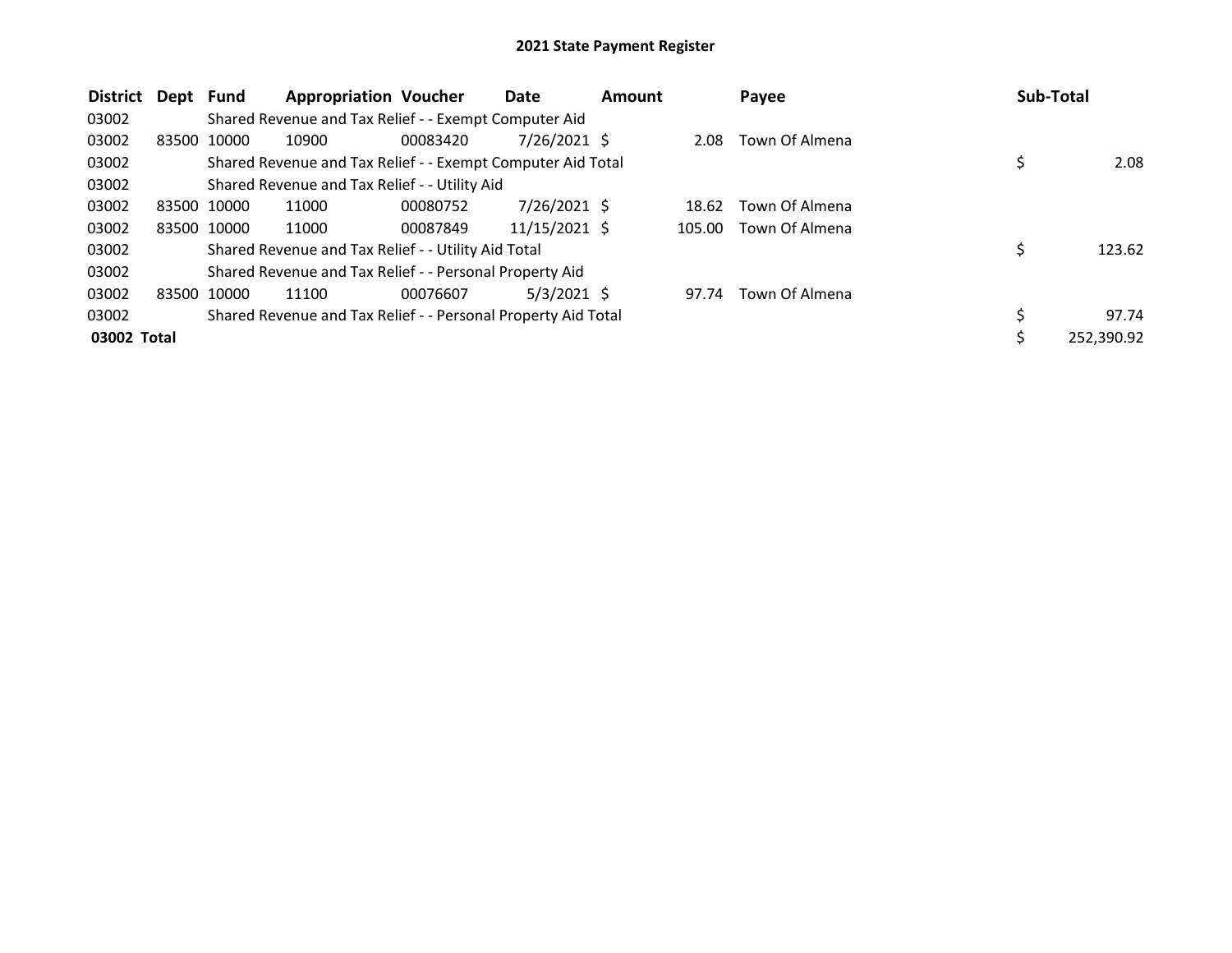| <b>District</b> | Dept Fund   |             | <b>Appropriation Voucher</b>                                       |          | <b>Date</b>    | <b>Amount</b> |           | Payee                    | Sub-Total |            |
|-----------------|-------------|-------------|--------------------------------------------------------------------|----------|----------------|---------------|-----------|--------------------------|-----------|------------|
| 03004           |             |             | Dept of Safety & Prof Services - - Fire Dues Distribution          |          |                |               |           |                          |           |            |
| 03004           |             | 16500 10000 | 22500                                                              | 00040256 | $7/16/2021$ \$ |               |           | 2,484.82 Town Of Arland  |           |            |
| 03004           |             |             | Dept of Safety & Prof Services - - Fire Dues Distribution Total    |          |                |               |           |                          | \$        | 2,484.82   |
| 03004           |             |             | Dept of Natural Resources - - Resaids - Cnty Forst, Cl & Mfl       |          |                |               |           |                          |           |            |
| 03004           |             | 37000 21200 | 57100                                                              | 00487340 | $6/14/2021$ \$ |               |           | 488.23 Town Of Arland    |           |            |
| 03004           |             |             | Dept of Natural Resources - - Resaids - Cnty Forst, CI & Mfl Total |          |                |               |           |                          | \$        | 488.23     |
| 03004           |             |             | Dept of Natural Resources - - Aids In Lieu Of Taxes - Sum S        |          |                |               |           |                          |           |            |
| 03004           |             | 37000 21200 | 57900                                                              | 00476733 | $4/21/2021$ \$ |               |           | 3.60 Town Of Arland      |           |            |
| 03004           |             |             | Dept of Natural Resources - - Aids In Lieu Of Taxes - Sum S Total  |          |                |               |           |                          | \$        | 3.60       |
| 03004           |             |             | WI Dept of Transportation - - Disastr Damag Aid Sf                 |          |                |               |           |                          |           |            |
| 03004           |             | 39500 21100 | 17400                                                              | 00750474 | 10/20/2021 \$  |               |           | 4,521.44 Town Of Arland  |           |            |
| 03004           |             |             | WI Dept of Transportation - - Disastr Damag Aid Sf Total           |          |                |               |           |                          | \$        | 4,521.44   |
| 03004           |             |             | WI Dept of Transportation - - Trns Aids To Mnc.-Sf                 |          |                |               |           |                          |           |            |
| 03004           |             | 39500 21100 | 19100                                                              | 00631708 | $1/4/2021$ \$  |               | 32,876.28 | Town Of Arland           |           |            |
| 03004           |             | 39500 21100 | 19100                                                              | 00667315 | $4/5/2021$ \$  |               | 32,876.28 | Town Of Arland           |           |            |
| 03004           |             | 39500 21100 | 19100                                                              | 00710803 | $7/6/2021$ \$  |               | 32,876.28 | Town Of Arland           |           |            |
| 03004           |             | 39500 21100 | 19100                                                              | 00751362 | 10/4/2021 \$   |               |           | 32,876.28 Town Of Arland |           |            |
| 03004           |             |             | WI Dept of Transportation - - Trns Aids To Mnc.-Sf Total           |          |                |               |           |                          | \$        | 131,505.12 |
| 03004           |             |             | Department of Revenue - - Gifts And Grants                         |          |                |               |           |                          |           |            |
| 03004           |             | 56600 10000 | 12100                                                              | 00206157 | $6/25/2021$ \$ |               |           | 39,669.38 Town Of Arland |           |            |
| 03004           |             |             | Department of Revenue - - Gifts And Grants Total                   |          |                |               |           |                          | \$        | 39,669.38  |
| 03004           |             |             | Shared Revenue and Tax Relief - - County And Municipal Aid         |          |                |               |           |                          |           |            |
| 03004           |             | 83500 10000 | 10500                                                              | 00080753 | 7/26/2021 \$   |               | 9,455.05  | Town Of Arland           |           |            |
| 03004           |             | 83500 10000 | 10500                                                              | 00087850 | 11/15/2021 \$  |               |           | 53,578.60 Town Of Arland |           |            |
| 03004           |             |             | Shared Revenue and Tax Relief - - County And Municipal Aid Total   |          |                |               |           |                          | \$        | 63,033.65  |
| 03004           |             |             | Shared Revenue and Tax Relief - - Exempt Computer Aid              |          |                |               |           |                          |           |            |
| 03004           |             | 83500 10000 | 10900                                                              | 00083421 | 7/26/2021 \$   |               | 1.03      | Town Of Arland           |           |            |
| 03004           |             |             | Shared Revenue and Tax Relief - - Exempt Computer Aid Total        |          |                |               |           |                          | \$        | 1.03       |
| 03004           |             |             | Shared Revenue and Tax Relief - - Utility Aid                      |          |                |               |           |                          |           |            |
| 03004           | 83500 10000 |             | 11000                                                              | 00080753 | 7/26/2021 \$   |               |           | 161.87 Town Of Arland    |           |            |
| 03004           | 83500 10000 |             | 11000                                                              | 00087850 | 11/15/2021 \$  |               |           | 983.81 Town Of Arland    |           |            |
| 03004           |             |             | Shared Revenue and Tax Relief - - Utility Aid Total                |          |                |               |           |                          | \$        | 1,145.68   |
| 03004 Total     |             |             |                                                                    |          |                |               |           |                          | \$        | 242,852.95 |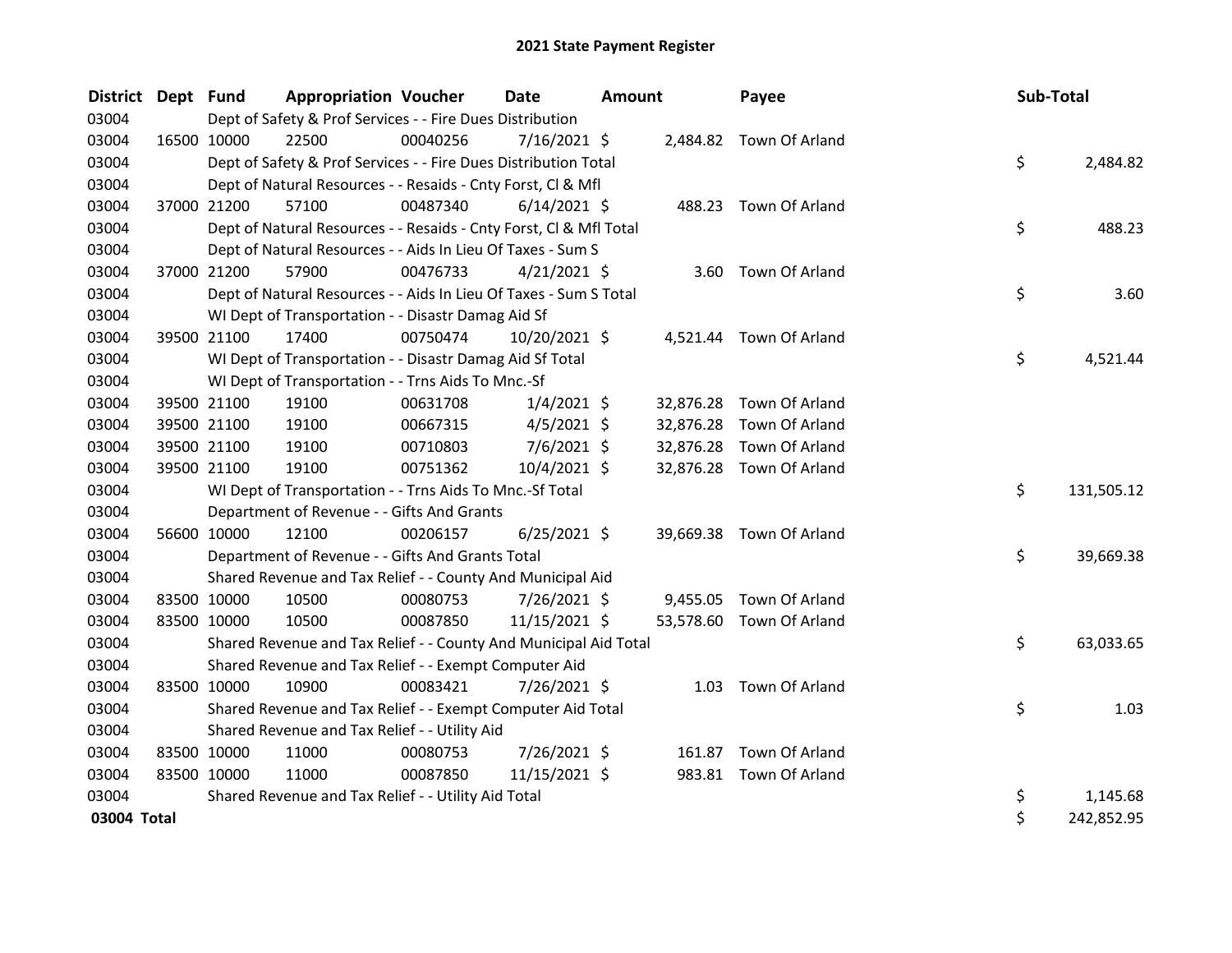| <b>District</b> | Dept Fund   |             | <b>Appropriation Voucher</b>                                          |          | Date           | <b>Amount</b> |           | Payee                    | Sub-Total |            |
|-----------------|-------------|-------------|-----------------------------------------------------------------------|----------|----------------|---------------|-----------|--------------------------|-----------|------------|
| 03006           |             |             | Dept of Safety & Prof Services - - Fire Dues Distribution             |          |                |               |           |                          |           |            |
| 03006           |             | 16500 10000 | 22500                                                                 | 00040258 | 7/16/2021 \$   |               |           | 2,585.22 Town Of Barron  |           |            |
| 03006           |             |             | Dept of Safety & Prof Services - - Fire Dues Distribution Total       |          |                |               |           |                          | \$        | 2,585.22   |
| 03006           |             |             | Dept of Natural Resources - - Aids In Lieu Of Taxes - Gener           |          |                |               |           |                          |           |            |
| 03006           |             | 37000 10000 | 50300                                                                 | 00458929 | $1/26/2021$ \$ |               |           | 747.15 Town Of Barron    |           |            |
| 03006           |             | 37000 10000 | 50300                                                                 | 00476113 | $4/21/2021$ \$ |               |           | 42.42 Town Of Barron     |           |            |
| 03006           |             |             | Dept of Natural Resources - - Aids In Lieu Of Taxes - Gener Total     |          |                |               |           |                          | \$        | 789.57     |
| 03006           |             |             | Dept of Natural Resources - - Gen Program Ops-State Funds             |          |                |               |           |                          |           |            |
| 03006           |             | 37000 21200 | 16100                                                                 | 00463014 | $2/16/2021$ \$ |               |           | 50.00 Town Of Barron     |           |            |
| 03006           |             |             | Dept of Natural Resources - - Gen Program Ops-State Funds Total       |          |                |               |           |                          | \$        | 50.00      |
| 03006           |             |             | Dept of Natural Resources - - Resaids - Cnty Forst, Cl & Mfl          |          |                |               |           |                          |           |            |
| 03006           |             | 37000 21200 | 57100                                                                 | 00487341 | $6/14/2021$ \$ |               |           | 81.41 Town Of Barron     |           |            |
| 03006           |             |             | Dept of Natural Resources - - Resaids - Cnty Forst, Cl & Mfl Total    |          |                |               |           |                          | \$        | 81.41      |
| 03006           |             |             | WI Dept of Transportation - - Trns Aids To Mnc.-Sf                    |          |                |               |           |                          |           |            |
| 03006           |             | 39500 21100 | 19100                                                                 | 00631709 | $1/4/2021$ \$  |               | 33,093.09 | Town Of Barron           |           |            |
| 03006           |             | 39500 21100 | 19100                                                                 | 00667316 | $4/5/2021$ \$  |               | 33,093.09 | Town Of Barron           |           |            |
| 03006           |             | 39500 21100 | 19100                                                                 | 00710804 | $7/6/2021$ \$  |               | 33,093.09 | Town Of Barron           |           |            |
| 03006           |             | 39500 21100 | 19100                                                                 | 00751363 | 10/4/2021 \$   |               | 33,093.09 | Town Of Barron           |           |            |
| 03006           |             |             | WI Dept of Transportation - - Trns Aids To Mnc.-Sf Total              |          |                |               |           |                          | \$        | 132,372.36 |
| 03006           |             |             | Department of Revenue - - Gifts And Grants                            |          |                |               |           |                          |           |            |
| 03006           |             | 56600 10000 | 12100                                                                 | 00206158 | $6/25/2021$ \$ |               |           | 43,437.45 Town Of Barron |           |            |
| 03006           |             |             | Department of Revenue - - Gifts And Grants Total                      |          |                |               |           |                          | \$        | 43,437.45  |
| 03006           |             |             | Shared Revenue and Tax Relief - - Expenditure Restraint Program       |          |                |               |           |                          |           |            |
| 03006           |             | 83500 10000 | 10100                                                                 | 00080754 | 7/26/2021 \$   |               |           | 2,084.70 Town Of Barron  |           |            |
| 03006           |             |             | Shared Revenue and Tax Relief - - Expenditure Restraint Program Total |          |                |               |           |                          | \$        | 2,084.70   |
| 03006           |             |             | Shared Revenue and Tax Relief - - County And Municipal Aid            |          |                |               |           |                          |           |            |
| 03006           |             | 83500 10000 | 10500                                                                 | 00087851 | 11/15/2021 \$  |               |           | 24,721.47 Town Of Barron |           |            |
| 03006           |             |             | Shared Revenue and Tax Relief - - County And Municipal Aid Total      |          |                |               |           |                          | \$        | 24,721.47  |
| 03006           |             |             | Shared Revenue and Tax Relief - - Exempt Computer Aid                 |          |                |               |           |                          |           |            |
| 03006           | 83500 10000 |             | 10900                                                                 | 00083422 | 7/26/2021 \$   |               |           | 244.22 Town Of Barron    |           |            |
| 03006           |             |             | Shared Revenue and Tax Relief - - Exempt Computer Aid Total           |          |                |               |           |                          | \$        | 244.22     |
| 03006           |             |             | Shared Revenue and Tax Relief - - Utility Aid                         |          |                |               |           |                          |           |            |
| 03006           |             | 83500 10000 | 11000                                                                 | 00080754 | 7/26/2021 \$   |               |           | 1,775.96 Town Of Barron  |           |            |
| 03006           | 83500 10000 |             | 11000                                                                 | 00087851 | 11/15/2021 \$  |               |           | 11,372.77 Town Of Barron |           |            |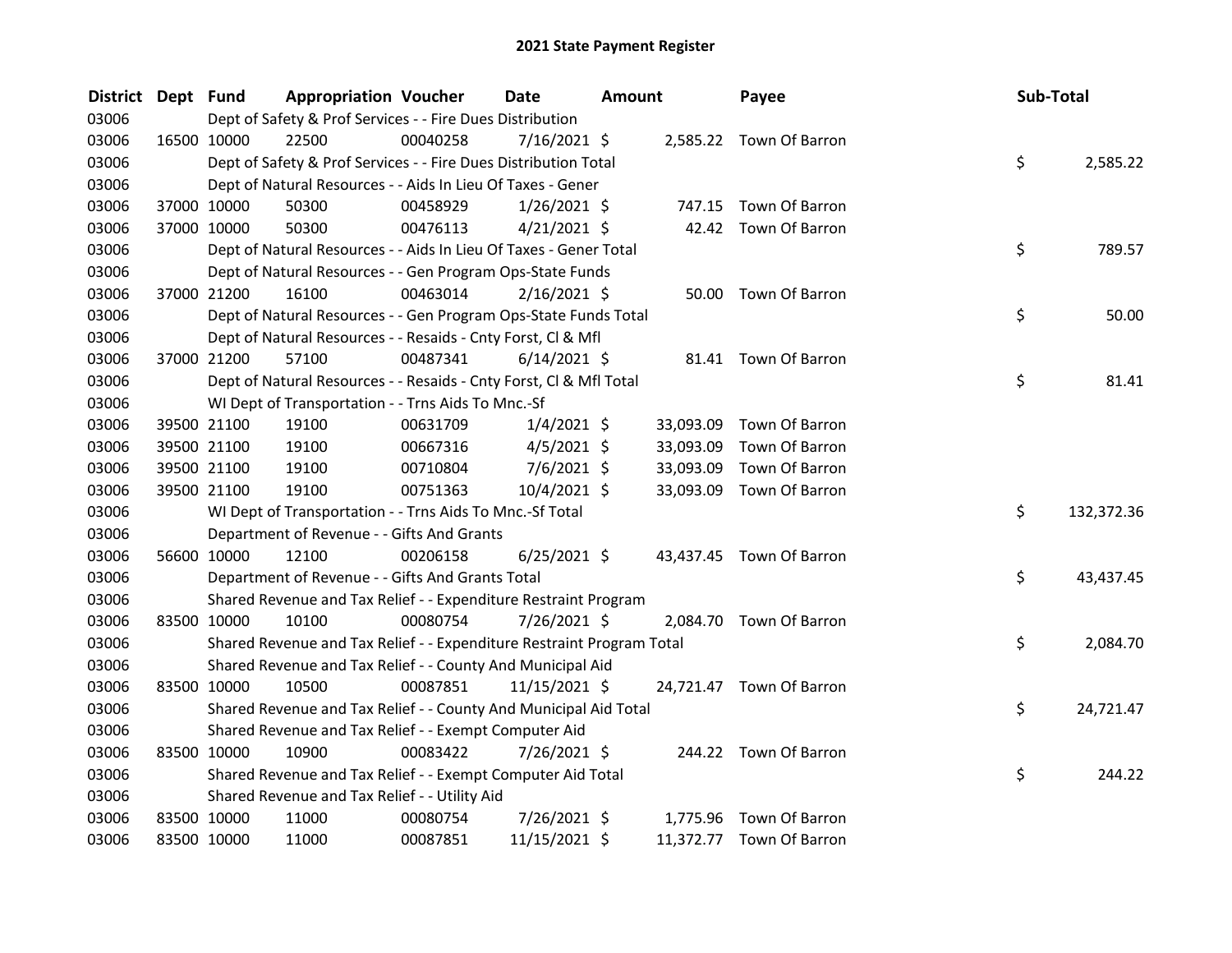| District Dept | Fund        | <b>Appropriation Voucher</b>                                  |          | Date          | Amount | <b>Pavee</b> |                | Sub-Total |            |
|---------------|-------------|---------------------------------------------------------------|----------|---------------|--------|--------------|----------------|-----------|------------|
| 03006         |             | Shared Revenue and Tax Relief - - Utility Aid Total           |          |               |        |              |                |           | 13,148.73  |
| 03006         |             | Shared Revenue and Tax Relief - - Personal Property Aid       |          |               |        |              |                |           |            |
| 03006         | 83500 10000 | 11100                                                         | 00076608 | $5/3/2021$ \$ |        | 4.179.94     | Town Of Barron |           |            |
| 03006         |             | Shared Revenue and Tax Relief - - Personal Property Aid Total |          |               |        |              |                |           | 4.179.94   |
| 03006 Total   |             |                                                               |          |               |        |              |                |           | 223.695.07 |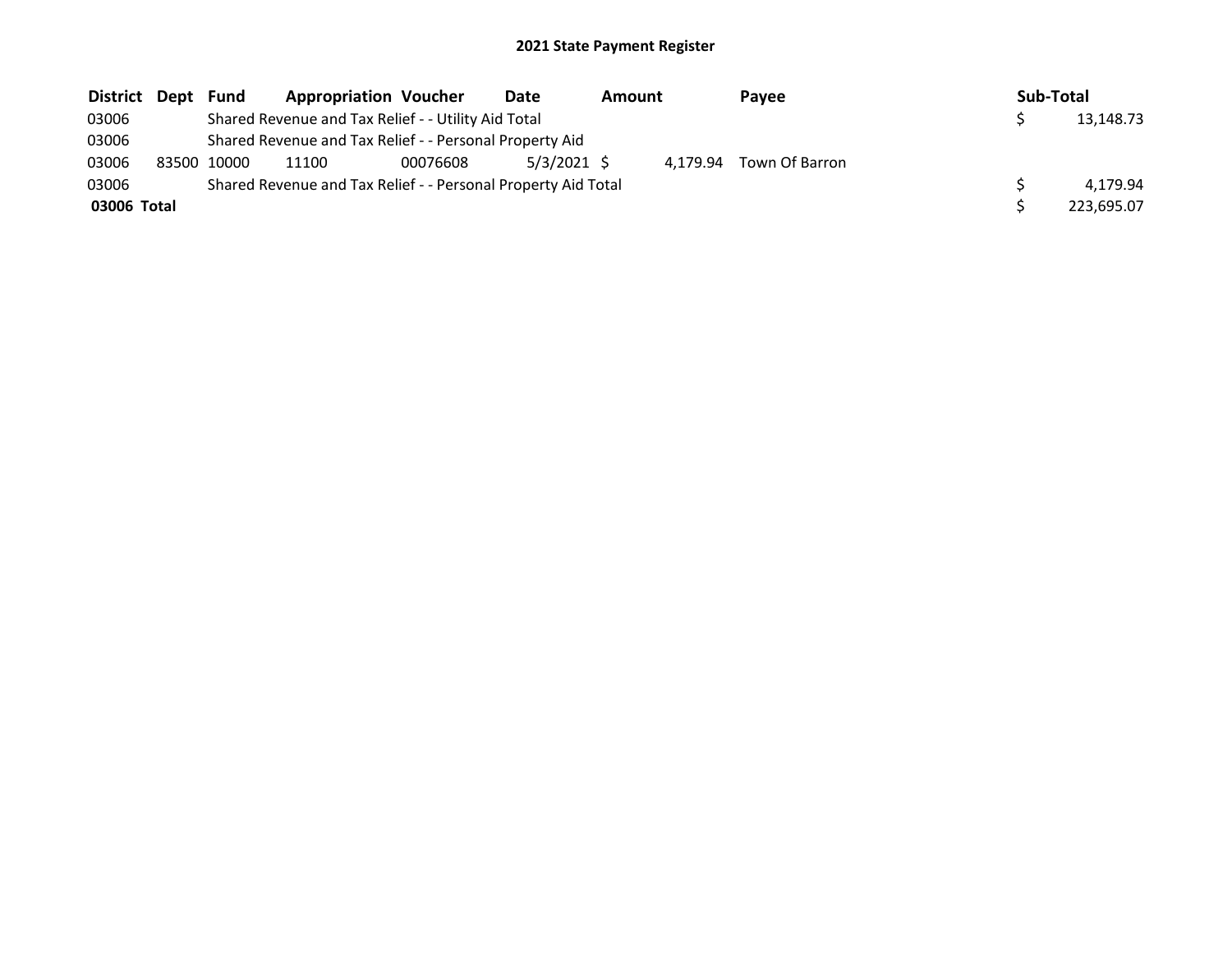| <b>District</b> | Dept Fund   |             | <b>Appropriation Voucher</b>                                       |          | Date           | <b>Amount</b> |           | Payee                       | Sub-Total |            |
|-----------------|-------------|-------------|--------------------------------------------------------------------|----------|----------------|---------------|-----------|-----------------------------|-----------|------------|
| 03008           |             |             | Dept of Safety & Prof Services - - Fire Dues Distribution          |          |                |               |           |                             |           |            |
| 03008           |             | 16500 10000 | 22500                                                              | 00040259 | 7/16/2021 \$   |               |           | 2,881.52 Town Of Bear Lake  |           |            |
| 03008           |             |             | Dept of Safety & Prof Services - - Fire Dues Distribution Total    |          |                |               |           |                             | \$        | 2,881.52   |
| 03008           |             |             | Dept of Natural Resources - - Resaids - Cnty Forst, Cl & Mfl       |          |                |               |           |                             |           |            |
| 03008           |             | 37000 21200 | 57100                                                              | 00487342 | $6/14/2021$ \$ |               |           | 1,576.76 Town Of Bear Lake  |           |            |
| 03008           |             |             | Dept of Natural Resources - - Resaids - Cnty Forst, Cl & Mfl Total |          |                |               |           |                             | \$        | 1,576.76   |
| 03008           |             |             | WI Dept of Transportation - - Trns Aids To Mnc.-Sf                 |          |                |               |           |                             |           |            |
| 03008           |             | 39500 21100 | 19100                                                              | 00631710 | $1/4/2021$ \$  |               | 27,548.01 | Town Of Bear Lake           |           |            |
| 03008           |             | 39500 21100 | 19100                                                              | 00667317 | $4/5/2021$ \$  |               | 27,548.01 | Town Of Bear Lake           |           |            |
| 03008           |             | 39500 21100 | 19100                                                              | 00710805 | $7/6/2021$ \$  |               | 27,548.01 | Town Of Bear Lake           |           |            |
| 03008           |             | 39500 21100 | 19100                                                              | 00751364 | 10/4/2021 \$   |               |           | 27,548.01 Town Of Bear Lake |           |            |
| 03008           |             |             | WI Dept of Transportation - - Trns Aids To Mnc.-Sf Total           |          |                |               |           |                             | \$        | 110,192.04 |
| 03008           |             |             | Department of Revenue - - Gifts And Grants                         |          |                |               |           |                             |           |            |
| 03008           |             | 56600 10000 | 12100                                                              | 00206159 | $6/25/2021$ \$ |               | 34,331.29 | Town Of Bear Lake           |           |            |
| 03008           |             |             | Department of Revenue - - Gifts And Grants Total                   |          |                |               |           |                             | \$        | 34,331.29  |
| 03008           |             |             | Shared Revenue and Tax Relief - - County And Municipal Aid         |          |                |               |           |                             |           |            |
| 03008           |             | 83500 10000 | 10500                                                              | 00080755 | 7/26/2021 \$   |               | 1,311.06  | Town Of Bear Lake           |           |            |
| 03008           |             | 83500 10000 | 10500                                                              | 00087852 | 11/15/2021 \$  |               |           | 7,429.31 Town Of Bear Lake  |           |            |
| 03008           |             |             | Shared Revenue and Tax Relief - - County And Municipal Aid Total   |          |                |               |           |                             | \$        | 8,740.37   |
| 03008           |             |             | Shared Revenue and Tax Relief - - Exempt Computer Aid              |          |                |               |           |                             |           |            |
| 03008           |             | 83500 10000 | 10900                                                              | 00083423 | 7/26/2021 \$   |               |           | 1.03 Town Of Bear Lake      |           |            |
| 03008           |             |             | Shared Revenue and Tax Relief - - Exempt Computer Aid Total        |          |                |               |           |                             | \$        | 1.03       |
| 03008           |             |             | Shared Revenue and Tax Relief - - Utility Aid                      |          |                |               |           |                             |           |            |
| 03008           |             | 83500 10000 | 11000                                                              | 00080755 | 7/26/2021 \$   |               |           | 2.65 Town Of Bear Lake      |           |            |
| 03008           |             |             | Shared Revenue and Tax Relief - - Utility Aid Total                |          |                |               |           |                             | \$        | 2.65       |
| 03008           |             |             | Shared Revenue and Tax Relief - - Personal Property Aid            |          |                |               |           |                             |           |            |
| 03008           | 83500 10000 |             | 11100                                                              | 00076609 | $5/3/2021$ \$  |               | 35.79     | Town Of Bear Lake           |           |            |
| 03008           |             |             | Shared Revenue and Tax Relief - - Personal Property Aid Total      |          |                |               |           |                             | \$        | 35.79      |
| 03008 Total     |             |             |                                                                    |          |                |               |           |                             | \$        | 157,761.45 |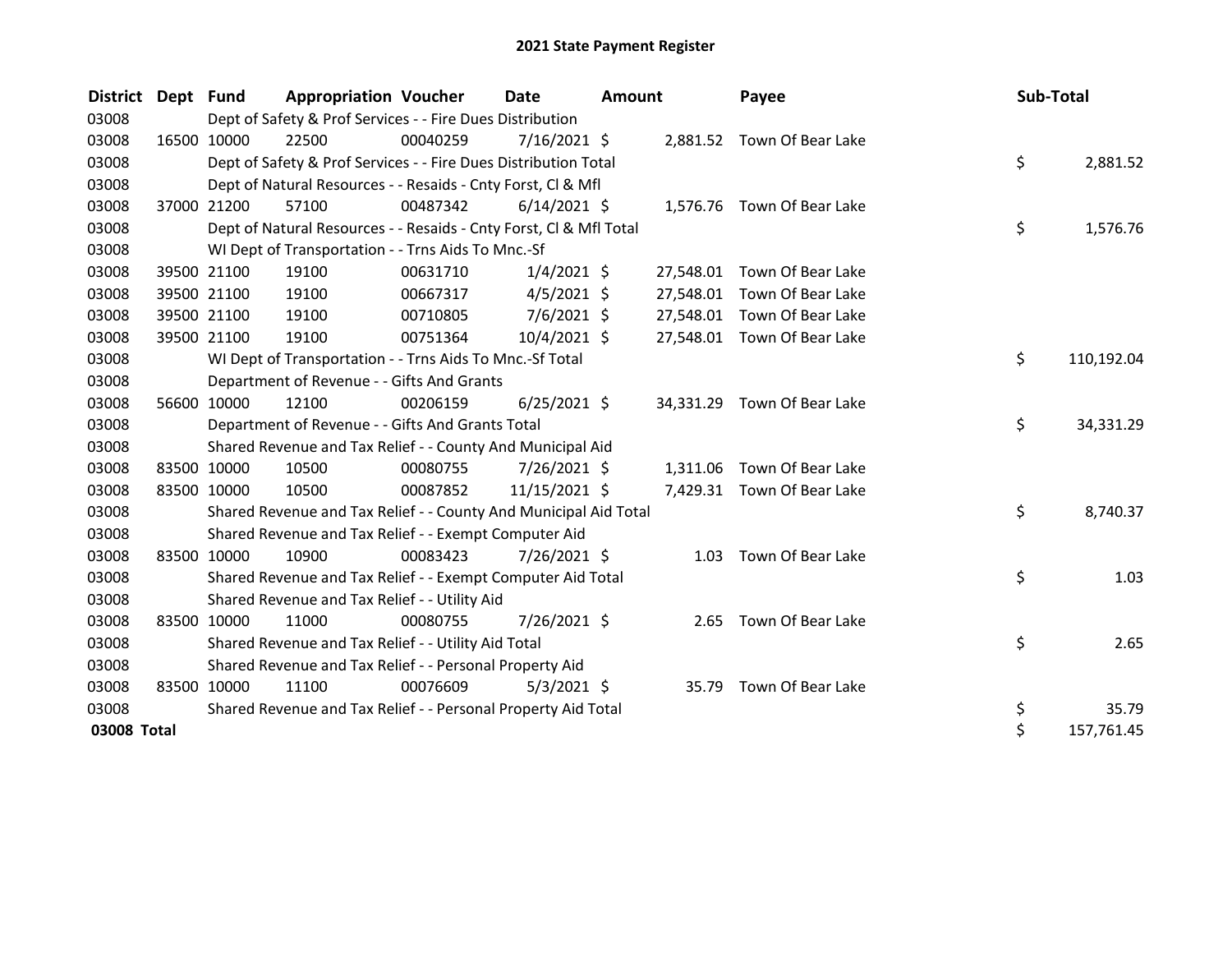| <b>District</b> | Dept Fund   |             | <b>Appropriation Voucher</b>                                       |          | <b>Date</b>    | <b>Amount</b> |           | Payee                        |  | Sub-Total |            |
|-----------------|-------------|-------------|--------------------------------------------------------------------|----------|----------------|---------------|-----------|------------------------------|--|-----------|------------|
| 03010           |             |             | Dept of Safety & Prof Services - - Fire Dues Distribution          |          |                |               |           |                              |  |           |            |
| 03010           | 16500 10000 |             | 22500                                                              | 00040261 | $7/16/2021$ \$ |               |           | 8,575.44 Town Of Cedar Lake  |  |           |            |
| 03010           |             |             | Dept of Safety & Prof Services - - Fire Dues Distribution Total    |          |                |               |           |                              |  | \$        | 8,575.44   |
| 03010           |             |             | Dept of Natural Resources - - Aids In Lieu Of Taxes - Gener        |          |                |               |           |                              |  |           |            |
| 03010           |             | 37000 10000 | 50300                                                              | 00458832 | $1/26/2021$ \$ |               |           | 64.71 Town Of Cedar Lake     |  |           |            |
| 03010           |             | 37000 10000 | 50300                                                              | 00475285 | $4/21/2021$ \$ |               | 36.30     | Town Of Cedar Lake           |  |           |            |
| 03010           |             |             | Dept of Natural Resources - - Aids In Lieu Of Taxes - Gener Total  |          |                |               |           |                              |  | \$        | 101.01     |
| 03010           |             |             | Dept of Natural Resources - - Resaids - Cnty Forst, Cl & Mfl       |          |                |               |           |                              |  |           |            |
| 03010           |             | 37000 21200 | 57100                                                              | 00487343 | $6/14/2021$ \$ |               |           | 1,613.39 Town Of Cedar Lake  |  |           |            |
| 03010           |             |             | Dept of Natural Resources - - Resaids - Cnty Forst, CI & Mfl Total |          |                |               |           |                              |  | \$        | 1,613.39   |
| 03010           |             |             | Dept of Natural Resources - - Aids In Lieu Of Taxes - Sum S        |          |                |               |           |                              |  |           |            |
| 03010           |             | 37000 21200 | 57900                                                              | 00475286 | $4/21/2021$ \$ |               | 3.63      | Town Of Cedar Lake           |  |           |            |
| 03010           |             | 37000 21200 | 57900                                                              | 00475287 | $4/21/2021$ \$ |               |           | 3.19 Town Of Cedar Lake      |  |           |            |
| 03010           |             |             | Dept of Natural Resources - - Aids In Lieu Of Taxes - Sum S Total  |          |                |               |           |                              |  | \$        | 6.82       |
| 03010           |             |             | WI Dept of Transportation - - Trns Aids To Mnc.-Sf                 |          |                |               |           |                              |  |           |            |
| 03010           |             | 39500 21100 | 19100                                                              | 00631711 | $1/4/2021$ \$  |               |           | 41,850.90 Town Of Cedar Lake |  |           |            |
| 03010           |             | 39500 21100 | 19100                                                              | 00667318 | $4/5/2021$ \$  |               | 41,850.90 | Town Of Cedar Lake           |  |           |            |
| 03010           |             | 39500 21100 | 19100                                                              | 00710806 | $7/6/2021$ \$  |               | 41,850.90 | Town Of Cedar Lake           |  |           |            |
| 03010           | 39500 21100 |             | 19100                                                              | 00751365 | 10/4/2021 \$   |               |           | 41,850.90 Town Of Cedar Lake |  |           |            |
| 03010           |             |             | WI Dept of Transportation - - Trns Aids To Mnc.-Sf Total           |          |                |               |           |                              |  | \$        | 167,403.60 |
| 03010           |             |             | Department of Revenue - - Gifts And Grants                         |          |                |               |           |                              |  |           |            |
| 03010           |             | 56600 10000 | 12100                                                              | 00206160 | $6/25/2021$ \$ |               |           | 49,351.22 Town Of Cedar Lake |  |           |            |
| 03010           |             |             | Department of Revenue - - Gifts And Grants Total                   |          |                |               |           |                              |  | \$        | 49,351.22  |
| 03010           |             |             | Shared Revenue and Tax Relief - - County And Municipal Aid         |          |                |               |           |                              |  |           |            |
| 03010           | 83500 10000 |             | 10500                                                              | 00080756 | 7/26/2021 \$   |               | 1,604.49  | Town Of Cedar Lake           |  |           |            |
| 03010           | 83500 10000 |             | 10500                                                              | 00087853 | 11/15/2021 \$  |               |           | 9,092.11 Town Of Cedar Lake  |  |           |            |
| 03010           |             |             | Shared Revenue and Tax Relief - - County And Municipal Aid Total   |          |                |               |           |                              |  | \$        | 10,696.60  |
| 03010           |             |             | Shared Revenue and Tax Relief - - Exempt Computer Aid              |          |                |               |           |                              |  |           |            |
| 03010           | 83500 10000 |             | 10900                                                              | 00083424 | 7/26/2021 \$   |               |           | 2.08 Town Of Cedar Lake      |  |           |            |
| 03010           |             |             | Shared Revenue and Tax Relief - - Exempt Computer Aid Total        |          |                |               |           |                              |  | \$        | 2.08       |
| 03010           |             |             | Shared Revenue and Tax Relief - - Utility Aid                      |          |                |               |           |                              |  |           |            |
| 03010           | 83500 10000 |             | 11000                                                              | 00080756 | 7/26/2021 \$   |               | 99.93     | Town Of Cedar Lake           |  |           |            |
| 03010           | 83500 10000 |             | 11000                                                              | 00087853 | 11/15/2021 \$  |               | 576.83    | Town Of Cedar Lake           |  |           |            |
| 03010           |             |             | Shared Revenue and Tax Relief - - Utility Aid Total                |          |                |               |           |                              |  | \$        | 676.76     |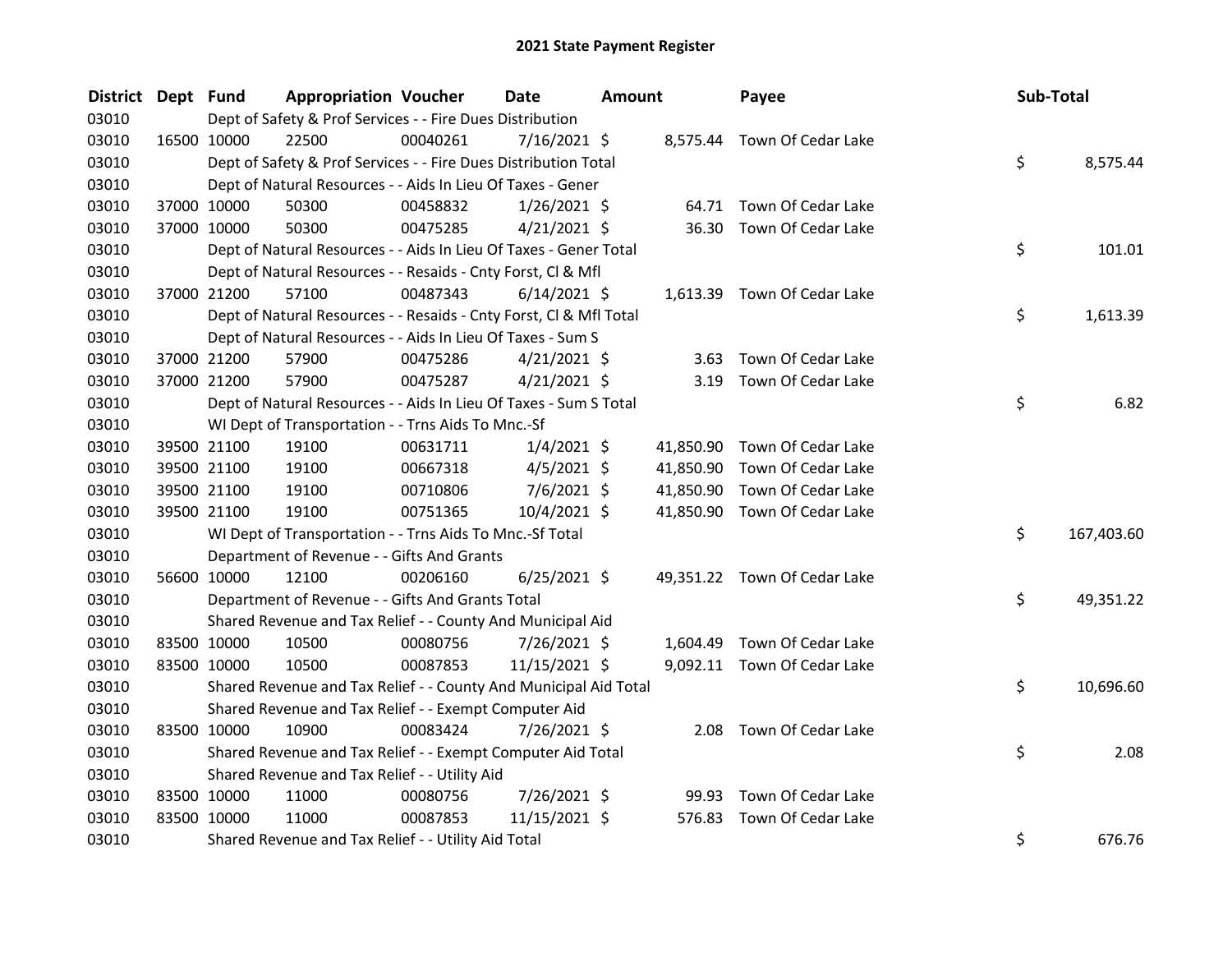| District Dept Fund |             | <b>Appropriation Voucher</b>                                  |          | Date        | Amount | <b>Pavee</b>              | Sub-Total |            |
|--------------------|-------------|---------------------------------------------------------------|----------|-------------|--------|---------------------------|-----------|------------|
| 03010              |             | Shared Revenue and Tax Relief - - Personal Property Aid       |          |             |        |                           |           |            |
| 03010              | 83500 10000 | 11100                                                         | 00076610 | 5/3/2021 \$ |        | 338.32 Town Of Cedar Lake |           |            |
| 03010              |             | Shared Revenue and Tax Relief - - Personal Property Aid Total |          |             |        |                           |           | 338.32     |
| 03010 Total        |             |                                                               |          |             |        |                           |           | 238.765.24 |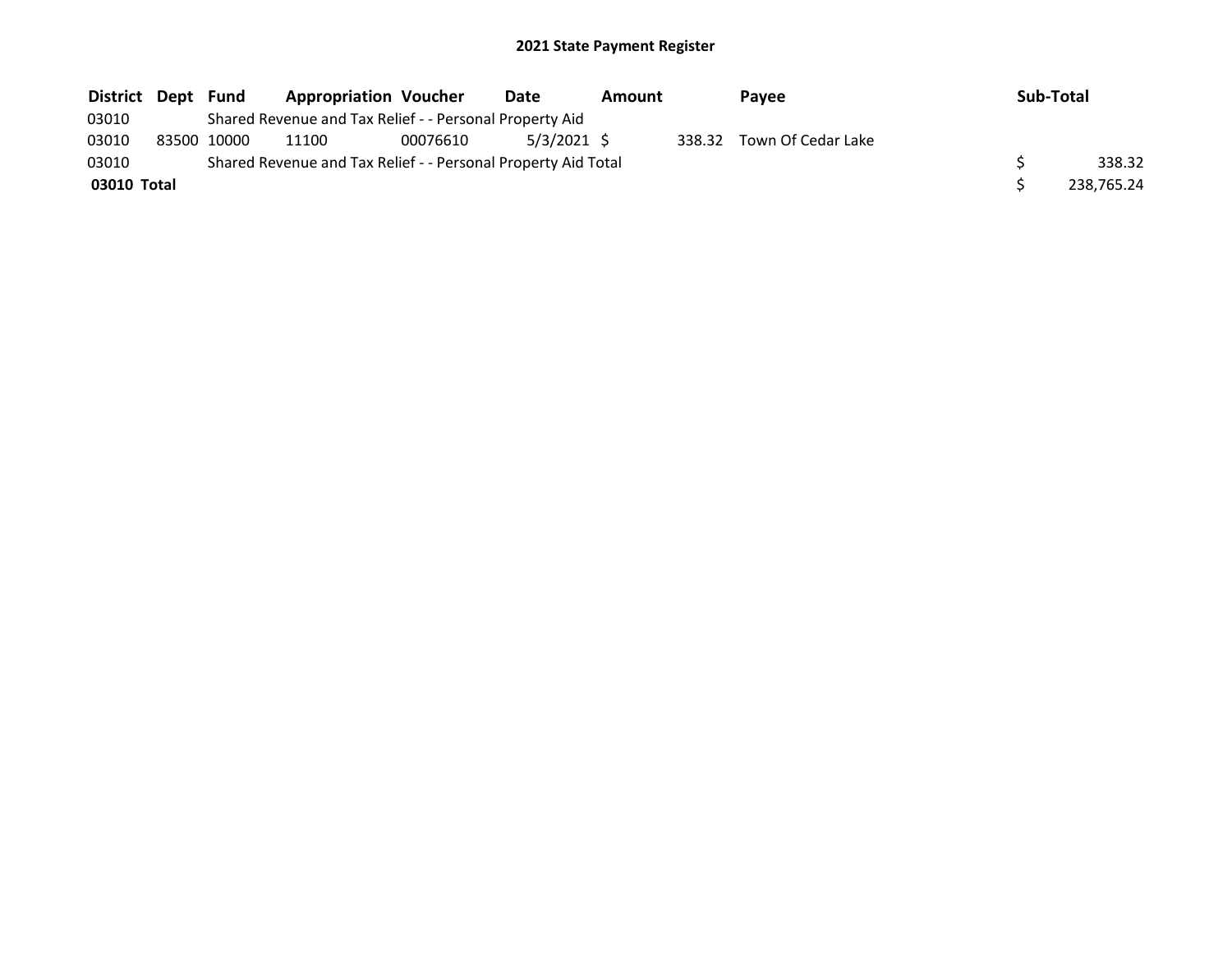| District Dept Fund |             | <b>Appropriation Voucher</b>                                       |          | <b>Date</b>    | <b>Amount</b> |           | Payee                    | Sub-Total |            |
|--------------------|-------------|--------------------------------------------------------------------|----------|----------------|---------------|-----------|--------------------------|-----------|------------|
| 03012              |             | Dept of Safety & Prof Services - - Fire Dues Distribution          |          |                |               |           |                          |           |            |
| 03012              | 16500 10000 | 22500                                                              | 00040263 | 7/16/2021 \$   |               |           | 11,245.63 Town Of Chetek |           |            |
| 03012              |             | Dept of Safety & Prof Services - - Fire Dues Distribution Total    |          |                |               |           |                          | \$        | 11,245.63  |
| 03012              |             | Dept of Natural Resources - - Resaids - Cnty Forst, Cl & Mfl       |          |                |               |           |                          |           |            |
| 03012              | 37000 21200 | 57100                                                              | 00487344 | $6/14/2021$ \$ |               |           | 368.01 Town Of Chetek    |           |            |
| 03012              |             | Dept of Natural Resources - - Resaids - Cnty Forst, Cl & Mfl Total |          |                |               |           |                          | \$        | 368.01     |
| 03012              |             | WI Dept of Transportation - - Trns Aids To Mnc.-Sf                 |          |                |               |           |                          |           |            |
| 03012              | 39500 21100 | 19100                                                              | 00631712 | $1/4/2021$ \$  |               |           | 47,126.61 Town Of Chetek |           |            |
| 03012              | 39500 21100 | 19100                                                              | 00667319 | $4/5/2021$ \$  |               |           | 47,126.61 Town Of Chetek |           |            |
| 03012              | 39500 21100 | 19100                                                              | 00710807 | $7/6/2021$ \$  |               |           | 47,126.61 Town Of Chetek |           |            |
| 03012              | 39500 21100 | 19100                                                              | 00751366 | 10/4/2021 \$   |               |           | 47,126.61 Town Of Chetek |           |            |
| 03012              |             | WI Dept of Transportation - - Trns Aids To Mnc.-Sf Total           |          |                |               |           |                          | \$        | 188,506.44 |
| 03012              |             | Department of Revenue - - Gifts And Grants                         |          |                |               |           |                          |           |            |
| 03012              | 56600 10000 | 12100                                                              | 00206161 | $6/25/2021$ \$ |               |           | 84,990.87 Town Of Chetek |           |            |
| 03012              |             | Department of Revenue - - Gifts And Grants Total                   |          |                |               |           |                          | \$        | 84,990.87  |
| 03012              |             | Shared Revenue and Tax Relief - - County And Municipal Aid         |          |                |               |           |                          |           |            |
| 03012              | 83500 10000 | 10500                                                              | 00080757 | 7/26/2021 \$   |               | 3,065.60  | Town Of Chetek           |           |            |
| 03012              | 83500 10000 | 10500                                                              | 00087854 | 11/15/2021 \$  |               | 17,371.74 | Town Of Chetek           |           |            |
| 03012              |             | Shared Revenue and Tax Relief - - County And Municipal Aid Total   |          |                |               |           |                          | \$        | 20,437.34  |
| 03012              |             | Shared Revenue and Tax Relief - - Exempt Computer Aid              |          |                |               |           |                          |           |            |
| 03012              | 83500 10000 | 10900                                                              | 00083425 | 7/26/2021 \$   |               | 7.27      | Town Of Chetek           |           |            |
| 03012              |             | Shared Revenue and Tax Relief - - Exempt Computer Aid Total        |          |                |               |           |                          | \$        | 7.27       |
| 03012              |             | Shared Revenue and Tax Relief - - Utility Aid                      |          |                |               |           |                          |           |            |
| 03012              | 83500 10000 | 11000                                                              | 00080757 | 7/26/2021 \$   |               | 17.51     | Town Of Chetek           |           |            |
| 03012              | 83500 10000 | 11000                                                              | 00087854 | 11/15/2021 \$  |               | 84.33     | Town Of Chetek           |           |            |
| 03012              |             | Shared Revenue and Tax Relief - - Utility Aid Total                |          |                |               |           |                          | \$        | 101.84     |
| 03012              |             | Shared Revenue and Tax Relief - - Personal Property Aid            |          |                |               |           |                          |           |            |
| 03012              | 83500 10000 | 11100                                                              | 00076611 | $5/3/2021$ \$  |               |           | 153.39 Town Of Chetek    |           |            |
| 03012              |             | Shared Revenue and Tax Relief - - Personal Property Aid Total      |          |                |               |           |                          | \$        | 153.39     |
| 03012 Total        |             |                                                                    |          |                |               |           |                          | \$        | 305,810.79 |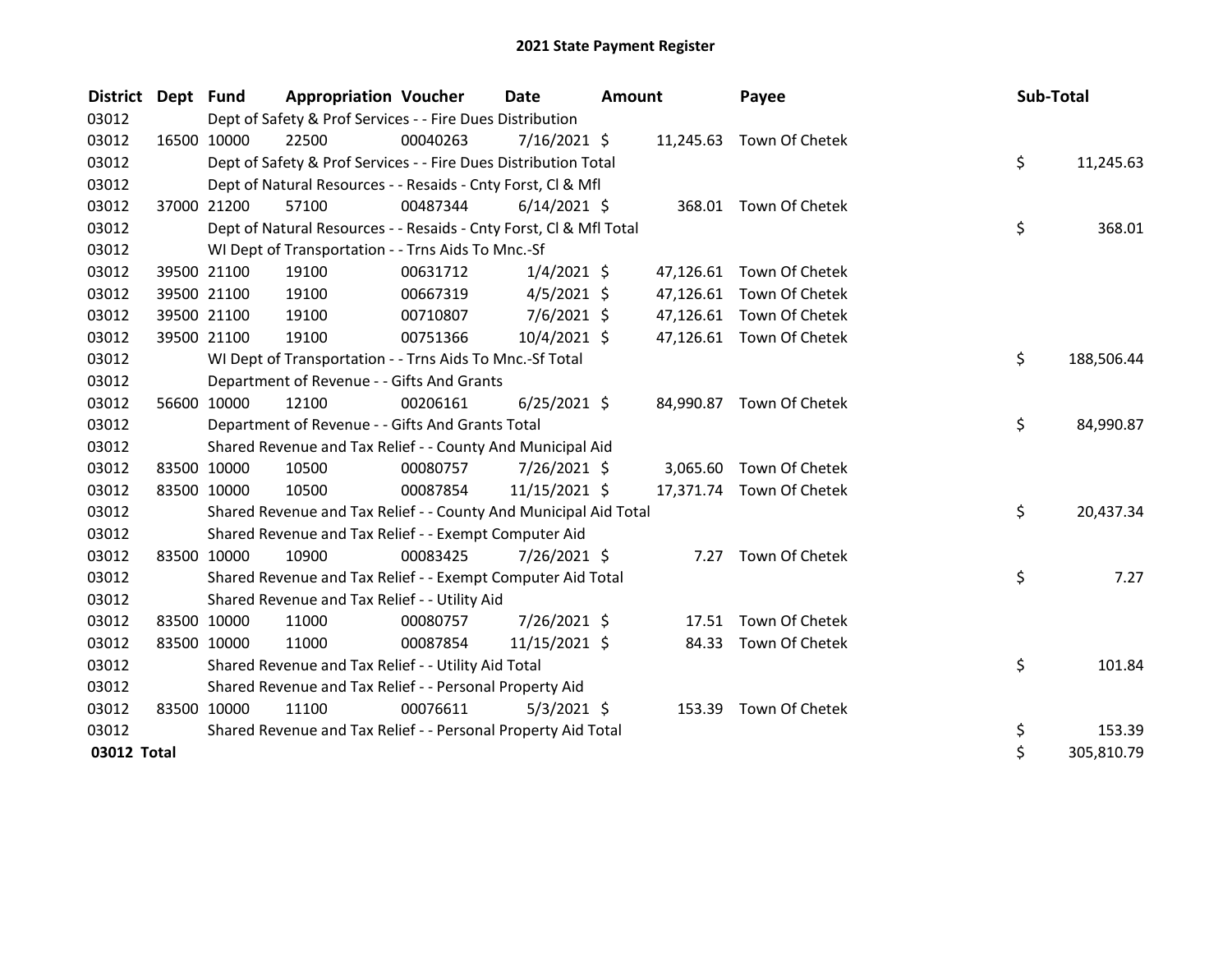| <b>District</b> | Dept Fund |             | <b>Appropriation Voucher</b>                                           |          | Date           | <b>Amount</b> |           | Payee                     | Sub-Total |            |
|-----------------|-----------|-------------|------------------------------------------------------------------------|----------|----------------|---------------|-----------|---------------------------|-----------|------------|
| 03014           |           |             | Dept of Safety & Prof Services - - Fire Dues Distribution              |          |                |               |           |                           |           |            |
| 03014           |           | 16500 10000 | 22500                                                                  | 00040264 | 7/19/2021 \$   |               |           | 3,537.81 Town Of Clinton  |           |            |
| 03014           |           |             | Dept of Safety & Prof Services - - Fire Dues Distribution Total        |          |                |               |           |                           | \$        | 3,537.81   |
| 03014           |           |             | Dept of Natural Resources - - Aids In Lieu Of Taxes - Gener            |          |                |               |           |                           |           |            |
| 03014           |           | 37000 10000 | 50300                                                                  | 00458846 | $1/26/2021$ \$ |               | 604.60    | Town Of Clinton           |           |            |
| 03014           |           | 37000 10000 | 50300                                                                  | 00475430 | $4/21/2021$ \$ |               |           | 25.29 Town Of Clinton     |           |            |
| 03014           |           |             | Dept of Natural Resources - - Aids In Lieu Of Taxes - Gener Total      |          |                |               |           |                           | \$        | 629.89     |
| 03014           |           |             | Dept of Natural Resources - - Resaids - Cnty Forst, Cl & Mfl           |          |                |               |           |                           |           |            |
| 03014           |           | 37000 21200 | 57100                                                                  | 00487345 | $6/15/2021$ \$ |               |           | 235.91 Town Of Clinton    |           |            |
| 03014           |           |             | Dept of Natural Resources - - Resaids - Cnty Forst, Cl & Mfl Total     |          |                |               |           |                           | \$        | 235.91     |
| 03014           |           |             | Dept of Natural Resources - - Aids In Lieu Of Taxes - Sum S            |          |                |               |           |                           |           |            |
| 03014           |           | 37000 21200 | 57900                                                                  | 00475431 | $4/21/2021$ \$ |               |           | 12.72 Town Of Clinton     |           |            |
| 03014           |           |             | Dept of Natural Resources - - Aids In Lieu Of Taxes - Sum S Total      |          |                |               |           |                           | \$        | 12.72      |
| 03014           |           |             | WI Dept of Transportation - - Trns Aids To Mnc.-Sf                     |          |                |               |           |                           |           |            |
| 03014           |           | 39500 21100 | 19100                                                                  | 00631713 | $1/4/2021$ \$  |               |           | 39,866.76 Town Of Clinton |           |            |
| 03014           |           | 39500 21100 | 19100                                                                  | 00667320 | $4/5/2021$ \$  |               | 39,866.76 | Town Of Clinton           |           |            |
| 03014           |           | 39500 21100 | 19100                                                                  | 00710808 | $7/6/2021$ \$  |               | 39,866.76 | Town Of Clinton           |           |            |
| 03014           |           | 39500 21100 | 19100                                                                  | 00751367 | 10/4/2021 \$   |               |           | 39,866.76 Town Of Clinton |           |            |
| 03014           |           |             | WI Dept of Transportation - - Trns Aids To Mnc.-Sf Total               |          |                |               |           |                           | \$        | 159,467.04 |
| 03014           |           |             | Department of Military Affairs - - Disaster Recovery Aid               |          |                |               |           |                           |           |            |
| 03014           |           | 46500 10000 | 30500                                                                  | 00096129 | $6/25/2021$ \$ |               |           | 13,822.24 Town Of Clinton |           |            |
| 03014           |           |             | Department of Military Affairs - - Disaster Recovery Aid Total         |          |                |               |           |                           | \$.       | 13,822.24  |
| 03014           |           |             | Department of Military Affairs - - Federal Aid, Local Assistance       |          |                |               |           |                           |           |            |
| 03014           |           | 46500 10000 | 34200                                                                  | 00096129 | $6/25/2021$ \$ |               |           | 82,933.40 Town Of Clinton |           |            |
| 03014           |           |             | Department of Military Affairs - - Federal Aid, Local Assistance Total |          |                |               |           |                           | \$        | 82,933.40  |
| 03014           |           |             | Department of Revenue - - Gifts And Grants                             |          |                |               |           |                           |           |            |
| 03014           |           | 56600 10000 | 12100                                                                  | 00206162 | $6/25/2021$ \$ |               |           | 45,687.82 Town Of Clinton |           |            |
| 03014           |           |             | Department of Revenue - - Gifts And Grants Total                       |          |                |               |           |                           | \$.       | 45,687.82  |
| 03014           |           |             | Shared Revenue and Tax Relief - - County And Municipal Aid             |          |                |               |           |                           |           |            |
| 03014           |           | 83500 10000 | 10500                                                                  | 00080758 | 7/26/2021 \$   |               |           | 10,837.29 Town Of Clinton |           |            |
| 03014           |           | 83500 10000 | 10500                                                                  | 00087855 | 11/15/2021 \$  |               |           | 61,411.33 Town Of Clinton |           |            |
| 03014           |           |             | Shared Revenue and Tax Relief - - County And Municipal Aid Total       |          |                |               |           |                           | \$        | 72,248.62  |
| 03014           |           |             | Shared Revenue and Tax Relief - - Exempt Computer Aid                  |          |                |               |           |                           |           |            |
| 03014           |           | 83500 10000 | 10900                                                                  | 00083426 | 7/26/2021 \$   |               |           | 36.37 Town Of Clinton     |           |            |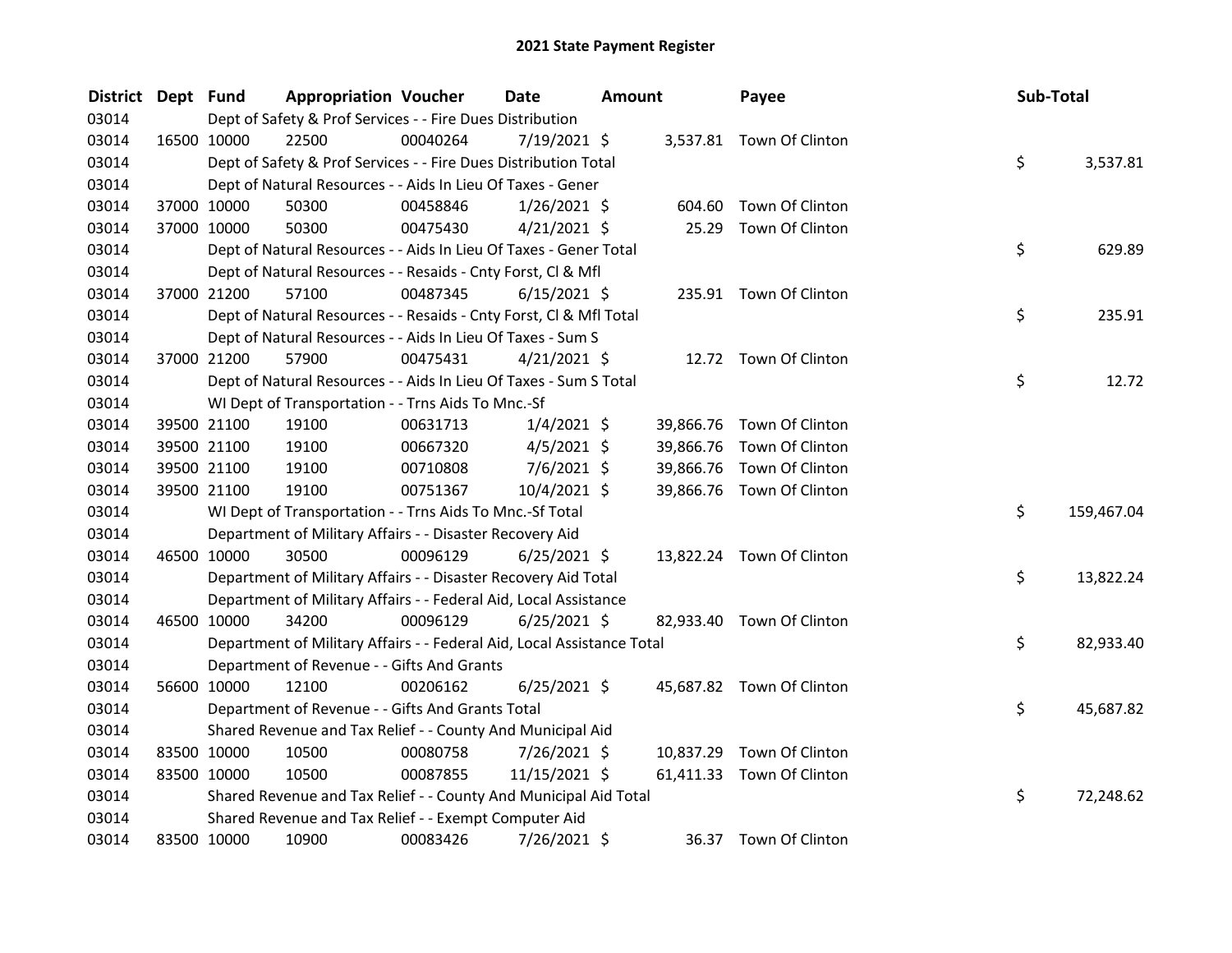| <b>District</b> | Dept  | <b>Fund</b> | <b>Appropriation Voucher</b>                                    |          | Date           | <b>Amount</b> |          | Payee           | <b>Sub-Total</b> |
|-----------------|-------|-------------|-----------------------------------------------------------------|----------|----------------|---------------|----------|-----------------|------------------|
| 03014           |       |             | Shared Revenue and Tax Relief - - Exempt Computer Aid Total     |          |                |               |          |                 | 36.37            |
| 03014           |       |             | Shared Revenue and Tax Relief - - Personal Property Aid         |          |                |               |          |                 |                  |
| 03014           | 83500 | 10000       | 11100                                                           | 00076612 | $5/3/2021$ \$  |               | 1.164.27 | Town Of Clinton |                  |
| 03014           |       |             | Shared Revenue and Tax Relief - - Personal Property Aid Total   |          |                |               |          |                 | 1,164.27         |
| 03014           |       |             | Shared Revenue and Tax Relief - - Lottery & Gaming Credit       |          |                |               |          |                 |                  |
| 03014           |       | 83500 52100 | 36300                                                           | 00074037 | $3/22/2021$ \$ |               | 724.26   | Town Of Clinton |                  |
| 03014           |       |             | Shared Revenue and Tax Relief - - Lottery & Gaming Credit Total |          |                |               |          |                 | 724.26           |
| 03014 Total     |       |             |                                                                 |          |                |               |          |                 | 380,500.35       |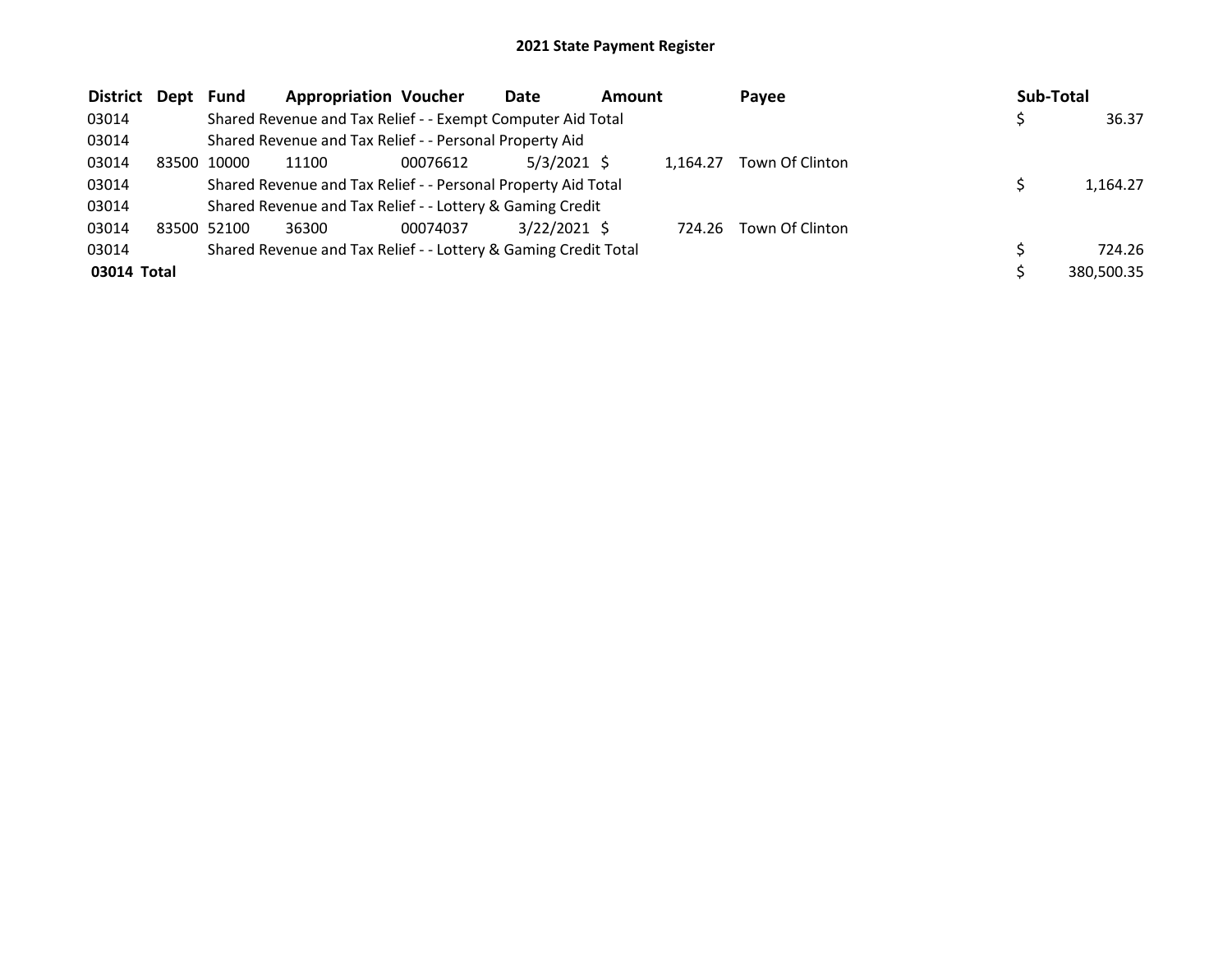| <b>District</b> | Dept Fund   |             | <b>Appropriation Voucher</b>                                       |          | <b>Date</b>    | <b>Amount</b> |           | Payee                          | Sub-Total |            |
|-----------------|-------------|-------------|--------------------------------------------------------------------|----------|----------------|---------------|-----------|--------------------------------|-----------|------------|
| 03016           |             |             | Dept of Safety & Prof Services - - Fire Dues Distribution          |          |                |               |           |                                |           |            |
| 03016           | 16500 10000 |             | 22500                                                              | 00040265 | 7/16/2021 \$   |               |           | 3,116.78 Town Of Crystal Lake  |           |            |
| 03016           |             |             | Dept of Safety & Prof Services - - Fire Dues Distribution Total    |          |                |               |           |                                | \$        | 3,116.78   |
| 03016           |             |             | Dept of Natural Resources - - Aids In Lieu Of Taxes - Gener        |          |                |               |           |                                |           |            |
| 03016           |             | 37000 10000 | 50300                                                              | 00458932 | $1/26/2021$ \$ |               | 19,175.99 | Town Of Crystal Lake           |           |            |
| 03016           | 37000 10000 |             | 50300                                                              | 00476161 | $4/21/2021$ \$ |               | 682.66    | Town Of Crystal Lake           |           |            |
| 03016           |             |             | Dept of Natural Resources - - Aids In Lieu Of Taxes - Gener Total  |          |                |               |           |                                | \$        | 19,858.65  |
| 03016           |             |             | Dept of Natural Resources - - Resaids - Cnty Forst, Cl & Mfl       |          |                |               |           |                                |           |            |
| 03016           |             | 37000 21200 | 57100                                                              | 00487346 | $6/14/2021$ \$ |               |           | 362.42 Town Of Crystal Lake    |           |            |
| 03016           |             |             | Dept of Natural Resources - - Resaids - Cnty Forst, Cl & Mfl Total |          |                |               |           |                                | \$        | 362.42     |
| 03016           |             |             | Dept of Natural Resources - - Aids In Lieu Of Taxes - Sum S        |          |                |               |           |                                |           |            |
| 03016           |             | 37000 21200 | 57900                                                              | 00476160 | $4/21/2021$ \$ |               | 0.66      | Town Of Crystal Lake           |           |            |
| 03016           | 37000 21200 |             | 57900                                                              | 00476162 | $4/21/2021$ \$ |               | 623.03    | Town Of Crystal Lake           |           |            |
| 03016           |             |             | Dept of Natural Resources - - Aids In Lieu Of Taxes - Sum S Total  |          |                |               |           |                                | \$        | 623.69     |
| 03016           |             |             | WI Dept of Transportation - - Trns Aids To Mnc.-Sf                 |          |                |               |           |                                |           |            |
| 03016           |             | 39500 21100 | 19100                                                              | 00631714 | $1/4/2021$ \$  |               | 37,639.53 | Town Of Crystal Lake           |           |            |
| 03016           |             | 39500 21100 | 19100                                                              | 00667321 | $4/5/2021$ \$  |               | 37,639.53 | Town Of Crystal Lake           |           |            |
| 03016           | 39500 21100 |             | 19100                                                              | 00710809 | $7/6/2021$ \$  |               | 37,639.53 | Town Of Crystal Lake           |           |            |
| 03016           | 39500 21100 |             | 19100                                                              | 00751368 | 10/4/2021 \$   |               |           | 37,639.53 Town Of Crystal Lake |           |            |
| 03016           |             |             | WI Dept of Transportation - - Trns Aids To Mnc.-Sf Total           |          |                |               |           |                                | \$        | 150,558.12 |
| 03016           |             |             | Department of Revenue - - Gifts And Grants                         |          |                |               |           |                                |           |            |
| 03016           | 56600 10000 |             | 12100                                                              | 00206163 | $6/25/2021$ \$ |               |           | 39,407.71 Town Of Crystal Lake |           |            |
| 03016           |             |             | Department of Revenue - - Gifts And Grants Total                   |          |                |               |           |                                | \$        | 39,407.71  |
| 03016           |             |             | Shared Revenue and Tax Relief - - County And Municipal Aid         |          |                |               |           |                                |           |            |
| 03016           | 83500 10000 |             | 10500                                                              | 00080759 | 7/26/2021 \$   |               | 3,755.64  | Town Of Crystal Lake           |           |            |
| 03016           | 83500 10000 |             | 10500                                                              | 00087856 | 11/15/2021 \$  |               |           | 21,281.95 Town Of Crystal Lake |           |            |
| 03016           |             |             | Shared Revenue and Tax Relief - - County And Municipal Aid Total   |          |                |               |           |                                | \$        | 25,037.59  |
| 03016           |             |             | Shared Revenue and Tax Relief - - Exempt Computer Aid              |          |                |               |           |                                |           |            |
| 03016           | 83500 10000 |             | 10900                                                              | 00083427 | 7/26/2021 \$   |               | 53.00     | Town Of Crystal Lake           |           |            |
| 03016           |             |             | Shared Revenue and Tax Relief - - Exempt Computer Aid Total        |          |                |               |           |                                | \$        | 53.00      |
| 03016           |             |             | Shared Revenue and Tax Relief - - Utility Aid                      |          |                |               |           |                                |           |            |
| 03016           | 83500 10000 |             | 11000                                                              | 00080759 | 7/26/2021 \$   |               | 264.47    | Town Of Crystal Lake           |           |            |
| 03016           | 83500 10000 |             | 11000                                                              | 00087856 | 11/15/2021 \$  |               | 2,984.48  | Town Of Crystal Lake           |           |            |
| 03016           |             |             | Shared Revenue and Tax Relief - - Utility Aid Total                |          |                |               |           |                                | \$        | 3,248.95   |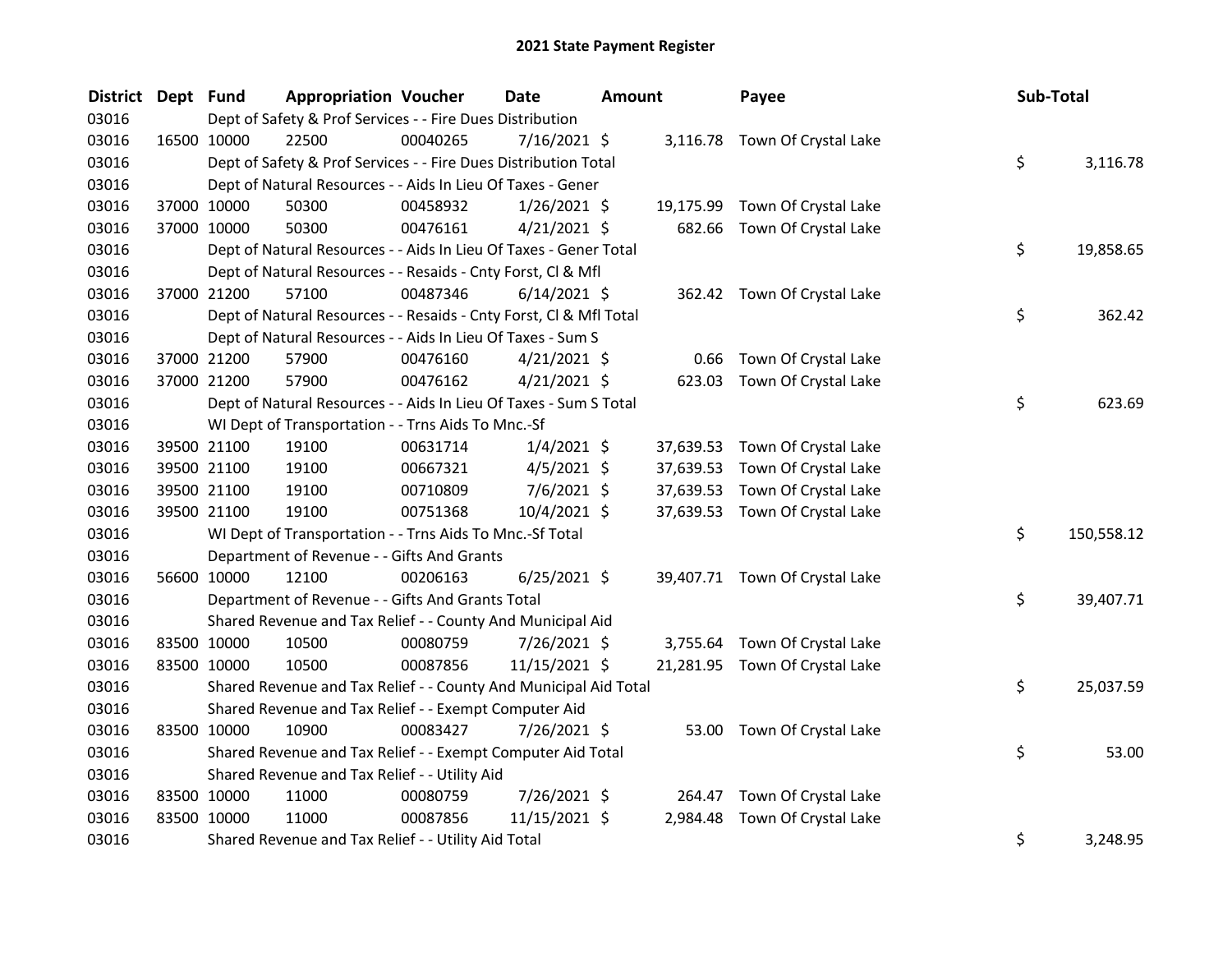| District Dept Fund |             | <b>Appropriation Voucher</b>                                  |          | Date          | Amount | Payee                       | Sub-Total |            |
|--------------------|-------------|---------------------------------------------------------------|----------|---------------|--------|-----------------------------|-----------|------------|
| 03016              |             | Shared Revenue and Tax Relief - - Personal Property Aid       |          |               |        |                             |           |            |
| 03016              | 83500 10000 | 11100                                                         | 00076613 | $5/3/2021$ \$ |        | 463.96 Town Of Crystal Lake |           |            |
| 03016              |             | Shared Revenue and Tax Relief - - Personal Property Aid Total |          |               |        |                             |           | 463.96     |
| 03016 Total        |             |                                                               |          |               |        |                             |           | 242,730.87 |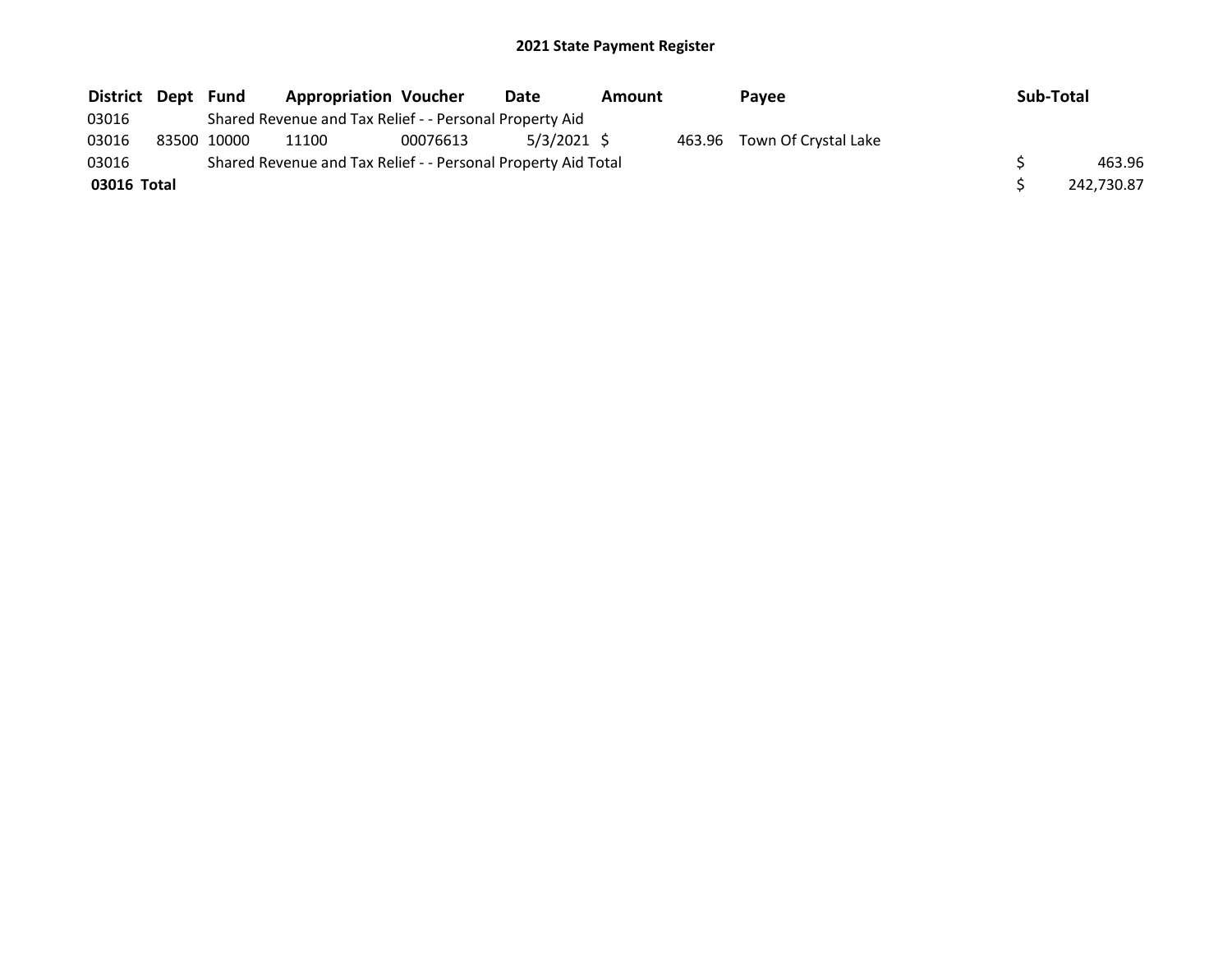| District Dept Fund |             | <b>Appropriation Voucher</b>                                       |          | <b>Date</b>    | <b>Amount</b> |           | Payee                        |  | Sub-Total |            |
|--------------------|-------------|--------------------------------------------------------------------|----------|----------------|---------------|-----------|------------------------------|--|-----------|------------|
| 03018              |             | Dept of Safety & Prof Services - - Fire Dues Distribution          |          |                |               |           |                              |  |           |            |
| 03018              | 16500 10000 | 22500                                                              | 00040267 | $7/16/2021$ \$ |               |           | 3,605.52 Town Of Cumberland  |  |           |            |
| 03018              |             | Dept of Safety & Prof Services - - Fire Dues Distribution Total    |          |                |               |           |                              |  | \$        | 3,605.52   |
| 03018              |             | Dept of Natural Resources - - Aids In Lieu Of Taxes - Gener        |          |                |               |           |                              |  |           |            |
| 03018              | 37000 10000 | 50300                                                              | 00476164 | $4/21/2021$ \$ |               | 156.45    | Town Of Cumberland           |  |           |            |
| 03018              | 37000 10000 | 50300                                                              | 00476165 | $4/21/2021$ \$ |               | 16.00     | Town Of Cumberland           |  |           |            |
| 03018              |             | Dept of Natural Resources - - Aids In Lieu Of Taxes - Gener Total  |          |                |               |           |                              |  | \$        | 172.45     |
| 03018              |             | Dept of Natural Resources - - Resaids - Cnty Forst, Cl & Mfl       |          |                |               |           |                              |  |           |            |
| 03018              | 37000 21200 | 57100                                                              | 00487347 | $6/14/2021$ \$ |               |           | 168.86 Town Of Cumberland    |  |           |            |
| 03018              |             | Dept of Natural Resources - - Resaids - Cnty Forst, Cl & Mfl Total |          |                |               |           |                              |  | \$        | 168.86     |
| 03018              |             | Dept of Natural Resources - - Aids In Lieu Of Taxes - Sum S        |          |                |               |           |                              |  |           |            |
| 03018              | 37000 21200 | 57900                                                              | 00476163 | $4/21/2021$ \$ |               |           | 166.16 Town Of Cumberland    |  |           |            |
| 03018              |             | Dept of Natural Resources - - Aids In Lieu Of Taxes - Sum S Total  |          |                |               |           |                              |  | \$        | 166.16     |
| 03018              |             | WI Dept of Transportation - - Trns Aids To Mnc.-Sf                 |          |                |               |           |                              |  |           |            |
| 03018              | 39500 21100 | 19100                                                              | 00631715 | $1/4/2021$ \$  |               |           | 40,287.24 Town Of Cumberland |  |           |            |
| 03018              | 39500 21100 | 19100                                                              | 00667322 | $4/5/2021$ \$  |               | 40,287.24 | Town Of Cumberland           |  |           |            |
| 03018              | 39500 21100 | 19100                                                              | 00710810 | $7/6/2021$ \$  |               | 40,287.24 | Town Of Cumberland           |  |           |            |
| 03018              | 39500 21100 | 19100                                                              | 00751369 | 10/4/2021 \$   |               |           | 40,287.24 Town Of Cumberland |  |           |            |
| 03018              |             | WI Dept of Transportation - - Trns Aids To Mnc.-Sf Total           |          |                |               |           |                              |  | \$        | 161,148.96 |
| 03018              |             | Department of Revenue - - Gifts And Grants                         |          |                |               |           |                              |  |           |            |
| 03018              | 56600 10000 | 12100                                                              | 00206164 | $6/25/2021$ \$ |               |           | 45,269.15 Town Of Cumberland |  |           |            |
| 03018              |             | Department of Revenue - - Gifts And Grants Total                   |          |                |               |           |                              |  | \$        | 45,269.15  |
| 03018              |             | Shared Revenue and Tax Relief - - County And Municipal Aid         |          |                |               |           |                              |  |           |            |
| 03018              | 83500 10000 | 10500                                                              | 00080760 | 7/26/2021 \$   |               | 4,653.12  | Town Of Cumberland           |  |           |            |
| 03018              | 83500 10000 | 10500                                                              | 00087857 | 11/15/2021 \$  |               |           | 26,367.65 Town Of Cumberland |  |           |            |
| 03018              |             | Shared Revenue and Tax Relief - - County And Municipal Aid Total   |          |                |               |           |                              |  | \$        | 31,020.77  |
| 03018              |             | Shared Revenue and Tax Relief - - Exempt Computer Aid              |          |                |               |           |                              |  |           |            |
| 03018              | 83500 10000 | 10900                                                              | 00083428 | 7/26/2021 \$   |               |           | 17.67 Town Of Cumberland     |  |           |            |
| 03018              |             | Shared Revenue and Tax Relief - - Exempt Computer Aid Total        |          |                |               |           |                              |  | \$        | 17.67      |
| 03018              |             | Shared Revenue and Tax Relief - - Utility Aid                      |          |                |               |           |                              |  |           |            |
| 03018              | 83500 10000 | 11000                                                              | 00080760 | 7/26/2021 \$   |               | 35.80     | Town Of Cumberland           |  |           |            |
| 03018              | 83500 10000 | 11000                                                              | 00087857 | 11/15/2021 \$  |               | 203.69    | Town Of Cumberland           |  |           |            |
| 03018              |             | Shared Revenue and Tax Relief - - Utility Aid Total                |          |                |               |           |                              |  | \$        | 239.49     |
| 03018              |             | Shared Revenue and Tax Relief - - Personal Property Aid            |          |                |               |           |                              |  |           |            |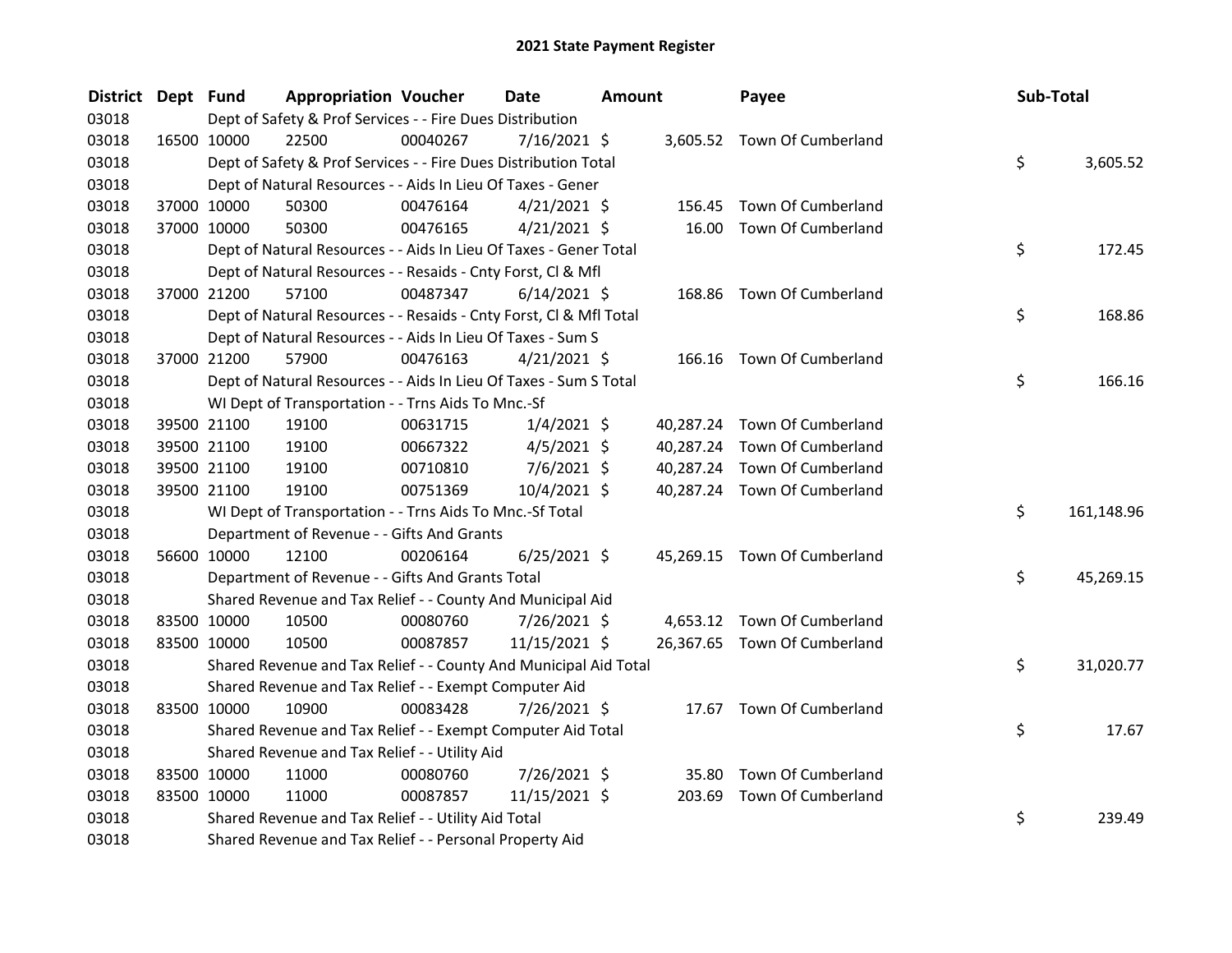| District Dept Fund |             | <b>Appropriation Voucher</b>                                  |          | Date        | Amount |        | <b>Pavee</b>       | Sub-Total  |
|--------------------|-------------|---------------------------------------------------------------|----------|-------------|--------|--------|--------------------|------------|
| 03018              | 83500 10000 | 11100                                                         | 00076614 | 5/3/2021 \$ |        | 255.42 | Town Of Cumberland |            |
| 03018              |             | Shared Revenue and Tax Relief - - Personal Property Aid Total |          |             |        |        |                    | 255.42     |
| 03018 Total        |             |                                                               |          |             |        |        |                    | 242.064.45 |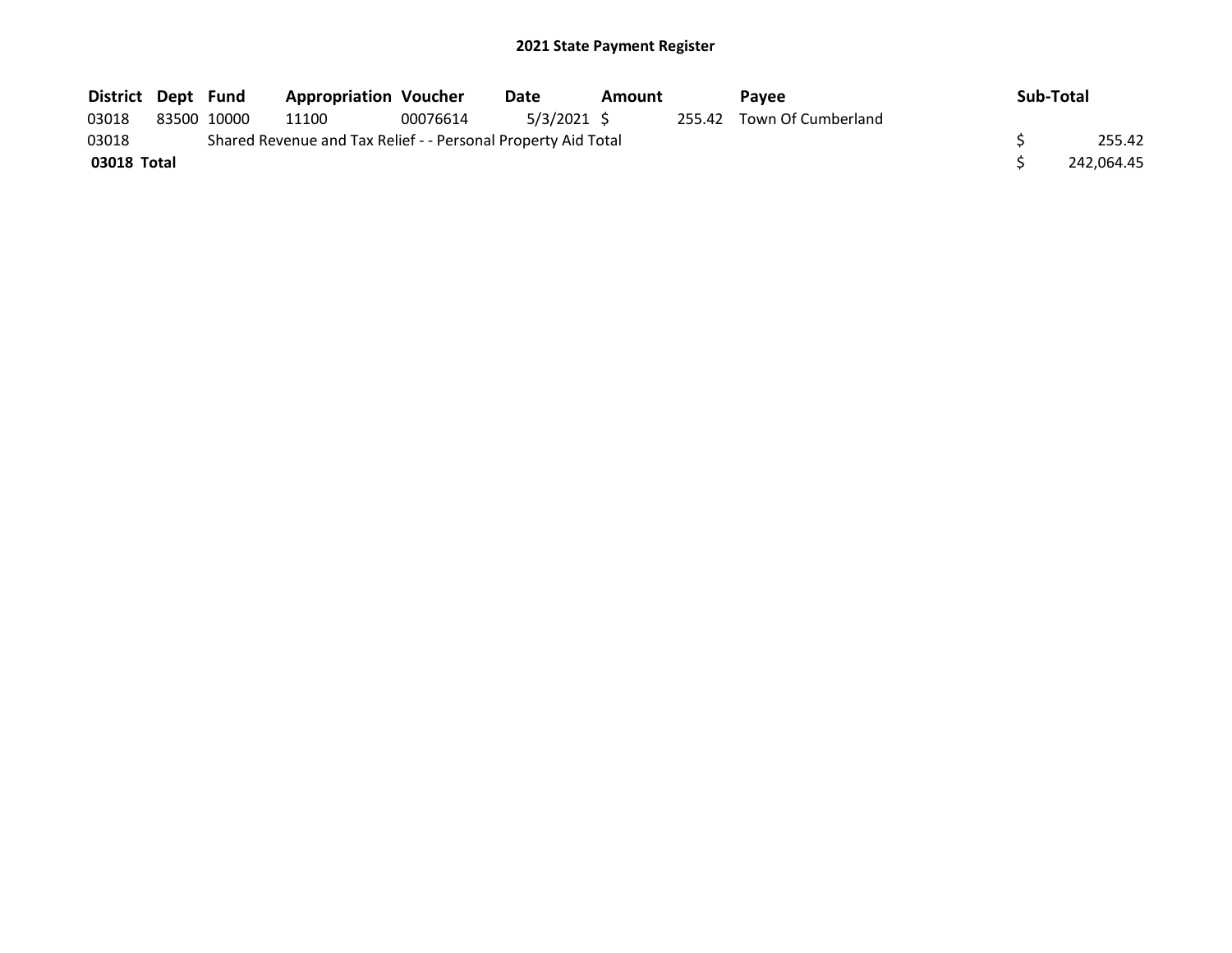| <b>District</b> | Dept Fund   |                                                                                                                             | <b>Appropriation Voucher</b>                                       |          | <b>Date</b><br><b>Amount</b> |  | Payee     |                          | Sub-Total |    |            |
|-----------------|-------------|-----------------------------------------------------------------------------------------------------------------------------|--------------------------------------------------------------------|----------|------------------------------|--|-----------|--------------------------|-----------|----|------------|
| 03020           |             | Dept of Safety & Prof Services - - Fire Dues Distribution<br>00040268<br>22500<br>$7/15/2021$ \$<br>1,916.24 Town Of Dallas |                                                                    |          |                              |  |           |                          |           |    |            |
| 03020           |             | 16500 10000                                                                                                                 |                                                                    |          |                              |  |           |                          |           |    |            |
| 03020           |             |                                                                                                                             | Dept of Safety & Prof Services - - Fire Dues Distribution Total    |          |                              |  |           |                          |           | \$ | 1,916.24   |
| 03020           |             |                                                                                                                             | Dept of Natural Resources - - Seg Earned                           |          |                              |  |           |                          |           |    |            |
| 03020           |             | 37000 21200                                                                                                                 | 100SE                                                              | 00455991 | $1/12/2021$ \$               |  |           | 12,283.34 Town Of Dallas |           |    |            |
| 03020           |             |                                                                                                                             | Dept of Natural Resources - - Seg Earned Total                     |          |                              |  |           |                          |           | \$ | 12,283.34  |
| 03020           |             |                                                                                                                             | Dept of Natural Resources - - Resaids - Cnty Forst, Cl & Mfl       |          |                              |  |           |                          |           |    |            |
| 03020           |             | 37000 21200                                                                                                                 | 57100                                                              | 00487348 | $6/14/2021$ \$               |  |           | 305.60 Town Of Dallas    |           |    |            |
| 03020           |             |                                                                                                                             | Dept of Natural Resources - - Resaids - Cnty Forst, Cl & Mfl Total |          |                              |  |           |                          |           | \$ | 305.60     |
| 03020           |             |                                                                                                                             | WI Dept of Transportation - - Trns Aids To Mnc.-Sf                 |          |                              |  |           |                          |           |    |            |
| 03020           |             | 39500 21100                                                                                                                 | 19100                                                              | 00631716 | $1/4/2021$ \$                |  | 26,030.34 | Town Of Dallas           |           |    |            |
| 03020           |             | 39500 21100                                                                                                                 | 19100                                                              | 00667323 | $4/5/2021$ \$                |  | 26,030.34 | Town Of Dallas           |           |    |            |
| 03020           |             | 39500 21100                                                                                                                 | 19100                                                              | 00710811 | $7/6/2021$ \$                |  | 26,030.34 | Town Of Dallas           |           |    |            |
| 03020           |             | 39500 21100                                                                                                                 | 19100                                                              | 00751370 | 10/4/2021 \$                 |  |           | 26,030.34 Town Of Dallas |           |    |            |
| 03020           |             |                                                                                                                             | WI Dept of Transportation - - Trns Aids To Mnc.-Sf Total           |          |                              |  |           |                          |           | \$ | 104,121.36 |
| 03020           |             |                                                                                                                             | Department of Revenue - - Gifts And Grants                         |          |                              |  |           |                          |           |    |            |
| 03020           |             | 56600 10000                                                                                                                 | 12100                                                              | 00206165 | $6/25/2021$ \$               |  |           | 29,464.20 Town Of Dallas |           |    |            |
| 03020           |             |                                                                                                                             | Department of Revenue - - Gifts And Grants Total                   |          |                              |  |           |                          |           | \$ | 29,464.20  |
| 03020           |             |                                                                                                                             | Shared Revenue and Tax Relief - - County And Municipal Aid         |          |                              |  |           |                          |           |    |            |
| 03020           |             | 83500 10000                                                                                                                 | 10500                                                              | 00080761 | $7/26/2021$ \$               |  |           | 5,241.33 Town Of Dallas  |           |    |            |
| 03020           |             | 83500 10000                                                                                                                 | 10500                                                              | 00087858 | 11/15/2021 \$                |  |           | 29,700.85 Town Of Dallas |           |    |            |
| 03020           |             |                                                                                                                             | Shared Revenue and Tax Relief - - County And Municipal Aid Total   |          |                              |  |           |                          |           | \$ | 34,942.18  |
| 03020           |             |                                                                                                                             | Shared Revenue and Tax Relief - - Exempt Computer Aid              |          |                              |  |           |                          |           |    |            |
| 03020           |             | 83500 10000                                                                                                                 | 10900                                                              | 00083429 | 7/26/2021 \$                 |  |           | 6.24 Town Of Dallas      |           |    |            |
| 03020           |             |                                                                                                                             | Shared Revenue and Tax Relief - - Exempt Computer Aid Total        |          |                              |  |           |                          |           | \$ | 6.24       |
| 03020           |             |                                                                                                                             | Shared Revenue and Tax Relief - - Utility Aid                      |          |                              |  |           |                          |           |    |            |
| 03020           | 83500 10000 |                                                                                                                             | 11000                                                              | 00080761 | 7/26/2021 \$                 |  | 200.12    | Town Of Dallas           |           |    |            |
| 03020           | 83500 10000 |                                                                                                                             | 11000                                                              | 00087858 | 11/15/2021 \$                |  |           | 5,980.89 Town Of Dallas  |           |    |            |
| 03020           |             |                                                                                                                             | Shared Revenue and Tax Relief - - Utility Aid Total                |          |                              |  |           |                          |           | \$ | 6,181.01   |
| 03020           |             |                                                                                                                             | Shared Revenue and Tax Relief - - Personal Property Aid            |          |                              |  |           |                          |           |    |            |
| 03020           | 83500 10000 |                                                                                                                             | 11100                                                              | 00076615 | $5/3/2021$ \$                |  |           | 884.18 Town Of Dallas    |           |    |            |
| 03020           |             |                                                                                                                             | Shared Revenue and Tax Relief - - Personal Property Aid Total      |          |                              |  |           |                          |           | \$ | 884.18     |
| 03020 Total     |             |                                                                                                                             |                                                                    |          |                              |  |           |                          |           | \$ | 190,104.35 |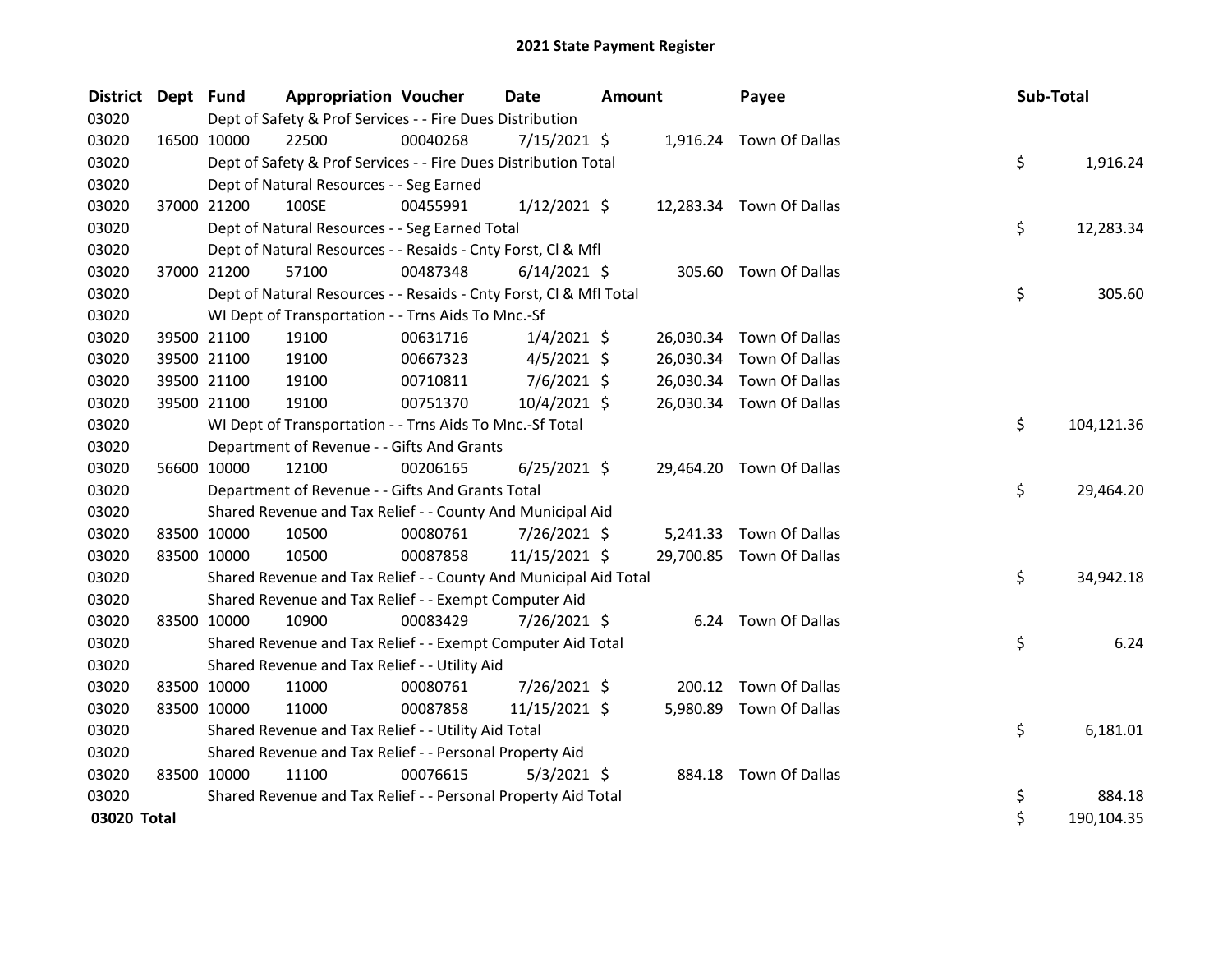| District Dept Fund |             |             | <b>Appropriation Voucher</b>                                       |          | <b>Date</b>    | <b>Amount</b> |           | Payee                    |  | Sub-Total |            |
|--------------------|-------------|-------------|--------------------------------------------------------------------|----------|----------------|---------------|-----------|--------------------------|--|-----------|------------|
| 03022              |             |             | Dept of Safety & Prof Services - - Fire Dues Distribution          |          |                |               |           |                          |  |           |            |
| 03022              | 16500 10000 |             | 22500                                                              | 00040270 | $7/16/2021$ \$ |               |           | 5,158.89 Dovre, Town of  |  |           |            |
| 03022              |             |             | Dept of Safety & Prof Services - - Fire Dues Distribution Total    |          |                |               |           |                          |  | \$        | 5,158.89   |
| 03022              |             |             | Dept of Natural Resources - - Aids In Lieu Of Taxes - Gener        |          |                |               |           |                          |  |           |            |
| 03022              |             | 37000 10000 | 50300                                                              | 00458933 | $1/26/2021$ \$ |               | 691.20    | Dovre, Town of           |  |           |            |
| 03022              |             | 37000 10000 | 50300                                                              | 00476189 | $4/21/2021$ \$ |               | 293.80    | Dovre, Town of           |  |           |            |
| 03022              |             |             | Dept of Natural Resources - - Aids In Lieu Of Taxes - Gener Total  |          |                |               |           |                          |  | \$        | 985.00     |
| 03022              |             |             | Dept of Natural Resources - - Resaids - Cnty Forst, Cl & Mfl       |          |                |               |           |                          |  |           |            |
| 03022              |             | 37000 21200 | 57100                                                              | 00487349 | $6/14/2021$ \$ |               |           | 254.21 Dovre, Town of    |  |           |            |
| 03022              |             |             | Dept of Natural Resources - - Resaids - Cnty Forst, Cl & Mfl Total |          |                |               |           |                          |  | \$        | 254.21     |
| 03022              |             |             | Dept of Natural Resources - - Aids In Lieu Of Taxes - Sum S        |          |                |               |           |                          |  |           |            |
| 03022              |             | 37000 21200 | 57900                                                              | 00476188 | $4/21/2021$ \$ |               |           | 722.57 Dovre, Town of    |  |           |            |
| 03022              |             |             | Dept of Natural Resources - - Aids In Lieu Of Taxes - Sum S Total  |          |                |               |           |                          |  | \$        | 722.57     |
| 03022              |             |             | WI Dept of Transportation - - Trns Aids To Mnc.-Sf                 |          |                |               |           |                          |  |           |            |
| 03022              |             | 39500 21100 | 19100                                                              | 00631717 | $1/4/2021$ \$  |               | 36,667.17 | Dovre, Town of           |  |           |            |
| 03022              |             | 39500 21100 | 19100                                                              | 00667324 | $4/5/2021$ \$  |               | 36,667.17 | Dovre, Town of           |  |           |            |
| 03022              | 39500 21100 |             | 19100                                                              | 00710812 | $7/6/2021$ \$  |               | 36,667.17 | Dovre, Town of           |  |           |            |
| 03022              |             | 39500 21100 | 19100                                                              | 00751371 | $10/4/2021$ \$ |               | 36,667.17 | Dovre, Town of           |  |           |            |
| 03022              |             |             | WI Dept of Transportation - - Trns Aids To Mnc.-Sf Total           |          |                |               |           |                          |  | \$        | 146,668.68 |
| 03022              |             |             | Department of Revenue - - Gifts And Grants                         |          |                |               |           |                          |  |           |            |
| 03022              |             | 56600 10000 | 12100                                                              | 00206166 | $6/25/2021$ \$ |               |           | 43,960.79 Dovre, Town of |  |           |            |
| 03022              |             |             | Department of Revenue - - Gifts And Grants Total                   |          |                |               |           |                          |  | \$        | 43,960.79  |
| 03022              |             |             | Shared Revenue and Tax Relief - - County And Municipal Aid         |          |                |               |           |                          |  |           |            |
| 03022              |             | 83500 10000 | 10500                                                              | 00080762 | 7/26/2021 \$   |               | 8,201.66  | Dovre, Town of           |  |           |            |
| 03022              | 83500 10000 |             | 10500                                                              | 00087859 | 11/15/2021 \$  |               | 46,476.09 | Dovre, Town of           |  |           |            |
| 03022              |             |             | Shared Revenue and Tax Relief - - County And Municipal Aid Total   |          |                |               |           |                          |  | \$        | 54,677.75  |
| 03022              |             |             | Shared Revenue and Tax Relief - - Exempt Computer Aid              |          |                |               |           |                          |  |           |            |
| 03022              | 83500 10000 |             | 10900                                                              | 00083430 | 7/26/2021 \$   |               |           | 564.31 Dovre, Town of    |  |           |            |
| 03022              |             |             | Shared Revenue and Tax Relief - - Exempt Computer Aid Total        |          |                |               |           |                          |  | \$        | 564.31     |
| 03022              |             |             | Shared Revenue and Tax Relief - - Utility Aid                      |          |                |               |           |                          |  |           |            |
| 03022              | 83500 10000 |             | 11000                                                              | 00080762 | 7/26/2021 \$   |               | 289.60    | Dovre, Town of           |  |           |            |
| 03022              |             | 83500 10000 | 11000                                                              | 00087859 | 11/15/2021 \$  |               | 1,648.39  | Dovre, Town of           |  |           |            |
| 03022              |             |             | Shared Revenue and Tax Relief - - Utility Aid Total                |          |                |               |           |                          |  | \$        | 1,937.99   |
| 03022              |             |             | Shared Revenue and Tax Relief - - Personal Property Aid            |          |                |               |           |                          |  |           |            |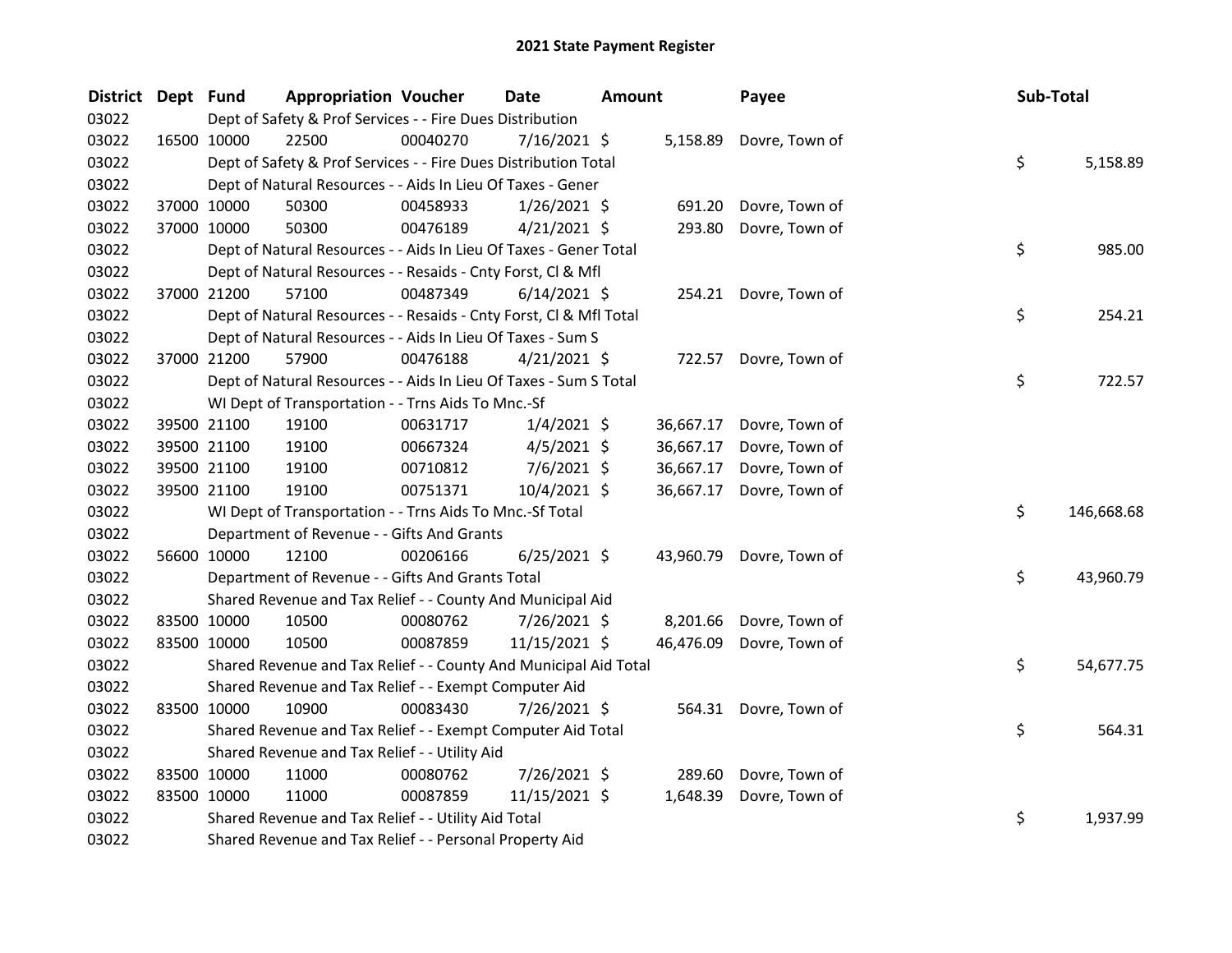| District Dept Fund |       |       | <b>Appropriation Voucher</b>                                        |          | Date          | Amount |        | <b>Pavee</b>   | Sub-Total  |
|--------------------|-------|-------|---------------------------------------------------------------------|----------|---------------|--------|--------|----------------|------------|
| 03022              | 83500 | 10000 | 11100                                                               | 00076616 | 5/3/2021 \$   |        | 149.63 | Dovre, Town of |            |
| 03022              |       |       | Shared Revenue and Tax Relief - - Personal Property Aid Total       |          |               |        |        |                | 149.63     |
| 03022              |       |       | Shared Revenue and Tax Relief - - Payments For Municipal Svcs       |          |               |        |        |                |            |
| 03022              | 83500 | 10000 | 50100                                                               | 00073500 | $2/1/2021$ \$ |        | 142.61 | Dovre, Town of |            |
| 03022              |       |       | Shared Revenue and Tax Relief - - Payments For Municipal Svcs Total |          |               |        |        |                | 142.61     |
| 03022 Total        |       |       |                                                                     |          |               |        |        |                | 255,222.43 |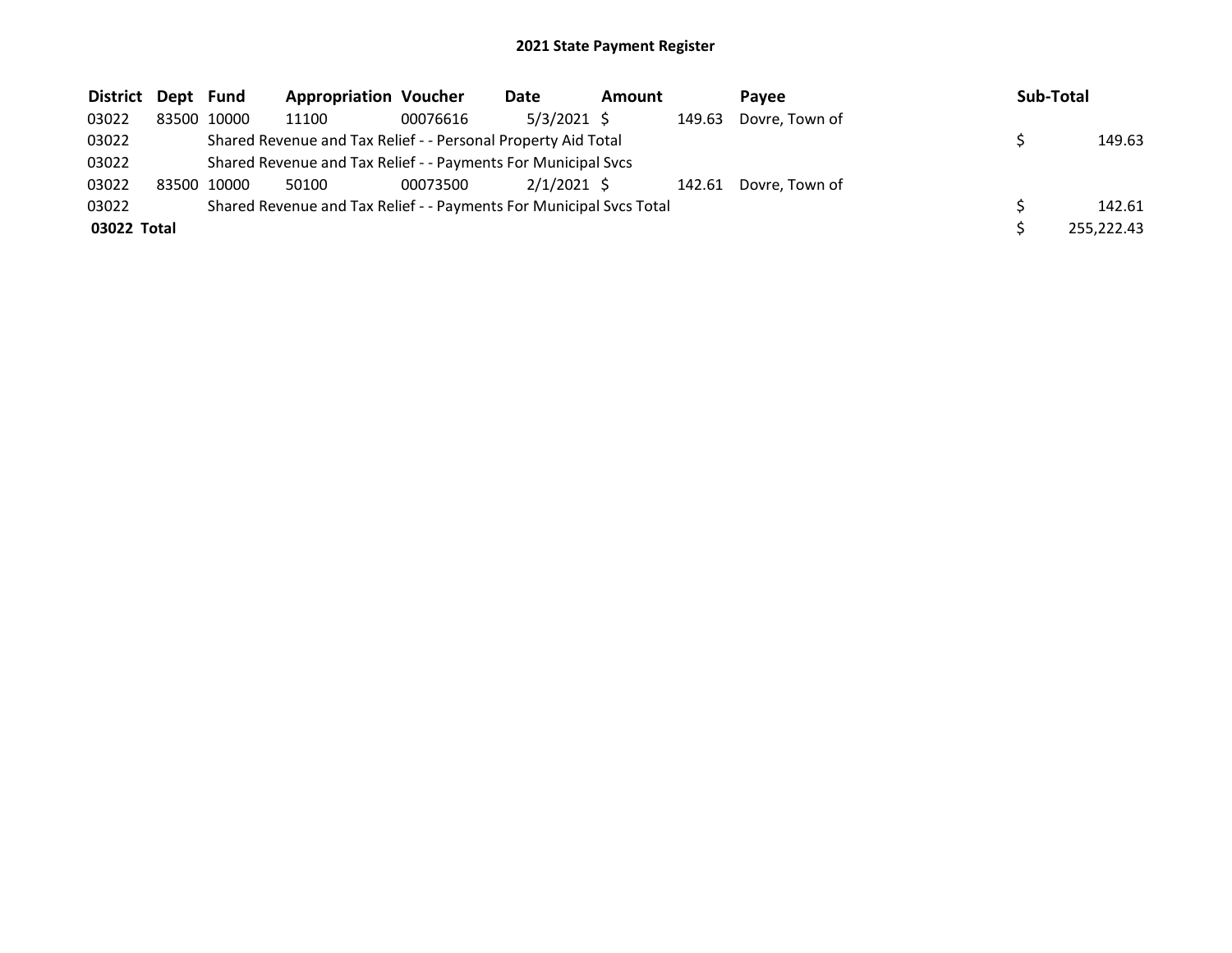| <b>District</b> | Dept Fund |                                                               | <b>Appropriation Voucher</b>                                                                                             |          | <b>Date</b><br><b>Amount</b> |  | Payee     | Sub-Total               |  |    |            |  |  |  |
|-----------------|-----------|---------------------------------------------------------------|--------------------------------------------------------------------------------------------------------------------------|----------|------------------------------|--|-----------|-------------------------|--|----|------------|--|--|--|
| 03024           |           |                                                               | Dept of Safety & Prof Services - - Fire Dues Distribution<br>22500<br>00040271<br>7/16/2021 \$<br>1,882.58 Town Of Doyle |          |                              |  |           |                         |  |    |            |  |  |  |
| 03024           |           | 16500 10000                                                   |                                                                                                                          |          |                              |  |           |                         |  |    |            |  |  |  |
| 03024           |           |                                                               | Dept of Safety & Prof Services - - Fire Dues Distribution Total                                                          |          |                              |  |           |                         |  | \$ | 1,882.58   |  |  |  |
| 03024           |           |                                                               | Dept of Natural Resources - - Resaids - Cnty Forst, CI & MfI                                                             |          |                              |  |           |                         |  |    |            |  |  |  |
| 03024           |           | 37000 21200                                                   | 57100                                                                                                                    | 00487350 | $6/14/2021$ \$               |  |           | 1,225.84 Town Of Doyle  |  |    |            |  |  |  |
| 03024           |           |                                                               | Dept of Natural Resources - - Resaids - Cnty Forst, CI & Mfl Total                                                       |          |                              |  |           |                         |  | \$ | 1,225.84   |  |  |  |
| 03024           |           |                                                               | Dept of Natural Resources - - Aids In Lieu Of Taxes - Sum S                                                              |          |                              |  |           |                         |  |    |            |  |  |  |
| 03024           |           | 37000 21200                                                   | 57900                                                                                                                    | 00476800 | $4/21/2021$ \$               |  |           | 1.94 Town Of Doyle      |  |    |            |  |  |  |
| 03024           |           |                                                               | Dept of Natural Resources - - Aids In Lieu Of Taxes - Sum S Total                                                        |          |                              |  |           |                         |  | \$ | 1.94       |  |  |  |
| 03024           |           |                                                               | WI Dept of Transportation - - Trns Aids To Mnc.-Sf                                                                       |          |                              |  |           |                         |  |    |            |  |  |  |
| 03024           |           | 39500 21100                                                   | 19100                                                                                                                    | 00631718 | $1/4/2021$ \$                |  |           | 26,096.04 Town Of Doyle |  |    |            |  |  |  |
| 03024           |           | 39500 21100                                                   | 19100                                                                                                                    | 00667325 | $4/5/2021$ \$                |  | 26,096.04 | Town Of Doyle           |  |    |            |  |  |  |
| 03024           |           | 39500 21100                                                   | 19100                                                                                                                    | 00710813 | $7/6/2021$ \$                |  | 26,096.04 | Town Of Doyle           |  |    |            |  |  |  |
| 03024           |           | 39500 21100                                                   | 19100                                                                                                                    | 00751372 | 10/4/2021 \$                 |  | 26,096.04 | Town Of Doyle           |  |    |            |  |  |  |
| 03024           |           |                                                               | WI Dept of Transportation - - Trns Aids To Mnc.-Sf Total                                                                 |          |                              |  |           |                         |  | \$ | 104,384.16 |  |  |  |
| 03024           |           |                                                               | Department of Revenue - - Gifts And Grants                                                                               |          |                              |  |           |                         |  |    |            |  |  |  |
| 03024           |           | 56600 10000                                                   | 12100                                                                                                                    | 00206167 | $6/25/2021$ \$               |  |           | 24,178.44 Town Of Doyle |  |    |            |  |  |  |
| 03024           |           |                                                               | Department of Revenue - - Gifts And Grants Total                                                                         |          |                              |  |           |                         |  | \$ | 24,178.44  |  |  |  |
| 03024           |           |                                                               | Shared Revenue and Tax Relief - - County And Municipal Aid                                                               |          |                              |  |           |                         |  |    |            |  |  |  |
| 03024           |           | 83500 10000                                                   | 10500                                                                                                                    | 00080763 | 7/26/2021 \$                 |  | 4,301.83  | Town Of Doyle           |  |    |            |  |  |  |
| 03024           |           | 83500 10000                                                   | 10500                                                                                                                    | 00087860 | 11/15/2021 \$                |  | 24,377.03 | Town Of Doyle           |  |    |            |  |  |  |
| 03024           |           |                                                               | Shared Revenue and Tax Relief - - County And Municipal Aid Total                                                         |          |                              |  |           |                         |  | \$ | 28,678.86  |  |  |  |
| 03024           |           |                                                               | Shared Revenue and Tax Relief - - Exempt Computer Aid                                                                    |          |                              |  |           |                         |  |    |            |  |  |  |
| 03024           |           | 83500 10000                                                   | 10900                                                                                                                    | 00083431 | 7/26/2021 \$                 |  |           | 32.22 Town Of Doyle     |  |    |            |  |  |  |
| 03024           |           |                                                               | Shared Revenue and Tax Relief - - Exempt Computer Aid Total                                                              |          |                              |  |           |                         |  | \$ | 32.22      |  |  |  |
| 03024           |           |                                                               | Shared Revenue and Tax Relief - - Personal Property Aid                                                                  |          |                              |  |           |                         |  |    |            |  |  |  |
| 03024           |           | 83500 10000                                                   | 11100                                                                                                                    | 00076617 | $5/3/2021$ \$                |  |           | 1,026.39 Town Of Doyle  |  |    |            |  |  |  |
| 03024           |           | Shared Revenue and Tax Relief - - Personal Property Aid Total |                                                                                                                          |          |                              |  |           |                         |  |    | 1,026.39   |  |  |  |
| 03024 Total     |           |                                                               |                                                                                                                          |          |                              |  |           |                         |  | \$ | 161,410.43 |  |  |  |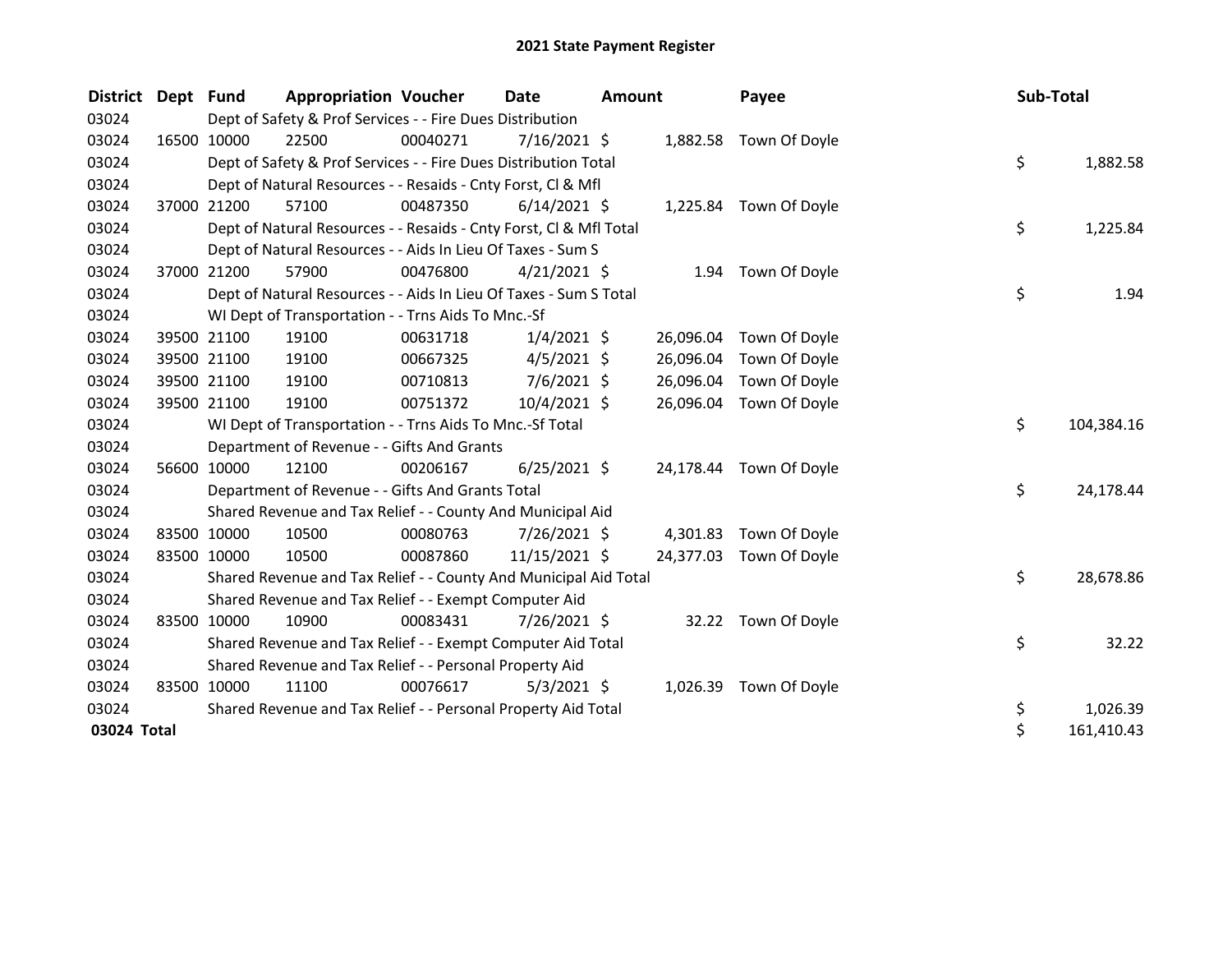| District Dept Fund |             | <b>Appropriation Voucher</b>                                       |          | <b>Date</b><br><b>Amount</b> |  | Payee     | Sub-Total                  |    |            |
|--------------------|-------------|--------------------------------------------------------------------|----------|------------------------------|--|-----------|----------------------------|----|------------|
| 03026              |             | Dept of Safety & Prof Services - - Fire Dues Distribution          |          |                              |  |           |                            |    |            |
| 03026              | 16500 10000 | 22500                                                              | 00040273 | $7/16/2021$ \$               |  |           | 4,983.78 Town Of Lakeland  |    |            |
| 03026              |             | Dept of Safety & Prof Services - - Fire Dues Distribution Total    |          |                              |  |           |                            | \$ | 4,983.78   |
| 03026              |             | Dept of Natural Resources - - Aids In Lieu Of Taxes - Gener        |          |                              |  |           |                            |    |            |
| 03026              | 37000 10000 | 50300                                                              | 00476284 | $4/21/2021$ \$               |  | 304.14    | Town Of Lakeland           |    |            |
| 03026              | 37000 10000 | 50300                                                              | 00476286 | $4/21/2021$ \$               |  | 44.84     | Town Of Lakeland           |    |            |
| 03026              |             | Dept of Natural Resources - - Aids In Lieu Of Taxes - Gener Total  |          |                              |  |           |                            | \$ | 348.98     |
| 03026              |             | Dept of Natural Resources - - Resaids - Cnty Forst, Cl & Mfl       |          |                              |  |           |                            |    |            |
| 03026              | 37000 21200 | 57100                                                              | 00487351 | $6/14/2021$ \$               |  |           | 381.85 Town Of Lakeland    |    |            |
| 03026              |             | Dept of Natural Resources - - Resaids - Cnty Forst, Cl & Mfl Total |          |                              |  |           |                            | \$ | 381.85     |
| 03026              |             | Dept of Natural Resources - - Aids In Lieu Of Taxes - Sum S        |          |                              |  |           |                            |    |            |
| 03026              | 37000 21200 | 57900                                                              | 00476285 | $4/21/2021$ \$               |  | 2.02      | Town Of Lakeland           |    |            |
| 03026              | 37000 21200 | 57900                                                              | 00476287 | $4/21/2021$ \$               |  | 7.21      | Town Of Lakeland           |    |            |
| 03026              | 37000 21200 | 57900                                                              | 00476288 | $4/21/2021$ \$               |  | 28.80     | Town Of Lakeland           |    |            |
| 03026              |             | Dept of Natural Resources - - Aids In Lieu Of Taxes - Sum S Total  |          |                              |  |           |                            | \$ | 38.03      |
| 03026              |             | WI Dept of Transportation - - Trns Aids To Mnc.-Sf                 |          |                              |  |           |                            |    |            |
| 03026              | 39500 21100 | 19100                                                              | 00631719 | $1/4/2021$ \$                |  | 40,004.73 | Town Of Lakeland           |    |            |
| 03026              | 39500 21100 | 19100                                                              | 00667326 | $4/5/2021$ \$                |  | 40,004.73 | Town Of Lakeland           |    |            |
| 03026              | 39500 21100 | 19100                                                              | 00710814 | $7/6/2021$ \$                |  | 40,004.73 | Town Of Lakeland           |    |            |
| 03026              | 39500 21100 | 19100                                                              | 00751373 | $10/4/2021$ \$               |  |           | 40,004.73 Town Of Lakeland |    |            |
| 03026              |             | WI Dept of Transportation - - Trns Aids To Mnc.-Sf Total           |          |                              |  |           |                            | \$ | 160,018.92 |
| 03026              |             | Elections Commission - - General Program Ops, GPR                  |          |                              |  |           |                            |    |            |
| 03026              | 51000 10000 | 10100                                                              | 00005118 | $1/19/2021$ \$               |  |           | 199.80 Town Of Lakeland    |    |            |
| 03026              |             | Elections Commission - - General Program Ops, GPR Total            |          |                              |  |           |                            | \$ | 199.80     |
| 03026              |             | Department of Revenue - - Gifts And Grants                         |          |                              |  |           |                            |    |            |
| 03026              | 56600 10000 | 12100                                                              | 00206168 | $6/25/2021$ \$               |  |           | 50,083.90 Town Of Lakeland |    |            |
| 03026              |             | Department of Revenue - - Gifts And Grants Total                   |          |                              |  |           |                            | \$ | 50,083.90  |
| 03026              |             | Shared Revenue and Tax Relief - - County And Municipal Aid         |          |                              |  |           |                            |    |            |
| 03026              | 83500 10000 | 10500                                                              | 00080764 | 7/26/2021 \$                 |  | 2,248.26  | Town Of Lakeland           |    |            |
| 03026              | 83500 10000 | 10500                                                              | 00087861 | 11/15/2021 \$                |  |           | 12,740.15 Town Of Lakeland |    |            |
| 03026              |             | Shared Revenue and Tax Relief - - County And Municipal Aid Total   |          |                              |  |           |                            | \$ | 14,988.41  |
| 03026              |             | Shared Revenue and Tax Relief - - Exempt Computer Aid              |          |                              |  |           |                            |    |            |
| 03026              | 83500 10000 | 10900                                                              | 00083432 | 7/26/2021 \$                 |  | 12.47     | Town Of Lakeland           |    |            |
| 03026              |             | Shared Revenue and Tax Relief - - Exempt Computer Aid Total        |          |                              |  |           |                            | \$ | 12.47      |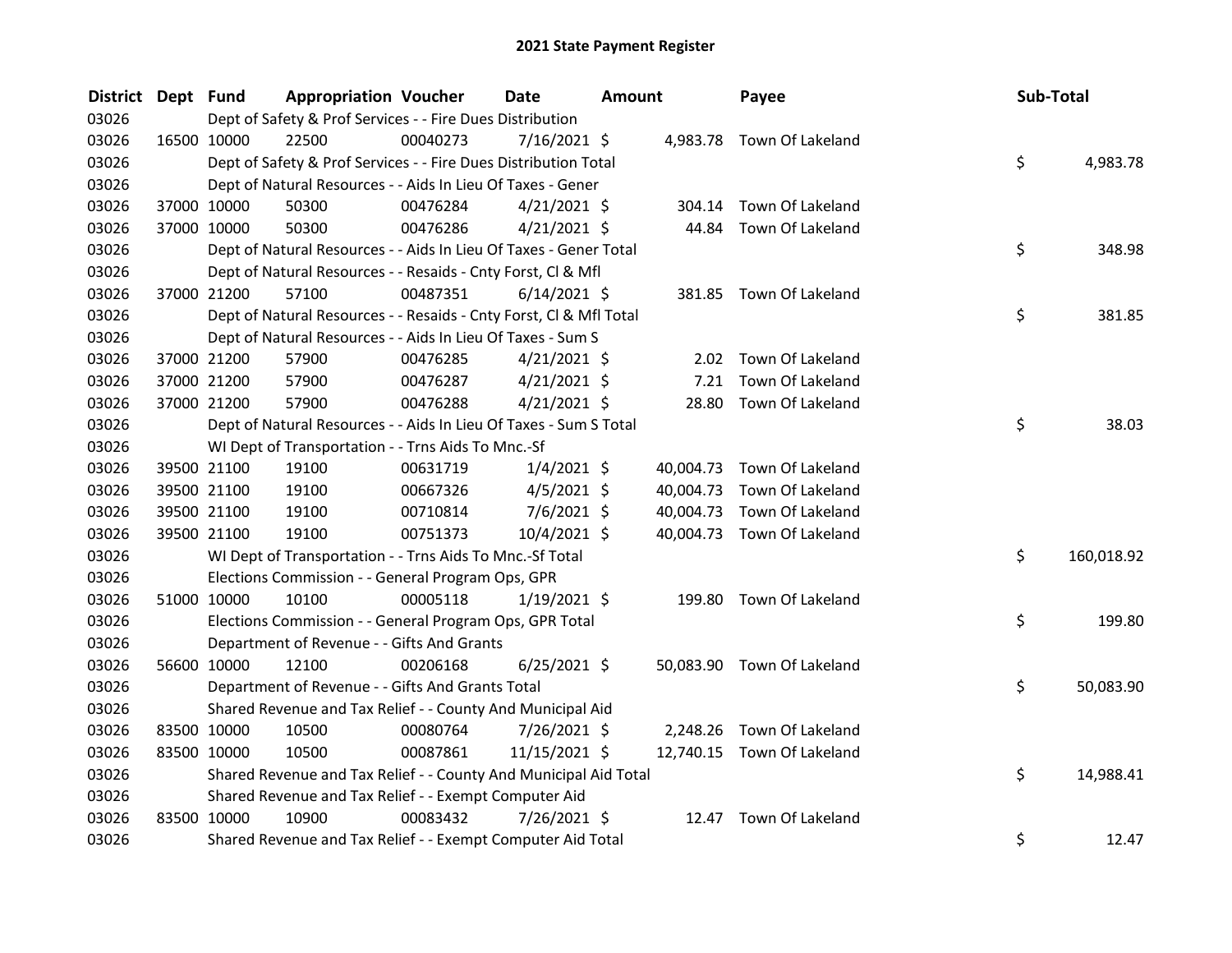| District Dept Fund |             | <b>Appropriation Voucher</b>                                                  |          | Date          | <b>Amount</b> |        | Payee                   | Sub-Total  |
|--------------------|-------------|-------------------------------------------------------------------------------|----------|---------------|---------------|--------|-------------------------|------------|
| 03026              |             | Shared Revenue and Tax Relief - - Personal Property Aid                       |          |               |               |        |                         |            |
| 03026              | 83500 10000 | 11100                                                                         | 00076618 | $5/3/2021$ \$ |               | 631.98 | Town Of Lakeland        |            |
| 03026              |             | Shared Revenue and Tax Relief - - Personal Property Aid Total                 |          |               |               |        |                         | 631.98     |
| 03026              |             | Shared Revenue and Tax Relief - - State Aid; Video Service Provider Fee       |          |               |               |        |                         |            |
| 03026              | 83500 10000 | 11200                                                                         | 00082784 | 7/26/2021 \$  |               |        | 177.96 Town Of Lakeland |            |
| 03026              |             | Shared Revenue and Tax Relief - - State Aid; Video Service Provider Fee Total |          |               |               |        |                         | 177.96     |
| 03026 Total        |             |                                                                               |          |               |               |        |                         | 231,866.08 |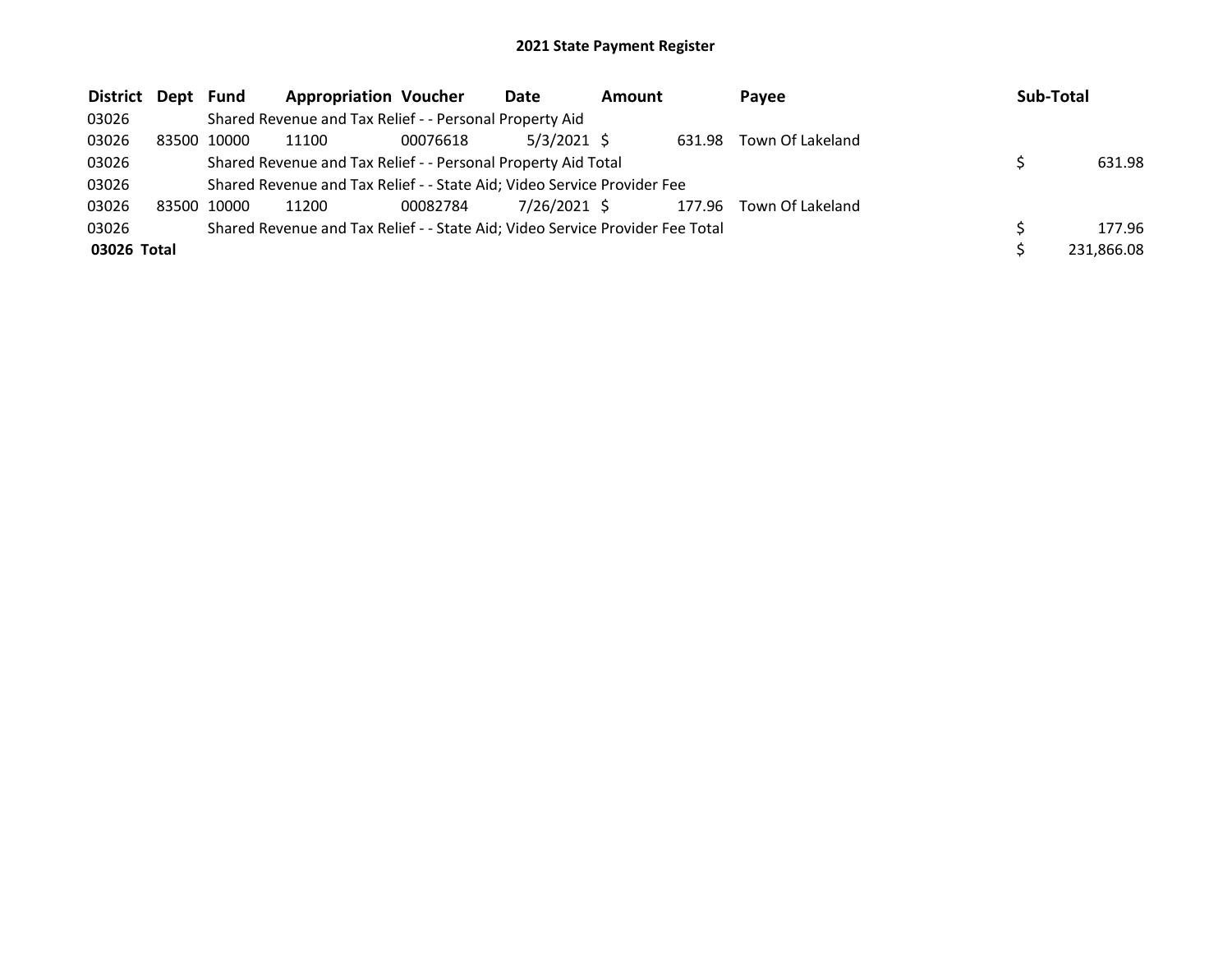| <b>District</b> | Dept | <b>Fund</b>                                                                                                              | <b>Appropriation Voucher</b>                                       |          | Date<br><b>Amount</b> |    |           | Payee                         |  | Sub-Total |            |  |
|-----------------|------|--------------------------------------------------------------------------------------------------------------------------|--------------------------------------------------------------------|----------|-----------------------|----|-----------|-------------------------------|--|-----------|------------|--|
| 03028           |      | Dept of Safety & Prof Services - - Fire Dues Distribution<br>7/16/2021 \$<br>16500 10000<br>3,167.84 Town Of Maple Grove |                                                                    |          |                       |    |           |                               |  |           |            |  |
| 03028           |      |                                                                                                                          | 22500                                                              | 00040274 |                       |    |           |                               |  |           |            |  |
| 03028           |      |                                                                                                                          | Dept of Safety & Prof Services - - Fire Dues Distribution Total    |          |                       |    |           |                               |  | \$        | 3,167.84   |  |
| 03028           |      |                                                                                                                          | Dept of Natural Resources - - Resaids - Cnty Forst, Cl & Mfl       |          |                       |    |           |                               |  |           |            |  |
| 03028           |      | 37000 21200                                                                                                              | 57100                                                              | 00487352 | $6/14/2021$ \$        |    |           | 238.12 Town Of Maple Grove    |  |           |            |  |
| 03028           |      |                                                                                                                          | Dept of Natural Resources - - Resaids - Cnty Forst, Cl & Mfl Total |          |                       |    |           |                               |  | \$        | 238.12     |  |
| 03028           |      |                                                                                                                          | Dept of Natural Resources - - Aids In Lieu Of Taxes - Sum S        |          |                       |    |           |                               |  |           |            |  |
| 03028           |      | 37000 21200                                                                                                              | 57900                                                              | 00475315 | $4/21/2021$ \$        |    |           | 6.42 Town Of Maple Grove      |  |           |            |  |
| 03028           |      |                                                                                                                          | Dept of Natural Resources - - Aids In Lieu Of Taxes - Sum S Total  |          |                       |    |           |                               |  | \$        | 6.42       |  |
| 03028           |      |                                                                                                                          | WI Dept of Transportation - - Trns Aids To Mnc.-Sf                 |          |                       |    |           |                               |  |           |            |  |
| 03028           |      | 39500 21100                                                                                                              | 19100                                                              | 00631720 | $1/4/2021$ \$         |    | 44,294.94 | Town Of Maple Grove           |  |           |            |  |
| 03028           |      | 39500 21100                                                                                                              | 19100                                                              | 00667327 | $4/5/2021$ \$         |    | 44,294.94 | Town Of Maple Grove           |  |           |            |  |
| 03028           |      | 39500 21100                                                                                                              | 19100                                                              | 00710815 | $7/6/2021$ \$         |    | 44,294.94 | Town Of Maple Grove           |  |           |            |  |
| 03028           |      | 39500 21100                                                                                                              | 19100                                                              | 00751374 | 10/4/2021 \$          |    | 44,294.94 | Town Of Maple Grove           |  |           |            |  |
| 03028           |      |                                                                                                                          | WI Dept of Transportation - - Trns Aids To Mnc.-Sf Total           |          |                       |    |           |                               |  | \$        | 177,179.76 |  |
| 03028           |      |                                                                                                                          | Department of Revenue - - Gifts And Grants                         |          |                       |    |           |                               |  |           |            |  |
| 03028           |      | 56600 10000                                                                                                              | 12100                                                              | 00206169 | $6/25/2021$ \$        |    |           | 51,025.92 Town Of Maple Grove |  |           |            |  |
| 03028           |      |                                                                                                                          | Department of Revenue - - Gifts And Grants Total                   |          |                       |    |           |                               |  | \$        | 51,025.92  |  |
| 03028           |      |                                                                                                                          | Shared Revenue and Tax Relief - - County And Municipal Aid         |          |                       |    |           |                               |  |           |            |  |
| 03028           |      | 83500 10000                                                                                                              | 10500                                                              | 00080765 | 7/26/2021 \$          |    | 13,711.03 | Town Of Maple Grove           |  |           |            |  |
| 03028           |      | 83500 10000                                                                                                              | 10500                                                              | 00087862 | 11/15/2021 \$         |    | 77,695.84 | Town Of Maple Grove           |  |           |            |  |
| 03028           |      |                                                                                                                          | Shared Revenue and Tax Relief - - County And Municipal Aid Total   |          |                       |    |           |                               |  | \$        | 91,406.87  |  |
| 03028           |      |                                                                                                                          | Shared Revenue and Tax Relief - - Exempt Computer Aid              |          |                       |    |           |                               |  |           |            |  |
| 03028           |      | 83500 10000                                                                                                              | 10900                                                              | 00083433 | 7/26/2021 \$          |    |           | 6.24 Town Of Maple Grove      |  |           |            |  |
| 03028           |      |                                                                                                                          | Shared Revenue and Tax Relief - - Exempt Computer Aid Total        |          |                       |    |           |                               |  | \$        | 6.24       |  |
| 03028           |      |                                                                                                                          | Shared Revenue and Tax Relief - - Personal Property Aid            |          |                       |    |           |                               |  |           |            |  |
| 03028           |      | 83500 10000                                                                                                              | 11100                                                              | 00076619 | $5/3/2021$ \$         |    | 323.86    | Town Of Maple Grove           |  |           |            |  |
| 03028           |      |                                                                                                                          | Shared Revenue and Tax Relief - - Personal Property Aid Total      |          |                       | \$ | 323.86    |                               |  |           |            |  |
| 03028 Total     |      |                                                                                                                          |                                                                    |          |                       |    |           |                               |  | \$        | 323,355.03 |  |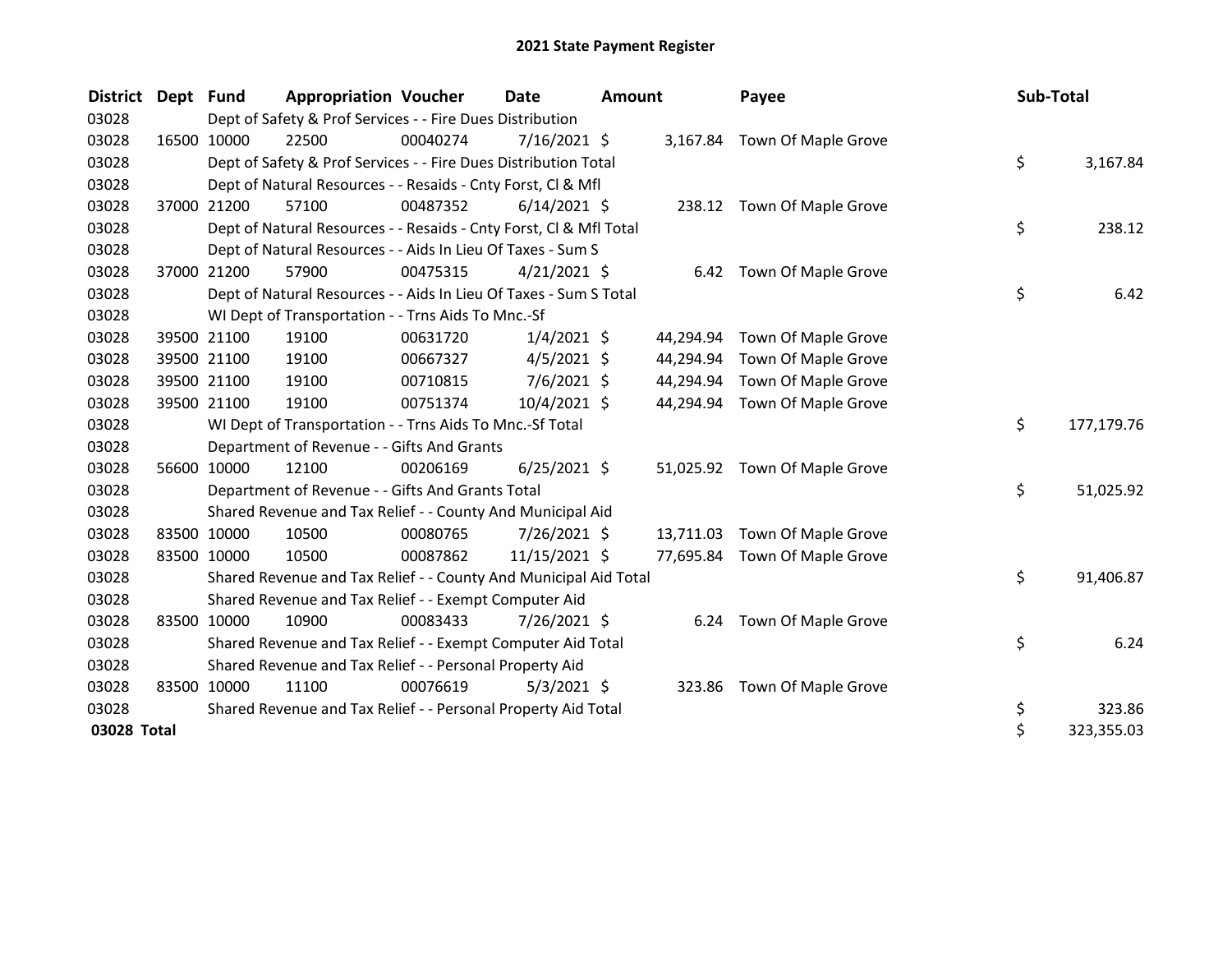| <b>District</b> | Dept  | Fund        | <b>Appropriation Voucher</b>                                       |          | <b>Date</b><br><b>Amount</b> |  | Payee     | Sub-Total                    |  |    |            |
|-----------------|-------|-------------|--------------------------------------------------------------------|----------|------------------------------|--|-----------|------------------------------|--|----|------------|
| 03030           |       |             | Dept of Safety & Prof Services - - Fire Dues Distribution          |          |                              |  |           |                              |  |    |            |
| 03030           |       | 16500 10000 | 22500                                                              | 00040275 | $7/16/2021$ \$               |  |           | 5,913.59 Town Of Maple Plain |  |    |            |
| 03030           |       |             | Dept of Safety & Prof Services - - Fire Dues Distribution Total    |          |                              |  |           |                              |  | \$ | 5,913.59   |
| 03030           |       |             | Dept of Natural Resources - - Resaids - Cnty Forst, CI & Mfl       |          |                              |  |           |                              |  |    |            |
| 03030           |       | 37000 21200 | 57100                                                              | 00487353 | $6/14/2021$ \$               |  |           | 1,422.76 Town Of Maple Plain |  |    |            |
| 03030           |       |             | Dept of Natural Resources - - Resaids - Cnty Forst, Cl & Mfl Total |          |                              |  |           |                              |  | \$ | 1,422.76   |
| 03030           |       |             | WI Dept of Transportation - - Trns Aids To Mnc.-Sf                 |          |                              |  |           |                              |  |    |            |
| 03030           |       | 39500 21100 | 19100                                                              | 00631721 | $1/4/2021$ \$                |  | 36,798.57 | Town Of Maple Plain          |  |    |            |
| 03030           |       | 39500 21100 | 19100                                                              | 00667328 | $4/5/2021$ \$                |  | 36,798.57 | Town Of Maple Plain          |  |    |            |
| 03030           |       | 39500 21100 | 19100                                                              | 00710816 | $7/6/2021$ \$                |  | 36,798.57 | Town Of Maple Plain          |  |    |            |
| 03030           |       | 39500 21100 | 19100                                                              | 00751375 | $10/4/2021$ \$               |  | 36,798.57 | Town Of Maple Plain          |  |    |            |
| 03030           |       |             | WI Dept of Transportation - - Trns Aids To Mnc.-Sf Total           |          |                              |  |           |                              |  | \$ | 147,194.28 |
| 03030           |       |             | Department of Revenue - - Gifts And Grants                         |          |                              |  |           |                              |  |    |            |
| 03030           |       | 56600 10000 | 12100                                                              | 00206170 | $6/25/2021$ \$               |  | 41,501.08 | Town Of Maple Plain          |  |    |            |
| 03030           |       |             | Department of Revenue - - Gifts And Grants Total                   |          |                              |  |           |                              |  | \$ | 41,501.08  |
| 03030           |       |             | Shared Revenue and Tax Relief - - County And Municipal Aid         |          |                              |  |           |                              |  |    |            |
| 03030           |       | 83500 10000 | 10500                                                              | 00080766 | 7/26/2021 \$                 |  | 1,210.63  | Town Of Maple Plain          |  |    |            |
| 03030           |       | 83500 10000 | 10500                                                              | 00087863 | 11/15/2021 \$                |  | 6,860.23  | Town Of Maple Plain          |  |    |            |
| 03030           |       |             | Shared Revenue and Tax Relief - - County And Municipal Aid Total   |          |                              |  |           |                              |  | \$ | 8,070.86   |
| 03030           |       |             | Shared Revenue and Tax Relief - - Exempt Computer Aid              |          |                              |  |           |                              |  |    |            |
| 03030           |       | 83500 10000 | 10900                                                              | 00083434 | 7/26/2021 \$                 |  | 1.03      | Town Of Maple Plain          |  |    |            |
| 03030           |       |             | Shared Revenue and Tax Relief - - Exempt Computer Aid Total        |          |                              |  |           |                              |  | \$ | 1.03       |
| 03030           |       |             | Shared Revenue and Tax Relief - - Personal Property Aid            |          |                              |  |           |                              |  |    |            |
| 03030           | 83500 | 10000       | 11100                                                              | 00076620 | $5/3/2021$ \$                |  | 539.70    | Town Of Maple Plain          |  |    |            |
| 03030           |       |             | Shared Revenue and Tax Relief - - Personal Property Aid Total      |          |                              |  |           |                              |  | \$ | 539.70     |
| 03030 Total     |       |             |                                                                    |          |                              |  |           |                              |  | \$ | 204,643.30 |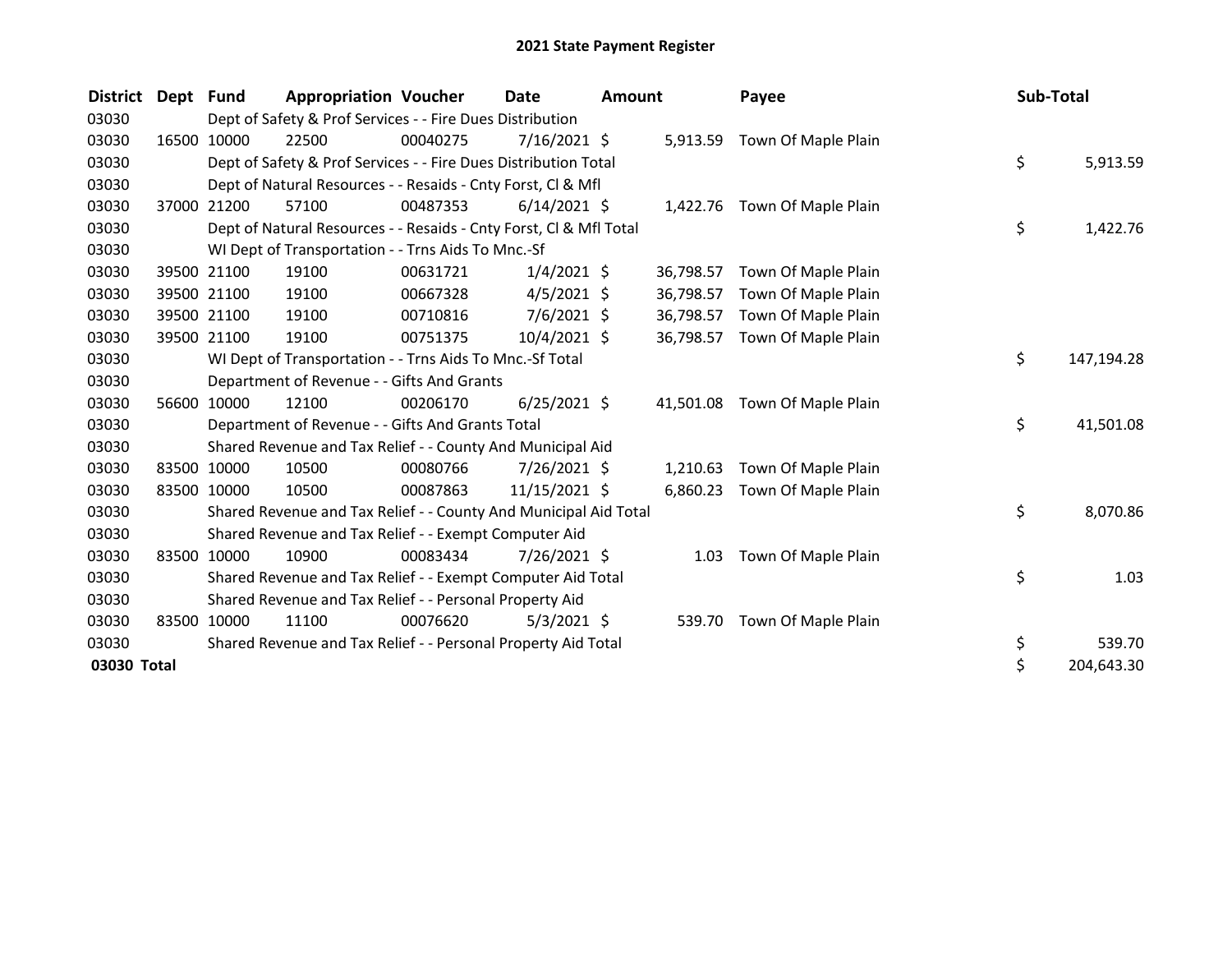| District Dept Fund |             |             | <b>Appropriation Voucher</b>                                       |          | <b>Date</b><br>Amount |  | Payee     | Sub-Total                   |    |            |
|--------------------|-------------|-------------|--------------------------------------------------------------------|----------|-----------------------|--|-----------|-----------------------------|----|------------|
| 03032              |             |             | Dept of Safety & Prof Services - - Fire Dues Distribution          |          |                       |  |           |                             |    |            |
| 03032              |             | 16500 10000 | 22500                                                              | 00040276 | 7/16/2021 \$          |  |           | 3,642.47 Town Of Oak Grove  |    |            |
| 03032              |             |             | Dept of Safety & Prof Services - - Fire Dues Distribution Total    |          |                       |  |           |                             | \$ | 3,642.47   |
| 03032              |             |             | Dept of Natural Resources - - Aids In Lieu Of Taxes - Gener        |          |                       |  |           |                             |    |            |
| 03032              |             | 37000 10000 | 50300                                                              | 00458955 | $1/26/2021$ \$        |  |           | 1,001.12 Town Of Oak Grove  |    |            |
| 03032              |             | 37000 10000 | 50300                                                              | 00476372 | $4/21/2021$ \$        |  |           | 61.25 Town Of Oak Grove     |    |            |
| 03032              |             |             | Dept of Natural Resources - - Aids In Lieu Of Taxes - Gener Total  |          |                       |  |           |                             | \$ | 1,062.37   |
| 03032              |             |             | Dept of Natural Resources - - Resaids - Cnty Forst, Cl & Mfl       |          |                       |  |           |                             |    |            |
| 03032              |             | 37000 21200 | 57100                                                              | 00487354 | $6/14/2021$ \$        |  |           | 57.17 Town Of Oak Grove     |    |            |
| 03032              |             |             | Dept of Natural Resources - - Resaids - Cnty Forst, Cl & Mfl Total |          |                       |  |           |                             | \$ | 57.17      |
| 03032              |             |             | Dept of Natural Resources - - Aids In Lieu Of Taxes - Sum S        |          |                       |  |           |                             |    |            |
| 03032              |             | 37000 21200 | 57900                                                              | 00476371 | $4/21/2021$ \$        |  |           | 6.12 Town Of Oak Grove      |    |            |
| 03032              |             | 37000 21200 | 57900                                                              | 00476373 | $4/21/2021$ \$        |  | 8.80      | Town Of Oak Grove           |    |            |
| 03032              |             |             | Dept of Natural Resources - - Aids In Lieu Of Taxes - Sum S Total  |          |                       |  |           |                             | \$ | 14.92      |
| 03032              |             |             | WI Dept of Transportation - - Trns Aids To Mnc.-Sf                 |          |                       |  |           |                             |    |            |
| 03032              |             | 39500 21100 | 19100                                                              | 00631722 | $1/4/2021$ \$         |  |           | 39,380.58 Town Of Oak Grove |    |            |
| 03032              |             | 39500 21100 | 19100                                                              | 00667329 | $4/5/2021$ \$         |  | 39,380.58 | Town Of Oak Grove           |    |            |
| 03032              | 39500 21100 |             | 19100                                                              | 00710817 | $7/6/2021$ \$         |  | 39,380.58 | Town Of Oak Grove           |    |            |
| 03032              |             | 39500 21100 | 19100                                                              | 00751376 | 10/4/2021 \$          |  |           | 39,380.58 Town Of Oak Grove |    |            |
| 03032              |             |             | WI Dept of Transportation - - Trns Aids To Mnc.-Sf Total           |          |                       |  |           |                             | \$ | 157,522.32 |
| 03032              |             |             | Department of Revenue - - Gifts And Grants                         |          |                       |  |           |                             |    |            |
| 03032              |             | 56600 10000 | 12100                                                              | 00206171 | $6/25/2021$ \$        |  |           | 48,932.55 Town Of Oak Grove |    |            |
| 03032              |             |             | Department of Revenue - - Gifts And Grants Total                   |          |                       |  |           |                             | \$ | 48,932.55  |
| 03032              |             |             | Shared Revenue and Tax Relief - - County And Municipal Aid         |          |                       |  |           |                             |    |            |
| 03032              | 83500 10000 |             | 10500                                                              | 00080767 | 7/26/2021 \$          |  |           | 7,596.54 Town Of Oak Grove  |    |            |
| 03032              |             | 83500 10000 | 10500                                                              | 00087864 | 11/15/2021 \$         |  |           | 43,047.05 Town Of Oak Grove |    |            |
| 03032              |             |             | Shared Revenue and Tax Relief - - County And Municipal Aid Total   |          |                       |  |           |                             | \$ | 50,643.59  |
| 03032              |             |             | Shared Revenue and Tax Relief - - Exempt Computer Aid              |          |                       |  |           |                             |    |            |
| 03032              | 83500 10000 |             | 10900                                                              | 00083435 | 7/26/2021 \$          |  |           | 17.67 Town Of Oak Grove     |    |            |
| 03032              |             |             | Shared Revenue and Tax Relief - - Exempt Computer Aid Total        |          |                       |  |           |                             | \$ | 17.67      |
| 03032              |             |             | Shared Revenue and Tax Relief - - Personal Property Aid            |          |                       |  |           |                             |    |            |
| 03032              | 83500 10000 |             | 11100                                                              | 00076621 | $5/3/2021$ \$         |  |           | 428.66 Town Of Oak Grove    |    |            |
| 03032              |             |             | Shared Revenue and Tax Relief - - Personal Property Aid Total      |          |                       |  |           |                             | \$ | 428.66     |
| 03032 Total        |             |             |                                                                    |          |                       |  |           |                             | \$ | 262,321.72 |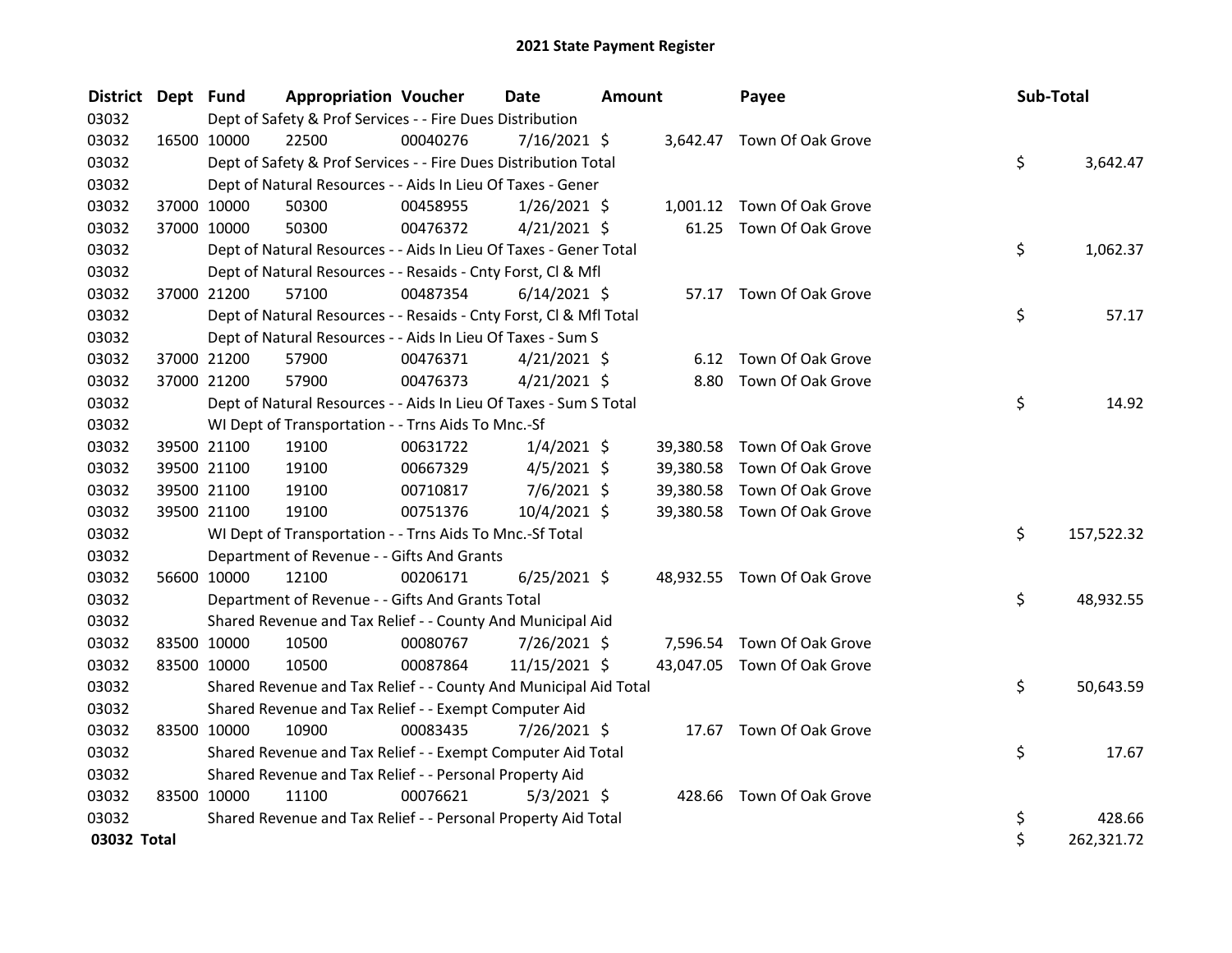| <b>District</b> | Dept Fund |             | <b>Appropriation Voucher</b>                                       |          | <b>Date</b>    | <b>Amount</b> |           | Payee                          | Sub-Total |            |
|-----------------|-----------|-------------|--------------------------------------------------------------------|----------|----------------|---------------|-----------|--------------------------------|-----------|------------|
| 03034           |           |             | Dept of Safety & Prof Services - - Fire Dues Distribution          |          |                |               |           |                                |           |            |
| 03034           |           | 16500 10000 | 22500                                                              | 00040277 | $7/16/2021$ \$ |               |           | 1,883.38 Town Of Prairie Farm  |           |            |
| 03034           |           |             | Dept of Safety & Prof Services - - Fire Dues Distribution Total    |          |                |               |           |                                | \$        | 1,883.38   |
| 03034           |           |             | Dept of Natural Resources - - Resaids - Cnty Forst, CI & Mfl       |          |                |               |           |                                |           |            |
| 03034           |           | 37000 21200 | 57100                                                              | 00487355 | $6/14/2021$ \$ |               |           | 452.38 Town Of Prairie Farm    |           |            |
| 03034           |           |             | Dept of Natural Resources - - Resaids - Cnty Forst, Cl & Mfl Total |          |                |               |           |                                | \$        | 452.38     |
| 03034           |           |             | WI Dept of Transportation - - Trns Aids To Mnc.-Sf                 |          |                |               |           |                                |           |            |
| 03034           |           | 39500 21100 | 19100                                                              | 00631723 | $1/4/2021$ \$  |               | 31,023.54 | Town Of Prairie Farm           |           |            |
| 03034           |           | 39500 21100 | 19100                                                              | 00667330 | $4/5/2021$ \$  |               | 31,023.54 | Town Of Prairie Farm           |           |            |
| 03034           |           | 39500 21100 | 19100                                                              | 00710818 | $7/6/2021$ \$  |               |           | 31,023.54 Town Of Prairie Farm |           |            |
| 03034           |           | 39500 21100 | 19100                                                              | 00751377 | $10/4/2021$ \$ |               |           | 31,023.54 Town Of Prairie Farm |           |            |
| 03034           |           |             | WI Dept of Transportation - - Trns Aids To Mnc.-Sf Total           |          |                |               |           |                                | \$        | 124,094.16 |
| 03034           |           |             | Department of Revenue - - Gifts And Grants                         |          |                |               |           |                                |           |            |
| 03034           |           | 56600 10000 | 12100                                                              | 00206172 | $6/25/2021$ \$ |               | 30.039.88 | Town Of Prairie Farm           |           |            |
| 03034           |           |             | Department of Revenue - - Gifts And Grants Total                   |          |                |               |           |                                | \$        | 30,039.88  |
| 03034           |           |             | Shared Revenue and Tax Relief - - County And Municipal Aid         |          |                |               |           |                                |           |            |
| 03034           |           | 83500 10000 | 10500                                                              | 00080768 | 7/26/2021 \$   |               | 9,319.59  | Town Of Prairie Farm           |           |            |
| 03034           |           | 83500 10000 | 10500                                                              | 00087865 | 11/15/2021 \$  |               | 52,811.03 | Town Of Prairie Farm           |           |            |
| 03034           |           |             | Shared Revenue and Tax Relief - - County And Municipal Aid Total   |          |                |               |           |                                | \$        | 62,130.62  |
| 03034           |           |             | Shared Revenue and Tax Relief - - Exempt Computer Aid              |          |                |               |           |                                |           |            |
| 03034           |           | 83500 10000 | 10900                                                              | 00083436 | 7/26/2021 \$   |               |           | 3.11 Town Of Prairie Farm      |           |            |
| 03034           |           |             | Shared Revenue and Tax Relief - - Exempt Computer Aid Total        |          |                |               |           |                                | \$        | 3.11       |
| 03034           |           |             | Shared Revenue and Tax Relief - - Personal Property Aid            |          |                |               |           |                                |           |            |
| 03034           | 83500     | 10000       | 11100                                                              | 00076622 | $5/3/2021$ \$  |               | 1,434.50  | Town Of Prairie Farm           |           |            |
| 03034           |           |             | Shared Revenue and Tax Relief - - Personal Property Aid Total      |          |                |               |           |                                | \$        | 1,434.50   |
| 03034 Total     |           |             |                                                                    |          |                |               |           |                                | \$        | 220,038.03 |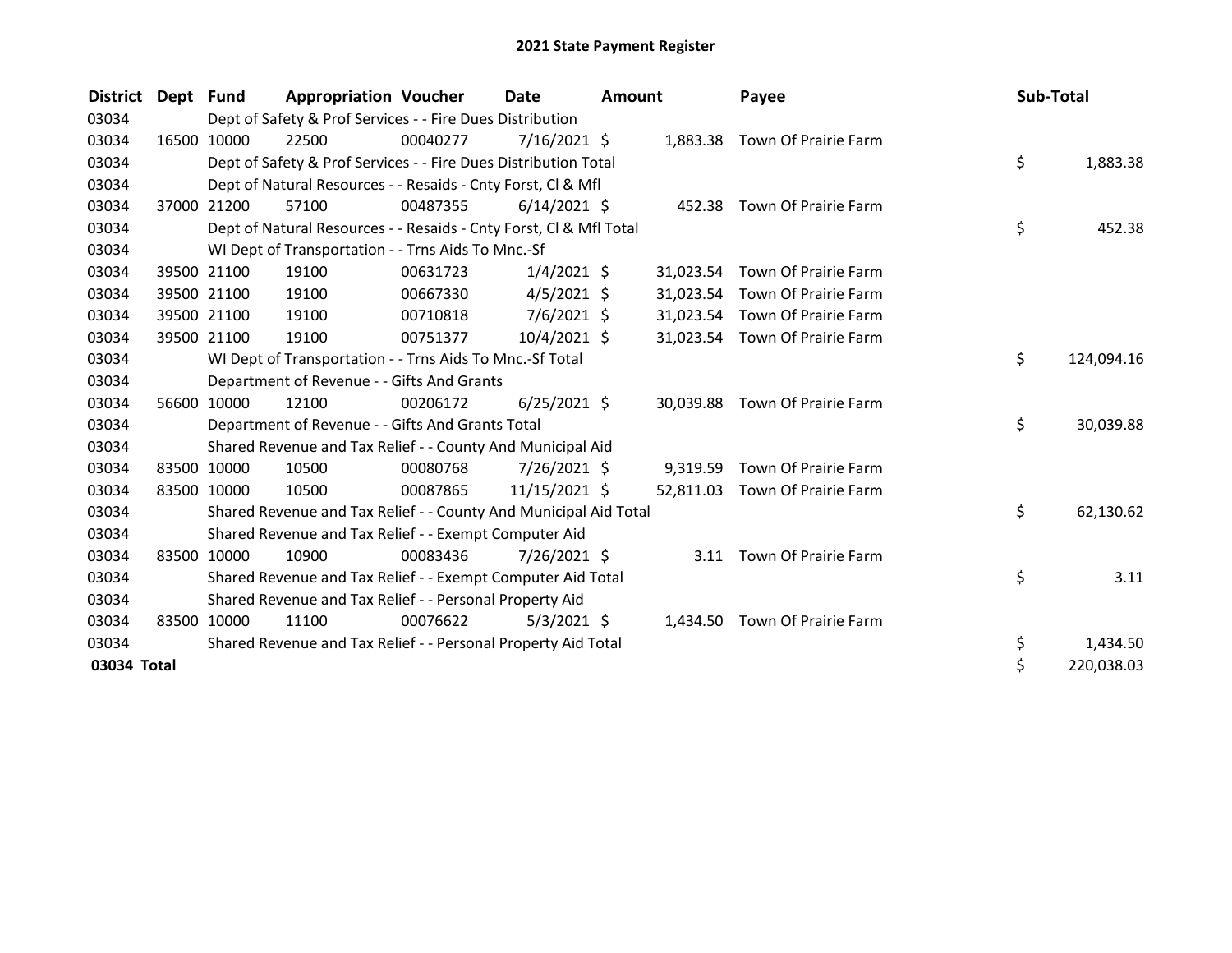| <b>District</b> | Dept Fund   |             | <b>Appropriation Voucher</b> |                                                                    | <b>Date</b><br><b>Amount</b> |  | Payee     | Sub-Total                      |    |            |
|-----------------|-------------|-------------|------------------------------|--------------------------------------------------------------------|------------------------------|--|-----------|--------------------------------|----|------------|
| 03036           |             |             |                              | Dept of Safety & Prof Services - - Fire Dues Distribution          |                              |  |           |                                |    |            |
| 03036           |             | 16500 10000 | 22500                        | 00040279                                                           | 7/16/2021 \$                 |  |           | 7,098.41 Town Of Prairie Lake  |    |            |
| 03036           |             |             |                              | Dept of Safety & Prof Services - - Fire Dues Distribution Total    |                              |  |           |                                | \$ | 7,098.41   |
| 03036           |             |             |                              | Dept of Natural Resources - - Resaids - Cnty Forst, Cl & Mfl       |                              |  |           |                                |    |            |
| 03036           |             | 37000 21200 | 57100                        | 00487356                                                           | $6/14/2021$ \$               |  |           | 212.67 Town Of Prairie Lake    |    |            |
| 03036           |             |             |                              | Dept of Natural Resources - - Resaids - Cnty Forst, Cl & Mfl Total |                              |  |           |                                | \$ | 212.67     |
| 03036           |             |             |                              | WI Dept of Transportation - - Trns Aids To Mnc.-Sf                 |                              |  |           |                                |    |            |
| 03036           |             | 39500 21100 | 19100                        | 00631724                                                           | $1/4/2021$ \$                |  | 40,996.80 | Town Of Prairie Lake           |    |            |
| 03036           |             | 39500 21100 | 19100                        | 00667331                                                           | $4/5/2021$ \$                |  | 40,996.80 | Town Of Prairie Lake           |    |            |
| 03036           |             | 39500 21100 | 19100                        | 00710819                                                           | 7/6/2021 \$                  |  | 40,996.80 | Town Of Prairie Lake           |    |            |
| 03036           |             | 39500 21100 | 19100                        | 00751378                                                           | 10/4/2021 \$                 |  |           | 40,996.80 Town Of Prairie Lake |    |            |
| 03036           |             |             |                              | WI Dept of Transportation - - Trns Aids To Mnc.-Sf Total           |                              |  |           |                                | \$ | 163,987.20 |
| 03036           |             |             |                              | WI Dept of Transportation - - Loc Rd Imp Prg St Fd                 |                              |  |           |                                |    |            |
| 03036           |             | 39500 21100 | 27800                        | 00653740                                                           | $2/16/2021$ \$               |  |           | 18,431.98 Town Of Prairie Lake |    |            |
| 03036           |             |             |                              | WI Dept of Transportation - - Loc Rd Imp Prg St Fd Total           |                              |  |           |                                | \$ | 18,431.98  |
| 03036           |             |             |                              | Department of Revenue - - Gifts And Grants                         |                              |  |           |                                |    |            |
| 03036           |             | 56600 10000 | 12100                        | 00206173                                                           | $6/25/2021$ \$               |  |           | 80,490.12 Town Of Prairie Lake |    |            |
| 03036           |             |             |                              | Department of Revenue - - Gifts And Grants Total                   |                              |  |           |                                | \$ | 80,490.12  |
| 03036           |             |             |                              | Shared Revenue and Tax Relief - - County And Municipal Aid         |                              |  |           |                                |    |            |
| 03036           |             | 83500 10000 | 10500                        | 00080769                                                           | $7/26/2021$ \$               |  | 3,247.23  | Town Of Prairie Lake           |    |            |
| 03036           |             | 83500 10000 | 10500                        | 00087866                                                           | 11/15/2021 \$                |  |           | 18,400.96 Town Of Prairie Lake |    |            |
| 03036           |             |             |                              | Shared Revenue and Tax Relief - - County And Municipal Aid Total   |                              |  |           |                                | \$ | 21,648.19  |
| 03036           |             |             |                              | Shared Revenue and Tax Relief - - Exempt Computer Aid              |                              |  |           |                                |    |            |
| 03036           |             | 83500 10000 | 10900                        | 00083437                                                           | 7/26/2021 \$                 |  | 210.96    | Town Of Prairie Lake           |    |            |
| 03036           |             |             |                              | Shared Revenue and Tax Relief - - Exempt Computer Aid Total        |                              |  |           |                                | \$ | 210.96     |
| 03036           |             |             |                              | Shared Revenue and Tax Relief - - Utility Aid                      |                              |  |           |                                |    |            |
| 03036           |             | 83500 10000 | 11000                        | 00080769                                                           | 7/26/2021 \$                 |  |           | 84.82 Town Of Prairie Lake     |    |            |
| 03036           | 83500 10000 |             | 11000                        | 00087866                                                           | 11/15/2021 \$                |  |           | 481.10 Town Of Prairie Lake    |    |            |
| 03036           |             |             |                              | Shared Revenue and Tax Relief - - Utility Aid Total                |                              |  |           |                                | \$ | 565.92     |
| 03036           |             |             |                              | Shared Revenue and Tax Relief - - Personal Property Aid            |                              |  |           |                                |    |            |
| 03036           |             | 83500 10000 | 11100                        | 00076623                                                           | $5/3/2021$ \$                |  |           | 293.70 Town Of Prairie Lake    |    |            |
| 03036           |             |             |                              | Shared Revenue and Tax Relief - - Personal Property Aid Total      |                              |  |           |                                | \$ | 293.70     |
| 03036           |             |             |                              | Shared Revenue and Tax Relief - - Lottery & Gaming Credit          |                              |  |           |                                |    |            |
| 03036           |             | 83500 52100 | 36300                        | 00074038                                                           | 3/22/2021 \$                 |  |           | 2,547.48 Town Of Prairie Lake  |    |            |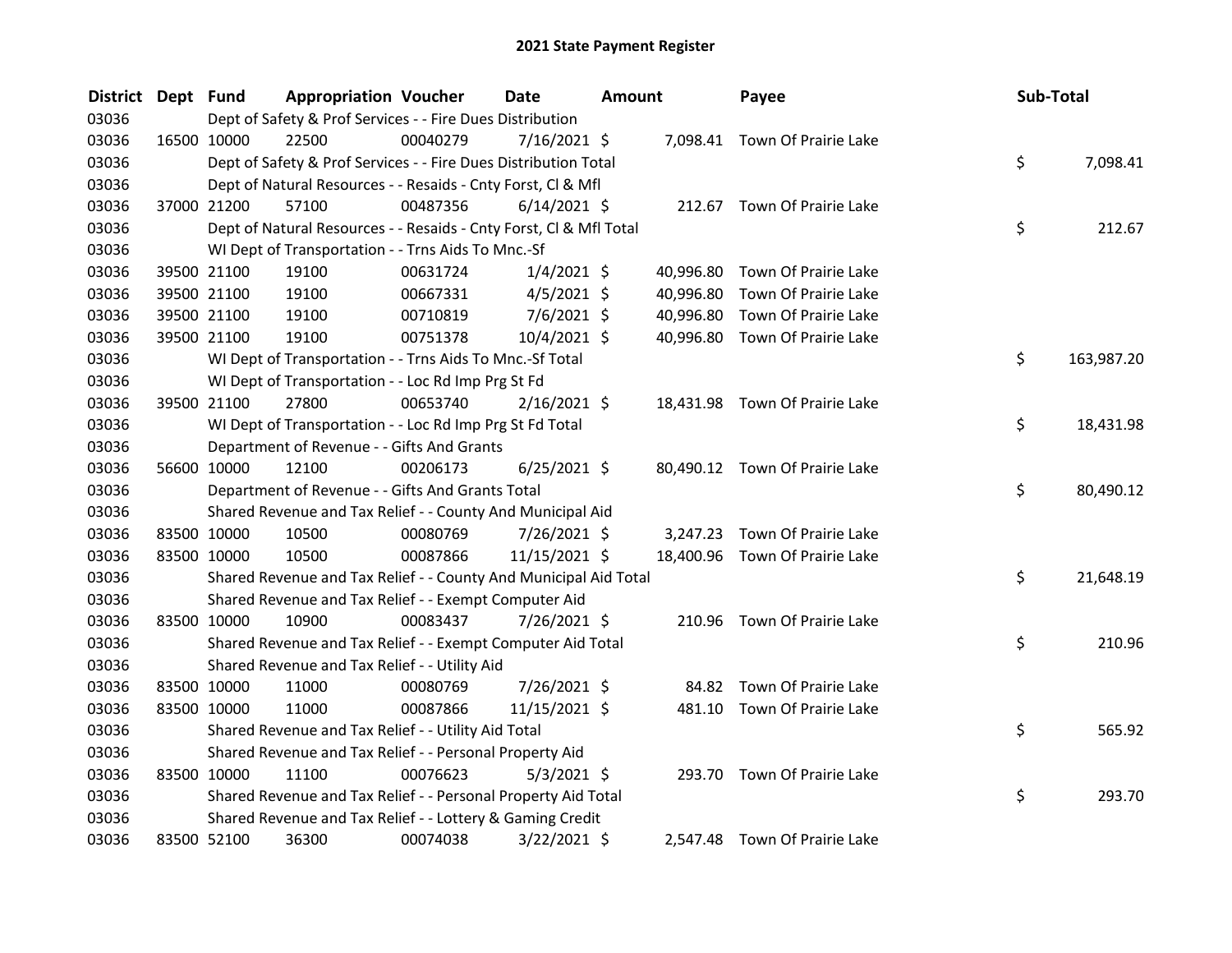| <b>District Dept Fund</b> |                                                                 | <b>Appropriation Voucher</b> | Date | Amount | <b>Pavee</b> | Sub-Total |            |
|---------------------------|-----------------------------------------------------------------|------------------------------|------|--------|--------------|-----------|------------|
| 03036                     | Shared Revenue and Tax Relief - - Lottery & Gaming Credit Total |                              |      |        |              |           | 2.547.48   |
| 03036 Total               |                                                                 |                              |      |        |              |           | 295,486.63 |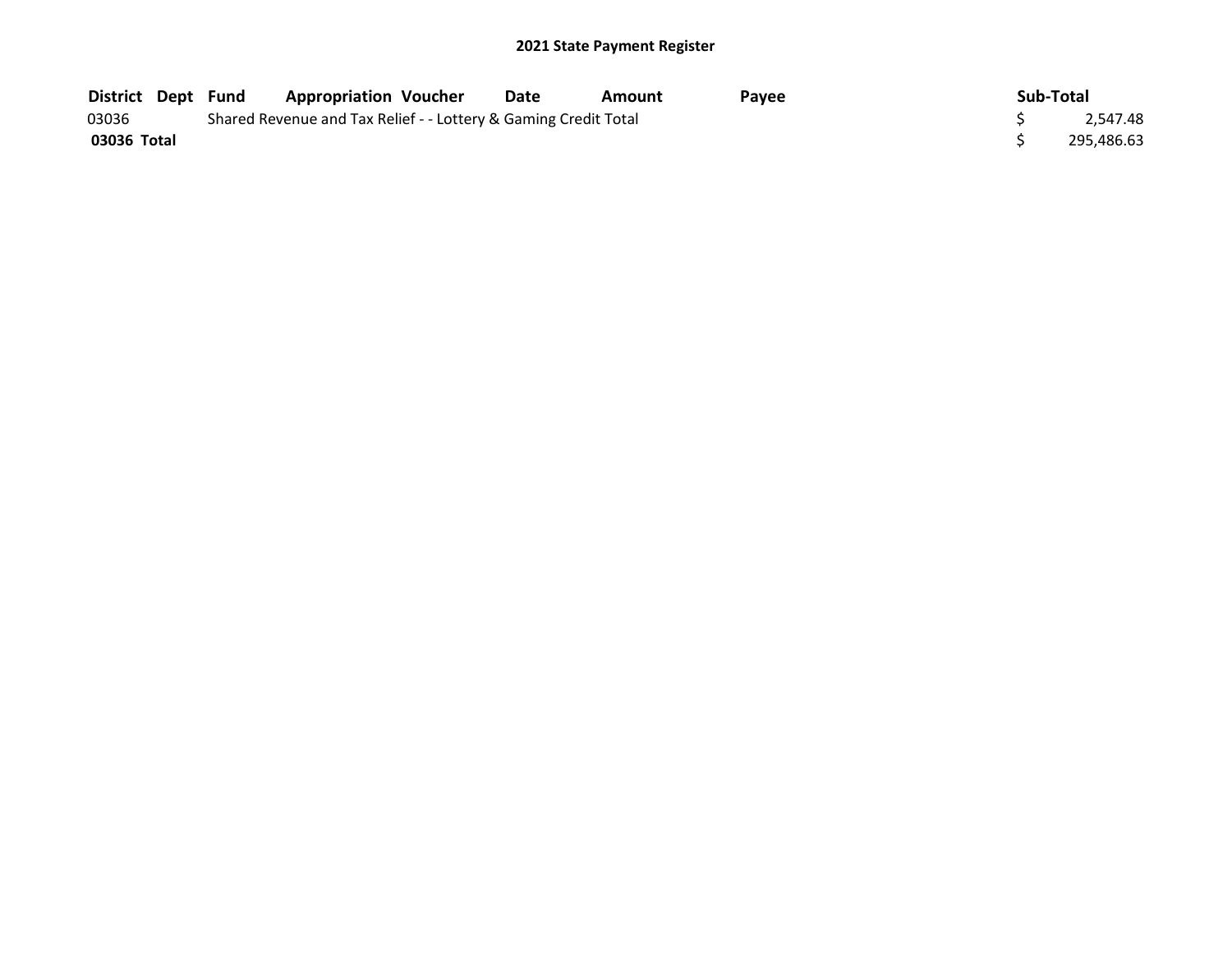| <b>District</b> | Dept Fund |             | <b>Appropriation Voucher</b>                                       |          | Date           | <b>Amount</b> |           | Payee                        | Sub-Total |            |
|-----------------|-----------|-------------|--------------------------------------------------------------------|----------|----------------|---------------|-----------|------------------------------|-----------|------------|
| 03038           |           |             | Dept of Safety & Prof Services - - Fire Dues Distribution          |          |                |               |           |                              |           |            |
| 03038           |           | 16500 10000 | 22500                                                              | 00040281 | 7/16/2021 \$   |               |           | 10,371.40 Town Of Rice Lake  |           |            |
| 03038           |           |             | Dept of Safety & Prof Services - - Fire Dues Distribution Total    |          |                |               |           |                              | \$        | 10,371.40  |
| 03038           |           |             | Dept of Natural Resources - - Aids In Lieu Of Taxes - Gener        |          |                |               |           |                              |           |            |
| 03038           |           | 37000 10000 | 50300                                                              | 00458985 | $1/26/2021$ \$ |               |           | 351.22 Town Of Rice Lake     |           |            |
| 03038           |           |             | Dept of Natural Resources - - Aids In Lieu Of Taxes - Gener Total  |          |                |               |           |                              | \$        | 351.22     |
| 03038           |           |             | Dept of Natural Resources - - Resaids - Cnty Forst, Cl & Mfl       |          |                |               |           |                              |           |            |
| 03038           |           | 37000 21200 | 57100                                                              | 00487357 | $6/14/2021$ \$ |               |           | 40.65 Town Of Rice Lake      |           |            |
| 03038           |           |             | Dept of Natural Resources - - Resaids - Cnty Forst, Cl & Mfl Total |          |                |               |           |                              | \$        | 40.65      |
| 03038           |           |             | Dept of Natural Resources - - Fin Asst For Responsible Units       |          |                |               |           |                              |           |            |
| 03038           |           | 37000 27400 | 67000                                                              | 00483280 | 5/21/2021 \$   |               |           | 821.04 Town Of Rice Lake     |           |            |
| 03038           |           |             | Dept of Natural Resources - - Fin Asst For Responsible Units Total |          |                |               |           |                              | \$        | 821.04     |
| 03038           |           |             | WI Dept of Transportation - - Trns Aids To Mnc.-Sf                 |          |                |               |           |                              |           |            |
| 03038           |           | 39500 21100 | 19100                                                              | 00631725 | $1/4/2021$ \$  |               | 35,688.24 | Town Of Rice Lake            |           |            |
| 03038           |           | 39500 21100 | 19100                                                              | 00667332 | $4/5/2021$ \$  |               | 35,688.24 | Town Of Rice Lake            |           |            |
| 03038           |           | 39500 21100 | 19100                                                              | 00710820 | $7/6/2021$ \$  |               | 35,688.24 | Town Of Rice Lake            |           |            |
| 03038           |           | 39500 21100 | 19100                                                              | 00751379 | 10/4/2021 \$   |               |           | 35,688.24 Town Of Rice Lake  |           |            |
| 03038           |           |             | WI Dept of Transportation - - Trns Aids To Mnc.-Sf Total           |          |                |               |           |                              | \$.       | 142,752.96 |
| 03038           |           |             | Department of Revenue - - Gifts And Grants                         |          |                |               |           |                              |           |            |
| 03038           |           | 56600 10000 | 12100                                                              | 00206174 | $6/25/2021$ \$ |               |           | 161,503.58 Town Of Rice Lake |           |            |
| 03038           |           |             | Department of Revenue - - Gifts And Grants Total                   |          |                |               |           |                              | \$        | 161,503.58 |
| 03038           |           |             | Shared Revenue and Tax Relief - - County And Municipal Aid         |          |                |               |           |                              |           |            |
| 03038           |           | 83500 10000 | 10500                                                              | 00080770 | 7/26/2021 \$   |               |           | 9,596.83 Town Of Rice Lake   |           |            |
| 03038           |           | 83500 10000 | 10500                                                              | 00087867 | 11/15/2021 \$  |               |           | 54,382.05 Town Of Rice Lake  |           |            |
| 03038           |           |             | Shared Revenue and Tax Relief - - County And Municipal Aid Total   |          |                |               |           |                              | \$        | 63,978.88  |
| 03038           |           |             | Shared Revenue and Tax Relief - - Exempt Computer Aid              |          |                |               |           |                              |           |            |
| 03038           |           | 83500 10000 | 10900                                                              | 00083438 | $7/26/2021$ \$ |               |           | 32.22 Town Of Rice Lake      |           |            |
| 03038           |           |             | Shared Revenue and Tax Relief - - Exempt Computer Aid Total        |          |                |               |           |                              | \$        | 32.22      |
| 03038           |           |             | Shared Revenue and Tax Relief - - Utility Aid                      |          |                |               |           |                              |           |            |
| 03038           |           | 83500 10000 | 11000                                                              | 00080770 | 7/26/2021 \$   |               |           | 15.75 Town Of Rice Lake      |           |            |
| 03038           |           | 83500 10000 | 11000                                                              | 00087867 | 11/15/2021 \$  |               |           | 90.50 Town Of Rice Lake      |           |            |
| 03038           |           |             | Shared Revenue and Tax Relief - - Utility Aid Total                |          |                |               |           |                              | \$        | 106.25     |
| 03038           |           |             | Shared Revenue and Tax Relief - - Personal Property Aid            |          |                |               |           |                              |           |            |
| 03038           |           | 83500 10000 | 11100                                                              | 00076624 | $5/3/2021$ \$  |               |           | 1,489.73 Town Of Rice Lake   |           |            |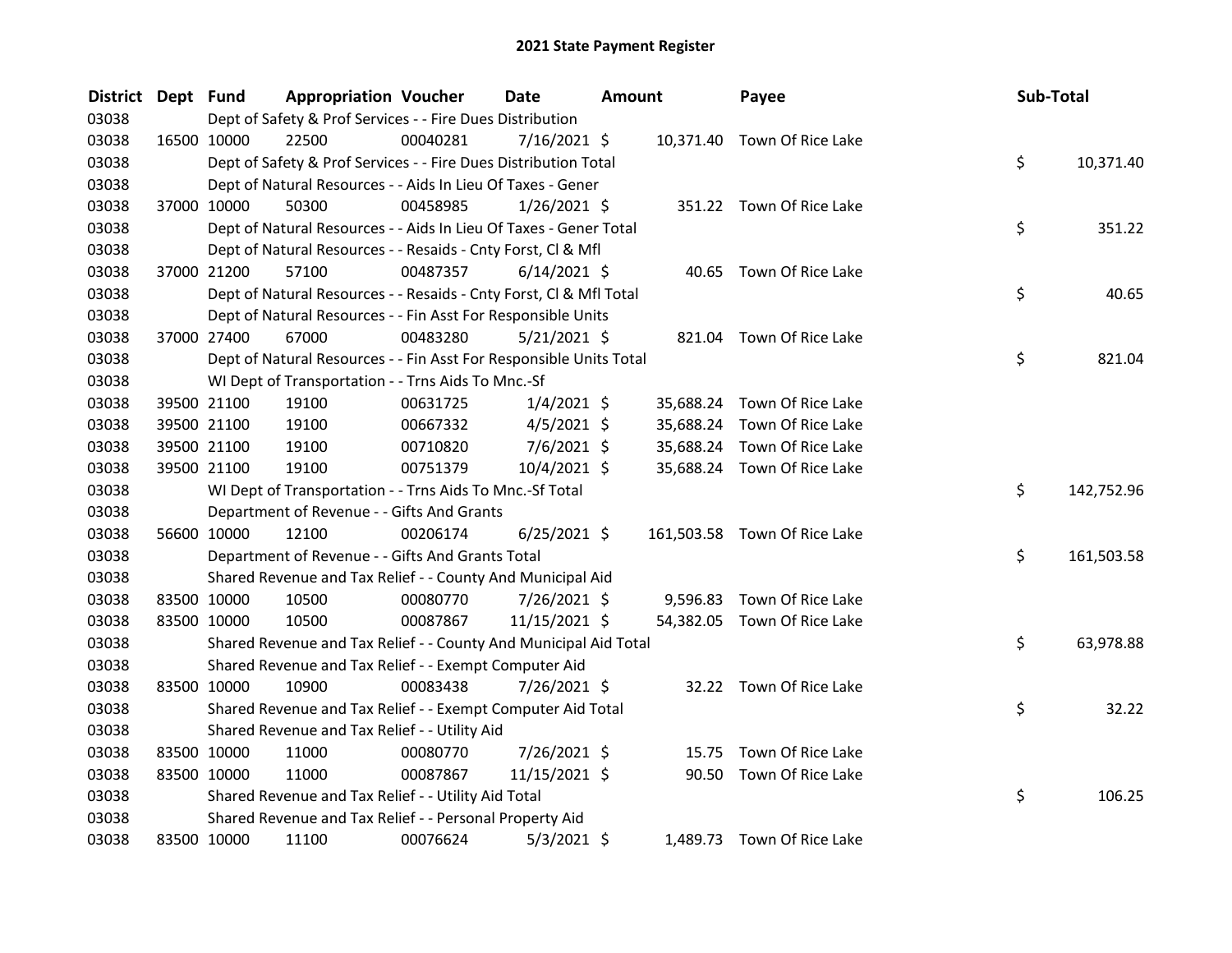| District Dept | Fund        | <b>Appropriation Voucher</b>                                    |          | Date<br><b>Amount</b> |  | Payee    |                   | Sub-Total |  |            |  |  |
|---------------|-------------|-----------------------------------------------------------------|----------|-----------------------|--|----------|-------------------|-----------|--|------------|--|--|
| 03038         |             | Shared Revenue and Tax Relief - - Personal Property Aid Total   |          |                       |  |          |                   |           |  | 1,489.73   |  |  |
| 03038         |             | Shared Revenue and Tax Relief - - Lottery & Gaming Credit       |          |                       |  |          |                   |           |  |            |  |  |
| 03038         | 83500 52100 | 36300                                                           | 00074039 | 3/22/2021 \$          |  | 6.054.27 | Town Of Rice Lake |           |  |            |  |  |
| 03038         |             | Shared Revenue and Tax Relief - - Lottery & Gaming Credit Total |          |                       |  |          |                   |           |  | 6.054.27   |  |  |
| 03038 Total   |             |                                                                 |          |                       |  |          |                   |           |  | 387.502.20 |  |  |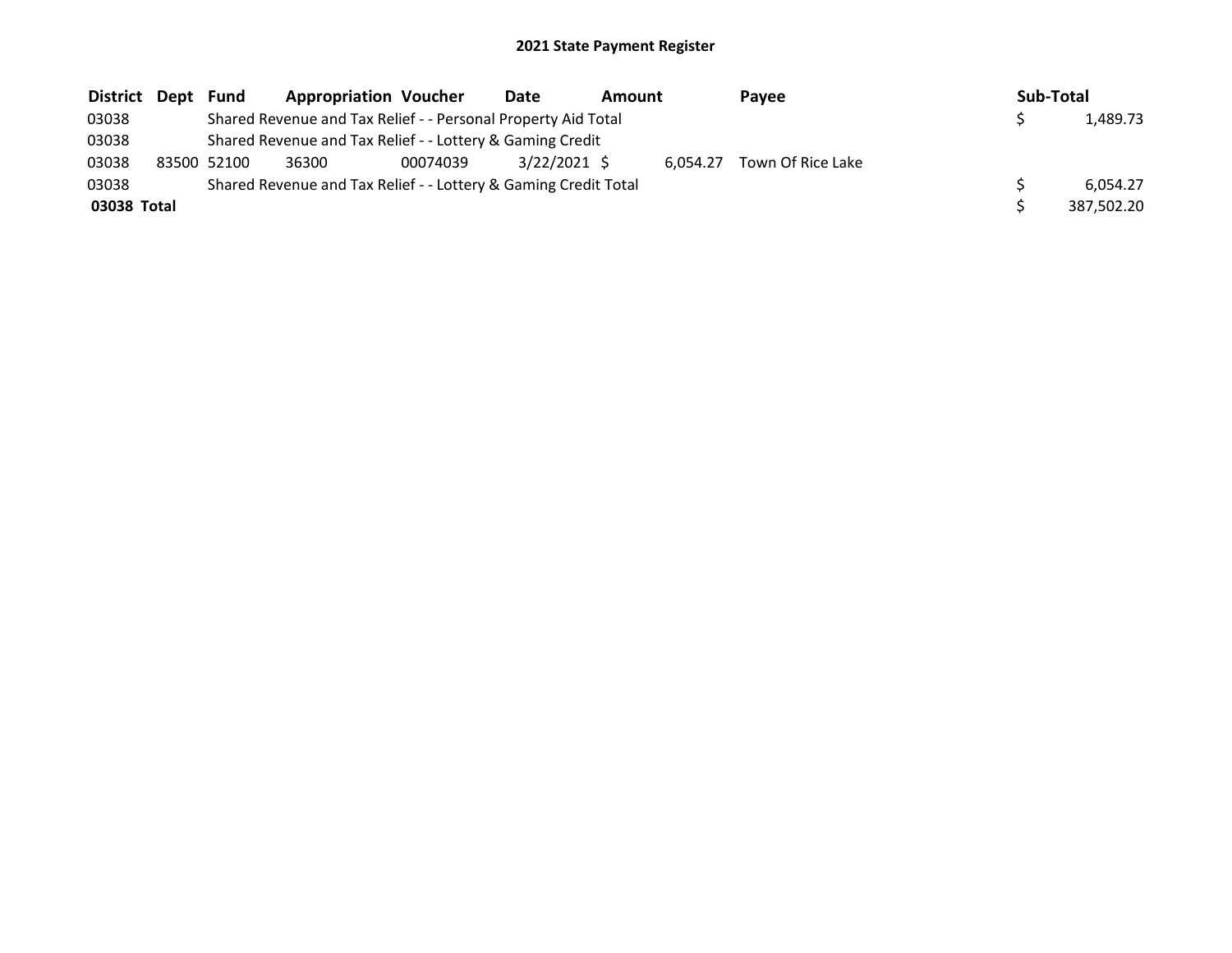| District    | Dept Fund |             | <b>Appropriation Voucher</b>                                       |          | Date           | <b>Amount</b> |           | Payee                         | Sub-Total |            |
|-------------|-----------|-------------|--------------------------------------------------------------------|----------|----------------|---------------|-----------|-------------------------------|-----------|------------|
| 03040       |           |             | Dept of Safety & Prof Services - - Fire Dues Distribution          |          |                |               |           |                               |           |            |
| 03040       |           | 16500 10000 | 22500                                                              | 00040282 | 7/16/2021 \$   |               |           | 2,152.37 Town Of Sioux Creek  |           |            |
| 03040       |           |             | Dept of Safety & Prof Services - - Fire Dues Distribution Total    |          |                |               |           |                               | \$        | 2,152.37   |
| 03040       |           |             | Dept of Natural Resources - - Resaids - Cnty Forst, CI & Mfl       |          |                |               |           |                               |           |            |
| 03040       |           | 37000 21200 | 57100                                                              | 00487358 | $6/14/2021$ \$ |               |           | 331.18 Town Of Sioux Creek    |           |            |
| 03040       |           |             | Dept of Natural Resources - - Resaids - Cnty Forst, Cl & Mfl Total |          |                |               |           |                               | \$        | 331.18     |
| 03040       |           |             | WI Dept of Transportation - - Trns Aids To Mnc.-Sf                 |          |                |               |           |                               |           |            |
| 03040       |           | 39500 21100 | 19100                                                              | 00631726 | $1/4/2021$ \$  |               | 35,445.15 | Town Of Sioux Creek           |           |            |
| 03040       |           | 39500 21100 | 19100                                                              | 00667333 | $4/5/2021$ \$  |               | 35,445.15 | Town Of Sioux Creek           |           |            |
| 03040       |           | 39500 21100 | 19100                                                              | 00710821 | $7/6/2021$ \$  |               | 35,445.15 | Town Of Sioux Creek           |           |            |
| 03040       |           | 39500 21100 | 19100                                                              | 00751380 | 10/4/2021 \$   |               |           | 35,445.15 Town Of Sioux Creek |           |            |
| 03040       |           |             | WI Dept of Transportation - - Trns Aids To Mnc.-Sf Total           |          |                |               |           |                               | \$        | 141,780.60 |
| 03040       |           |             | WI Dept of Transportation - - Loc Rd Imp Prg St Fd                 |          |                |               |           |                               |           |            |
| 03040       |           | 39500 21100 | 27800                                                              | 00745922 | $9/14/2021$ \$ |               |           | 18,431.97 Town Of Sioux Creek |           |            |
| 03040       |           |             | WI Dept of Transportation - - Loc Rd Imp Prg St Fd Total           |          |                |               |           |                               | \$        | 18,431.97  |
| 03040       |           |             | Department of Revenue - - Gifts And Grants                         |          |                |               |           |                               |           |            |
| 03040       |           | 56600 10000 | 12100                                                              | 00206175 | $6/25/2021$ \$ |               |           | 34,069.61 Town Of Sioux Creek |           |            |
| 03040       |           |             | Department of Revenue - - Gifts And Grants Total                   |          |                |               |           |                               | \$        | 34,069.61  |
| 03040       |           |             | Shared Revenue and Tax Relief - - County And Municipal Aid         |          |                |               |           |                               |           |            |
| 03040       |           | 83500 10000 | 10500                                                              | 00080771 | 7/26/2021 \$   |               |           | 11,173.40 Town Of Sioux Creek |           |            |
| 03040       |           | 83500 10000 | 10500                                                              | 00087868 | 11/15/2021 \$  |               | 63,315.94 | Town Of Sioux Creek           |           |            |
| 03040       |           |             | Shared Revenue and Tax Relief - - County And Municipal Aid Total   |          |                |               |           |                               | \$        | 74,489.34  |
| 03040       |           |             | Shared Revenue and Tax Relief - - Exempt Computer Aid              |          |                |               |           |                               |           |            |
| 03040       |           | 83500 10000 | 10900                                                              | 00083439 | 7/26/2021 \$   |               |           | 3.11 Town Of Sioux Creek      |           |            |
| 03040       |           |             | Shared Revenue and Tax Relief - - Exempt Computer Aid Total        |          |                |               |           |                               | \$        | 3.11       |
| 03040       |           |             | Shared Revenue and Tax Relief - - Personal Property Aid            |          |                |               |           |                               |           |            |
| 03040       |           | 83500 10000 | 11100                                                              | 00076625 | $5/3/2021$ \$  |               | 642.96    | Town Of Sioux Creek           |           |            |
| 03040       |           |             | Shared Revenue and Tax Relief - - Personal Property Aid Total      |          |                |               |           |                               | \$        | 642.96     |
| 03040 Total |           |             |                                                                    |          |                |               |           |                               | \$        | 271,901.14 |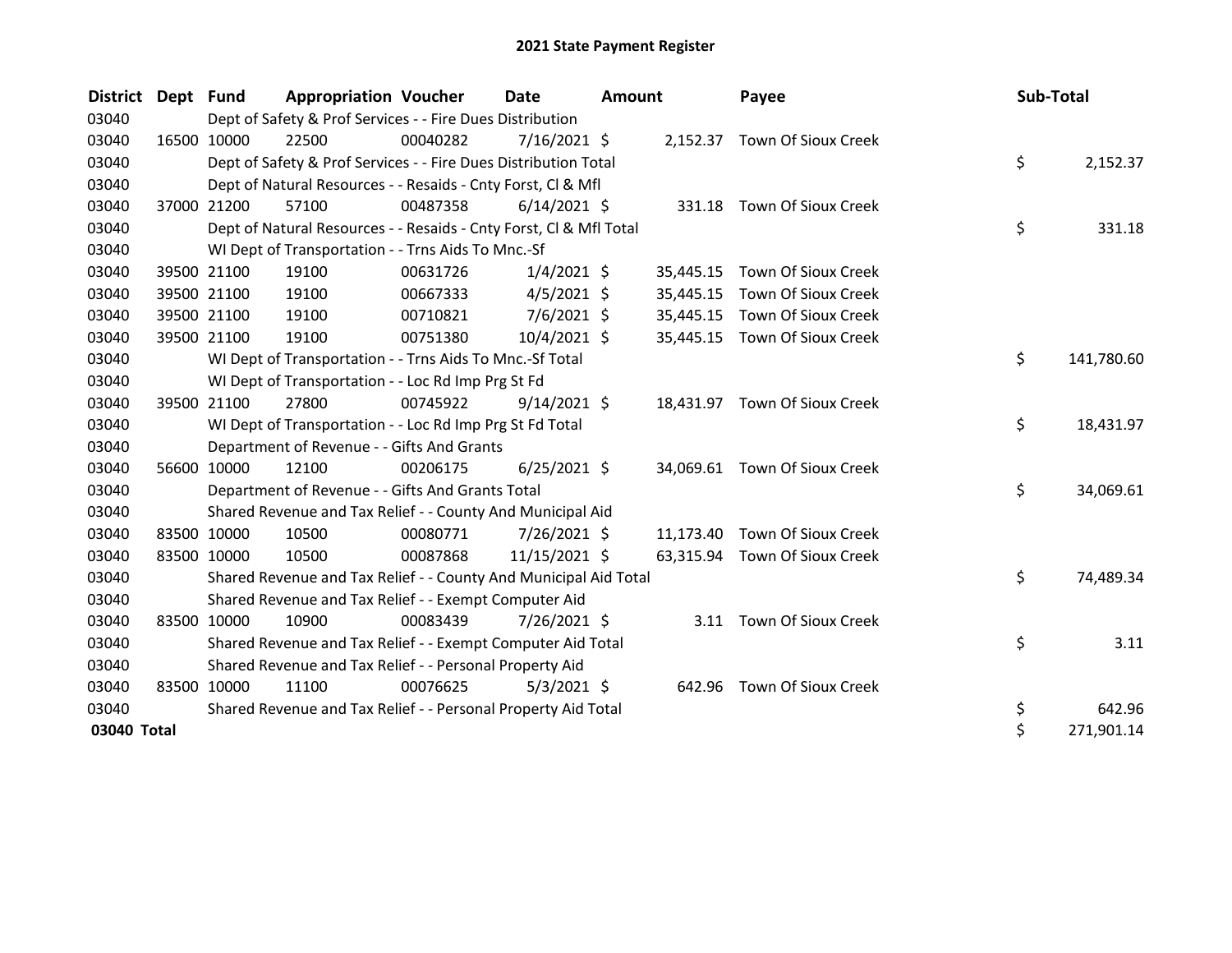| <b>District</b> | Dept Fund   |                                                                    | <b>Appropriation Voucher</b> | Date            | <b>Amount</b> |           | Payee                      | Sub-Total        |
|-----------------|-------------|--------------------------------------------------------------------|------------------------------|-----------------|---------------|-----------|----------------------------|------------------|
| 03042           |             | Dept of Safety & Prof Services - - Fire Dues Distribution          |                              |                 |               |           |                            |                  |
| 03042           |             | 22500<br>16500 10000                                               | 00040283                     | 7/16/2021 \$    |               |           | 2,751.98 Town Of Stanfold  |                  |
| 03042           |             | Dept of Safety & Prof Services - - Fire Dues Distribution Total    |                              |                 |               |           |                            | \$<br>2,751.98   |
| 03042           |             | Dept of Natural Resources - - Aids In Lieu Of Taxes - Gener        |                              |                 |               |           |                            |                  |
| 03042           | 37000 10000 | 50300                                                              | 00476703                     | $4/21/2021$ \$  |               |           | 161.20 Town Of Stanfold    |                  |
| 03042           |             | Dept of Natural Resources - - Aids In Lieu Of Taxes - Gener Total  |                              |                 |               |           |                            | \$<br>161.20     |
| 03042           |             | Dept of Natural Resources - - Seg Earned                           |                              |                 |               |           |                            |                  |
| 03042           | 37000 21200 | 100SE                                                              | 00473948                     | $4/15/2021$ \$  |               |           | 887.21 Town Of Stanfold    |                  |
| 03042           |             | Dept of Natural Resources - - Seg Earned Total                     |                              |                 |               |           |                            | \$<br>887.21     |
| 03042           |             | Dept of Natural Resources - - Resaids - Cnty Forst, Cl & Mfl       |                              |                 |               |           |                            |                  |
| 03042           | 37000 21200 | 57100                                                              | 00487359                     | $6/14/2021$ \$  |               |           | 123.64 Town Of Stanfold    |                  |
| 03042           |             | Dept of Natural Resources - - Resaids - Cnty Forst, Cl & Mfl Total |                              |                 |               |           |                            | \$.<br>123.64    |
| 03042           |             | Dept of Natural Resources - - Aids In Lieu Of Taxes - Sum S        |                              |                 |               |           |                            |                  |
| 03042           | 37000 21200 | 57900                                                              | 00476702                     | $4/21/2021$ \$  |               |           | 369.16 Town Of Stanfold    |                  |
| 03042           |             | Dept of Natural Resources - - Aids In Lieu Of Taxes - Sum S Total  |                              |                 |               |           |                            | \$<br>369.16     |
| 03042           |             | WI Dept of Transportation - - Trns Aids To Mnc.-Sf                 |                              |                 |               |           |                            |                  |
| 03042           | 39500 21100 | 19100                                                              | 00631727                     | $1/4/2021$ \$   |               | 34,866.99 | Town Of Stanfold           |                  |
| 03042           | 39500 21100 | 19100                                                              | 00667334                     | $4/5/2021$ \$   |               | 34,866.99 | Town Of Stanfold           |                  |
| 03042           | 39500 21100 | 19100                                                              | 00710822                     | $7/6/2021$ \$   |               | 34,866.99 | Town Of Stanfold           |                  |
| 03042           | 39500 21100 | 19100                                                              | 00751381                     | $10/4/2021$ \$  |               |           | 34,866.99 Town Of Stanfold |                  |
| 03042           |             | WI Dept of Transportation - - Trns Aids To Mnc.-Sf Total           |                              |                 |               |           |                            | \$<br>139,467.96 |
| 03042           |             | WI Dept of Transportation - - Loc Rd Imp Prg St Fd                 |                              |                 |               |           |                            |                  |
| 03042           | 39500 21100 | 27800                                                              | 00761258                     | $10/12/2021$ \$ |               |           | 16,856.50 Town Of Stanfold |                  |
| 03042           |             | WI Dept of Transportation - - Loc Rd Imp Prg St Fd Total           |                              |                 |               |           |                            | \$<br>16,856.50  |
| 03042           |             | Department of Revenue - - Gifts And Grants                         |                              |                 |               |           |                            |                  |
| 03042           | 56600 10000 | 12100                                                              | 00206176                     | $6/25/2021$ \$  |               |           | 37,157.34 Town Of Stanfold |                  |
| 03042           |             | Department of Revenue - - Gifts And Grants Total                   |                              |                 |               |           |                            | \$.<br>37,157.34 |
| 03042           |             | Shared Revenue and Tax Relief - - County And Municipal Aid         |                              |                 |               |           |                            |                  |
| 03042           | 83500 10000 | 10500                                                              | 00080772                     | 7/26/2021 \$    |               |           | 6,476.01 Town Of Stanfold  |                  |
| 03042           | 83500 10000 | 10500                                                              | 00087869                     | 11/15/2021 \$   |               |           | 36,767.04 Town Of Stanfold |                  |
| 03042           |             | Shared Revenue and Tax Relief - - County And Municipal Aid Total   |                              |                 |               |           |                            | \$.<br>43,243.05 |
| 03042           |             | Shared Revenue and Tax Relief - - Exempt Computer Aid              |                              |                 |               |           |                            |                  |
| 03042           | 83500 10000 | 10900                                                              | 00083440                     | $7/26/2021$ \$  |               | 20.78     | Town Of Stanfold           |                  |
| 03042           |             | Shared Revenue and Tax Relief - - Exempt Computer Aid Total        |                              |                 |               |           |                            | \$<br>20.78      |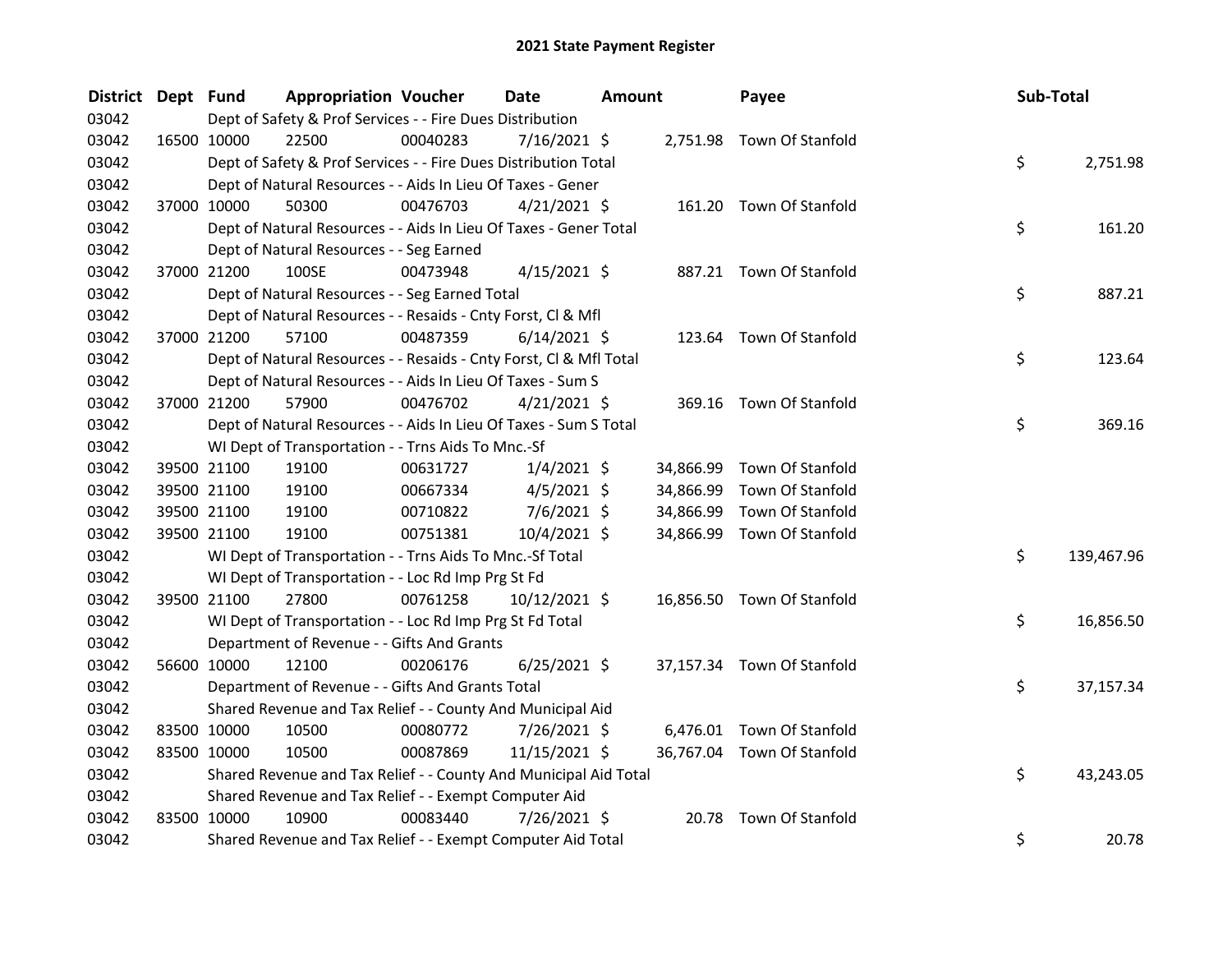| District Dept | Fund        | <b>Appropriation Voucher</b>                                  |          | Date        | Amount | Payee                   | Sub-Total |            |
|---------------|-------------|---------------------------------------------------------------|----------|-------------|--------|-------------------------|-----------|------------|
| 03042         |             | Shared Revenue and Tax Relief - - Personal Property Aid       |          |             |        |                         |           |            |
| 03042         | 83500 10000 | 11100                                                         | 00076626 | 5/3/2021 \$ |        | 917.46 Town Of Stanfold |           |            |
| 03042         |             | Shared Revenue and Tax Relief - - Personal Property Aid Total |          |             |        |                         |           | 917.46     |
| 03042 Total   |             |                                                               |          |             |        |                         |           | 241,956.28 |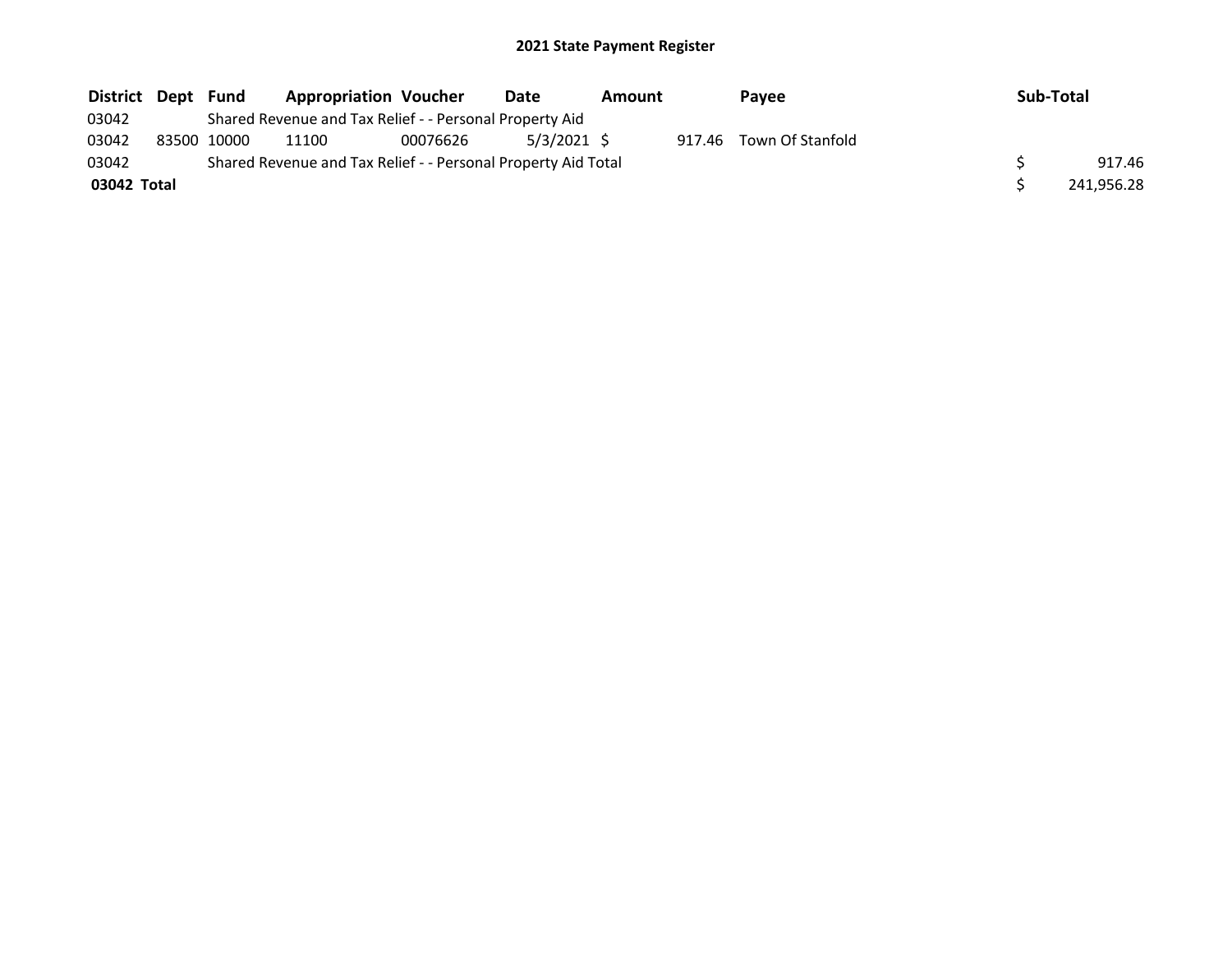| <b>District</b> | Dept Fund |             | <b>Appropriation Voucher</b>                                       |          | <b>Date</b>    | <b>Amount</b> |           | Payee                      | Sub-Total |            |
|-----------------|-----------|-------------|--------------------------------------------------------------------|----------|----------------|---------------|-----------|----------------------------|-----------|------------|
| 03044           |           |             | Dept of Safety & Prof Services - - Fire Dues Distribution          |          |                |               |           |                            |           |            |
| 03044           |           | 16500 10000 | 22500                                                              | 00040284 | 7/16/2021 \$   |               |           | 10,046.10 Town Of Stanley  |           |            |
| 03044           |           |             | Dept of Safety & Prof Services - - Fire Dues Distribution Total    |          |                |               |           |                            | \$        | 10,046.10  |
| 03044           |           |             | Dept of Natural Resources - - Aids In Lieu Of Taxes - Gener        |          |                |               |           |                            |           |            |
| 03044           |           | 37000 10000 | 50300                                                              | 00475195 | $4/21/2021$ \$ |               |           | 53.58 Town Of Stanley      |           |            |
| 03044           |           |             | Dept of Natural Resources - - Aids In Lieu Of Taxes - Gener Total  |          |                |               |           |                            | \$        | 53.58      |
| 03044           |           |             | Dept of Natural Resources - - Resaids - Cnty Forst, Cl & Mfl       |          |                |               |           |                            |           |            |
| 03044           |           | 37000 21200 | 57100                                                              | 00487360 | $6/14/2021$ \$ |               |           | 98.39 Town Of Stanley      |           |            |
| 03044           |           |             | Dept of Natural Resources - - Resaids - Cnty Forst, Cl & Mfl Total |          |                |               |           |                            | \$        | 98.39      |
| 03044           |           |             | WI Dept of Transportation - - Trns Aids To Mnc.-Sf                 |          |                |               |           |                            |           |            |
| 03044           |           | 39500 21100 | 19100                                                              | 00631728 | $1/4/2021$ \$  |               | 42,744.42 | Town Of Stanley            |           |            |
| 03044           |           | 39500 21100 | 19100                                                              | 00667335 | $4/5/2021$ \$  |               |           | 42,744.42 Town Of Stanley  |           |            |
| 03044           |           | 39500 21100 | 19100                                                              | 00710823 | 7/6/2021 \$    |               |           | 42,744.42 Town Of Stanley  |           |            |
| 03044           |           | 39500 21100 | 19100                                                              | 00751382 | 10/4/2021 \$   |               |           | 42,744.42 Town Of Stanley  |           |            |
| 03044           |           |             | WI Dept of Transportation - - Trns Aids To Mnc.-Sf Total           |          |                |               |           |                            | \$        | 170,977.68 |
| 03044           |           |             | Department of Revenue - - Gifts And Grants                         |          |                |               |           |                            |           |            |
| 03044           |           | 56600 10000 | 12100                                                              | 00206177 | $6/25/2021$ \$ |               |           | 131,673.04 Town Of Stanley |           |            |
| 03044           |           |             | Department of Revenue - - Gifts And Grants Total                   |          |                |               |           |                            | \$        | 131,673.04 |
| 03044           |           |             | Shared Revenue and Tax Relief - - County And Municipal Aid         |          |                |               |           |                            |           |            |
| 03044           |           | 83500 10000 | 10500                                                              | 00080773 | $7/26/2021$ \$ |               |           | 10,367.09 Town Of Stanley  |           |            |
| 03044           |           | 83500 10000 | 10500                                                              | 00087870 | 11/15/2021 \$  |               |           | 58,746.86 Town Of Stanley  |           |            |
| 03044           |           |             | Shared Revenue and Tax Relief - - County And Municipal Aid Total   |          |                |               |           |                            | \$        | 69,113.95  |
| 03044           |           |             | Shared Revenue and Tax Relief - - Exempt Computer Aid              |          |                |               |           |                            |           |            |
| 03044           |           | 83500 10000 | 10900                                                              | 00083441 | 7/26/2021 \$   |               |           | 131.99 Town Of Stanley     |           |            |
| 03044           |           |             | Shared Revenue and Tax Relief - - Exempt Computer Aid Total        |          |                |               |           |                            | \$        | 131.99     |
| 03044           |           |             | Shared Revenue and Tax Relief - - Utility Aid                      |          |                |               |           |                            |           |            |
| 03044           |           | 83500 10000 | 11000                                                              | 00080773 | 7/26/2021 \$   |               |           | 63.47 Town Of Stanley      |           |            |
| 03044           |           | 83500 10000 | 11000                                                              | 00087870 | 11/15/2021 \$  |               |           | 351.78 Town Of Stanley     |           |            |
| 03044           |           |             | Shared Revenue and Tax Relief - - Utility Aid Total                |          |                |               |           |                            | \$        | 415.25     |
| 03044           |           |             | Shared Revenue and Tax Relief - - Personal Property Aid            |          |                |               |           |                            |           |            |
| 03044           |           | 83500 10000 | 11100                                                              | 00076627 | $5/3/2021$ \$  |               |           | 1,442.23 Town Of Stanley   |           |            |
| 03044           |           |             | Shared Revenue and Tax Relief - - Personal Property Aid Total      |          |                |               |           |                            | \$        | 1,442.23   |
| 03044           |           |             | Shared Revenue and Tax Relief - - Lottery & Gaming Credit          |          |                |               |           |                            |           |            |
| 03044           |           | 83500 52100 | 36300                                                              | 00074040 | $3/22/2021$ \$ |               |           | 5,749.74 Town Of Stanley   |           |            |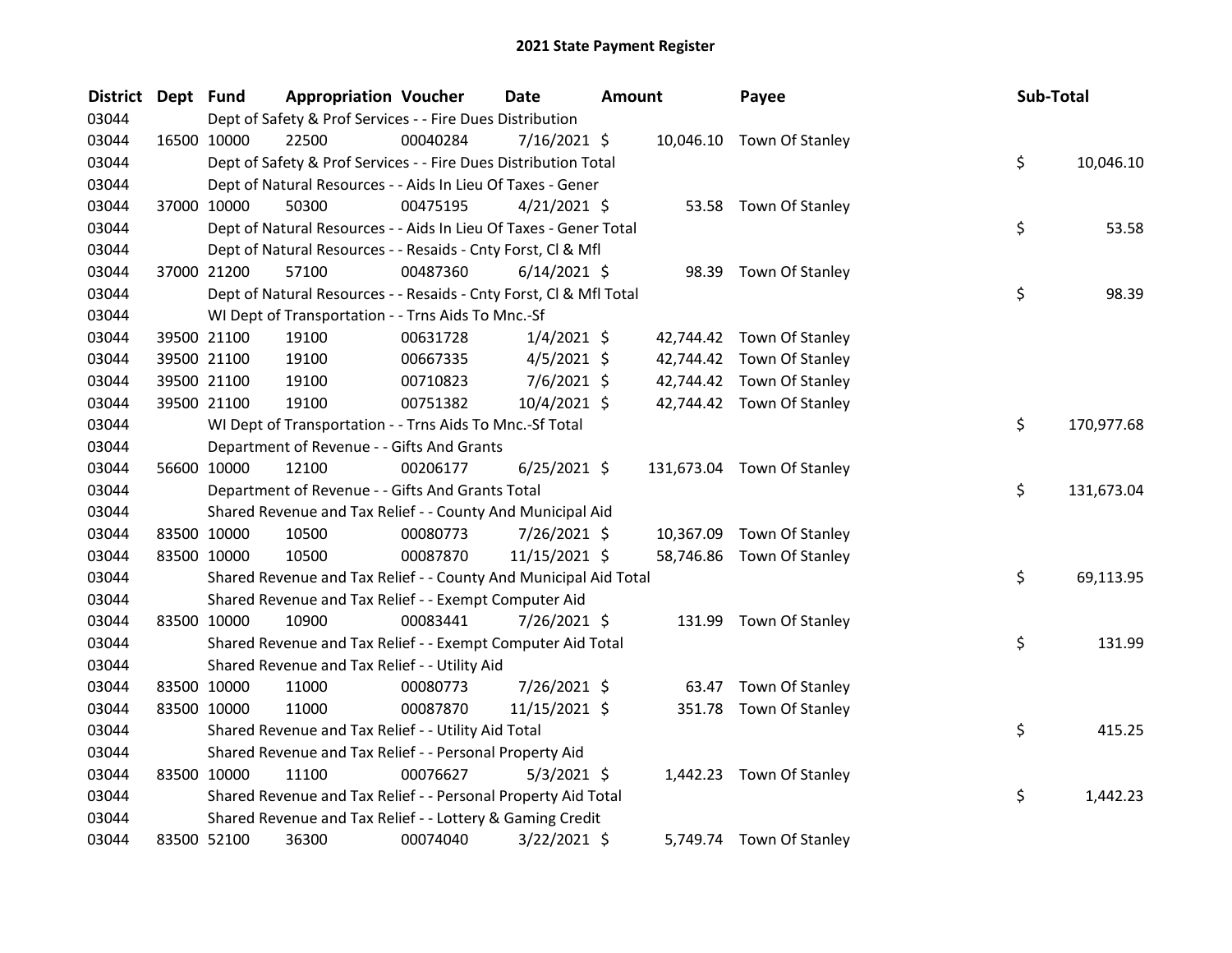| <b>District Dept Fund</b> |  | <b>Appropriation Voucher</b>                                    | Date | Amount | Pavee | Sub-Total  |
|---------------------------|--|-----------------------------------------------------------------|------|--------|-------|------------|
| 03044                     |  | Shared Revenue and Tax Relief - - Lottery & Gaming Credit Total |      |        |       | 5.749.74   |
| 03044 Total               |  |                                                                 |      |        |       | 389,701.95 |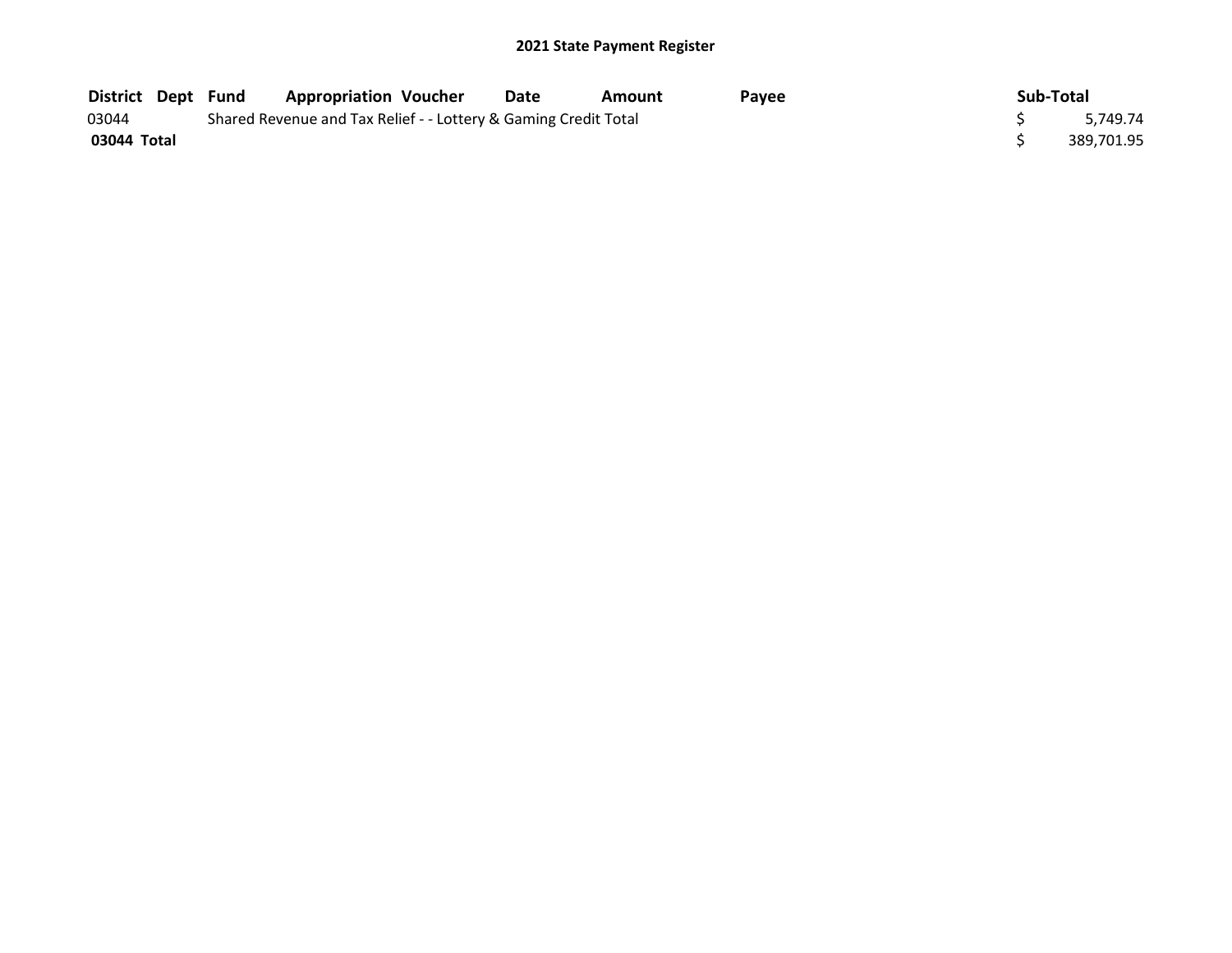| <b>District</b> | Dept Fund |             | <b>Appropriation Voucher</b>                                       |          | Date           | <b>Amount</b> |           | Payee                    | Sub-Total |            |
|-----------------|-----------|-------------|--------------------------------------------------------------------|----------|----------------|---------------|-----------|--------------------------|-----------|------------|
| 03046           |           |             | Dept of Safety & Prof Services - - Fire Dues Distribution          |          |                |               |           |                          |           |            |
| 03046           |           | 16500 10000 | 22500                                                              | 00040285 | $7/16/2021$ \$ |               |           | 2,542.13 Town Of Sumner  |           |            |
| 03046           |           |             | Dept of Safety & Prof Services - - Fire Dues Distribution Total    |          |                |               |           |                          | \$        | 2,542.13   |
| 03046           |           |             | Dept of Natural Resources - - Resaids - Cnty Forst, CI & Mfl       |          |                |               |           |                          |           |            |
| 03046           |           | 37000 21200 | 57100                                                              | 00487361 | $6/14/2021$ \$ |               |           | 1,339.12 Town Of Sumner  |           |            |
| 03046           |           |             | Dept of Natural Resources - - Resaids - Cnty Forst, Cl & Mfl Total |          |                |               |           |                          | \$        | 1,339.12   |
| 03046           |           |             | WI Dept of Transportation - - Trns Aids To Mnc.-Sf                 |          |                |               |           |                          |           |            |
| 03046           |           | 39500 21100 | 19100                                                              | 00631729 | $1/4/2021$ \$  |               | 29,972.34 | Town Of Sumner           |           |            |
| 03046           |           | 39500 21100 | 19100                                                              | 00667336 | $4/5/2021$ \$  |               | 29,972.34 | Town Of Sumner           |           |            |
| 03046           |           | 39500 21100 | 19100                                                              | 00710824 | $7/6/2021$ \$  |               | 29,972.34 | Town Of Sumner           |           |            |
| 03046           |           | 39500 21100 | 19100                                                              | 00751383 | $10/4/2021$ \$ |               | 29,972.34 | Town Of Sumner           |           |            |
| 03046           |           |             | WI Dept of Transportation - - Trns Aids To Mnc.-Sf Total           |          |                |               |           |                          | \$        | 119,889.36 |
| 03046           |           |             | Department of Revenue - - Gifts And Grants                         |          |                |               |           |                          |           |            |
| 03046           |           | 56600 10000 | 12100                                                              | 00206178 | $6/25/2021$ \$ |               | 41,082.41 | Town Of Sumner           |           |            |
| 03046           |           |             | Department of Revenue - - Gifts And Grants Total                   |          |                |               |           |                          | \$        | 41,082.41  |
| 03046           |           |             | Shared Revenue and Tax Relief - - County And Municipal Aid         |          |                |               |           |                          |           |            |
| 03046           |           | 83500 10000 | 10500                                                              | 00080774 | $7/26/2021$ \$ |               | 5,640.98  | Town Of Sumner           |           |            |
| 03046           |           | 83500 10000 | 10500                                                              | 00087871 | 11/15/2021 \$  |               |           | 31,965.54 Town Of Sumner |           |            |
| 03046           |           |             | Shared Revenue and Tax Relief - - County And Municipal Aid Total   |          |                |               |           |                          | \$        | 37,606.52  |
| 03046           |           |             | Shared Revenue and Tax Relief - - Exempt Computer Aid              |          |                |               |           |                          |           |            |
| 03046           |           | 83500 10000 | 10900                                                              | 00083442 | $7/26/2021$ \$ |               |           | 73.78 Town Of Sumner     |           |            |
| 03046           |           |             | Shared Revenue and Tax Relief - - Exempt Computer Aid Total        |          |                |               |           |                          | \$        | 73.78      |
| 03046           |           |             | Shared Revenue and Tax Relief - - Personal Property Aid            |          |                |               |           |                          |           |            |
| 03046           | 83500     | 10000       | 11100                                                              | 00076628 | $5/3/2021$ \$  |               | 721.34    | Town Of Sumner           |           |            |
| 03046           |           |             | Shared Revenue and Tax Relief - - Personal Property Aid Total      |          |                |               |           |                          | \$        | 721.34     |
| 03046 Total     |           |             |                                                                    |          |                |               |           |                          | \$        | 203,254.66 |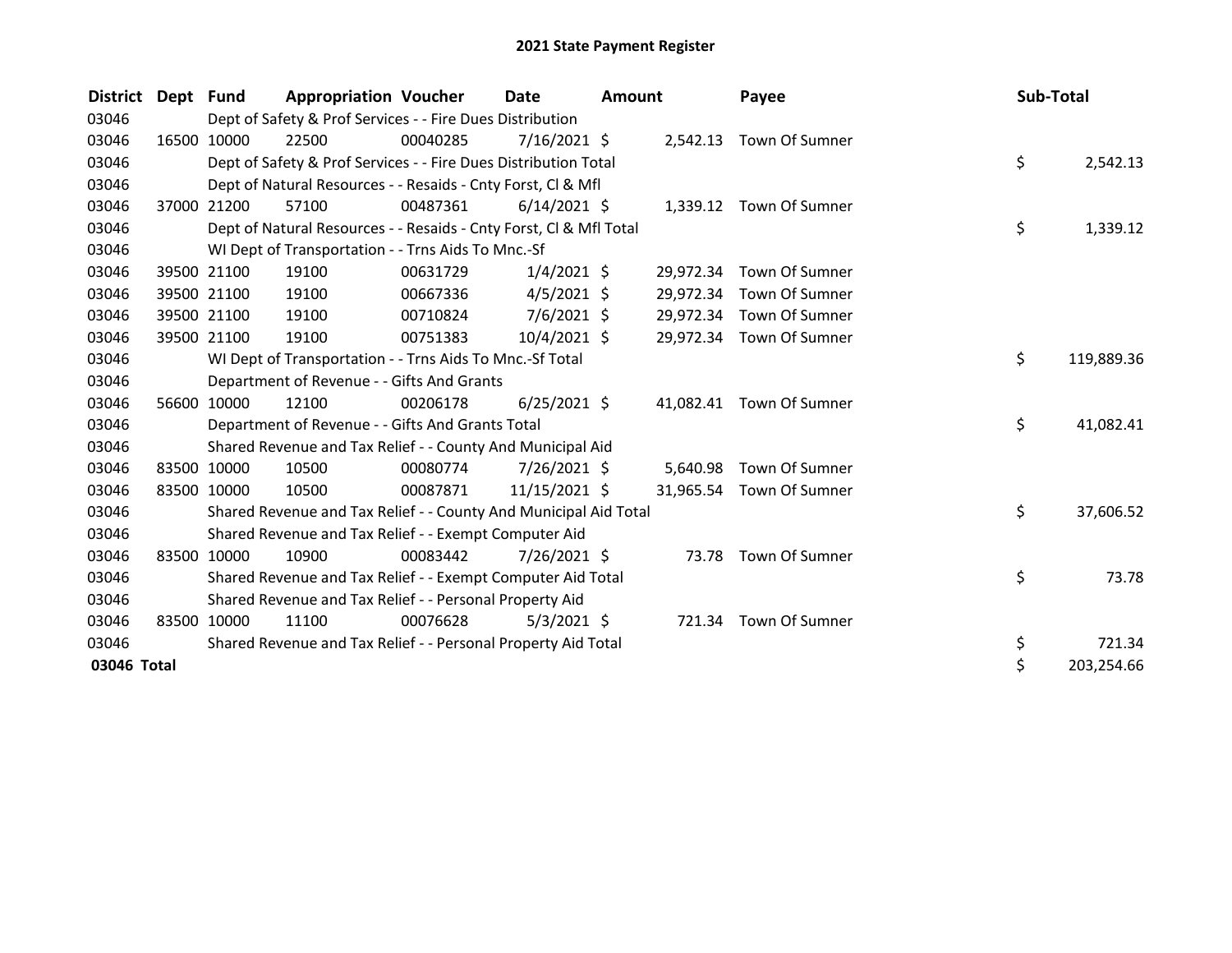| <b>District</b> | Dept Fund |             | <b>Appropriation Voucher</b>                                       |          | <b>Date</b>    | <b>Amount</b> |           | Payee                         | Sub-Total |            |
|-----------------|-----------|-------------|--------------------------------------------------------------------|----------|----------------|---------------|-----------|-------------------------------|-----------|------------|
| 03048           |           |             | Dept of Safety & Prof Services - - Fire Dues Distribution          |          |                |               |           |                               |           |            |
| 03048           |           | 16500 10000 | 22500                                                              | 00040286 | 7/16/2021 \$   |               |           | 3,651.78 Town Of Turtle Lake  |           |            |
| 03048           |           |             | Dept of Safety & Prof Services - - Fire Dues Distribution Total    |          |                |               |           |                               | \$        | 3,651.78   |
| 03048           |           |             | Dept of Natural Resources - - Aids In Lieu Of Taxes - Gener        |          |                |               |           |                               |           |            |
| 03048           |           | 37000 10000 | 50300                                                              | 00476614 | $4/21/2021$ \$ |               |           | 32.00 Town Of Turtle Lake     |           |            |
| 03048           |           |             | Dept of Natural Resources - - Aids In Lieu Of Taxes - Gener Total  |          |                |               |           |                               | \$        | 32.00      |
| 03048           |           |             | Dept of Natural Resources - - Resaids - Cnty Forst, Cl & Mfl       |          |                |               |           |                               |           |            |
| 03048           |           | 37000 21200 | 57100                                                              | 00487362 | $6/14/2021$ \$ |               |           | 328.12 Town Of Turtle Lake    |           |            |
| 03048           |           |             | Dept of Natural Resources - - Resaids - Cnty Forst, CI & Mfl Total |          |                |               |           |                               | \$        | 328.12     |
| 03048           |           |             | Dept of Natural Resources - - Aids In Lieu Of Taxes - Sum S        |          |                |               |           |                               |           |            |
| 03048           |           | 37000 21200 | 57900                                                              | 00476613 | $4/21/2021$ \$ |               | 3.20      | Town Of Turtle Lake           |           |            |
| 03048           |           |             | Dept of Natural Resources - - Aids In Lieu Of Taxes - Sum S Total  |          |                |               |           |                               | \$        | 3.20       |
| 03048           |           |             | WI Dept of Transportation - - Trns Aids To Mnc.-Sf                 |          |                |               |           |                               |           |            |
| 03048           |           | 39500 21100 | 19100                                                              | 00631730 | $1/4/2021$ \$  |               | 37,015.38 | Town Of Turtle Lake           |           |            |
| 03048           |           | 39500 21100 | 19100                                                              | 00667337 | $4/5/2021$ \$  |               | 37,015.38 | Town Of Turtle Lake           |           |            |
| 03048           |           | 39500 21100 | 19100                                                              | 00710825 | $7/6/2021$ \$  |               | 37,015.38 | Town Of Turtle Lake           |           |            |
| 03048           |           | 39500 21100 | 19100                                                              | 00751384 | 10/4/2021 \$   |               |           | 37,015.38 Town Of Turtle Lake |           |            |
| 03048           |           |             | WI Dept of Transportation - - Trns Aids To Mnc.-Sf Total           |          |                |               |           |                               | \$        | 148,061.52 |
| 03048           |           |             | WI Dept of Transportation - - Loc Rd Imp Prg St Fd                 |          |                |               |           |                               |           |            |
| 03048           |           | 39500 21100 | 27800                                                              | 00644720 | $1/26/2021$ \$ |               |           | 18,431.97 Town Of Turtle Lake |           |            |
| 03048           |           |             | WI Dept of Transportation - - Loc Rd Imp Prg St Fd Total           |          |                |               |           |                               | \$        | 18,431.97  |
| 03048           |           |             | Department of Revenue - - Gifts And Grants                         |          |                |               |           |                               |           |            |
| 03048           |           | 56600 10000 | 12100                                                              | 00206179 | $6/25/2021$ \$ |               |           | 32,656.59 Town Of Turtle Lake |           |            |
| 03048           |           |             | Department of Revenue - - Gifts And Grants Total                   |          |                |               |           |                               | \$        | 32,656.59  |
| 03048           |           |             | Shared Revenue and Tax Relief - - County And Municipal Aid         |          |                |               |           |                               |           |            |
| 03048           |           | 83500 10000 | 10500                                                              | 00080775 | 7/26/2021 \$   |               |           | 7,341.38 Town Of Turtle Lake  |           |            |
| 03048           |           | 83500 10000 | 10500                                                              | 00087872 | 11/15/2021 \$  |               |           | 41,601.16 Town Of Turtle Lake |           |            |
| 03048           |           |             | Shared Revenue and Tax Relief - - County And Municipal Aid Total   |          |                |               |           |                               | \$        | 48,942.54  |
| 03048           |           |             | Shared Revenue and Tax Relief - - Exempt Computer Aid              |          |                |               |           |                               |           |            |
| 03048           |           | 83500 10000 | 10900                                                              | 00083443 | 7/26/2021 \$   |               |           | 13.51 Town Of Turtle Lake     |           |            |
| 03048           |           |             | Shared Revenue and Tax Relief - - Exempt Computer Aid Total        |          |                |               |           |                               | \$        | 13.51      |
| 03048           |           |             | Shared Revenue and Tax Relief - - Utility Aid                      |          |                |               |           |                               |           |            |
| 03048           |           | 83500 10000 | 11000                                                              | 00080775 | 7/26/2021 \$   |               | 650.85    | Town Of Turtle Lake           |           |            |
| 03048           |           | 83500 10000 | 11000                                                              | 00087872 | 11/15/2021 \$  |               |           | 3,703.88 Town Of Turtle Lake  |           |            |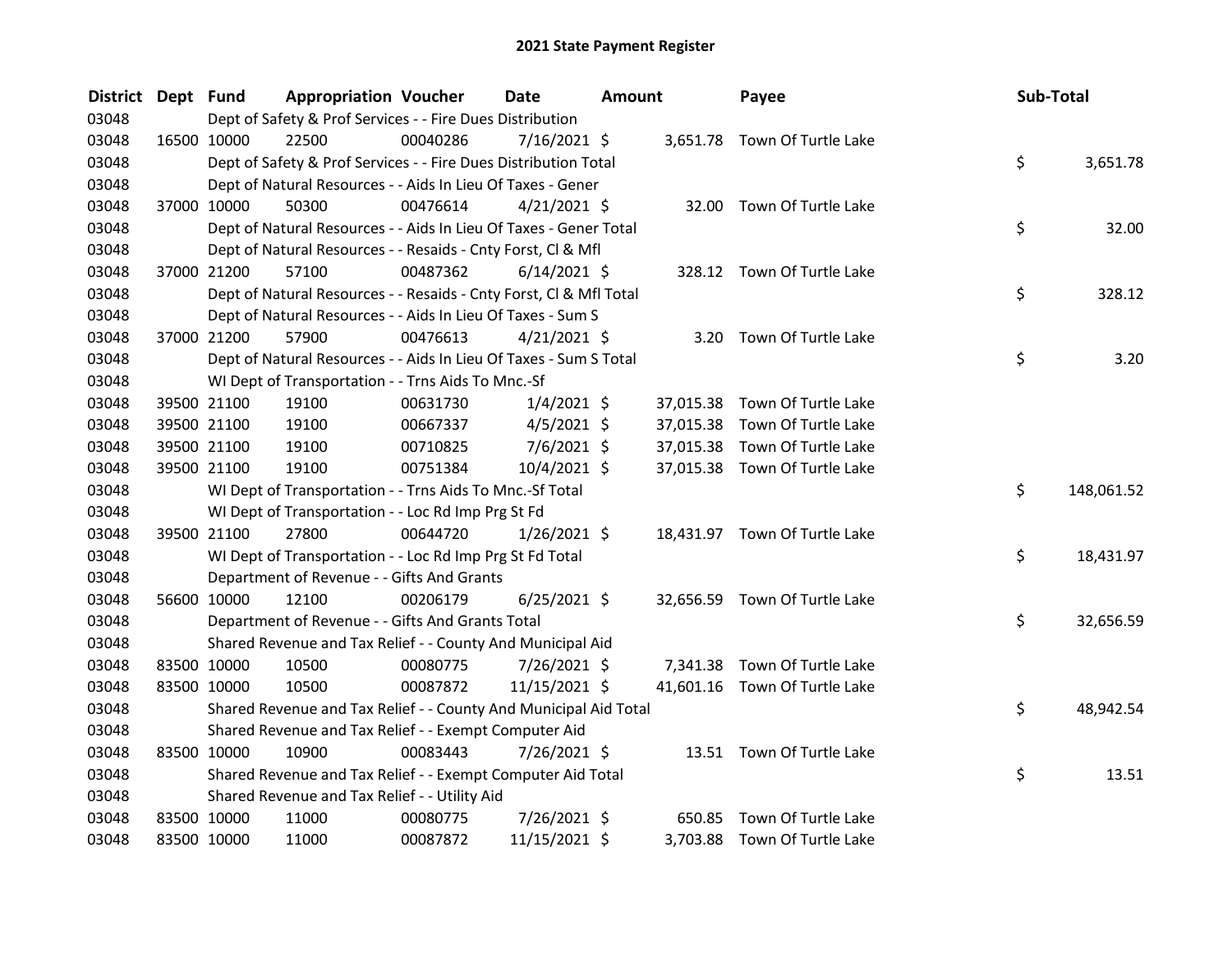| District Dept | Fund        | <b>Appropriation Voucher</b>                                  |          | Date          | Amount |        | Payee               | Sub-Total |            |
|---------------|-------------|---------------------------------------------------------------|----------|---------------|--------|--------|---------------------|-----------|------------|
| 03048         |             | Shared Revenue and Tax Relief - - Utility Aid Total           |          |               |        |        |                     |           | 4.354.73   |
| 03048         |             | Shared Revenue and Tax Relief - - Personal Property Aid       |          |               |        |        |                     |           |            |
| 03048         | 83500 10000 | 11100                                                         | 00076629 | $5/3/2021$ \$ |        | 815.98 | Town Of Turtle Lake |           |            |
| 03048         |             | Shared Revenue and Tax Relief - - Personal Property Aid Total |          |               |        |        |                     |           | 815.98     |
| 03048 Total   |             |                                                               |          |               |        |        |                     |           | 257.291.94 |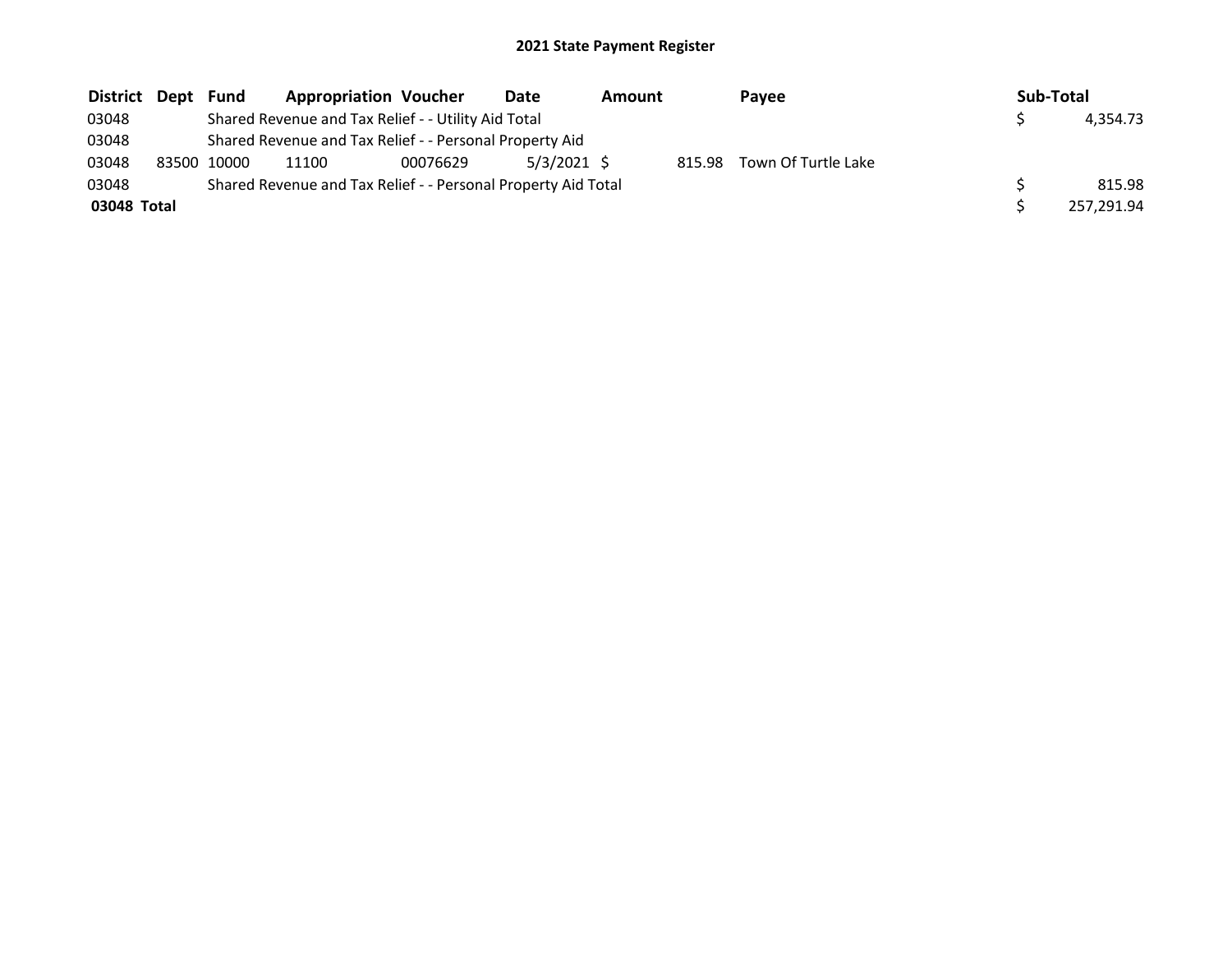| <b>District</b> | Dept Fund |             | <b>Appropriation Voucher</b>                                       |          | Date           | <b>Amount</b> |           | Payee                         | Sub-Total |            |
|-----------------|-----------|-------------|--------------------------------------------------------------------|----------|----------------|---------------|-----------|-------------------------------|-----------|------------|
| 03050           |           |             | Dept of Safety & Prof Services - - Fire Dues Distribution          |          |                |               |           |                               |           |            |
| 03050           |           | 16500 10000 | 22500                                                              | 00040288 | $7/16/2021$ \$ |               |           | 1,906.76 Town Of Vance Creek  |           |            |
| 03050           |           |             | Dept of Safety & Prof Services - - Fire Dues Distribution Total    |          |                |               |           |                               | \$        | 1,906.76   |
| 03050           |           |             | Dept of Natural Resources - - Resaids - Cnty Forst, CI & Mfl       |          |                |               |           |                               |           |            |
| 03050           |           | 37000 21200 | 57100                                                              | 00487363 | $6/14/2021$ \$ |               |           | 858.41 Town Of Vance Creek    |           |            |
| 03050           |           |             | Dept of Natural Resources - - Resaids - Cnty Forst, Cl & Mfl Total |          |                |               |           |                               | \$        | 858.41     |
| 03050           |           |             | WI Dept of Transportation - - Trns Aids To Mnc.-Sf                 |          |                |               |           |                               |           |            |
| 03050           |           | 39500 21100 | 19100                                                              | 00631731 | $1/4/2021$ \$  |               | 32,902.56 | Town Of Vance Creek           |           |            |
| 03050           |           | 39500 21100 | 19100                                                              | 00667338 | $4/5/2021$ \$  |               | 32,902.56 | Town Of Vance Creek           |           |            |
| 03050           |           | 39500 21100 | 19100                                                              | 00710826 | $7/6/2021$ \$  |               | 32,902.56 | Town Of Vance Creek           |           |            |
| 03050           |           | 39500 21100 | 19100                                                              | 00751385 | $10/4/2021$ \$ |               | 32,902.56 | Town Of Vance Creek           |           |            |
| 03050           |           |             | WI Dept of Transportation - - Trns Aids To Mnc.-Sf Total           |          |                |               |           |                               | \$        | 131,610.24 |
| 03050           |           |             | Department of Revenue - - Gifts And Grants                         |          |                |               |           |                               |           |            |
| 03050           |           | 56600 10000 | 12100                                                              | 00206180 | $6/25/2021$ \$ |               | 32,970.59 | Town Of Vance Creek           |           |            |
| 03050           |           |             | Department of Revenue - - Gifts And Grants Total                   |          |                |               |           |                               | \$        | 32,970.59  |
| 03050           |           |             | Shared Revenue and Tax Relief - - County And Municipal Aid         |          |                |               |           |                               |           |            |
| 03050           |           | 83500 10000 | 10500                                                              | 00080776 | $7/26/2021$ \$ |               |           | 13,369.90 Town Of Vance Creek |           |            |
| 03050           |           | 83500 10000 | 10500                                                              | 00087873 | 11/15/2021 \$  |               |           | 75,762.79 Town Of Vance Creek |           |            |
| 03050           |           |             | Shared Revenue and Tax Relief - - County And Municipal Aid Total   |          |                |               |           |                               | \$        | 89,132.69  |
| 03050           |           |             | Shared Revenue and Tax Relief - - Exempt Computer Aid              |          |                |               |           |                               |           |            |
| 03050           |           | 83500 10000 | 10900                                                              | 00083444 | $7/26/2021$ \$ |               | 5.19      | <b>Town Of Vance Creek</b>    |           |            |
| 03050           |           |             | Shared Revenue and Tax Relief - - Exempt Computer Aid Total        |          |                |               |           |                               | \$        | 5.19       |
| 03050           |           |             | Shared Revenue and Tax Relief - - Personal Property Aid            |          |                |               |           |                               |           |            |
| 03050           | 83500     | 10000       | 11100                                                              | 00076630 | $5/3/2021$ \$  |               | 35.04     | Town Of Vance Creek           |           |            |
| 03050           |           |             | Shared Revenue and Tax Relief - - Personal Property Aid Total      |          |                |               |           |                               | \$        | 35.04      |
| 03050 Total     |           |             |                                                                    |          |                |               |           |                               | \$        | 256,518.92 |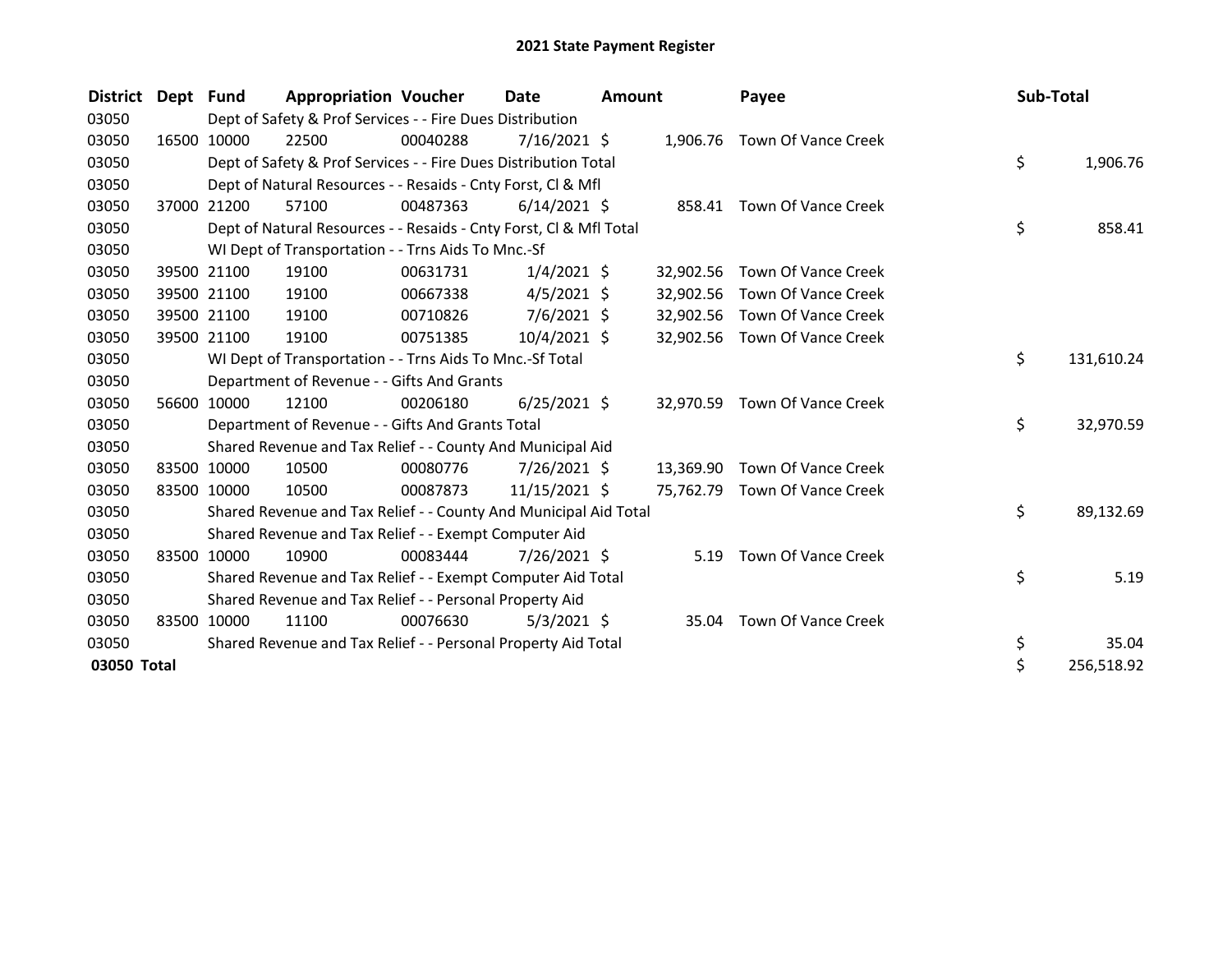| <b>District</b> | Dept Fund |             | <b>Appropriation Voucher</b>                                     |          | <b>Date</b>    | Amount |          | Payee                        | Sub-Total |            |
|-----------------|-----------|-------------|------------------------------------------------------------------|----------|----------------|--------|----------|------------------------------|-----------|------------|
| 03101           |           |             | Dept of Safety & Prof Services - - Fire Dues Distribution        |          |                |        |          |                              |           |            |
| 03101           |           | 16500 10000 | 22500                                                            | 00040255 | $7/16/2021$ \$ |        |          | 1,580.66 Village Of Almena   |           |            |
| 03101           |           |             | Dept of Safety & Prof Services - - Fire Dues Distribution Total  |          |                |        |          |                              | \$        | 1,580.66   |
| 03101           |           |             | WI Dept of Transportation - - Trns Aids To Mnc.-Sf               |          |                |        |          |                              |           |            |
| 03101           |           | 39500 21100 | 19100                                                            | 00631732 | $1/4/2021$ \$  |        |          | 6,830.27 Village Of Almena   |           |            |
| 03101           |           | 39500 21100 | 19100                                                            | 00667339 | $4/5/2021$ \$  |        | 6,830.27 | Village Of Almena            |           |            |
| 03101           |           | 39500 21100 | 19100                                                            | 00710827 | $7/6/2021$ \$  |        | 6,830.27 | Village Of Almena            |           |            |
| 03101           |           | 39500 21100 | 19100                                                            | 00751386 | 10/4/2021 \$   |        | 6,830.28 | Village Of Almena            |           |            |
| 03101           |           |             | WI Dept of Transportation - - Trns Aids To Mnc.-Sf Total         |          |                |        |          |                              | \$        | 27,321.09  |
| 03101           |           |             | Department of Revenue - - Gifts And Grants                       |          |                |        |          |                              |           |            |
| 03101           |           | 56600 10000 | 12100                                                            | 00206181 | $6/25/2021$ \$ |        |          | 33,546.27 Village Of Almena  |           |            |
| 03101           |           |             | Department of Revenue - - Gifts And Grants Total                 |          |                |        |          |                              | \$        | 33,546.27  |
| 03101           |           |             | Shared Revenue and Tax Relief - - County And Municipal Aid       |          |                |        |          |                              |           |            |
| 03101           |           | 83500 10000 | 10500                                                            | 00080777 | 7/26/2021 \$   |        |          | 28,937.72 Village Of Almena  |           |            |
| 03101           |           | 83500 10000 | 10500                                                            | 00087874 | 11/15/2021 \$  |        |          | 163,980.44 Village Of Almena |           |            |
| 03101           |           |             | Shared Revenue and Tax Relief - - County And Municipal Aid Total |          |                |        |          |                              | \$        | 192,918.16 |
| 03101           |           |             | Shared Revenue and Tax Relief - - Exempt Computer Aid            |          |                |        |          |                              |           |            |
| 03101           |           | 83500 10000 | 10900                                                            | 00083445 | 7/26/2021 \$   |        |          | 321.13 Village Of Almena     |           |            |
| 03101           |           |             | Shared Revenue and Tax Relief - - Exempt Computer Aid Total      |          |                |        |          |                              | \$        | 321.13     |
| 03101           |           |             | Shared Revenue and Tax Relief - - Utility Aid                    |          |                |        |          |                              |           |            |
| 03101           |           | 83500 10000 | 11000                                                            | 00080777 | $7/26/2021$ \$ |        | 34.80    | Village Of Almena            |           |            |
| 03101           |           | 83500 10000 | 11000                                                            | 00087874 | 11/15/2021 \$  |        | 193.66   | Village Of Almena            |           |            |
| 03101           |           |             | Shared Revenue and Tax Relief - - Utility Aid Total              |          |                |        |          |                              | \$        | 228.46     |
| 03101           |           |             | Shared Revenue and Tax Relief - - Personal Property Aid          |          |                |        |          |                              |           |            |
| 03101           |           | 83500 10000 | 11100                                                            | 00078752 | $5/3/2021$ \$  |        |          | 12,313.87 Village Of Almena  |           |            |
| 03101           |           |             | Shared Revenue and Tax Relief - - Personal Property Aid Total    |          |                |        |          |                              | \$        | 12,313.87  |
| 03101           |           |             | Shared Revenue and Tax Relief - - Lottery & Gaming Credit        |          |                |        |          |                              |           |            |
| 03101           |           | 83500 52100 | 36300                                                            | 00074041 | $3/22/2021$ \$ |        |          | 1,488.12 Village Of Almena   |           |            |
| 03101           |           |             | Shared Revenue and Tax Relief - - Lottery & Gaming Credit Total  |          |                |        |          |                              | \$        | 1,488.12   |
| 03101 Total     |           |             |                                                                  |          |                |        |          |                              | \$        | 269,717.76 |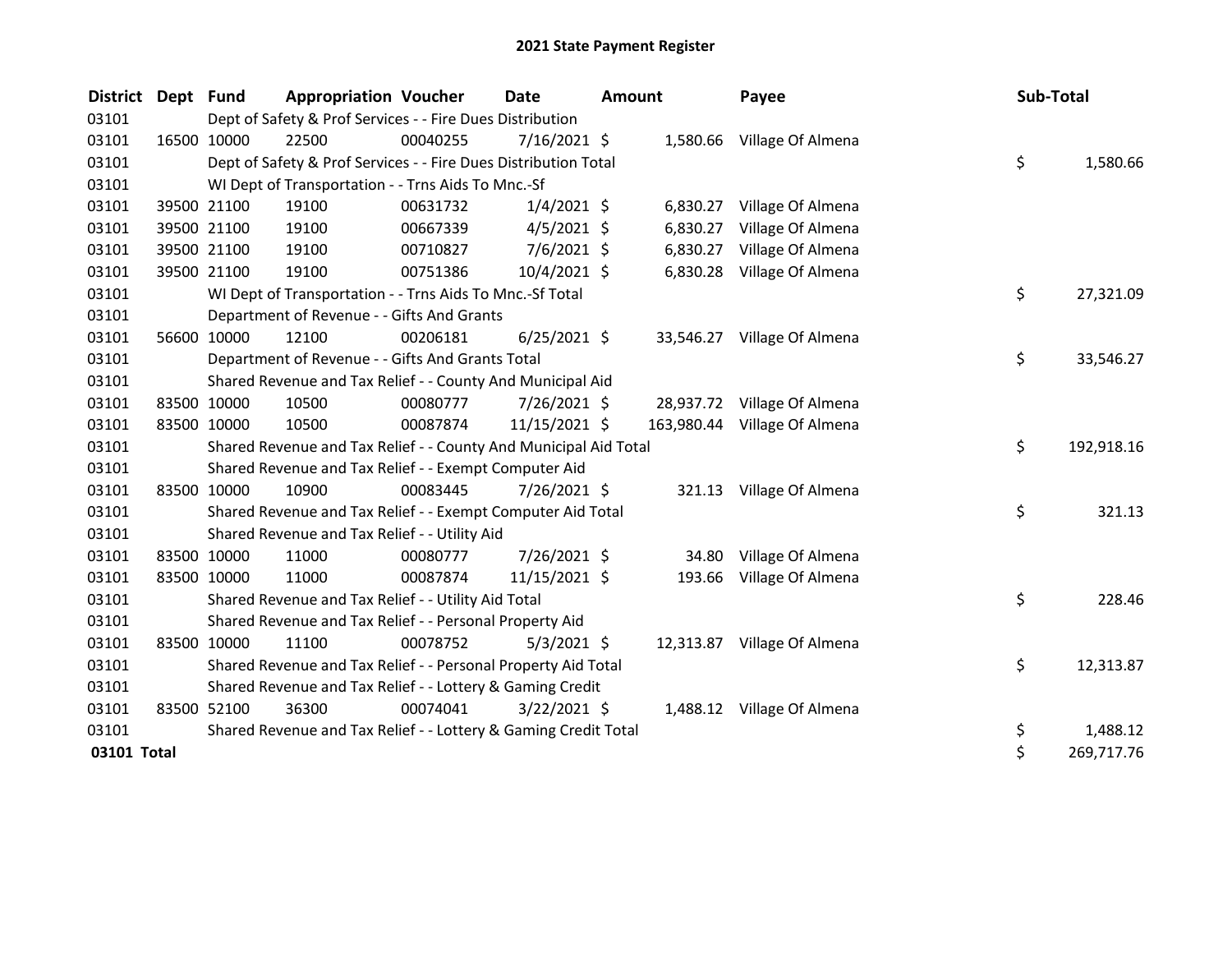| <b>District</b> | Dept Fund |             | <b>Appropriation Voucher</b>                                          |          | Date           | <b>Amount</b> |           | Payee                          | Sub-Total |            |
|-----------------|-----------|-------------|-----------------------------------------------------------------------|----------|----------------|---------------|-----------|--------------------------------|-----------|------------|
| 03111           |           |             | Dept of Safety & Prof Services - - Fire Dues Distribution             |          |                |               |           |                                |           |            |
| 03111           |           | 16500 10000 | 22500                                                                 | 00040260 | 7/16/2021 \$   |               |           | 5,454.77 Cameron, Village of   |           |            |
| 03111           |           |             | Dept of Safety & Prof Services - - Fire Dues Distribution Total       |          |                |               |           |                                | \$        | 5,454.77   |
| 03111           |           |             | WI Dept of Transportation - - Trns Aids To Mnc.-Sf                    |          |                |               |           |                                |           |            |
| 03111           |           | 39500 21100 | 19100                                                                 | 00631733 | $1/4/2021$ \$  |               |           | 23,806.03 Cameron, Village of  |           |            |
| 03111           |           | 39500 21100 | 19100                                                                 | 00667340 | $4/5/2021$ \$  |               | 23,806.03 | Cameron, Village of            |           |            |
| 03111           |           | 39500 21100 | 19100                                                                 | 00710828 | $7/6/2021$ \$  |               | 23,806.03 | Cameron, Village of            |           |            |
| 03111           |           | 39500 21100 | 19100                                                                 | 00751387 | 10/4/2021 \$   |               |           | 23,806.03 Cameron, Village of  |           |            |
| 03111           |           |             | WI Dept of Transportation - - Trns Aids To Mnc.-Sf Total              |          |                |               |           |                                | \$        | 95,224.12  |
| 03111           |           |             | WI Dept of Transportation - - Trnsprt Alternats Ff                    |          |                |               |           |                                |           |            |
| 03111           |           | 39500 21100 | 22700                                                                 | 00747030 | $9/15/2021$ \$ |               |           | 227,708.65 Cameron, Village of |           |            |
| 03111           |           |             | WI Dept of Transportation - - Trnsprt Alternats Ff Total              |          |                |               |           |                                | \$        | 227,708.65 |
| 03111           |           |             | Department of Justice - - Officer training reimbursement              |          |                |               |           |                                |           |            |
| 03111           |           | 45500 10000 | 21400                                                                 | 00105036 | 11/12/2021 \$  |               |           | 640.00 Cameron, Village of     |           |            |
| 03111           |           |             | Department of Justice - - Officer training reimbursement Total        |          |                |               |           |                                | \$        | 640.00     |
| 03111           |           |             | Department of Revenue - - Gifts And Grants                            |          |                |               |           |                                |           |            |
| 03111           |           | 56600 10000 | 12100                                                                 | 00206182 | $6/25/2021$ \$ |               |           | 93,573.69 Cameron, Village of  |           |            |
| 03111           |           |             | Department of Revenue - - Gifts And Grants Total                      |          |                |               |           |                                | \$.       | 93,573.69  |
| 03111           |           |             | Shared Revenue and Tax Relief - - Expenditure Restraint Program       |          |                |               |           |                                |           |            |
| 03111           |           | 83500 10000 | 10100                                                                 | 00080778 | 7/26/2021 \$   |               |           | 6,840.32 Cameron, Village of   |           |            |
| 03111           |           |             | Shared Revenue and Tax Relief - - Expenditure Restraint Program Total |          |                |               |           |                                | \$.       | 6,840.32   |
| 03111           |           |             | Shared Revenue and Tax Relief - - County And Municipal Aid            |          |                |               |           |                                |           |            |
| 03111           |           | 83500 10000 | 10500                                                                 | 00080778 | 7/26/2021 \$   |               |           | 53,459.99 Cameron, Village of  |           |            |
| 03111           |           | 83500 10000 | 10500                                                                 | 00087875 | 11/15/2021 \$  |               |           | 302,939.96 Cameron, Village of |           |            |
| 03111           |           |             | Shared Revenue and Tax Relief - - County And Municipal Aid Total      |          |                |               |           |                                | \$        | 356,399.95 |
| 03111           |           |             | Shared Revenue and Tax Relief - - Exempt Computer Aid                 |          |                |               |           |                                |           |            |
| 03111           |           | 83500 10000 | 10900                                                                 | 00083446 | 7/26/2021 \$   |               |           | 1,440.40 Cameron, Village of   |           |            |
| 03111           |           | 83500 10000 | 10900                                                                 | 00085654 | 7/26/2021 \$   |               |           | 509.36 Cameron, Village of     |           |            |
| 03111           |           |             | Shared Revenue and Tax Relief - - Exempt Computer Aid Total           |          |                |               |           |                                | \$.       | 1,949.76   |
| 03111           |           |             | Shared Revenue and Tax Relief - - Utility Aid                         |          |                |               |           |                                |           |            |
| 03111           |           | 83500 10000 | 11000                                                                 | 00080778 | 7/26/2021 \$   |               | 303.89    | Cameron, Village of            |           |            |
| 03111           |           | 83500 10000 | 11000                                                                 | 00087875 | 11/15/2021 \$  |               |           | 1,731.88 Cameron, Village of   |           |            |
| 03111           |           |             | Shared Revenue and Tax Relief - - Utility Aid Total                   |          |                |               |           |                                | \$        | 2,035.77   |
| 03111           |           |             | Shared Revenue and Tax Relief - - Personal Property Aid               |          |                |               |           |                                |           |            |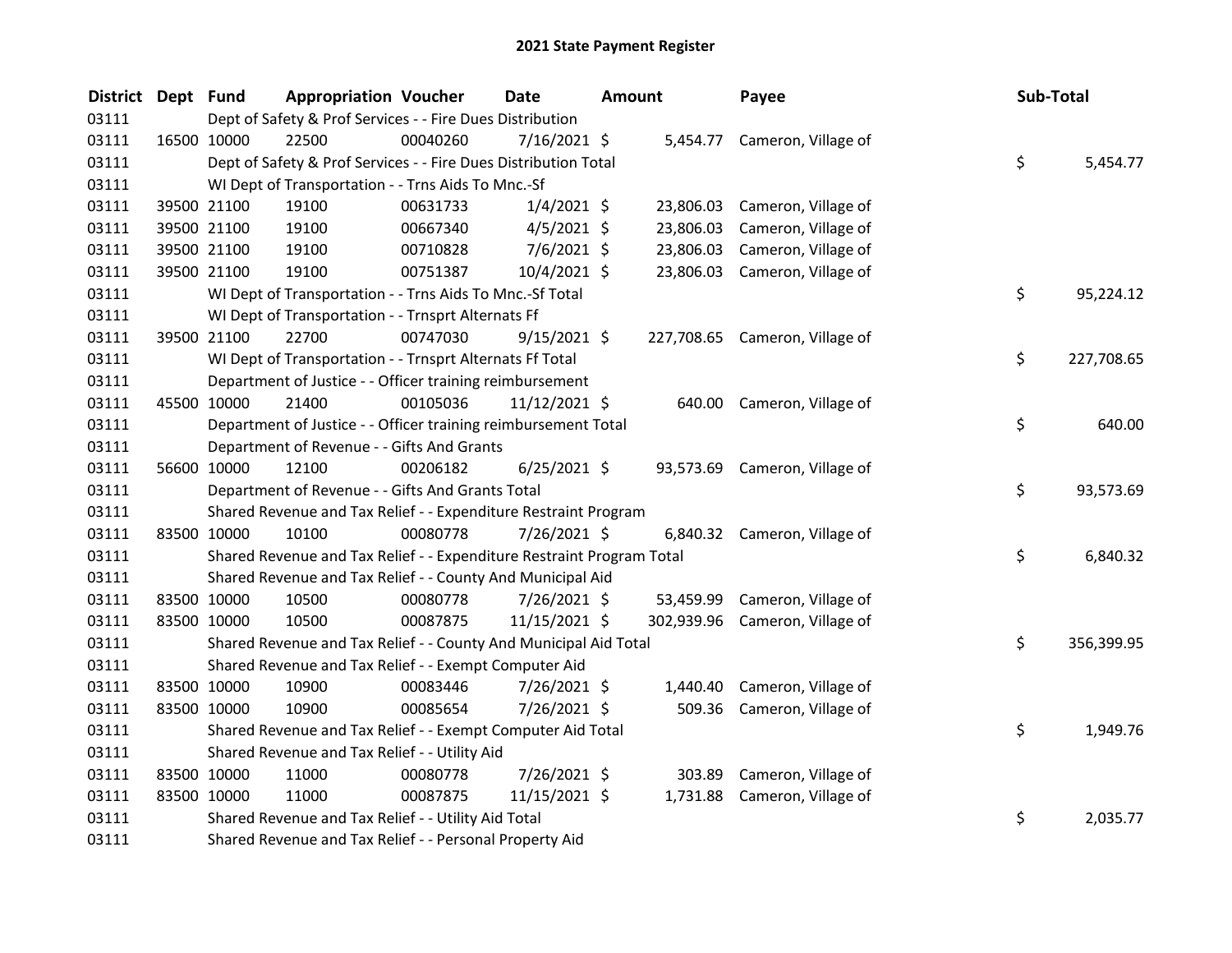| <b>District</b> | Dept Fund   |             | <b>Appropriation Voucher</b>                                                  |          | Date           | <b>Amount</b> |           | Payee               | Sub-Total  |
|-----------------|-------------|-------------|-------------------------------------------------------------------------------|----------|----------------|---------------|-----------|---------------------|------------|
| 03111           |             | 83500 10000 | 11100                                                                         | 00076631 | $5/3/2021$ \$  |               | 6,998.36  | Cameron, Village of |            |
| 03111           |             | 83500 10000 | 11100                                                                         | 00078753 | $5/3/2021$ \$  |               | 19,011.37 | Cameron, Village of |            |
| 03111           |             |             | Shared Revenue and Tax Relief - - Personal Property Aid Total                 |          |                |               |           |                     | 26,009.73  |
| 03111           |             |             | Shared Revenue and Tax Relief - - State Aid; Video Service Provider Fee       |          |                |               |           |                     |            |
| 03111           | 83500 10000 |             | 11200                                                                         | 00082785 | 7/26/2021 \$   |               | 5,695.61  | Cameron, Village of |            |
| 03111           |             |             | Shared Revenue and Tax Relief - - State Aid; Video Service Provider Fee Total |          |                |               |           |                     | 5,695.61   |
| 03111           |             |             | Shared Revenue and Tax Relief - - Lottery & Gaming Credit                     |          |                |               |           |                     |            |
| 03111           |             | 83500 52100 | 36300                                                                         | 00074042 | $3/22/2021$ \$ |               | 1.048.17  | Cameron, Village of |            |
| 03111           |             |             | Shared Revenue and Tax Relief - - Lottery & Gaming Credit Total               |          |                |               |           |                     | 1,048.17   |
| 03111 Total     |             |             |                                                                               |          |                |               |           |                     | 822,580.54 |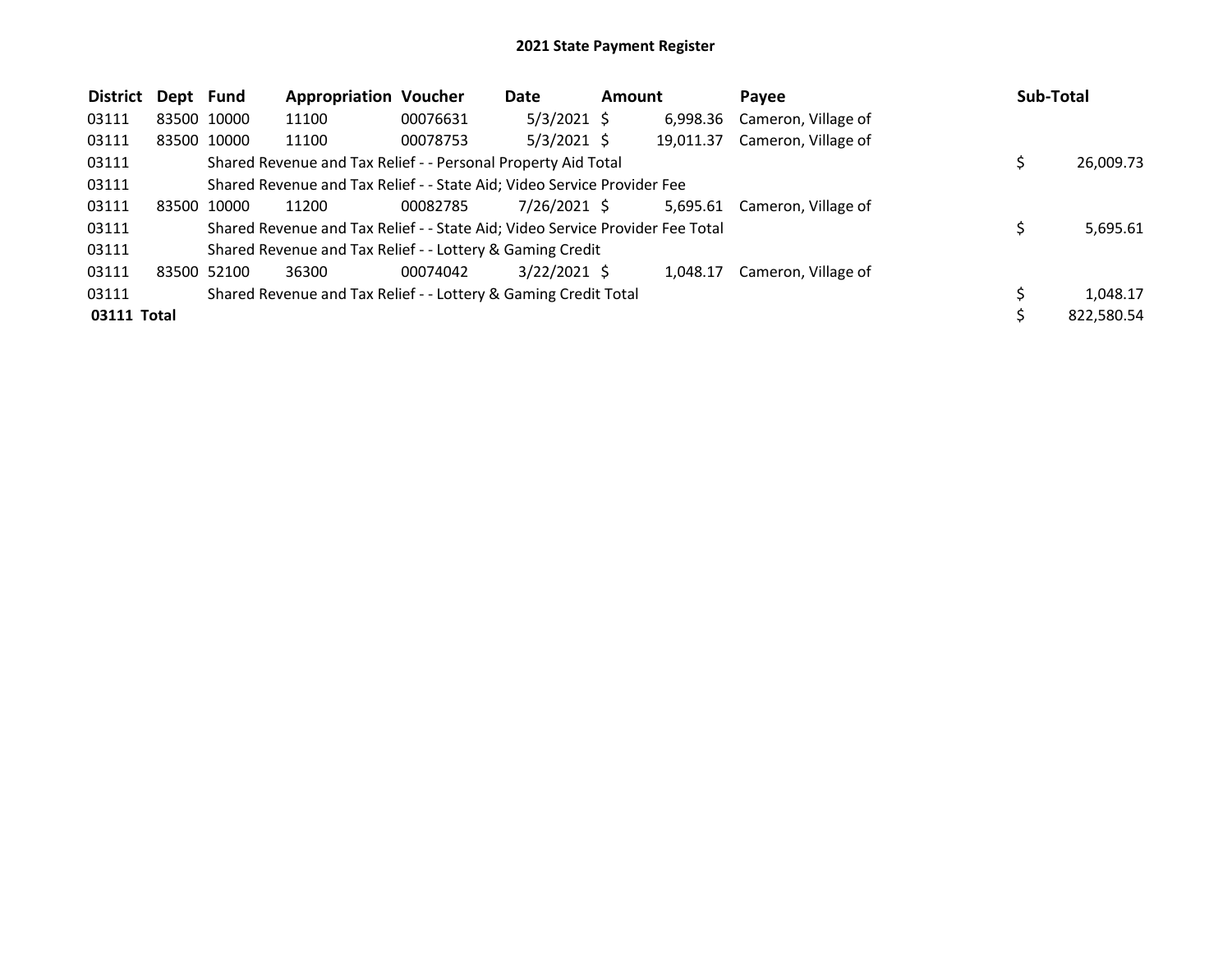| District Dept Fund |             | <b>Appropriation Voucher</b>                                                    |                         | <b>Date</b>    | <b>Amount</b> |          | Payee                       | Sub-Total |            |
|--------------------|-------------|---------------------------------------------------------------------------------|-------------------------|----------------|---------------|----------|-----------------------------|-----------|------------|
| 03116              |             | Dept of Safety & Prof Services - - Fire Dues Distribution                       |                         |                |               |          |                             |           |            |
| 03116              | 16500 10000 | 22500                                                                           | 00040269                | $7/15/2021$ \$ |               |          | 751.23 Village Of Dallas    |           |            |
| 03116              |             | Dept of Safety & Prof Services - - Fire Dues Distribution Total                 |                         |                |               |          |                             | \$        | 751.23     |
| 03116              |             | Dept of Natural Resources - - GPO - Federal Funds                               |                         |                |               |          |                             |           |            |
| 03116              | 37000 10000 | 94100                                                                           | 00521730                | 11/24/2021 \$  |               |          | 12,260.60 Village Of Dallas |           |            |
| 03116              |             | Dept of Natural Resources - - GPO - Federal Funds Total                         |                         |                |               |          |                             | \$        | 12,260.60  |
| 03116              |             | Dept of Natural Resources - - Resaids - Cnty Forst, Cl & Mfl                    |                         |                |               |          |                             |           |            |
| 03116              | 37000 21200 | 57100                                                                           | 00487364                | $6/14/2021$ \$ |               |          | 2.20 Village Of Dallas      |           |            |
| 03116              |             | Dept of Natural Resources - - Resaids - Cnty Forst, CI & Mfl Total              |                         |                |               |          |                             | \$        | 2.20       |
| 03116              |             | WI Dept of Transportation - - Trns Aids To Mnc.-Sf                              |                         |                |               |          |                             |           |            |
| 03116              | 39500 21100 | 19100                                                                           | 00631734                | $1/4/2021$ \$  |               | 2,831.67 | Village Of Dallas           |           |            |
| 03116              | 39500 21100 | 19100                                                                           | 00667341                | $4/5/2021$ \$  |               | 2,831.67 | Village Of Dallas           |           |            |
| 03116              | 39500 21100 | 19100                                                                           | 00710829                | $7/6/2021$ \$  |               |          | 2,831.67 Village Of Dallas  |           |            |
| 03116              | 39500 21100 | 19100                                                                           | 00751388                | 10/4/2021 \$   |               |          | 2,831.67 Village Of Dallas  |           |            |
| 03116              |             | WI Dept of Transportation - - Trns Aids To Mnc.-Sf Total                        |                         |                |               |          |                             | \$        | 11,326.68  |
| 03116              |             | Department of Health Services - - Prepaid Medical Transport Reimbursement       |                         |                |               |          |                             |           |            |
| 03116              | 43500 10000 | 16300                                                                           | AMBULANCE 11/15/2021 \$ |                |               |          | 4,063.99 Village Of Dallas  |           |            |
| 03116              |             | Department of Health Services - - Prepaid Medical Transport Reimbursement Total |                         |                |               |          |                             | \$        | 4,063.99   |
| 03116              |             | Department of Revenue - - Gifts And Grants                                      |                         |                |               |          |                             |           |            |
| 03116              | 56600 10000 | 12100                                                                           | 00206183                | $6/25/2021$ \$ |               |          | 18,055.33 Village Of Dallas |           |            |
| 03116              |             | Department of Revenue - - Gifts And Grants Total                                |                         |                |               |          |                             | \$        | 18,055.33  |
| 03116              |             | Shared Revenue and Tax Relief - - County And Municipal Aid                      |                         |                |               |          |                             |           |            |
| 03116              | 83500 10000 | 10500                                                                           | 00080779                | 7/26/2021 \$   |               |          | 13,490.54 Village Of Dallas |           |            |
| 03116              | 83500 10000 | 10500                                                                           | 00087876                | 11/15/2021 \$  |               |          | 72,382.41 Village Of Dallas |           |            |
| 03116              |             | Shared Revenue and Tax Relief - - County And Municipal Aid Total                |                         |                |               |          |                             | \$        | 85,872.95  |
| 03116              |             | Shared Revenue and Tax Relief - - Exempt Computer Aid                           |                         |                |               |          |                             |           |            |
| 03116              | 83500 10000 | 10900                                                                           | 00085655                | 7/26/2021 \$   |               |          | 408.37 Village Of Dallas    |           |            |
| 03116              |             | Shared Revenue and Tax Relief - - Exempt Computer Aid Total                     |                         |                |               |          |                             | \$        | 408.37     |
| 03116              |             | Shared Revenue and Tax Relief - - Personal Property Aid                         |                         |                |               |          |                             |           |            |
| 03116              | 83500 10000 | 11100                                                                           | 00076632                | $5/3/2021$ \$  |               |          | 57.13 Village Of Dallas     |           |            |
| 03116              |             | Shared Revenue and Tax Relief - - Personal Property Aid Total                   |                         |                |               |          |                             | \$        | 57.13      |
| 03116 Total        |             |                                                                                 |                         |                |               |          |                             | \$        | 132,798.48 |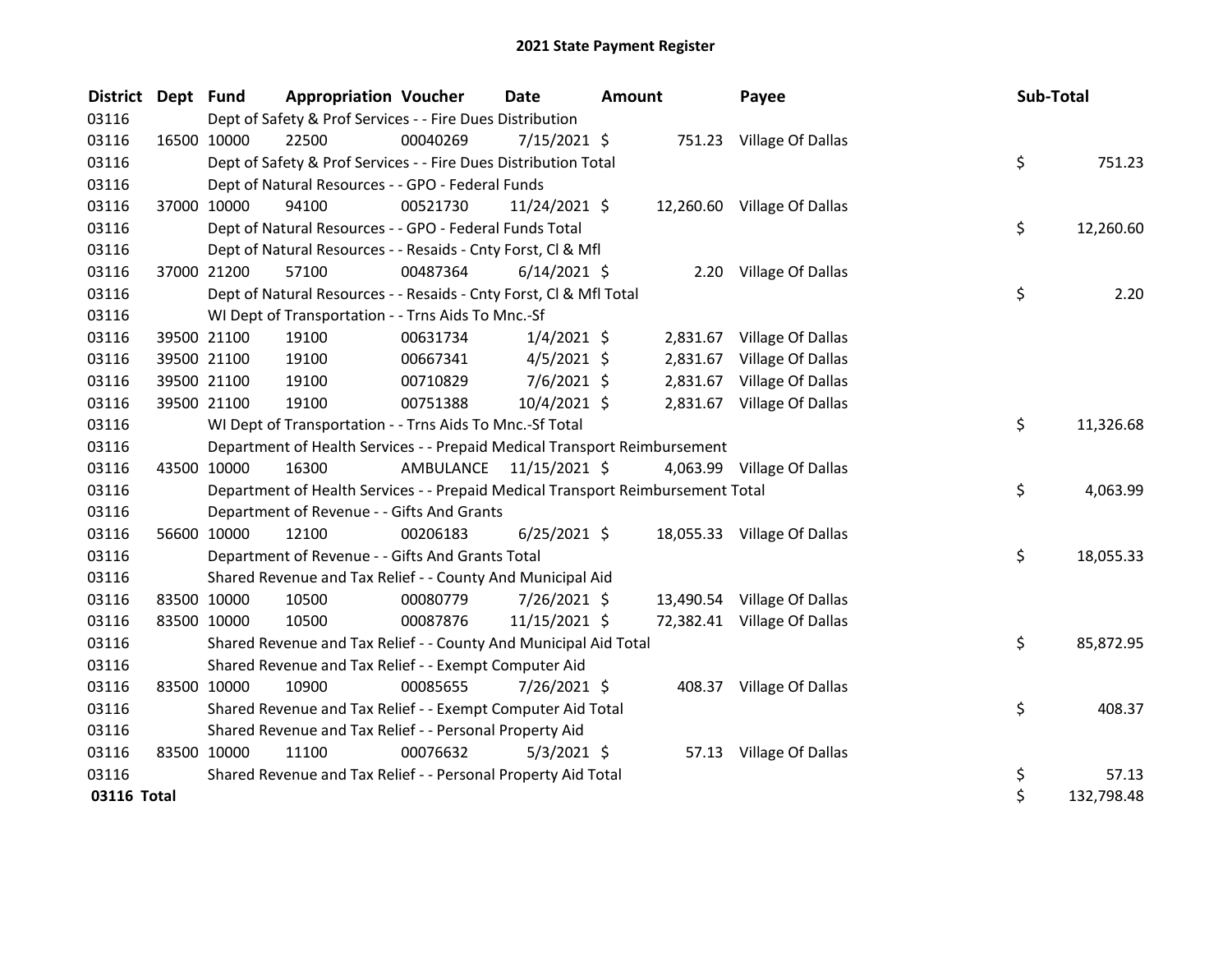| District Dept | <b>Fund</b> | <b>Appropriation Voucher</b>                                                  |          | <b>Date</b>    | Amount |          | Payee                       | Sub-Total |            |
|---------------|-------------|-------------------------------------------------------------------------------|----------|----------------|--------|----------|-----------------------------|-----------|------------|
| 03136         |             | Dept of Safety & Prof Services - - Fire Dues Distribution                     |          |                |        |          |                             |           |            |
| 03136         | 16500 10000 | 22500                                                                         | 00040272 | 7/16/2021 \$   |        |          | 794.31 Village Of Haugen    |           |            |
| 03136         |             | Dept of Safety & Prof Services - - Fire Dues Distribution Total               |          |                |        |          |                             | \$        | 794.31     |
| 03136         |             | WI Dept of Transportation - - Trns Aids To Mnc.-Sf                            |          |                |        |          |                             |           |            |
| 03136         | 39500 21100 | 19100                                                                         | 00631735 | $1/4/2021$ \$  |        | 2,356.01 | Village Of Haugen           |           |            |
| 03136         | 39500 21100 | 19100                                                                         | 00667342 | $4/5/2021$ \$  |        | 2,356.01 | Village Of Haugen           |           |            |
| 03136         | 39500 21100 | 19100                                                                         | 00710830 | 7/6/2021 \$    |        | 2,356.01 | Village Of Haugen           |           |            |
| 03136         | 39500 21100 | 19100                                                                         | 00751389 | 10/4/2021 \$   |        |          | 2,356.04 Village Of Haugen  |           |            |
| 03136         |             | WI Dept of Transportation - - Trns Aids To Mnc.-Sf Total                      |          |                |        |          |                             | \$        | 9,424.07   |
| 03136         |             | Department of Revenue - - Gifts And Grants                                    |          |                |        |          |                             |           |            |
| 03136         | 56600 10000 | 12100                                                                         | 00206184 | $6/25/2021$ \$ |        |          | 14,339.59 Village Of Haugen |           |            |
| 03136         |             | Department of Revenue - - Gifts And Grants Total                              |          |                |        |          |                             | \$        | 14,339.59  |
| 03136         |             | Shared Revenue and Tax Relief - - County And Municipal Aid                    |          |                |        |          |                             |           |            |
| 03136         | 83500 10000 | 10500                                                                         | 00080780 | $7/26/2021$ \$ |        |          | 12,373.77 Village Of Haugen |           |            |
| 03136         | 83500 10000 | 10500                                                                         | 00087877 | 11/15/2021 \$  |        |          | 70,118.04 Village Of Haugen |           |            |
| 03136         |             | Shared Revenue and Tax Relief - - County And Municipal Aid Total              |          |                |        |          |                             | \$        | 82,491.81  |
| 03136         |             | Shared Revenue and Tax Relief - - Exempt Computer Aid                         |          |                |        |          |                             |           |            |
| 03136         | 83500 10000 | 10900                                                                         | 00083447 | $7/26/2021$ \$ |        |          | 16.63 Village Of Haugen     |           |            |
| 03136         |             | Shared Revenue and Tax Relief - - Exempt Computer Aid Total                   |          |                |        |          |                             | \$        | 16.63      |
| 03136         |             | Shared Revenue and Tax Relief - - Personal Property Aid                       |          |                |        |          |                             |           |            |
| 03136         | 83500 10000 | 11100                                                                         | 00076633 | $5/3/2021$ \$  |        |          | 51.37 Village Of Haugen     |           |            |
| 03136         |             | Shared Revenue and Tax Relief - - Personal Property Aid Total                 |          |                |        |          |                             | \$        | 51.37      |
| 03136         |             | Shared Revenue and Tax Relief - - State Aid; Video Service Provider Fee       |          |                |        |          |                             |           |            |
| 03136         | 83500 10000 | 11200                                                                         | 00082786 | $7/26/2021$ \$ |        | 890.54   | Village Of Haugen           |           |            |
| 03136         | 83500 10000 | 11200                                                                         | 00087019 | $9/27/2021$ \$ |        | 67.48    | Village Of Haugen           |           |            |
| 03136         |             | Shared Revenue and Tax Relief - - State Aid; Video Service Provider Fee Total |          |                |        |          |                             | \$        | 958.02     |
| 03136 Total   |             |                                                                               |          |                |        |          |                             | \$        | 108,075.80 |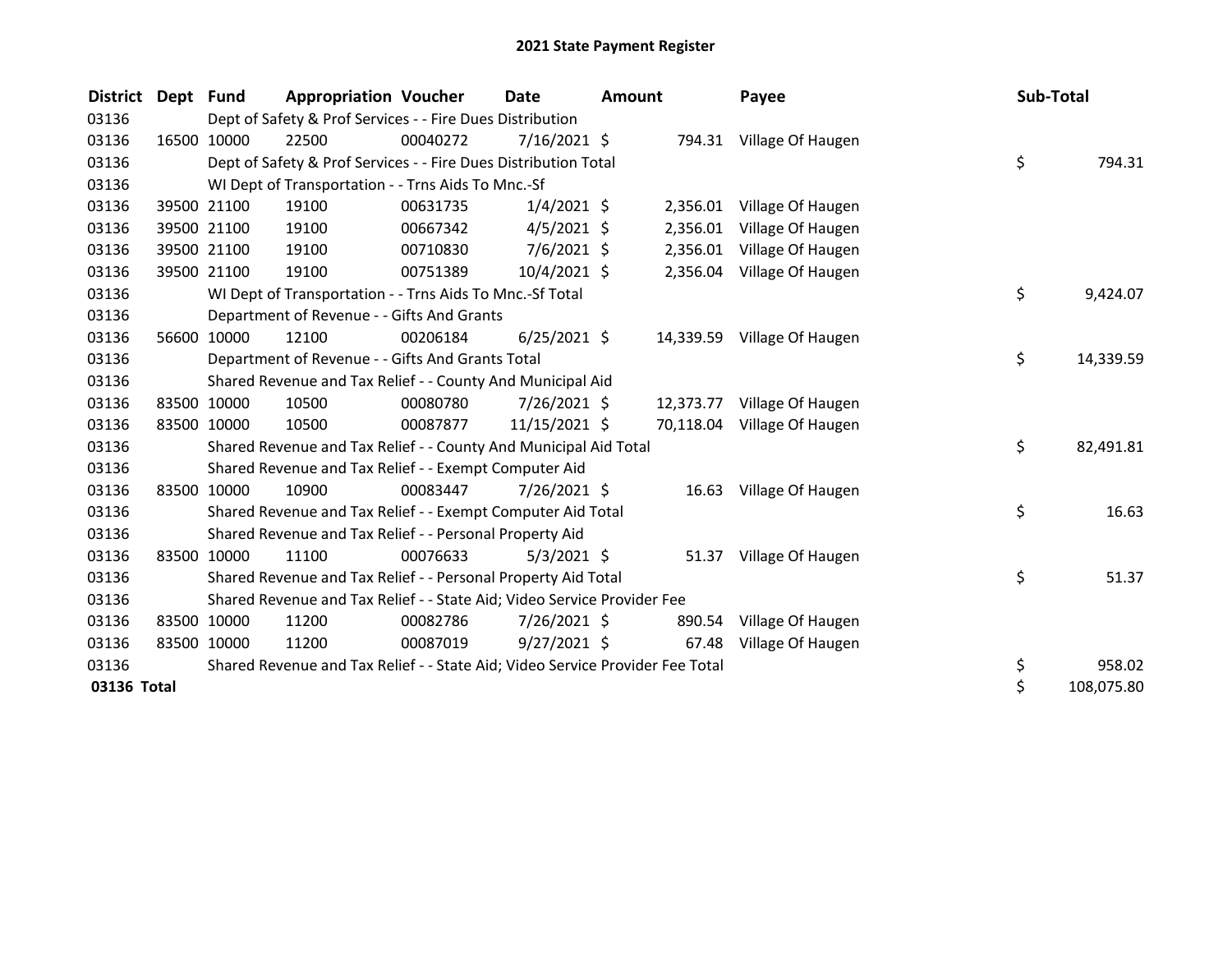| <b>District</b> | Dept  | <b>Fund</b> | <b>Appropriation Voucher</b>                                       |          | Date           | <b>Amount</b> |        | Payee          | Sub-Total    |
|-----------------|-------|-------------|--------------------------------------------------------------------|----------|----------------|---------------|--------|----------------|--------------|
| 03151           |       |             | Dept of Natural Resources - - Gen Program Ops-State Funds          |          |                |               |        |                |              |
| 03151           |       | 37000 21200 | 16100                                                              | 00456371 | $1/15/2021$ \$ |               | 36.90  | Vil New Auburn |              |
| 03151           |       | 37000 21200 | 16100                                                              | 00474782 | $4/20/2021$ \$ |               | 36.90  | Vil New Auburn |              |
| 03151           |       | 37000 21200 | 16100                                                              | 00496916 | $7/13/2021$ \$ |               | 36.90  | Vil New Auburn |              |
| 03151           |       | 37000 21200 | 16100                                                              | 00514461 | 10/12/2021 \$  |               | 36.90  | Vil New Auburn |              |
| 03151           |       |             | Dept of Natural Resources - - Gen Program Ops-State Funds Total    |          |                |               |        |                | \$<br>147.60 |
| 03151           |       |             | Dept of Natural Resources - - Resaids - Cnty Forst, CI & Mfl       |          |                |               |        |                |              |
| 03151           | 37000 | 21200       | 57100                                                              | 00487482 | $6/14/2021$ \$ |               | 8.00   | Vil New Auburn |              |
| 03151           |       |             | Dept of Natural Resources - - Resaids - Cnty Forst, Cl & Mfl Total |          |                |               |        |                | \$<br>8.00   |
| 03151           |       |             | Department of Revenue - - Misc Revenue Holding Clearing            |          |                |               |        |                |              |
| 03151           |       | 56600 10000 | 99500                                                              | 00214214 | $9/8/2021$ \$  |               | 124.00 | Vil New Auburn |              |
| 03151           | 56600 | 10000       | 99500                                                              | 00219057 | $11/5/2021$ \$ |               | 248.00 | Vil New Auburn |              |
| 03151           |       |             | Department of Revenue - - Misc Revenue Holding Clearing Total      |          |                |               |        |                | \$<br>372.00 |
| 03151           |       |             | Shared Revenue and Tax Relief - - Exempt Computer Aid              |          |                |               |        |                |              |
| 03151           | 83500 | 10000       | 10900                                                              | 00083448 | $7/26/2021$ \$ |               | 4.16   | Vil New Auburn |              |
| 03151           |       |             | Shared Revenue and Tax Relief - - Exempt Computer Aid Total        |          |                |               |        |                | \$<br>4.16   |
| 03151 Total     |       |             |                                                                    |          |                |               |        |                | \$<br>531.76 |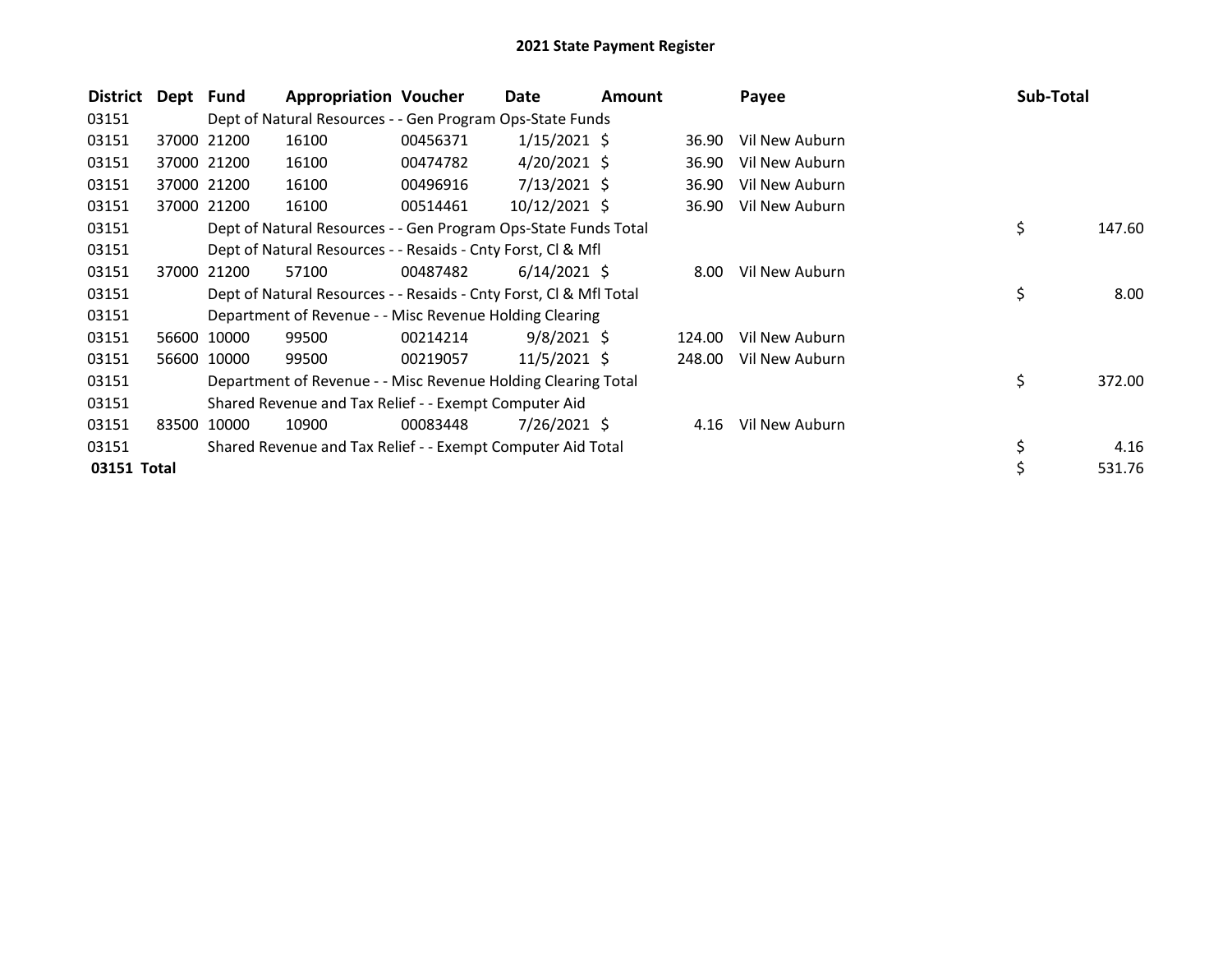| <b>District</b> | Dept Fund |             | <b>Appropriation Voucher</b>                                     |          | Date           | Amount |           | Payee                             | Sub-Total |            |
|-----------------|-----------|-------------|------------------------------------------------------------------|----------|----------------|--------|-----------|-----------------------------------|-----------|------------|
| 03171           |           |             | Dept of Safety & Prof Services - - Fire Dues Distribution        |          |                |        |           |                                   |           |            |
| 03171           |           | 16500 10000 | 22500                                                            | 00040278 | $7/16/2021$ \$ |        |           | 1,003.25 Village Of Prairie Farm  |           |            |
| 03171           |           |             | Dept of Safety & Prof Services - - Fire Dues Distribution Total  |          |                |        |           |                                   | \$        | 1,003.25   |
| 03171           |           |             | WI Dept of Transportation - - Trns Aids To Mnc.-Sf               |          |                |        |           |                                   |           |            |
| 03171           |           | 39500 21100 | 19100                                                            | 00631736 | $1/4/2021$ \$  |        | 3,193.02  | Village Of Prairie Farm           |           |            |
| 03171           |           | 39500 21100 | 19100                                                            | 00667343 | $4/5/2021$ \$  |        | 3,193.02  | Village Of Prairie Farm           |           |            |
| 03171           |           | 39500 21100 | 19100                                                            | 00710831 | $7/6/2021$ \$  |        | 3,193.02  | Village Of Prairie Farm           |           |            |
| 03171           |           | 39500 21100 | 19100                                                            | 00751390 | $10/4/2021$ \$ |        | 3,193.02  | Village Of Prairie Farm           |           |            |
| 03171           |           |             | WI Dept of Transportation - - Trns Aids To Mnc.-Sf Total         |          |                |        |           |                                   | \$        | 12,772.08  |
| 03171           |           |             | Department of Revenue - - Gifts And Grants                       |          |                |        |           |                                   |           |            |
| 03171           |           | 56600 10000 | 12100                                                            | 00206185 | $6/25/2021$ \$ |        |           | 22,974.75 Village Of Prairie Farm |           |            |
| 03171           |           |             | Department of Revenue - - Gifts And Grants Total                 |          |                |        |           |                                   | \$        | 22,974.75  |
| 03171           |           |             | Shared Revenue and Tax Relief - - County And Municipal Aid       |          |                |        |           |                                   |           |            |
| 03171           |           | 83500 10000 | 10500                                                            | 00080781 | $7/26/2021$ \$ |        | 16,259.21 | Village Of Prairie Farm           |           |            |
| 03171           |           | 83500 10000 | 10500                                                            | 00087878 | 11/15/2021 \$  |        | 92,135.53 | Village Of Prairie Farm           |           |            |
| 03171           |           |             | Shared Revenue and Tax Relief - - County And Municipal Aid Total |          |                |        |           |                                   | \$        | 108,394.74 |
| 03171           |           |             | Shared Revenue and Tax Relief - - Exempt Computer Aid            |          |                |        |           |                                   |           |            |
| 03171           |           | 83500 10000 | 10900                                                            | 00083449 | $7/26/2021$ \$ |        | 38.45     | Village Of Prairie Farm           |           |            |
| 03171           |           | 83500 10000 | 10900                                                            | 00085656 | 7/26/2021 \$   |        | 526.33    | Village Of Prairie Farm           |           |            |
| 03171           |           |             | Shared Revenue and Tax Relief - - Exempt Computer Aid Total      |          |                |        |           |                                   | \$        | 564.78     |
| 03171           |           |             | Shared Revenue and Tax Relief - - Personal Property Aid          |          |                |        |           |                                   |           |            |
| 03171           |           | 83500 10000 | 11100                                                            | 00076634 | $5/3/2021$ \$  |        |           | 390.36 Village Of Prairie Farm    |           |            |
| 03171           |           |             | Shared Revenue and Tax Relief - - Personal Property Aid Total    |          |                |        |           |                                   | \$        | 390.36     |
| 03171           |           |             | Shared Revenue and Tax Relief - - Lottery & Gaming Credit        |          |                |        |           |                                   |           |            |
| 03171           |           | 83500 52100 | 36300                                                            | 00074043 | $3/22/2021$ \$ |        |           | 282.50 Village Of Prairie Farm    |           |            |
| 03171           |           |             | Shared Revenue and Tax Relief - - Lottery & Gaming Credit Total  |          |                |        |           |                                   | \$        | 282.50     |
| 03171 Total     |           |             |                                                                  |          |                |        |           |                                   | \$        | 146,382.46 |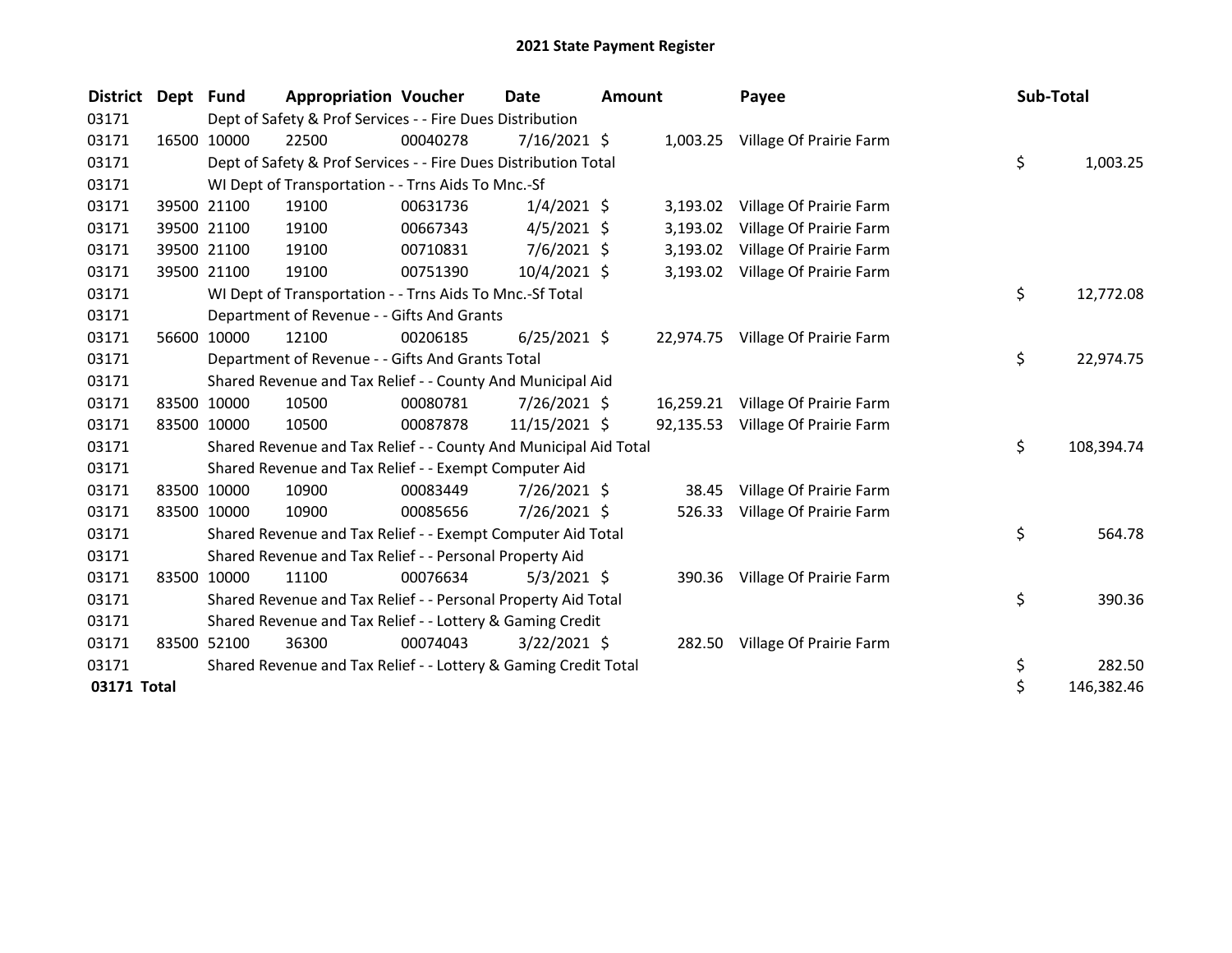| <b>District</b> | Dept Fund |             | <b>Appropriation Voucher</b>                                       |          | <b>Date</b>    | <b>Amount</b> |           | Payee                            | Sub-Total |           |
|-----------------|-----------|-------------|--------------------------------------------------------------------|----------|----------------|---------------|-----------|----------------------------------|-----------|-----------|
| 03186           |           |             | Dept of Safety & Prof Services - - Fire Dues Distribution          |          |                |               |           |                                  |           |           |
| 03186           |           | 16500 10000 | 22500                                                              | 00040287 | $7/16/2021$ \$ |               |           | 3,990.50 Village Of Turtle Lake  |           |           |
| 03186           |           |             | Dept of Safety & Prof Services - - Fire Dues Distribution Total    |          |                |               |           |                                  | \$        | 3,990.50  |
| 03186           |           |             | Dept of Natural Resources - - Aids In Lieu Of Taxes - Gener        |          |                |               |           |                                  |           |           |
| 03186           |           | 37000 10000 | 50300                                                              | 00458976 | $1/26/2021$ \$ |               |           | 29.02 Village Of Turtle Lake     |           |           |
| 03186           |           |             | Dept of Natural Resources - - Aids In Lieu Of Taxes - Gener Total  |          |                |               |           |                                  | \$        | 29.02     |
| 03186           |           |             | Dept of Natural Resources - - Resaids - Urban Forestry Grant       |          |                |               |           |                                  |           |           |
| 03186           |           | 37000 21200 | 58700                                                              | 00493403 | $7/2/2021$ \$  |               |           | 39,578.27 Village Of Turtle Lake |           |           |
| 03186           |           |             | Dept of Natural Resources - - Resaids - Urban Forestry Grant Total |          |                |               |           |                                  | \$        | 39,578.27 |
| 03186           |           |             | WI Dept of Transportation - - Trns Aids To Mnc.-Sf                 |          |                |               |           |                                  |           |           |
| 03186           |           | 39500 21100 | 19100                                                              | 00631737 | $1/4/2021$ \$  |               |           | 23,816.84 Village Of Turtle Lake |           |           |
| 03186           |           | 39500 21100 | 19100                                                              | 00667344 | $4/5/2021$ \$  |               |           | 23,816.84 Village Of Turtle Lake |           |           |
| 03186           |           | 39500 21100 | 19100                                                              | 00710832 | $7/6/2021$ \$  |               |           | 23,816.84 Village Of Turtle Lake |           |           |
| 03186           |           | 39500 21100 | 19100                                                              | 00751391 | 10/4/2021 \$   |               |           | 23,816.86 Village Of Turtle Lake |           |           |
| 03186           |           |             | WI Dept of Transportation - - Trns Aids To Mnc.-Sf Total           |          |                |               |           |                                  | \$        | 95,267.38 |
| 03186           |           |             | Department of Justice - - Officer training reimbursement           |          |                |               |           |                                  |           |           |
| 03186           |           | 45500 10000 | 21400                                                              | 00105925 | 11/24/2021 \$  |               |           | 480.00 Village Of Turtle Lake    |           |           |
| 03186           |           |             | Department of Justice - - Officer training reimbursement Total     |          |                |               |           |                                  | \$        | 480.00    |
| 03186           |           |             | Department of Revenue - - Gifts And Grants                         |          |                |               |           |                                  |           |           |
| 03186           |           | 56600 10000 | 12100                                                              | 00206186 | $6/25/2021$ \$ |               |           | 51,863.27 Village Of Turtle Lake |           |           |
| 03186           |           |             | Department of Revenue - - Gifts And Grants Total                   |          |                |               |           |                                  | \$        | 51,863.27 |
| 03186           |           |             | Department of Revenue - - Misc Revenue Holding Clearing            |          |                |               |           |                                  |           |           |
| 03186           |           | 56600 10000 | 99500                                                              | 00188717 | $1/8/2021$ \$  |               | 1,213.72  | Village Of Turtle Lake           |           |           |
| 03186           |           | 56600 10000 | 99500                                                              | 00190782 | $2/5/2021$ \$  |               | 2,865.36  | Village Of Turtle Lake           |           |           |
| 03186           |           | 56600 10000 | 99500                                                              | 00192401 | $3/1/2021$ \$  |               | 172.00    | Village Of Turtle Lake           |           |           |
| 03186           |           | 56600 10000 | 99500                                                              | 00193358 | $3/5/2021$ \$  |               | 10,069.34 | Village Of Turtle Lake           |           |           |
| 03186           |           | 56600 10000 | 99500                                                              | 00193918 | $3/8/2021$ \$  |               | 500.00    | Village Of Turtle Lake           |           |           |
| 03186           |           | 56600 10000 | 99500                                                              | 00197623 | $4/7/2021$ \$  |               | 11,526.86 | Village Of Turtle Lake           |           |           |
| 03186           |           | 56600 10000 | 99500                                                              | 00198289 | $4/12/2021$ \$ |               | 52.15     | Village Of Turtle Lake           |           |           |
| 03186           |           | 56600 10000 | 99500                                                              | 00199661 | 4/26/2021 \$   |               | 225.80    | Village Of Turtle Lake           |           |           |
| 03186           |           | 56600 10000 | 99500                                                              | 00201002 | $5/7/2021$ \$  |               | 5,478.69  | Village Of Turtle Lake           |           |           |
| 03186           |           | 56600 10000 | 99500                                                              | 00204233 | $6/7/2021$ \$  |               | 3,297.62  | Village Of Turtle Lake           |           |           |
| 03186           |           | 56600 10000 | 99500                                                              | 00208818 | 7/8/2021 \$    |               | 3,892.09  | Village Of Turtle Lake           |           |           |
| 03186           |           | 56600 10000 | 99500                                                              | 00211578 | $8/6/2021$ \$  |               | 2,118.28  | Village Of Turtle Lake           |           |           |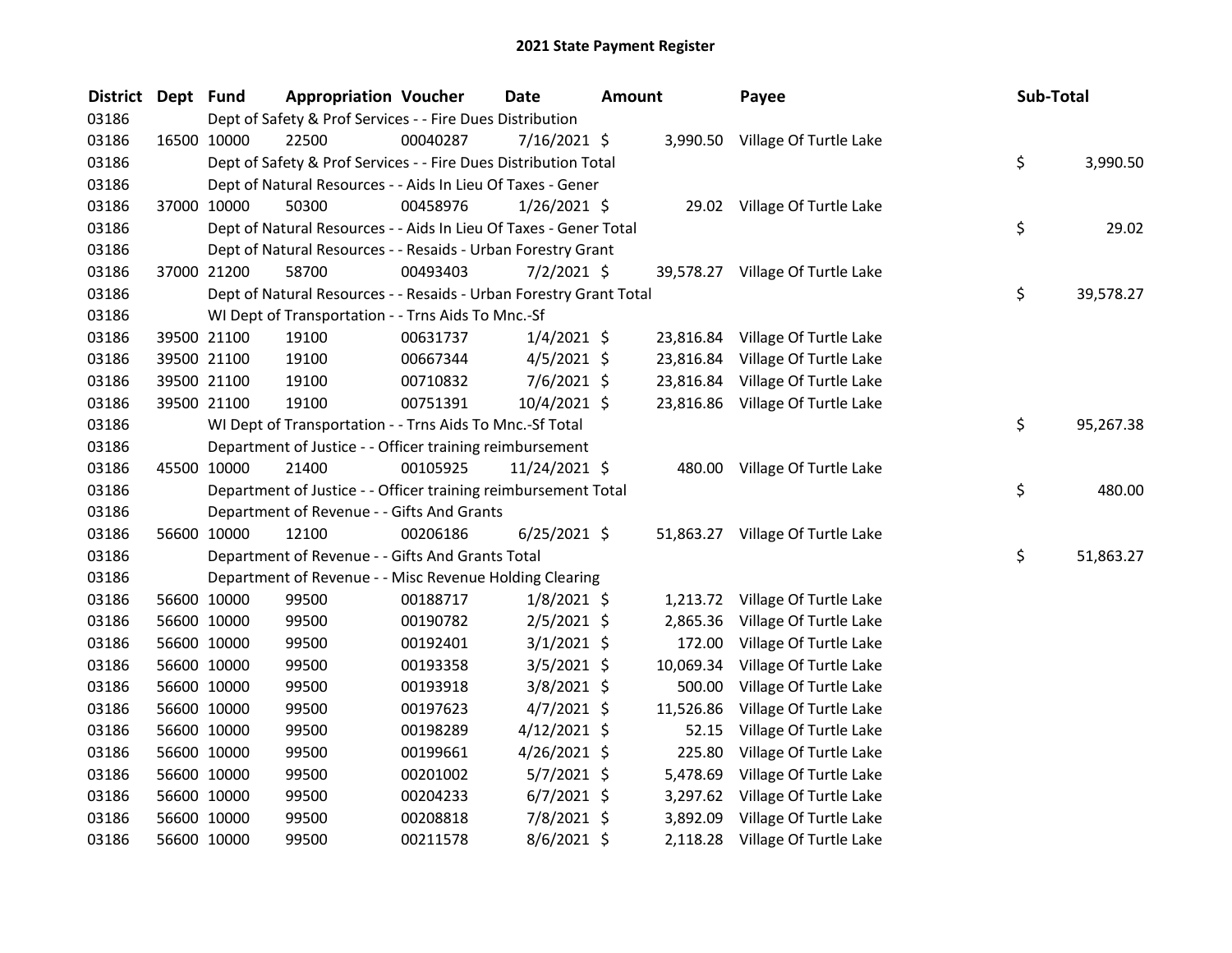| <b>District</b> | Dept Fund |             | <b>Appropriation Voucher</b>                                     |          | <b>Date</b>     | <b>Amount</b> |            | Payee                  | Sub-Total |            |
|-----------------|-----------|-------------|------------------------------------------------------------------|----------|-----------------|---------------|------------|------------------------|-----------|------------|
| 03186           |           | 56600 10000 | 99500                                                            | 00214183 | $9/8/2021$ \$   |               | 4,133.11   | Village Of Turtle Lake |           |            |
| 03186           |           | 56600 10000 | 99500                                                            | 00216429 | $10/7/2021$ \$  |               | 2,867.27   | Village Of Turtle Lake |           |            |
| 03186           |           | 56600 10000 | 99500                                                            | 00219025 | $11/5/2021$ \$  |               | 1,372.84   | Village Of Turtle Lake |           |            |
| 03186           |           | 56600 10000 | 99500                                                            | 00221172 | 12/7/2021 \$    |               | 3,567.96   | Village Of Turtle Lake |           |            |
| 03186           |           |             | Department of Revenue - - Misc Revenue Holding Clearing Total    |          |                 |               |            |                        | \$        | 53,353.09  |
| 03186           |           |             | Shared Revenue and Tax Relief - - County And Municipal Aid       |          |                 |               |            |                        |           |            |
| 03186           |           | 83500 10000 | 10500                                                            | 00080782 | $7/26/2021$ \$  |               | 31,746.34  | Village Of Turtle Lake |           |            |
| 03186           | 83500     | 10000       | 10500                                                            | 00087879 | $11/15/2021$ \$ |               | 179,895.95 | Village Of Turtle Lake |           |            |
| 03186           |           |             | Shared Revenue and Tax Relief - - County And Municipal Aid Total |          |                 |               |            |                        | \$        | 211,642.29 |
| 03186           |           |             | Shared Revenue and Tax Relief - - Exempt Computer Aid            |          |                 |               |            |                        |           |            |
| 03186           |           | 83500 10000 | 10900                                                            | 00083450 | 7/26/2021 \$    |               | 1,698.14   | Village Of Turtle Lake |           |            |
| 03186           | 83500     | 10000       | 10900                                                            | 00085657 | $7/26/2021$ \$  |               | 711.98     | Village Of Turtle Lake |           |            |
| 03186           |           |             | Shared Revenue and Tax Relief - - Exempt Computer Aid Total      |          |                 |               |            |                        | \$        | 2,410.12   |
| 03186           |           |             | Shared Revenue and Tax Relief - - Utility Aid                    |          |                 |               |            |                        |           |            |
| 03186           | 83500     | 10000       | 11000                                                            | 00080782 | 7/26/2021 \$    |               | 258.93     | Village Of Turtle Lake |           |            |
| 03186           | 83500     | 10000       | 11000                                                            | 00087879 | $11/15/2021$ \$ |               | 9,869.71   | Village Of Turtle Lake |           |            |
| 03186           |           |             | Shared Revenue and Tax Relief - - Utility Aid Total              |          |                 |               |            |                        | \$        | 10,128.64  |
| 03186           |           |             | Shared Revenue and Tax Relief - - Lottery & Gaming Credit        |          |                 |               |            |                        |           |            |
| 03186           | 83500     | 52100       | 36300                                                            | 00074044 | 3/22/2021 \$    |               | 2,029.68   | Village Of Turtle Lake |           |            |
| 03186           |           |             | Shared Revenue and Tax Relief - - Lottery & Gaming Credit Total  |          |                 |               |            |                        | \$        | 2,029.68   |
| 03186 Total     |           |             |                                                                  |          |                 |               |            |                        | \$        | 470,772.26 |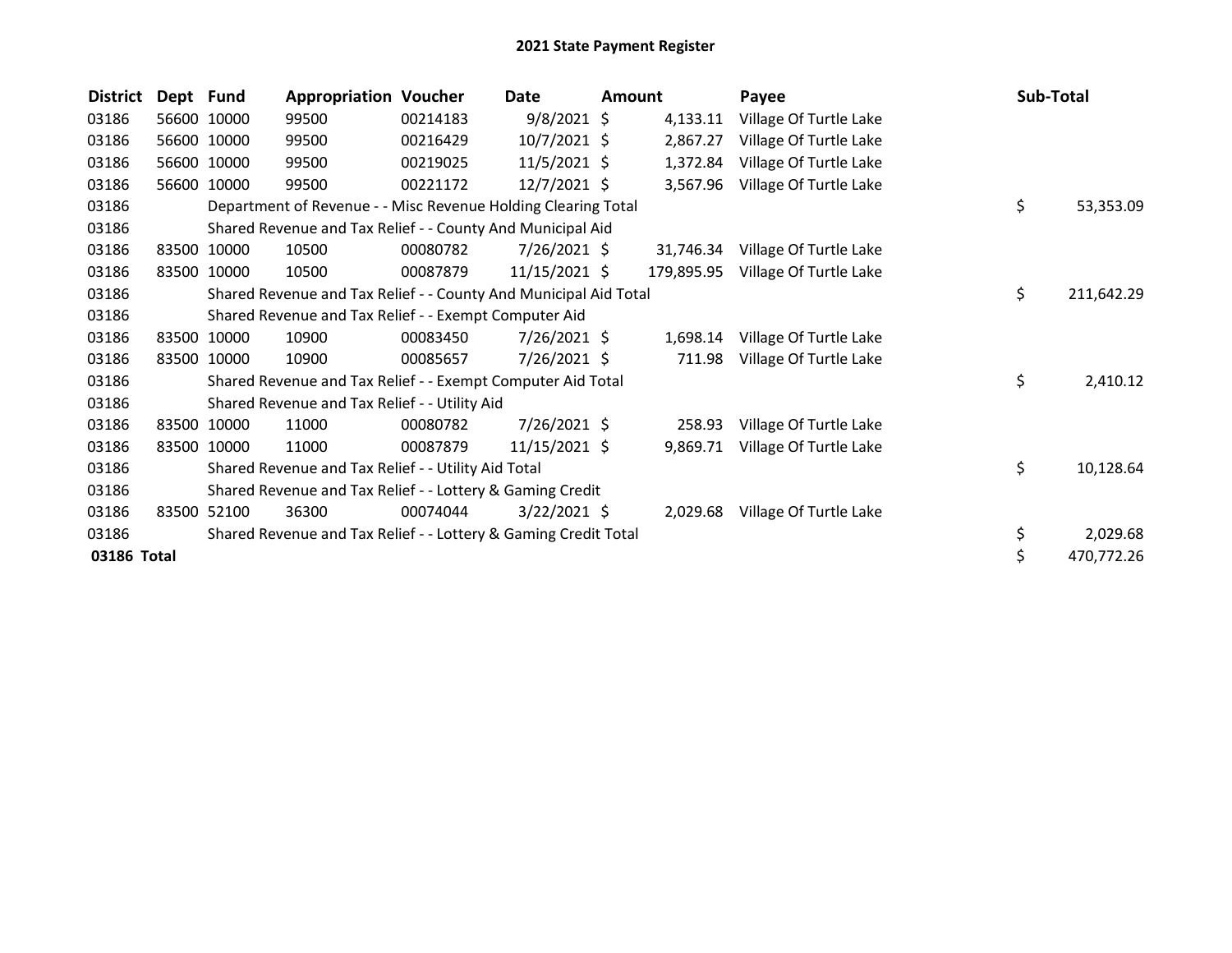| <b>District</b> | Dept Fund |             | <b>Appropriation Voucher</b>                                      |          | <b>Date</b>    | <b>Amount</b> |          | Payee           | Sub-Total |          |
|-----------------|-----------|-------------|-------------------------------------------------------------------|----------|----------------|---------------|----------|-----------------|-----------|----------|
| 03206           |           |             | Dept of Safety & Prof Services - - Fire Dues Distribution         |          |                |               |          |                 |           |          |
| 03206           |           | 16500 10000 | 22500                                                             | 00040257 | 7/15/2021 \$   |               | 6,441.13 | Barron, City of |           |          |
| 03206           |           |             | Dept of Safety & Prof Services - - Fire Dues Distribution Total   |          |                |               |          |                 | \$        | 6,441.13 |
| 03206           |           |             | Dept of Natural Resources - - GPO-State Funds                     |          |                |               |          |                 |           |          |
| 03206           |           | 37000 10000 | 40100                                                             | 00455507 | $1/11/2021$ \$ |               | 17.94    | Barron, City of |           |          |
| 03206           |           | 37000 10000 | 40100                                                             | 00455508 | 1/11/2021 \$   |               | 1.33     | Barron, City of |           |          |
| 03206           |           | 37000 10000 | 40100                                                             | 00461494 | $2/3/2021$ \$  |               | 23.76    | Barron, City of |           |          |
| 03206           |           | 37000 10000 | 40100                                                             | 00461495 | $2/4/2021$ \$  |               | 1.41     | Barron, City of |           |          |
| 03206           |           | 37000 10000 | 40100                                                             | 00466392 | $3/5/2021$ \$  |               | 20.90    | Barron, City of |           |          |
| 03206           |           | 37000 10000 | 40100                                                             | 00466393 | $3/5/2021$ \$  |               | 1.26     | Barron, City of |           |          |
| 03206           |           | 37000 10000 | 40100                                                             | 00471900 | $4/7/2021$ \$  |               | 1.41     | Barron, City of |           |          |
| 03206           |           | 37000 10000 | 40100                                                             | 00471901 | $4/7/2021$ \$  |               | 18.52    | Barron, City of |           |          |
| 03206           |           | 37000 10000 | 40100                                                             | 00479183 | 5/6/2021 \$    |               | 20.07    | Barron, City of |           |          |
| 03206           |           | 37000 10000 | 40100                                                             | 00479184 | $5/6/2021$ \$  |               | 1.67     | Barron, City of |           |          |
| 03206           |           | 37000 10000 | 40100                                                             | 00486147 | $6/7/2021$ \$  |               | 1.83     | Barron, City of |           |          |
| 03206           |           | 37000 10000 | 40100                                                             | 00486148 | $6/7/2021$ \$  |               | 18.87    | Barron, City of |           |          |
| 03206           |           | 37000 10000 | 40100                                                             | 00496122 | 7/8/2021 \$    |               | 2.17     | Barron, City of |           |          |
| 03206           |           | 37000 10000 | 40100                                                             | 00496123 | 7/9/2021 \$    |               | 16.59    | Barron, City of |           |          |
| 03206           |           | 37000 10000 | 40100                                                             | 00501275 | 8/9/2021 \$    |               | 2.07     | Barron, City of |           |          |
| 03206           |           | 37000 10000 | 40100                                                             | 00501277 | 8/9/2021 \$    |               | 15.54    | Barron, City of |           |          |
| 03206           |           | 37000 10000 | 40100                                                             | 00507580 | $9/8/2021$ \$  |               | 2.30     | Barron, City of |           |          |
| 03206           |           | 37000 10000 | 40100                                                             | 00507586 | $9/8/2021$ \$  |               | 16.52    | Barron, City of |           |          |
| 03206           |           | 37000 10000 | 40100                                                             | 00512595 | 10/7/2021 \$   |               | 15.38    | Barron, City of |           |          |
| 03206           |           | 37000 10000 | 40100                                                             | 00512596 | 10/7/2021 \$   |               | 2.09     | Barron, City of |           |          |
| 03206           |           | 37000 10000 | 40100                                                             | 00517875 | 11/5/2021 \$   |               | 2.26     | Barron, City of |           |          |
| 03206           |           | 37000 10000 | 40100                                                             | 00517876 | 11/5/2021 \$   |               | 16.24    | Barron, City of |           |          |
| 03206           |           | 37000 10000 | 40100                                                             | 00525514 | 12/17/2021 \$  |               | 18.84    | Barron, City of |           |          |
| 03206           |           | 37000 10000 | 40100                                                             | 00525515 | 12/17/2021 \$  |               | 1.53     | Barron, City of |           |          |
| 03206           |           |             | Dept of Natural Resources - - GPO-State Funds Total               |          |                |               |          |                 | \$        | 240.50   |
| 03206           |           |             | Dept of Natural Resources - - Aids In Lieu Of Taxes - Gener       |          |                |               |          |                 |           |          |
| 03206           |           | 37000 10000 | 50300                                                             | 00458912 | $1/25/2021$ \$ |               | 183.21   | Barron, City of |           |          |
| 03206           |           |             | Dept of Natural Resources - - Aids In Lieu Of Taxes - Gener Total |          |                |               |          |                 | \$        | 183.21   |
| 03206           |           |             | Dept of Natural Resources - - Gen Program Ops-State Funds         |          |                |               |          |                 |           |          |
| 03206           |           | 37000 21200 | 16100                                                             | 00455507 | $1/11/2021$ \$ |               | 89.69    | Barron, City of |           |          |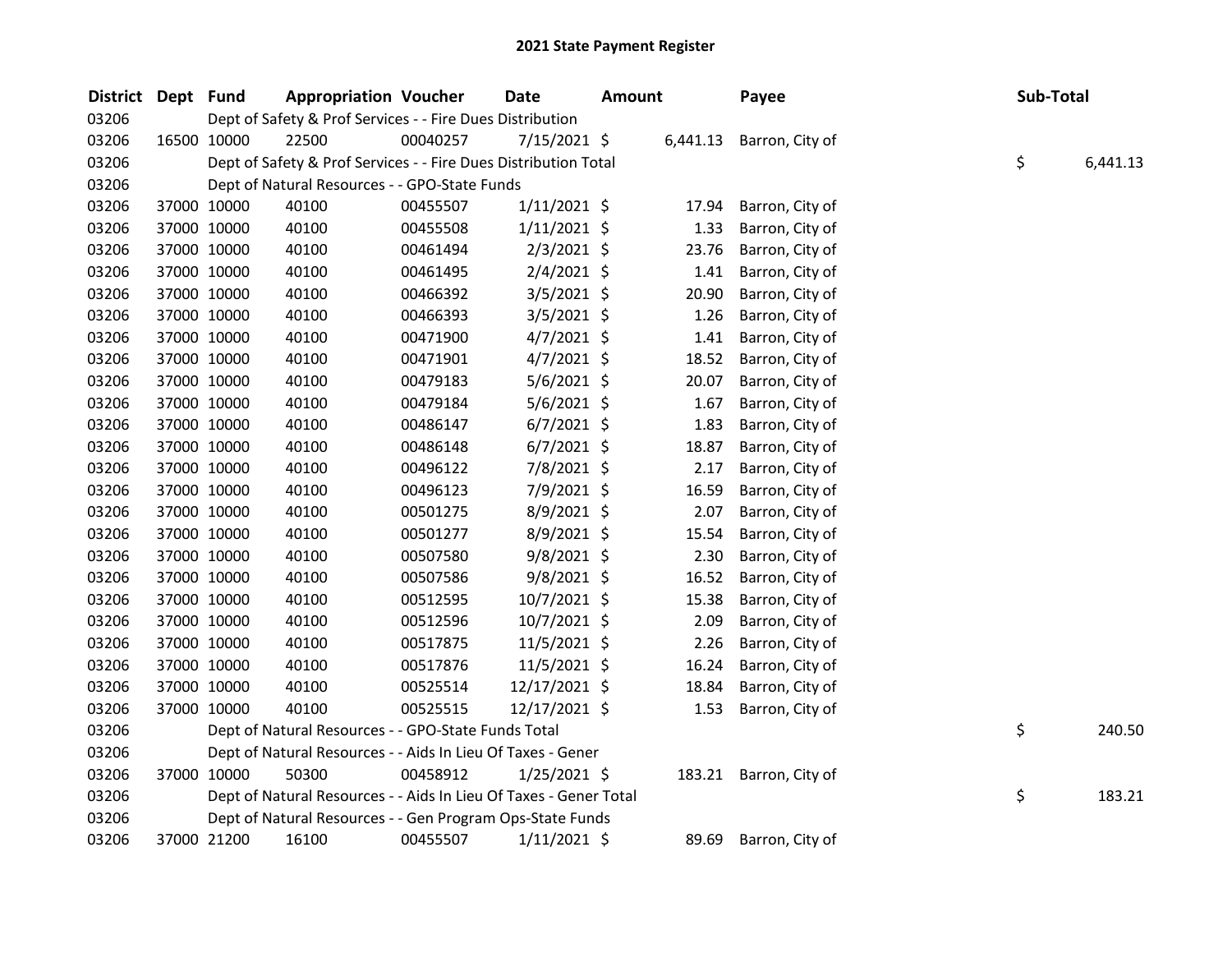| <b>District</b> | Dept Fund |             | <b>Appropriation Voucher</b>                                    |          | <b>Date</b>    | <b>Amount</b> |        | Payee           | Sub-Total |          |
|-----------------|-----------|-------------|-----------------------------------------------------------------|----------|----------------|---------------|--------|-----------------|-----------|----------|
| 03206           |           | 37000 21200 | 16100                                                           | 00455508 | $1/11/2021$ \$ |               | 6.68   | Barron, City of |           |          |
| 03206           |           | 37000 21200 | 16100                                                           | 00461494 | $2/3/2021$ \$  |               | 118.85 | Barron, City of |           |          |
| 03206           |           | 37000 21200 | 16100                                                           | 00461495 | $2/4/2021$ \$  |               | 7.13   | Barron, City of |           |          |
| 03206           |           | 37000 21200 | 16100                                                           | 00466392 | $3/5/2021$ \$  |               | 104.49 | Barron, City of |           |          |
| 03206           |           | 37000 21200 | 16100                                                           | 00466393 | $3/5/2021$ \$  |               | 6.28   | Barron, City of |           |          |
| 03206           |           | 37000 21200 | 16100                                                           | 00471900 | $4/7/2021$ \$  |               | 7.08   | Barron, City of |           |          |
| 03206           |           | 37000 21200 | 16100                                                           | 00471901 | $4/7/2021$ \$  |               | 92.64  | Barron, City of |           |          |
| 03206           |           | 37000 21200 | 16100                                                           | 00479183 | $5/6/2021$ \$  |               | 100.30 | Barron, City of |           |          |
| 03206           |           | 37000 21200 | 16100                                                           | 00479184 | $5/6/2021$ \$  |               | 8.33   | Barron, City of |           |          |
| 03206           |           | 37000 21200 | 16100                                                           | 00486147 | $6/7/2021$ \$  |               | 9.14   | Barron, City of |           |          |
| 03206           |           | 37000 21200 | 16100                                                           | 00486148 | $6/7/2021$ \$  |               | 94.31  | Barron, City of |           |          |
| 03206           |           | 37000 21200 | 16100                                                           | 00496122 | 7/8/2021 \$    |               | 10.87  | Barron, City of |           |          |
| 03206           |           | 37000 21200 | 16100                                                           | 00496123 | 7/9/2021 \$    |               | 82.93  | Barron, City of |           |          |
| 03206           |           | 37000 21200 | 16100                                                           | 00501275 | 8/9/2021 \$    |               | 10.38  | Barron, City of |           |          |
| 03206           |           | 37000 21200 | 16100                                                           | 00501277 | $8/9/2021$ \$  |               | 77.71  | Barron, City of |           |          |
| 03206           |           | 37000 21200 | 16100                                                           | 00507580 | $9/8/2021$ \$  |               | 11.53  | Barron, City of |           |          |
| 03206           |           | 37000 21200 | 16100                                                           | 00507586 | $9/8/2021$ \$  |               | 82.57  | Barron, City of |           |          |
| 03206           |           | 37000 21200 | 16100                                                           | 00512595 | 10/7/2021 \$   |               | 76.89  | Barron, City of |           |          |
| 03206           |           | 37000 21200 | 16100                                                           | 00512596 | 10/7/2021 \$   |               | 10.42  | Barron, City of |           |          |
| 03206           |           | 37000 21200 | 16100                                                           | 00517875 | $11/5/2021$ \$ |               | 11.31  | Barron, City of |           |          |
| 03206           |           | 37000 21200 | 16100                                                           | 00517876 | 11/5/2021 \$   |               | 81.24  | Barron, City of |           |          |
| 03206           |           | 37000 21200 | 16100                                                           | 00525514 | 12/17/2021 \$  |               | 94.23  | Barron, City of |           |          |
| 03206           |           | 37000 21200 | 16100                                                           | 00525515 | 12/17/2021 \$  |               | 7.67   | Barron, City of |           |          |
| 03206           |           |             | Dept of Natural Resources - - Gen Program Ops-State Funds Total |          |                |               |        |                 | \$        | 1,202.67 |
| 03206           |           |             | Dept of Natural Resources - - General Program Operations --     |          |                |               |        |                 |           |          |
| 03206           |           | 37000 21200 | 25400                                                           | 00455507 | $1/11/2021$ \$ |               | 17.94  | Barron, City of |           |          |
| 03206           |           | 37000 21200 | 25400                                                           | 00455508 | $1/11/2021$ \$ |               | 1.33   | Barron, City of |           |          |
| 03206           |           | 37000 21200 | 25400                                                           | 00461494 | $2/3/2021$ \$  |               | 23.76  | Barron, City of |           |          |
| 03206           |           | 37000 21200 | 25400                                                           | 00461495 | $2/4/2021$ \$  |               | 1.41   | Barron, City of |           |          |
| 03206           |           | 37000 21200 | 25400                                                           | 00466392 | $3/5/2021$ \$  |               | 20.90  | Barron, City of |           |          |
| 03206           |           | 37000 21200 | 25400                                                           | 00466393 | $3/5/2021$ \$  |               | 1.26   | Barron, City of |           |          |
| 03206           |           | 37000 21200 | 25400                                                           | 00471900 | $4/7/2021$ \$  |               | 1.41   | Barron, City of |           |          |
| 03206           |           | 37000 21200 | 25400                                                           | 00471901 | $4/7/2021$ \$  |               | 18.52  | Barron, City of |           |          |
| 03206           |           | 37000 21200 | 25400                                                           | 00479183 | $5/6/2021$ \$  |               | 20.07  | Barron, City of |           |          |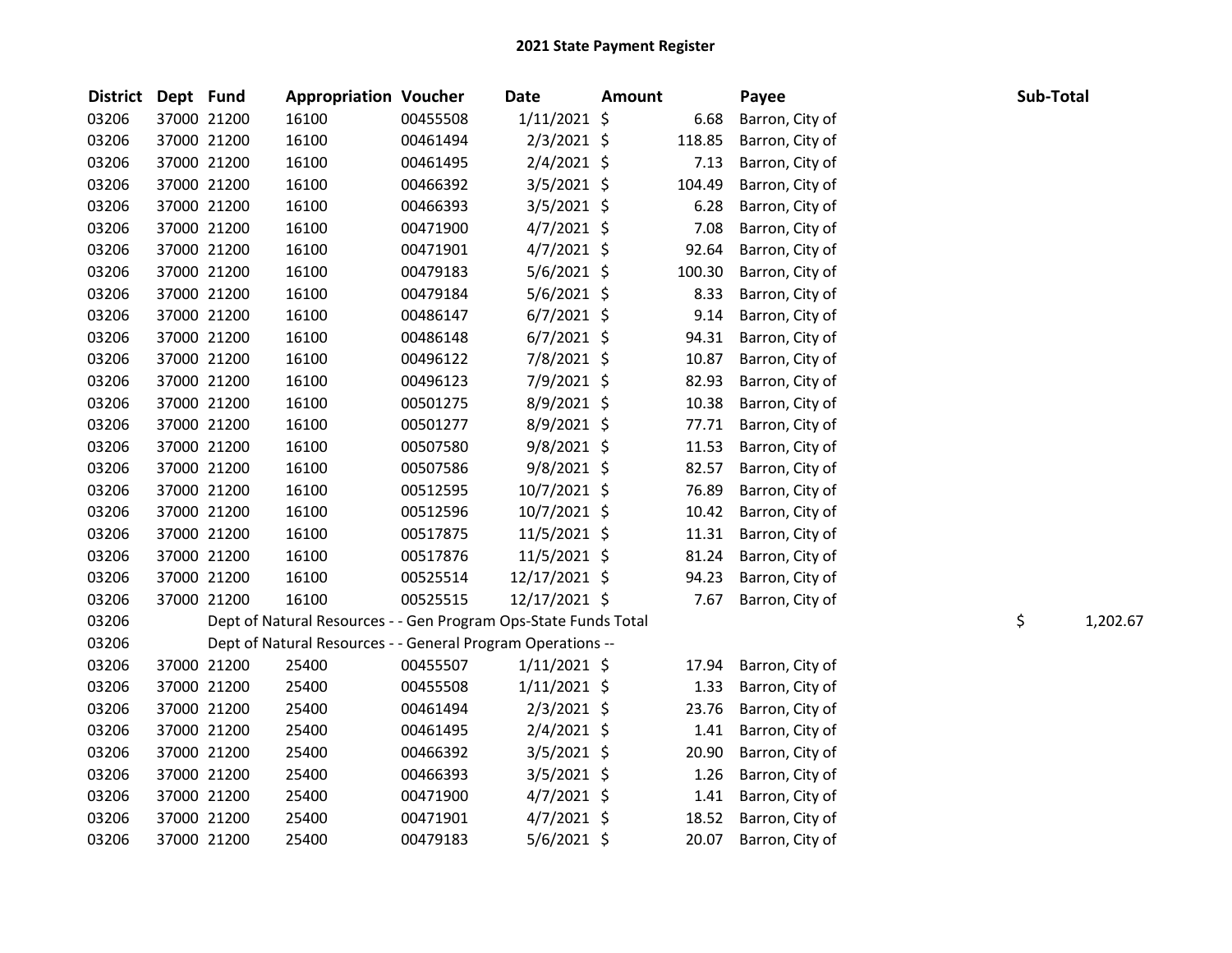| <b>District</b> | Dept Fund |             | <b>Appropriation Voucher</b>                                       |          | Date           | <b>Amount</b> |           | Payee                     | Sub-Total |            |
|-----------------|-----------|-------------|--------------------------------------------------------------------|----------|----------------|---------------|-----------|---------------------------|-----------|------------|
| 03206           |           | 37000 21200 | 25400                                                              | 00479184 | 5/6/2021 \$    |               | 1.67      | Barron, City of           |           |            |
| 03206           |           | 37000 21200 | 25400                                                              | 00486147 | $6/7/2021$ \$  |               | 1.83      | Barron, City of           |           |            |
| 03206           |           | 37000 21200 | 25400                                                              | 00486148 | $6/7/2021$ \$  |               | 18.87     | Barron, City of           |           |            |
| 03206           |           | 37000 21200 | 25400                                                              | 00496122 | 7/8/2021 \$    |               | 2.17      | Barron, City of           |           |            |
| 03206           |           | 37000 21200 | 25400                                                              | 00496123 | 7/9/2021 \$    |               | 16.59     | Barron, City of           |           |            |
| 03206           |           | 37000 21200 | 25400                                                              | 00501275 | 8/9/2021 \$    |               | 2.07      | Barron, City of           |           |            |
| 03206           |           | 37000 21200 | 25400                                                              | 00501277 | 8/9/2021 \$    |               | 15.54     | Barron, City of           |           |            |
| 03206           |           | 37000 21200 | 25400                                                              | 00507580 | $9/8/2021$ \$  |               | 2.30      | Barron, City of           |           |            |
| 03206           |           | 37000 21200 | 25400                                                              | 00507586 | 9/8/2021 \$    |               | 16.52     | Barron, City of           |           |            |
| 03206           |           | 37000 21200 | 25400                                                              | 00512595 | 10/7/2021 \$   |               | 15.38     | Barron, City of           |           |            |
| 03206           |           | 37000 21200 | 25400                                                              | 00512596 | 10/7/2021 \$   |               | 2.09      | Barron, City of           |           |            |
| 03206           |           | 37000 21200 | 25400                                                              | 00517875 | $11/5/2021$ \$ |               | 2.26      | Barron, City of           |           |            |
| 03206           |           | 37000 21200 | 25400                                                              | 00517876 | 11/5/2021 \$   |               | 16.24     | Barron, City of           |           |            |
| 03206           |           | 37000 21200 | 25400                                                              | 00525514 | 12/17/2021 \$  |               | 18.84     | Barron, City of           |           |            |
| 03206           |           | 37000 21200 | 25400                                                              | 00525515 | 12/17/2021 \$  |               | 1.53      | Barron, City of           |           |            |
| 03206           |           |             | Dept of Natural Resources - - General Program Operations -- Total  |          |                |               |           |                           | \$        | 240.50     |
| 03206           |           |             | Dept of Natural Resources - - Aids In Lieu Of Taxes - Sum S        |          |                |               |           |                           |           |            |
| 03206           |           | 37000 21200 | 57900                                                              | 00476025 | $4/21/2021$ \$ |               | 106.16    | Barron, City of           |           |            |
| 03206           |           |             | Dept of Natural Resources - - Aids In Lieu Of Taxes - Sum S Total  |          |                |               |           |                           | \$        | 106.16     |
| 03206           |           |             | Dept of Natural Resources - - Resaids - Urban Forestry Grant       |          |                |               |           |                           |           |            |
| 03206           |           | 37000 21200 | 58700                                                              | 00473624 | $4/15/2021$ \$ |               | 50,000.00 | Barron, City of           |           |            |
| 03206           |           | 37000 21200 | 58700                                                              | 00480997 | $5/12/2021$ \$ |               | 4,788.47  | Barron, City of           |           |            |
| 03206           |           |             | Dept of Natural Resources - - Resaids - Urban Forestry Grant Total |          |                |               |           |                           | \$        | 54,788.47  |
| 03206           |           |             | WI Dept of Transportation - - Trns Aids To Mnc.-Sf                 |          |                |               |           |                           |           |            |
| 03206           |           | 39500 21100 | 19100                                                              | 00631738 | $1/4/2021$ \$  |               | 45,512.91 | Barron, City of           |           |            |
| 03206           |           | 39500 21100 | 19100                                                              | 00667345 | $4/5/2021$ \$  |               |           | 45,512.91 Barron, City of |           |            |
| 03206           |           | 39500 21100 | 19100                                                              | 00710833 | 7/6/2021 \$    |               | 45,512.91 | Barron, City of           |           |            |
| 03206           |           | 39500 21100 | 19100                                                              | 00751392 | 10/4/2021 \$   |               |           | 45,512.91 Barron, City of |           |            |
| 03206           |           |             | WI Dept of Transportation - - Trns Aids To Mnc.-Sf Total           |          |                |               |           |                           | \$        | 182,051.64 |
| 03206           |           |             | WI Dept of Transportation - - Hwy Mgmt & Opers Sf                  |          |                |               |           |                           |           |            |
| 03206           |           | 39500 21100 | 36500                                                              | 00637111 | $1/7/2021$ \$  |               | 53.45     | Barron, City of           |           |            |
| 03206           |           | 39500 21100 | 36500                                                              | 00649585 | $2/4/2021$ \$  |               | 60.92     | Barron, City of           |           |            |
| 03206           |           | 39500 21100 | 36500                                                              | 00661310 | $3/4/2021$ \$  |               | 59.25     | Barron, City of           |           |            |
| 03206           |           | 39500 21100 | 36500                                                              | 00675110 | $4/6/2021$ \$  |               | 49.50     | Barron, City of           |           |            |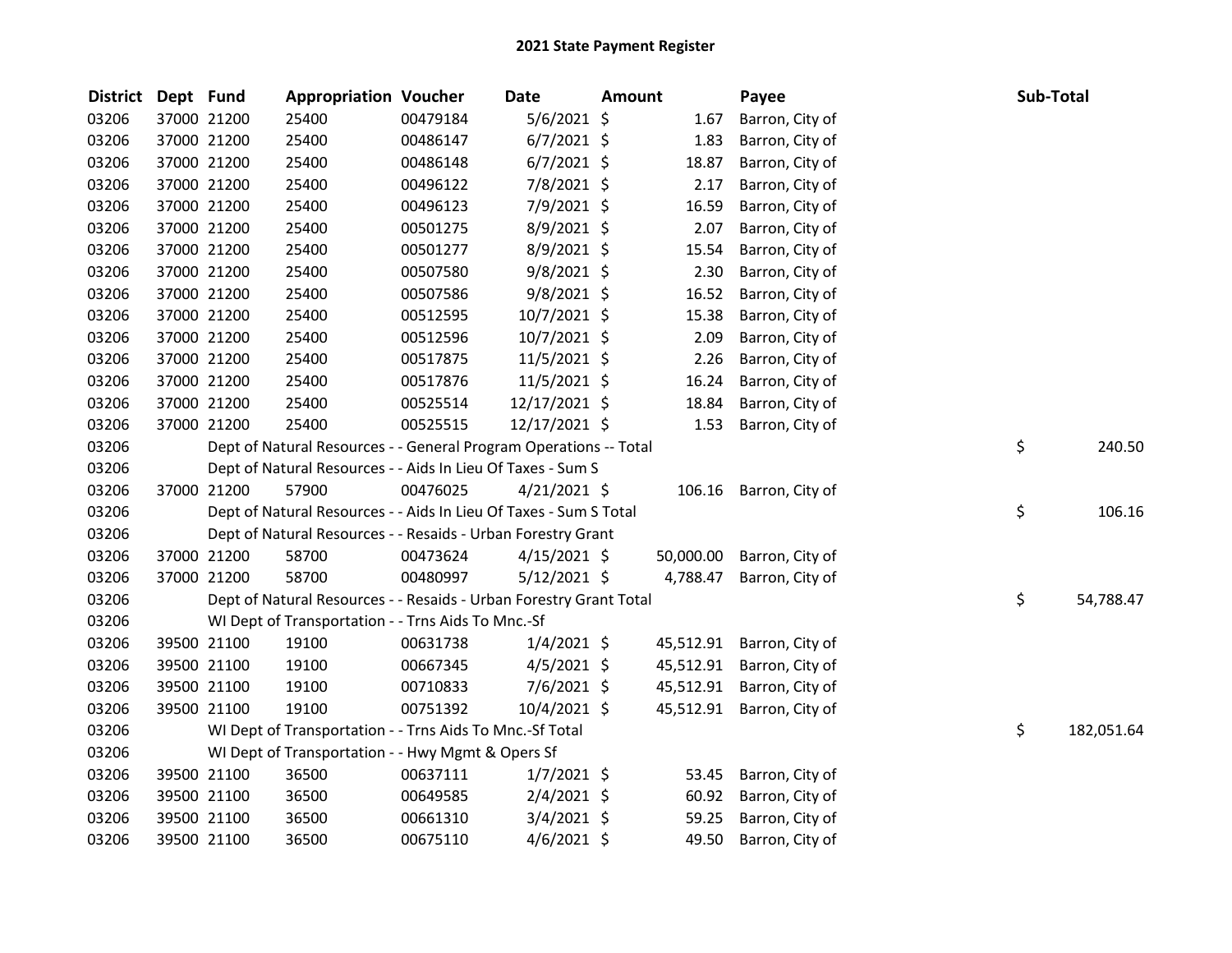| <b>District</b> | Dept Fund |             | <b>Appropriation Voucher</b>                                         |          | <b>Date</b>    | <b>Amount</b> |          | Payee                                                                                                   | Sub-Total        |
|-----------------|-----------|-------------|----------------------------------------------------------------------|----------|----------------|---------------|----------|---------------------------------------------------------------------------------------------------------|------------------|
| 03206           |           | 39500 21100 | 36500                                                                | 00689255 | $5/5/2021$ \$  |               | 52.12    | Barron, City of                                                                                         |                  |
| 03206           |           | 39500 21100 | 36500                                                                | 00702363 | $6/3/2021$ \$  |               | 51.28    | Barron, City of                                                                                         |                  |
| 03206           |           | 39500 21100 | 36500                                                                | 00717429 | 7/6/2021 \$    |               | 47.14    | Barron, City of                                                                                         |                  |
| 03206           |           | 39500 21100 | 36500                                                                | 00731521 | $8/6/2021$ \$  |               | 44.41    | Barron, City of                                                                                         |                  |
| 03206           |           | 39500 21100 | 36500                                                                | 00743802 | $9/7/2021$ \$  |               | 57.07    | Barron, City of                                                                                         |                  |
| 03206           |           | 39500 21100 | 36500                                                                | 00758232 | 10/6/2021 \$   |               | 50.13    | Barron, City of                                                                                         |                  |
| 03206           |           | 39500 21100 | 36500                                                                | 00769955 | 11/3/2021 \$   |               | 55.59    | Barron, City of                                                                                         |                  |
| 03206           |           | 39500 21100 | 36500                                                                | 00783386 | 12/14/2021 \$  |               | 59.53    | Barron, City of                                                                                         |                  |
| 03206           |           |             | WI Dept of Transportation - - Hwy Mgmt & Opers Sf Total              |          |                |               |          |                                                                                                         | \$<br>640.39     |
| 03206           |           |             | Department of Justice - - Officer training reimbursement             |          |                |               |          |                                                                                                         |                  |
| 03206           |           | 45500 10000 | 21400                                                                | 00104701 | 11/12/2021 \$  |               |          | 1,120.00 Barron, City of                                                                                |                  |
| 03206           |           |             | Department of Justice - - Officer training reimbursement Total       |          |                |               |          |                                                                                                         | \$<br>1,120.00   |
| 03206           |           |             | Department of Justice - - Federal Aid, Local Assistance              |          |                |               |          |                                                                                                         |                  |
| 03206           |           | 45500 10000 | 25100                                                                | 00097239 | $4/27/2021$ \$ |               | 7,687.08 | Barron, City of                                                                                         |                  |
| 03206           |           | 45500 10000 | 25100                                                                | 00106190 | $12/1/2021$ \$ |               |          | 2,312.92 Barron, City of                                                                                |                  |
| 03206           |           |             | Department of Justice - - Federal Aid, Local Assistance Total        |          |                |               |          |                                                                                                         | \$<br>10,000.00  |
| 03206           |           |             | Department of Administration - - Federal Aid, Local Assistance       |          |                |               |          |                                                                                                         |                  |
| 03206           |           | 50500 10000 | 74300                                                                | 00152086 | $9/22/2021$ \$ |               |          | 272,560.65 Barron, City of                                                                              |                  |
| 03206           |           | 50500 10000 | 74300                                                                | 00153888 | 11/5/2021 \$   |               |          | 375,375.64 Barron, City of                                                                              |                  |
| 03206           |           |             | Department of Administration - - Federal Aid, Local Assistance Total |          |                |               |          |                                                                                                         | \$<br>647,936.29 |
| 03206           |           |             |                                                                      |          |                |               |          | Public Defender Board - - Transcript, Discovery and Records Provided to the Public Defender Board       |                  |
| 03206           |           | 55000 10000 | 10600                                                                | 00278868 | 2/22/2021 \$   |               | 5.00     | Barron, City of                                                                                         |                  |
| 03206           |           | 55000 10000 | 10600                                                                | 00303591 | 8/26/2021 \$   |               | 5.00     | Barron, City of                                                                                         |                  |
| 03206           |           | 55000 10000 | 10600                                                                | 00307060 | 10/8/2021 \$   |               | 5.00     | Barron, City of                                                                                         |                  |
| 03206           |           |             |                                                                      |          |                |               |          | Public Defender Board - - Transcript, Discovery and Records Provided to the Public Defender Board Total | \$<br>15.00      |
| 03206           |           |             | Department of Revenue - - Gifts And Grants                           |          |                |               |          |                                                                                                         |                  |
| 03206           |           | 56600 10000 | 12100                                                                | 00206187 | $6/25/2021$ \$ |               |          | 173,854.47 Barron, City of                                                                              |                  |
| 03206           |           |             | Department of Revenue - - Gifts And Grants Total                     |          |                |               |          |                                                                                                         | \$<br>173,854.47 |
| 03206           |           |             | Department of Revenue - - Misc Revenue Holding Clearing              |          |                |               |          |                                                                                                         |                  |
| 03206           |           | 56600 10000 | 99500                                                                | 00188716 | $1/8/2021$ \$  |               | 310.40   | Barron, City of                                                                                         |                  |
| 03206           |           | 56600 10000 | 99500                                                                | 00190781 | $2/5/2021$ \$  |               | 679.68   | Barron, City of                                                                                         |                  |
| 03206           |           | 56600 10000 | 99500                                                                | 00191957 | $2/22/2021$ \$ |               | 35.00    | Barron, City of                                                                                         |                  |
| 03206           |           | 56600 10000 | 99500                                                                | 00193356 | $3/5/2021$ \$  |               | 1,816.60 | Barron, City of                                                                                         |                  |
| 03206           |           | 56600 10000 | 99500                                                                | 00197621 | $4/7/2021$ \$  |               | 2,068.49 | Barron, City of                                                                                         |                  |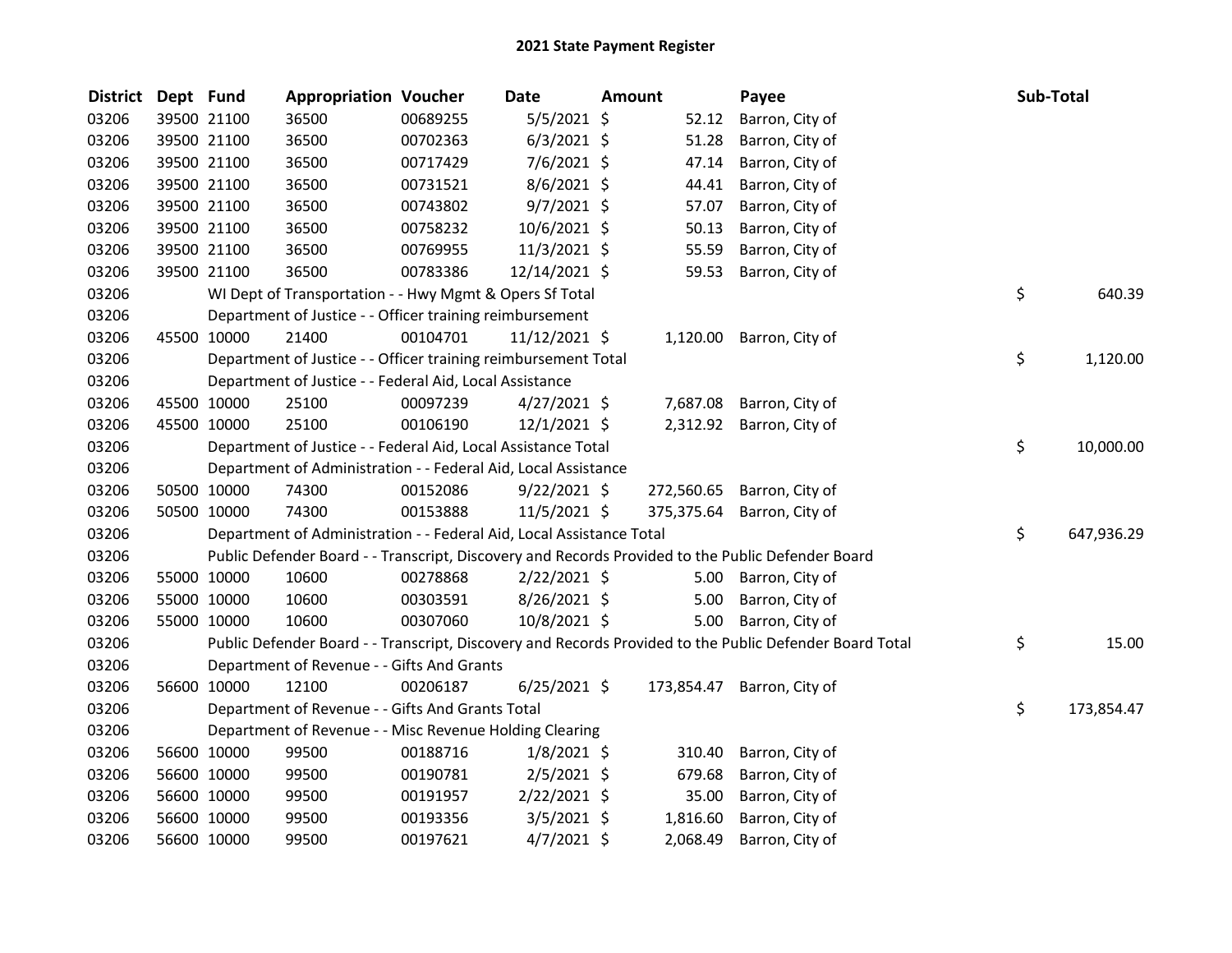| <b>District</b> | Dept Fund |             | <b>Appropriation Voucher</b>                                                  |          | Date           | <b>Amount</b> |            | Payee           | Sub-Total |            |
|-----------------|-----------|-------------|-------------------------------------------------------------------------------|----------|----------------|---------------|------------|-----------------|-----------|------------|
| 03206           |           | 56600 10000 | 99500                                                                         | 00201000 | $5/7/2021$ \$  |               | 1,442.64   | Barron, City of |           |            |
| 03206           |           | 56600 10000 | 99500                                                                         | 00204231 | $6/7/2021$ \$  |               | 1,186.95   | Barron, City of |           |            |
| 03206           |           | 56600 10000 | 99500                                                                         | 00208817 | 7/8/2021 \$    |               | 1,266.18   | Barron, City of |           |            |
| 03206           |           | 56600 10000 | 99500                                                                         | 00211576 | 8/6/2021 \$    |               | 109.24     | Barron, City of |           |            |
| 03206           |           | 56600 10000 | 99500                                                                         | 00214181 | $9/8/2021$ \$  |               | 1,062.56   | Barron, City of |           |            |
| 03206           |           | 56600 10000 | 99500                                                                         | 00216428 | $10/7/2021$ \$ |               | 858.78     | Barron, City of |           |            |
| 03206           |           | 56600 10000 | 99500                                                                         | 00219024 | 11/5/2021 \$   |               | 763.24     | Barron, City of |           |            |
| 03206           |           | 56600 10000 | 99500                                                                         | 00221171 | 12/7/2021 \$   |               | 564.35     | Barron, City of |           |            |
| 03206           |           |             | Department of Revenue - - Misc Revenue Holding Clearing Total                 |          |                |               |            |                 | \$        | 12,164.11  |
| 03206           |           |             | Shared Revenue and Tax Relief - - Expenditure Restraint Program               |          |                |               |            |                 |           |            |
| 03206           |           | 83500 10000 | 10100                                                                         | 00080783 | 7/26/2021 \$   |               | 40,382.97  | Barron, City of |           |            |
| 03206           |           |             | Shared Revenue and Tax Relief - - Expenditure Restraint Program Total         |          |                |               |            |                 | \$        | 40,382.97  |
| 03206           |           |             | Shared Revenue and Tax Relief - - County And Municipal Aid                    |          |                |               |            |                 |           |            |
| 03206           |           | 83500 10000 | 10500                                                                         | 00080783 | 7/26/2021 \$   |               | 104,559.39 | Barron, City of |           |            |
| 03206           |           | 83500 10000 | 10500                                                                         | 00087880 | 11/15/2021 \$  |               | 592,503.19 | Barron, City of |           |            |
| 03206           |           |             | Shared Revenue and Tax Relief - - County And Municipal Aid Total              |          |                |               |            |                 | \$        | 697,062.58 |
| 03206           |           |             | Shared Revenue and Tax Relief - - Exempt Computer Aid                         |          |                |               |            |                 |           |            |
| 03206           |           | 83500 10000 | 10900                                                                         | 00083451 | 7/26/2021 \$   |               | 3,470.07   | Barron, City of |           |            |
| 03206           |           | 83500 10000 | 10900                                                                         | 00085658 | 7/26/2021 \$   |               | 6,519.24   | Barron, City of |           |            |
| 03206           |           |             | Shared Revenue and Tax Relief - - Exempt Computer Aid Total                   |          |                |               |            |                 | \$        | 9,989.31   |
| 03206           |           |             | Shared Revenue and Tax Relief - - Utility Aid                                 |          |                |               |            |                 |           |            |
| 03206           |           | 83500 10000 | 11000                                                                         | 00080783 | 7/26/2021 \$   |               | 2,492.37   | Barron, City of |           |            |
| 03206           |           | 83500 10000 | 11000                                                                         | 00087880 | 11/15/2021 \$  |               | 14,341.51  | Barron, City of |           |            |
| 03206           |           |             | Shared Revenue and Tax Relief - - Utility Aid Total                           |          |                |               |            |                 | \$        | 16,833.88  |
| 03206           |           |             | Shared Revenue and Tax Relief - - Personal Property Aid                       |          |                |               |            |                 |           |            |
| 03206           |           | 83500 10000 | 11100                                                                         | 00076635 | $5/3/2021$ \$  |               | 2,588.22   | Barron, City of |           |            |
| 03206           |           | 83500 10000 | 11100                                                                         | 00078754 | $5/3/2021$ \$  |               | 61,662.10  | Barron, City of |           |            |
| 03206           |           |             | Shared Revenue and Tax Relief - - Personal Property Aid Total                 |          |                |               |            |                 | \$        | 64,250.32  |
| 03206           |           |             | Shared Revenue and Tax Relief - - State Aid; Video Service Provider Fee       |          |                |               |            |                 |           |            |
| 03206           |           | 83500 10000 | 11200                                                                         | 00082787 | 7/26/2021 \$   |               | 8,176.11   | Barron, City of |           |            |
| 03206           |           |             | Shared Revenue and Tax Relief - - State Aid; Video Service Provider Fee Total |          |                |               |            |                 | \$        | 8,176.11   |
| 03206           |           |             | Shared Revenue and Tax Relief - - Payments For Municipal Svcs                 |          |                |               |            |                 |           |            |
| 03206           |           | 83500 10000 | 50100                                                                         | 00073501 | $2/1/2021$ \$  |               | 256.42     | Barron, City of |           |            |
| 03206           |           |             | Shared Revenue and Tax Relief - - Payments For Municipal Svcs Total           |          |                |               |            |                 | \$        | 256.42     |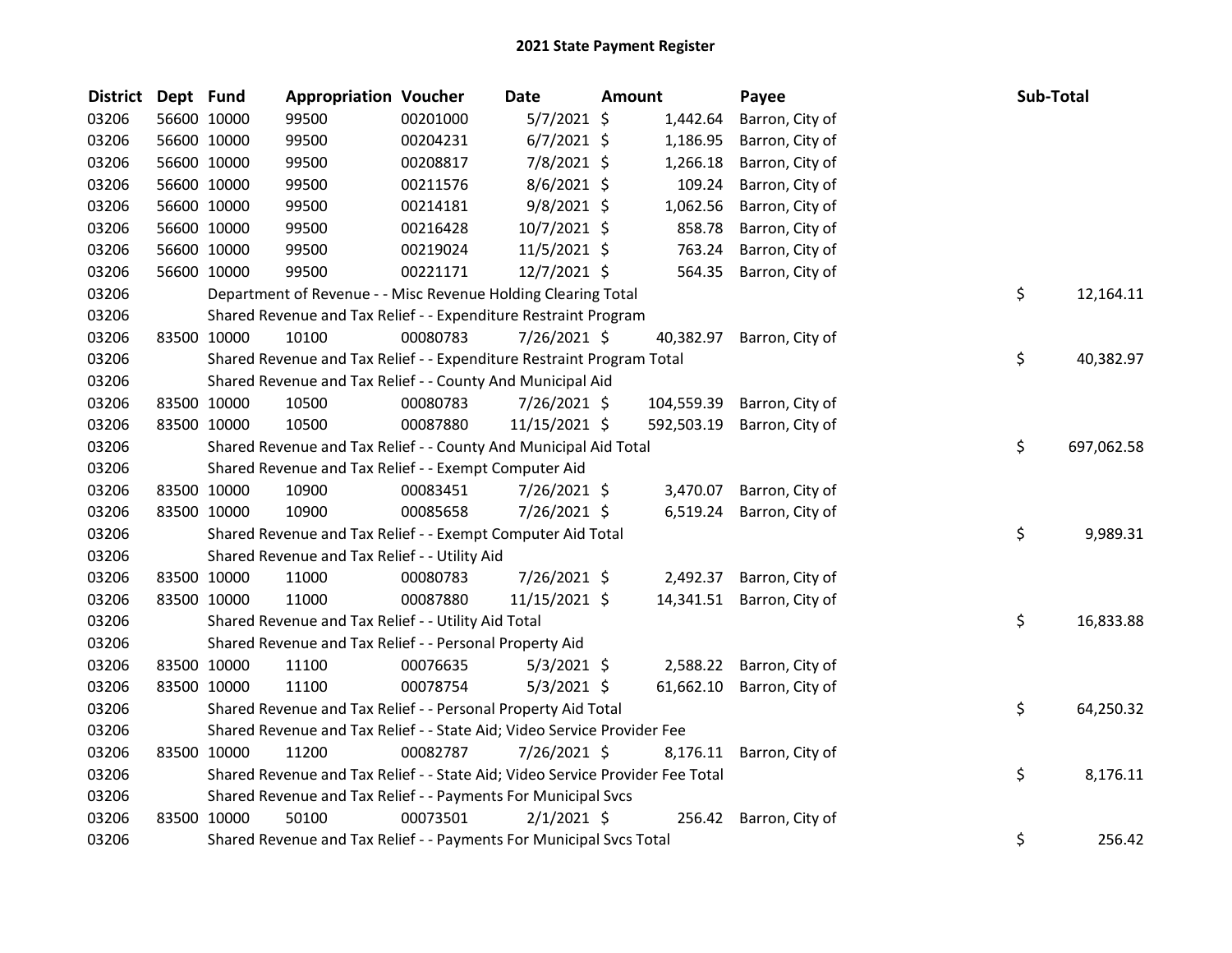| District Dept | Fund        | <b>Appropriation Voucher</b>                                    |          | Date         | Amount | Payee                    | Sub-Total    |
|---------------|-------------|-----------------------------------------------------------------|----------|--------------|--------|--------------------------|--------------|
| 03206         |             | Shared Revenue and Tax Relief - - Lottery & Gaming Credit       |          |              |        |                          |              |
| 03206         | 83500 52100 | 36300                                                           | 00074045 | 3/22/2021 \$ |        | 9,729.12 Barron, City of |              |
| 03206         |             | Shared Revenue and Tax Relief - - Lottery & Gaming Credit Total |          |              |        |                          | 9.729.12     |
| 03206 Total   |             |                                                                 |          |              |        |                          | 1,937,665.25 |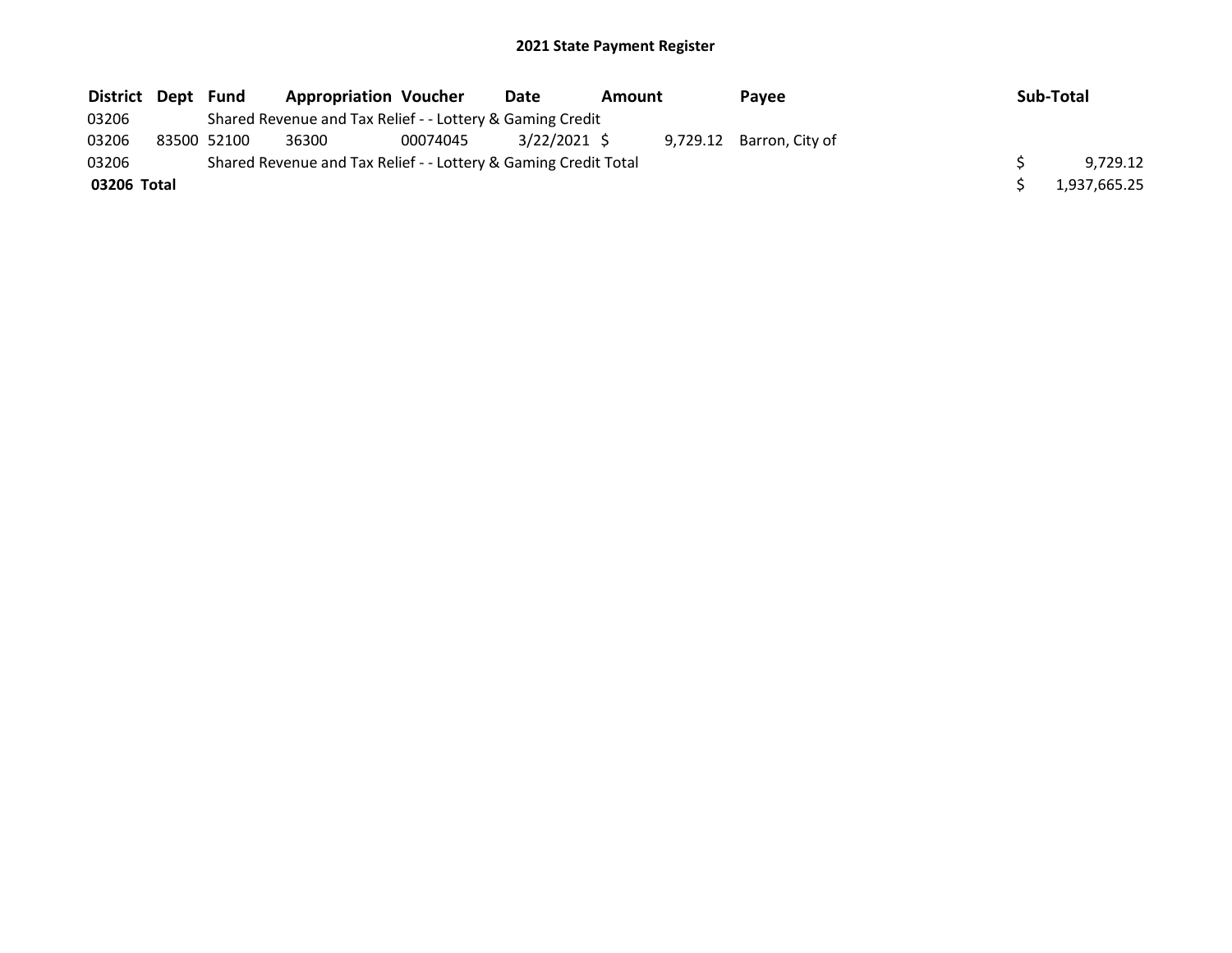| <b>District</b> | Dept Fund |             | <b>Appropriation Voucher</b>                                                    |                         | <b>Date</b>     | Amount |       | Payee                                                                                                   | Sub-Total        |
|-----------------|-----------|-------------|---------------------------------------------------------------------------------|-------------------------|-----------------|--------|-------|---------------------------------------------------------------------------------------------------------|------------------|
| 03211           |           |             | Dept of Safety & Prof Services - - Fire Dues Distribution                       |                         |                 |        |       |                                                                                                         |                  |
| 03211           |           | 16500 10000 | 22500                                                                           | 00040262                | 7/16/2021 \$    |        |       | 6,691.64 City Of Chetek                                                                                 |                  |
| 03211           |           |             | Dept of Safety & Prof Services - - Fire Dues Distribution Total                 |                         |                 |        |       |                                                                                                         | \$<br>6,691.64   |
| 03211           |           |             | Dept of Natural Resources - - Aids In Lieu Of Taxes - Gener                     |                         |                 |        |       |                                                                                                         |                  |
| 03211           |           | 37000 10000 | 50300                                                                           | 00476034                | $4/21/2021$ \$  |        |       | 174.58 City Of Chetek                                                                                   |                  |
| 03211           |           |             | Dept of Natural Resources - - Aids In Lieu Of Taxes - Gener Total               |                         |                 |        |       |                                                                                                         | \$<br>174.58     |
| 03211           |           |             | Dept of Natural Resources - - Resaids - Urban Forestry Grant                    |                         |                 |        |       |                                                                                                         |                  |
| 03211           |           | 37000 21200 | 58700                                                                           | 00455531                | $1/8/2021$ \$   |        |       | 40,130.00 City Of Chetek                                                                                |                  |
| 03211           |           |             | Dept of Natural Resources - - Resaids - Urban Forestry Grant Total              |                         |                 |        |       |                                                                                                         | \$<br>40,130.00  |
| 03211           |           |             | WI Dept of Transportation - - Trns Aids To Mnc.-Sf                              |                         |                 |        |       |                                                                                                         |                  |
| 03211           |           | 39500 21100 | 19100                                                                           | 00631739                | $1/4/2021$ \$   |        |       | 39,493.71 City Of Chetek                                                                                |                  |
| 03211           |           | 39500 21100 | 19100                                                                           | 00667346                | $4/5/2021$ \$   |        |       | 39,493.71 City Of Chetek                                                                                |                  |
| 03211           |           | 39500 21100 | 19100                                                                           | 00710834                | $7/6/2021$ \$   |        |       | 39,493.71 City Of Chetek                                                                                |                  |
| 03211           |           | 39500 21100 | 19100                                                                           | 00751393                | 10/4/2021 \$    |        |       | 39,493.72 City Of Chetek                                                                                |                  |
| 03211           |           |             | WI Dept of Transportation - - Trns Aids To Mnc.-Sf Total                        |                         |                 |        |       |                                                                                                         | \$<br>157,974.85 |
| 03211           |           |             | Department of Health Services - - Prepaid Medical Transport Reimbursement       |                         |                 |        |       |                                                                                                         |                  |
| 03211           |           | 43500 10000 | 16300                                                                           | AMBULANCE 11/15/2021 \$ |                 |        |       | 19,367.46 City Of Chetek                                                                                |                  |
| 03211           |           |             | Department of Health Services - - Prepaid Medical Transport Reimbursement Total |                         |                 |        |       |                                                                                                         | \$<br>19,367.46  |
| 03211           |           |             | Department of Justice - - Officer training reimbursement                        |                         |                 |        |       |                                                                                                         |                  |
| 03211           |           | 45500 10000 | 21400                                                                           | 00105043                | $11/12/2021$ \$ |        |       | 960.00 City Of Chetek                                                                                   |                  |
| 03211           |           |             | Department of Justice - - Officer training reimbursement Total                  |                         |                 |        |       |                                                                                                         | \$<br>960.00     |
| 03211           |           |             |                                                                                 |                         |                 |        |       | Public Defender Board - - Transcript, Discovery and Records Provided to the Public Defender Board       |                  |
| 03211           |           | 55000 10000 | 10600                                                                           | 00287633                | 4/30/2021 \$    |        | 10.00 | City Of Chetek                                                                                          |                  |
| 03211           |           | 55000 10000 | 10600                                                                           | 00287634                | 4/30/2021 \$    |        | 5.00  | City Of Chetek                                                                                          |                  |
| 03211           |           | 55000 10000 | 10600                                                                           | 00299473                | $7/1/2021$ \$   |        | 5.00  | City Of Chetek                                                                                          |                  |
| 03211           |           | 55000 10000 | 10600                                                                           | 00302358                | $7/27/2021$ \$  |        | 5.00  | City Of Chetek                                                                                          |                  |
| 03211           |           | 55000 10000 | 10600                                                                           | 00306394                | $10/1/2021$ \$  |        | 25.00 | City Of Chetek                                                                                          |                  |
| 03211           |           | 55000 10000 | 10600                                                                           | 00309639                | 10/29/2021 \$   |        | 5.00  | City Of Chetek                                                                                          |                  |
| 03211           |           | 55000 10000 | 10600                                                                           | 00312198                | 12/2/2021 \$    |        | 5.00  | City Of Chetek                                                                                          |                  |
| 03211           |           | 55000 10000 | 10600                                                                           | 00317378                | 12/30/2021 \$   |        | 15.00 | City Of Chetek                                                                                          |                  |
| 03211           |           |             |                                                                                 |                         |                 |        |       | Public Defender Board - - Transcript, Discovery and Records Provided to the Public Defender Board Total | \$<br>75.00      |
| 03211           |           |             | Department of Revenue - - Gifts And Grants                                      |                         |                 |        |       |                                                                                                         |                  |
| 03211           |           | 56600 10000 | 12100                                                                           | 00206188                | $6/25/2021$ \$  |        |       | 109,640.31 City Of Chetek                                                                               |                  |
| 03211           |           |             | Department of Revenue - - Gifts And Grants Total                                |                         |                 |        |       |                                                                                                         | \$<br>109,640.31 |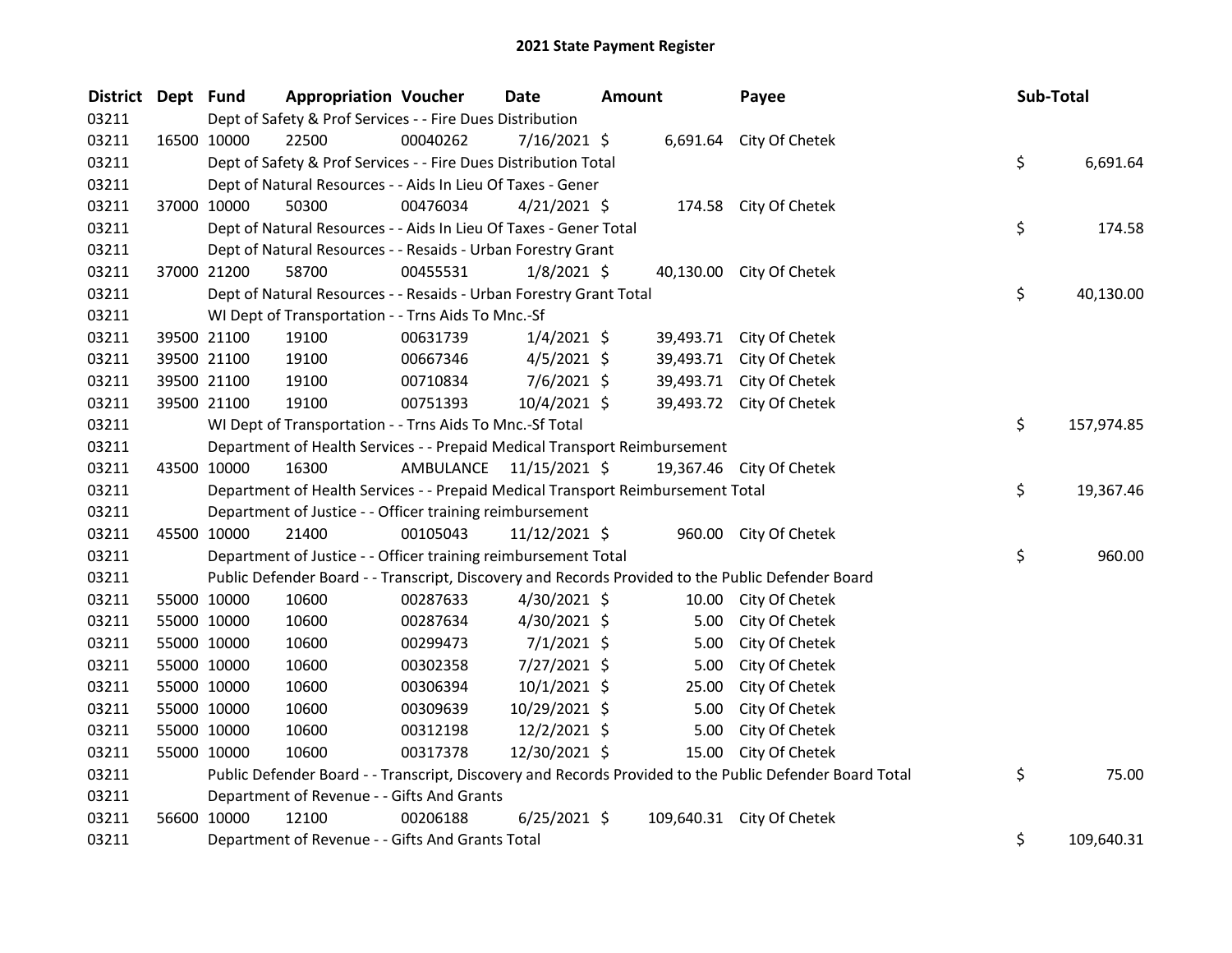| District Dept Fund |             | <b>Appropriation Voucher</b>                                            |          | <b>Date</b>   | <b>Amount</b> |           | Payee                     |  | Sub-Total |            |
|--------------------|-------------|-------------------------------------------------------------------------|----------|---------------|---------------|-----------|---------------------------|--|-----------|------------|
| 03211              |             | Department of Revenue - - Misc Revenue Holding Clearing                 |          |               |               |           |                           |  |           |            |
| 03211              | 56600 10000 | 99500                                                                   | 00188715 | $1/8/2021$ \$ |               | 253.00    | City Of Chetek            |  |           |            |
| 03211              | 56600 10000 | 99500                                                                   | 00190780 | $2/5/2021$ \$ |               | 29.67     | City Of Chetek            |  |           |            |
| 03211              | 56600 10000 | 99500                                                                   | 00193355 | $3/5/2021$ \$ |               | 2,718.38  | City Of Chetek            |  |           |            |
| 03211              | 56600 10000 | 99500                                                                   | 00197620 | $4/7/2021$ \$ |               | 1,675.59  | City Of Chetek            |  |           |            |
| 03211              | 56600 10000 | 99500                                                                   | 00200999 | 5/7/2021 \$   |               | 2,987.24  | City Of Chetek            |  |           |            |
| 03211              | 56600 10000 | 99500                                                                   | 00204230 | $6/7/2021$ \$ |               | 1,787.25  | City Of Chetek            |  |           |            |
| 03211              | 56600 10000 | 99500                                                                   | 00208816 | 7/8/2021 \$   |               | 843.99    | City Of Chetek            |  |           |            |
| 03211              | 56600 10000 | 99500                                                                   | 00211575 | $8/6/2021$ \$ |               | 124.00    | City Of Chetek            |  |           |            |
| 03211              | 56600 10000 | 99500                                                                   | 00214180 | $9/8/2021$ \$ |               | 124.00    | City Of Chetek            |  |           |            |
| 03211              | 56600 10000 | 99500                                                                   | 00216427 | 10/7/2021 \$  |               | 3.31      | City Of Chetek            |  |           |            |
| 03211              | 56600 10000 | 99500                                                                   | 00219023 | 11/5/2021 \$  |               | 364.63    | City Of Chetek            |  |           |            |
| 03211              | 56600 10000 | 99500                                                                   | 00221170 | 12/7/2021 \$  |               | 1,105.88  | City Of Chetek            |  |           |            |
| 03211              |             | Department of Revenue - - Misc Revenue Holding Clearing Total           |          |               |               |           |                           |  | \$        | 12,016.94  |
| 03211              |             | Shared Revenue and Tax Relief - - Expenditure Restraint Program         |          |               |               |           |                           |  |           |            |
| 03211              | 83500 10000 | 10100                                                                   | 00080784 | 7/26/2021 \$  |               | 27,844.99 | City Of Chetek            |  |           |            |
| 03211              |             | Shared Revenue and Tax Relief - - Expenditure Restraint Program Total   |          |               |               |           |                           |  | \$        | 27,844.99  |
| 03211              |             | Shared Revenue and Tax Relief - - County And Municipal Aid              |          |               |               |           |                           |  |           |            |
| 03211              | 83500 10000 | 10500                                                                   | 00080784 | 7/26/2021 \$  |               |           | 49,796.91 City Of Chetek  |  |           |            |
| 03211              | 83500 10000 | 10500                                                                   | 00087881 | 11/15/2021 \$ |               |           | 262,815.04 City Of Chetek |  |           |            |
| 03211              |             | Shared Revenue and Tax Relief - - County And Municipal Aid Total        |          |               |               |           |                           |  | \$        | 312,611.95 |
| 03211              |             | Shared Revenue and Tax Relief - - Exempt Computer Aid                   |          |               |               |           |                           |  |           |            |
| 03211              | 83500 10000 | 10900                                                                   | 00083452 | 7/26/2021 \$  |               |           | 4,985.53 City Of Chetek   |  |           |            |
| 03211              |             | Shared Revenue and Tax Relief - - Exempt Computer Aid Total             |          |               |               |           |                           |  | \$        | 4,985.53   |
| 03211              |             | Shared Revenue and Tax Relief - - Utility Aid                           |          |               |               |           |                           |  |           |            |
| 03211              | 83500 10000 | 11000                                                                   | 00080784 | 7/26/2021 \$  |               |           | 276.92 City Of Chetek     |  |           |            |
| 03211              | 83500 10000 | 11000                                                                   | 00087881 | 11/15/2021 \$ |               |           | 1,624.32 City Of Chetek   |  |           |            |
| 03211              |             | Shared Revenue and Tax Relief - - Utility Aid Total                     |          |               |               |           |                           |  | \$        | 1,901.24   |
| 03211              |             | Shared Revenue and Tax Relief - - Personal Property Aid                 |          |               |               |           |                           |  |           |            |
| 03211              | 83500 10000 | 11100                                                                   | 00076636 | $5/3/2021$ \$ |               | 99.74     | City Of Chetek            |  |           |            |
| 03211              | 83500 10000 | 11100                                                                   | 00078755 | $5/3/2021$ \$ |               |           | 7,866.58 City Of Chetek   |  |           |            |
| 03211              |             | Shared Revenue and Tax Relief - - Personal Property Aid Total           |          |               |               |           |                           |  | \$        | 7,966.32   |
| 03211              |             | Shared Revenue and Tax Relief - - State Aid; Video Service Provider Fee |          |               |               |           |                           |  |           |            |
| 03211              | 83500 10000 | 11200                                                                   | 00082788 | 7/26/2021 \$  |               | 8,336.40  | City Of Chetek            |  |           |            |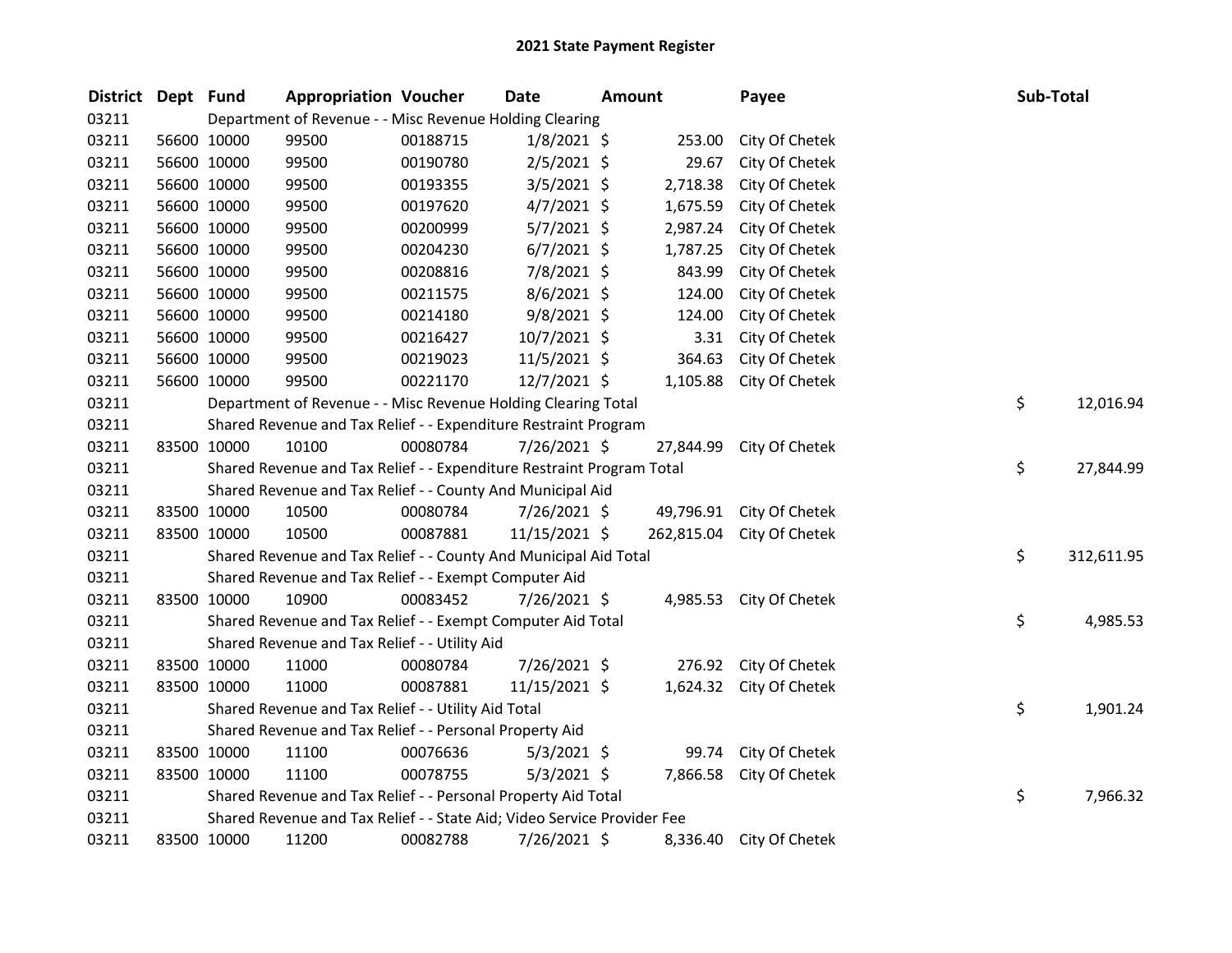## 2021 State Payment Register

| District Dept Fund |             | <b>Appropriation Voucher</b>                                                  |          | Date<br><b>Amount</b> |  | Pavee | Sub-Total               |  |            |
|--------------------|-------------|-------------------------------------------------------------------------------|----------|-----------------------|--|-------|-------------------------|--|------------|
| 03211              |             | Shared Revenue and Tax Relief - - State Aid; Video Service Provider Fee Total |          |                       |  |       |                         |  | 8,336.40   |
| 03211              |             | Shared Revenue and Tax Relief - - Lottery & Gaming Credit                     |          |                       |  |       |                         |  |            |
| 03211              | 83500 52100 | 36300                                                                         | 00074046 | 3/22/2021 \$          |  |       | 1,273.44 City Of Chetek |  |            |
| 03211              |             | Shared Revenue and Tax Relief - - Lottery & Gaming Credit Total               |          |                       |  |       |                         |  | 1.273.44   |
| 03211 Total        |             |                                                                               |          |                       |  |       |                         |  | 711,950.65 |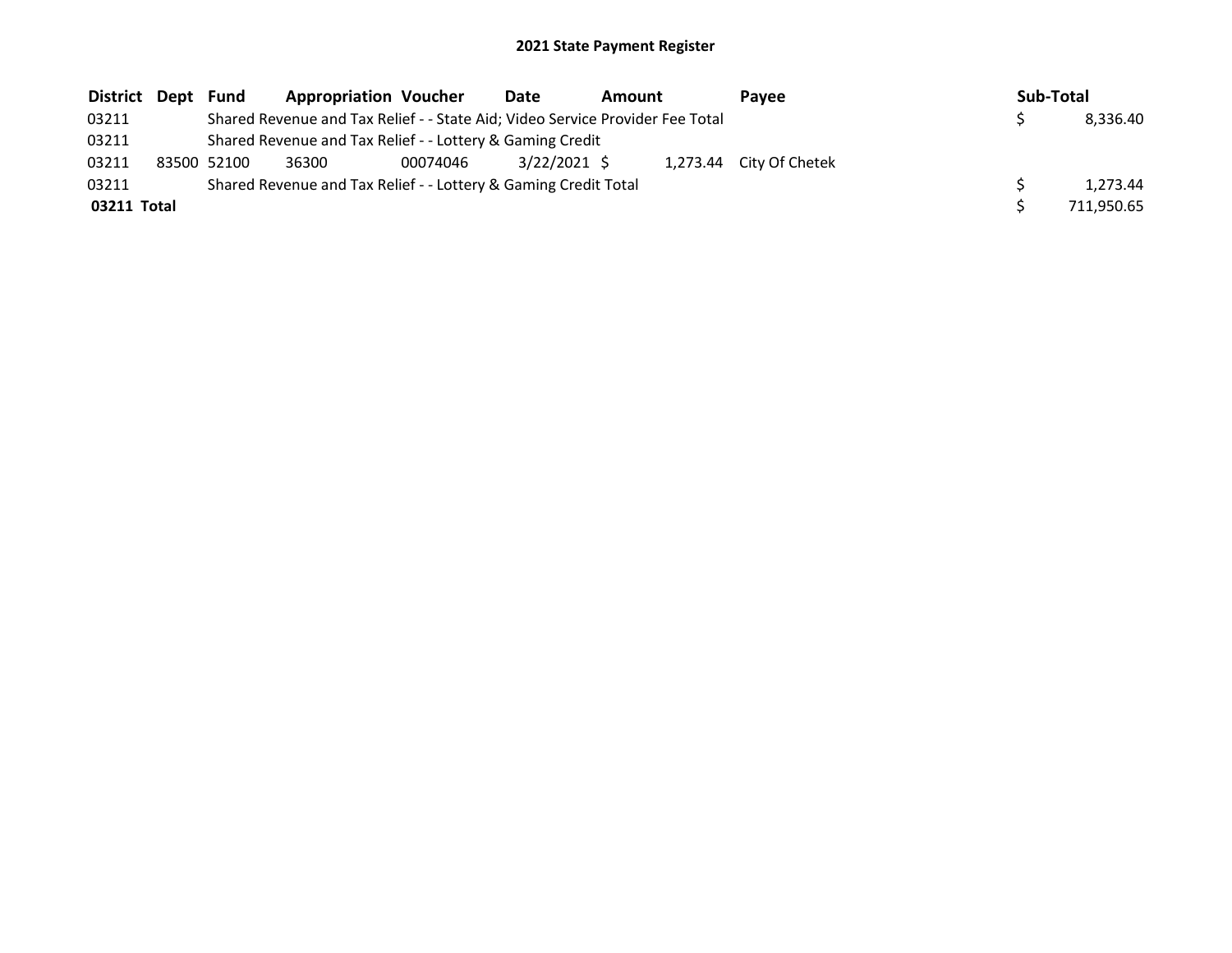| <b>District</b> | Dept Fund |             | <b>Appropriation Voucher</b>                                         |          | <b>Date</b>    | <b>Amount</b> |            | Payee                         | Sub-Total |            |
|-----------------|-----------|-------------|----------------------------------------------------------------------|----------|----------------|---------------|------------|-------------------------------|-----------|------------|
| 03212           |           |             | Dept of Safety & Prof Services - - Fire Dues Distribution            |          |                |               |            |                               |           |            |
| 03212           |           | 16500 10000 | 22500                                                                | 00040266 | 7/16/2021 \$   |               |            | 8,164.76 City Of Cumberland   |           |            |
| 03212           |           |             | Dept of Safety & Prof Services - - Fire Dues Distribution Total      |          |                |               |            |                               | \$        | 8,164.76   |
| 03212           |           |             | Dept of Natural Resources - - Taxes & Assessmts-Conserv Fund         |          |                |               |            |                               |           |            |
| 03212           |           | 37000 21200 | 16900                                                                | 00459238 | $1/28/2021$ \$ |               | 5.00       | City Of Cumberland            |           |            |
| 03212           |           | 37000 21200 | 16900                                                                | 00459239 | $1/28/2021$ \$ |               | 5.00       | City Of Cumberland            |           |            |
| 03212           |           | 37000 21200 | 16900                                                                | 00459240 | $1/28/2021$ \$ |               | 5.00       | City Of Cumberland            |           |            |
| 03212           |           |             | Dept of Natural Resources - - Taxes & Assessmts-Conserv Fund Total   |          |                |               |            |                               | \$        | 15.00      |
| 03212           |           |             | Dept of Natural Resources - - Aids In Lieu Of Taxes - Sum S          |          |                |               |            |                               |           |            |
| 03212           |           | 37000 21200 | 57900                                                                | 00476036 | $4/21/2021$ \$ |               |            | 489.04 City Of Cumberland     |           |            |
| 03212           |           |             | Dept of Natural Resources - - Aids In Lieu Of Taxes - Sum S Total    |          |                |               |            |                               | \$        | 489.04     |
| 03212           |           |             | Dept of Natural Resources - - Ea - Invasive Aqu & Lake Mon           |          |                |               |            |                               |           |            |
| 03212           |           | 37000 21200 | 67800                                                                | 00461649 | $2/5/2021$ \$  |               |            | 1,500.00 City Of Cumberland   |           |            |
| 03212           |           |             | Dept of Natural Resources - - Ea - Invasive Aqu & Lake Mon Total     |          |                |               |            |                               | \$        | 1,500.00   |
| 03212           |           |             | WI Dept of Transportation - - Trns Aids To Mnc.-Sf                   |          |                |               |            |                               |           |            |
| 03212           |           | 39500 21100 | 19100                                                                | 00631740 | $1/4/2021$ \$  |               | 55,603.73  | City Of Cumberland            |           |            |
| 03212           |           | 39500 21100 | 19100                                                                | 00667347 | $4/5/2021$ \$  |               | 55,603.73  | City Of Cumberland            |           |            |
| 03212           |           | 39500 21100 | 19100                                                                | 00710835 | $7/6/2021$ \$  |               | 55,603.73  | City Of Cumberland            |           |            |
| 03212           |           | 39500 21100 | 19100                                                                | 00751394 | 10/4/2021 \$   |               | 55,603.73  | City Of Cumberland            |           |            |
| 03212           |           |             | WI Dept of Transportation - - Trns Aids To Mnc.-Sf Total             |          |                |               |            |                               | \$        | 222,414.92 |
| 03212           |           |             | Department of Justice - - Officer training reimbursement             |          |                |               |            |                               |           |            |
| 03212           |           | 45500 10000 | 21400                                                                | 00105245 | 11/16/2021 \$  |               | 1,120.00   | City Of Cumberland            |           |            |
| 03212           |           |             | Department of Justice - - Officer training reimbursement Total       |          |                |               |            |                               | \$        | 1,120.00   |
| 03212           |           |             | Department of Administration - - Federal Aid, Local Assistance       |          |                |               |            |                               |           |            |
| 03212           |           | 50500 10000 | 74300                                                                | 00142365 | $3/18/2021$ \$ |               | 575,379.38 | City Of Cumberland            |           |            |
| 03212           |           | 50500 10000 | 74300                                                                | 00149311 | 7/27/2021 \$   |               | 118,127.37 | City Of Cumberland            |           |            |
| 03212           |           | 50500 10000 | 74300                                                                | 00152026 | $9/22/2021$ \$ |               | 230,826.90 | City Of Cumberland            |           |            |
| 03212           |           |             | Department of Administration - - Federal Aid, Local Assistance Total |          |                |               |            |                               | \$        | 924,333.65 |
| 03212           |           |             | Department of Revenue - - Gifts And Grants                           |          |                |               |            |                               |           |            |
| 03212           |           | 56600 10000 | 12100                                                                | 00206189 | $6/25/2021$ \$ |               |            | 110,058.99 City Of Cumberland |           |            |
| 03212           |           |             | Department of Revenue - - Gifts And Grants Total                     |          |                |               |            |                               | \$        | 110,058.99 |
| 03212           |           |             | Department of Revenue - - Misc Revenue Holding Clearing              |          |                |               |            |                               |           |            |
| 03212           |           | 56600 10000 | 99500                                                                | 00188714 | $1/8/2021$ \$  |               | 209.26     | City Of Cumberland            |           |            |
| 03212           |           | 56600 10000 | 99500                                                                | 00190779 | $2/5/2021$ \$  |               | 262.89     | City Of Cumberland            |           |            |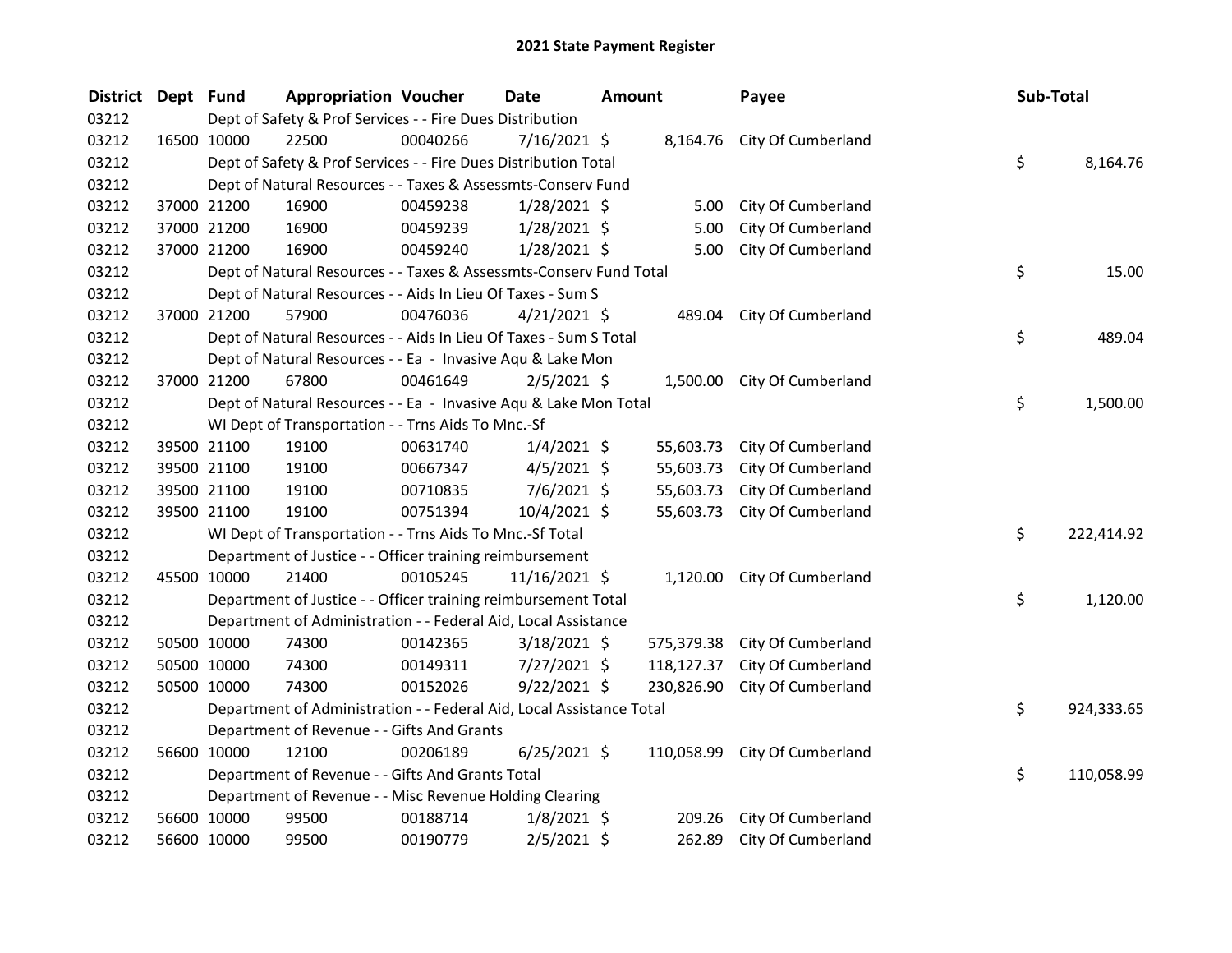## 2021 State Payment Register

| <b>District</b> | Dept Fund |             | <b>Appropriation Voucher</b>                                        |          | Date           | <b>Amount</b> |            | Payee              | Sub-Total          |
|-----------------|-----------|-------------|---------------------------------------------------------------------|----------|----------------|---------------|------------|--------------------|--------------------|
| 03212           |           | 56600 10000 | 99500                                                               | 00193354 | 3/5/2021 \$    |               | 1,261.41   | City Of Cumberland |                    |
| 03212           |           | 56600 10000 | 99500                                                               | 00197619 | $4/7/2021$ \$  |               | 1,427.66   | City Of Cumberland |                    |
| 03212           |           | 56600 10000 | 99500                                                               | 00200998 | $5/7/2021$ \$  |               | 588.53     | City Of Cumberland |                    |
| 03212           |           | 56600 10000 | 99500                                                               | 00204229 | $6/7/2021$ \$  |               | 474.18     | City Of Cumberland |                    |
| 03212           |           | 56600 10000 | 99500                                                               | 00208815 | 7/8/2021 \$    |               | 708.32     | City Of Cumberland |                    |
| 03212           |           | 56600 10000 | 99500                                                               | 00211574 | 8/6/2021 \$    |               | 603.00     | City Of Cumberland |                    |
| 03212           |           | 56600 10000 | 99500                                                               | 00214179 | $9/8/2021$ \$  |               | 495.68     | City Of Cumberland |                    |
| 03212           |           | 56600 10000 | 99500                                                               | 00216426 | 10/7/2021 \$   |               | 434.35     | City Of Cumberland |                    |
| 03212           |           | 56600 10000 | 99500                                                               | 00219022 | 11/5/2021 \$   |               | 288.84     | City Of Cumberland |                    |
| 03212           |           | 56600 10000 | 99500                                                               | 00221169 | 12/7/2021 \$   |               | 1,052.40   | City Of Cumberland |                    |
| 03212           |           |             | Department of Revenue - - Misc Revenue Holding Clearing Total       |          |                |               |            |                    | \$<br>7,806.52     |
| 03212           |           |             | Shared Revenue and Tax Relief - - County And Municipal Aid          |          |                |               |            |                    |                    |
| 03212           |           | 83500 10000 | 10500                                                               | 00080785 | 7/26/2021 \$   |               | 23,889.35  | City Of Cumberland |                    |
| 03212           |           | 83500 10000 | 10500                                                               | 00087882 | 11/15/2021 \$  |               | 418,706.30 | City Of Cumberland |                    |
| 03212           |           |             | Shared Revenue and Tax Relief - - County And Municipal Aid Total    |          |                |               |            |                    | \$<br>442,595.65   |
| 03212           |           |             | Shared Revenue and Tax Relief - - Exempt Computer Aid               |          |                |               |            |                    |                    |
| 03212           |           | 83500 10000 | 10900                                                               | 00083453 | 7/26/2021 \$   |               | 4,133.12   | City Of Cumberland |                    |
| 03212           |           | 83500 10000 | 10900                                                               | 00085659 | 7/26/2021 \$   |               | 3,219.72   | City Of Cumberland |                    |
| 03212           |           |             | Shared Revenue and Tax Relief - - Exempt Computer Aid Total         |          |                |               |            |                    | \$<br>7,352.84     |
| 03212           |           |             | Shared Revenue and Tax Relief - - Personal Property Aid             |          |                |               |            |                    |                    |
| 03212           |           | 83500 10000 | 11100                                                               | 00076637 | $5/3/2021$ \$  |               | 5,507.07   | City Of Cumberland |                    |
| 03212           |           |             | Shared Revenue and Tax Relief - - Personal Property Aid Total       |          |                |               |            |                    | \$<br>5,507.07     |
| 03212           |           |             | Shared Revenue and Tax Relief - - Payments For Municipal Svcs       |          |                |               |            |                    |                    |
| 03212           |           | 83500 10000 | 50100                                                               | 00073502 | $2/1/2021$ \$  |               | 720.64     | City Of Cumberland |                    |
| 03212           |           |             | Shared Revenue and Tax Relief - - Payments For Municipal Svcs Total |          |                |               |            |                    | \$<br>720.64       |
| 03212           |           |             | Shared Revenue and Tax Relief - - Lottery & Gaming Credit           |          |                |               |            |                    |                    |
| 03212           |           | 83500 52100 | 36300                                                               | 00074047 | $3/22/2021$ \$ |               | 7,303.62   | City Of Cumberland |                    |
| 03212           |           |             | Shared Revenue and Tax Relief - - Lottery & Gaming Credit Total     |          |                |               |            |                    | \$<br>7,303.62     |
| 03212 Total     |           |             |                                                                     |          |                |               |            |                    | \$<br>1,739,382.70 |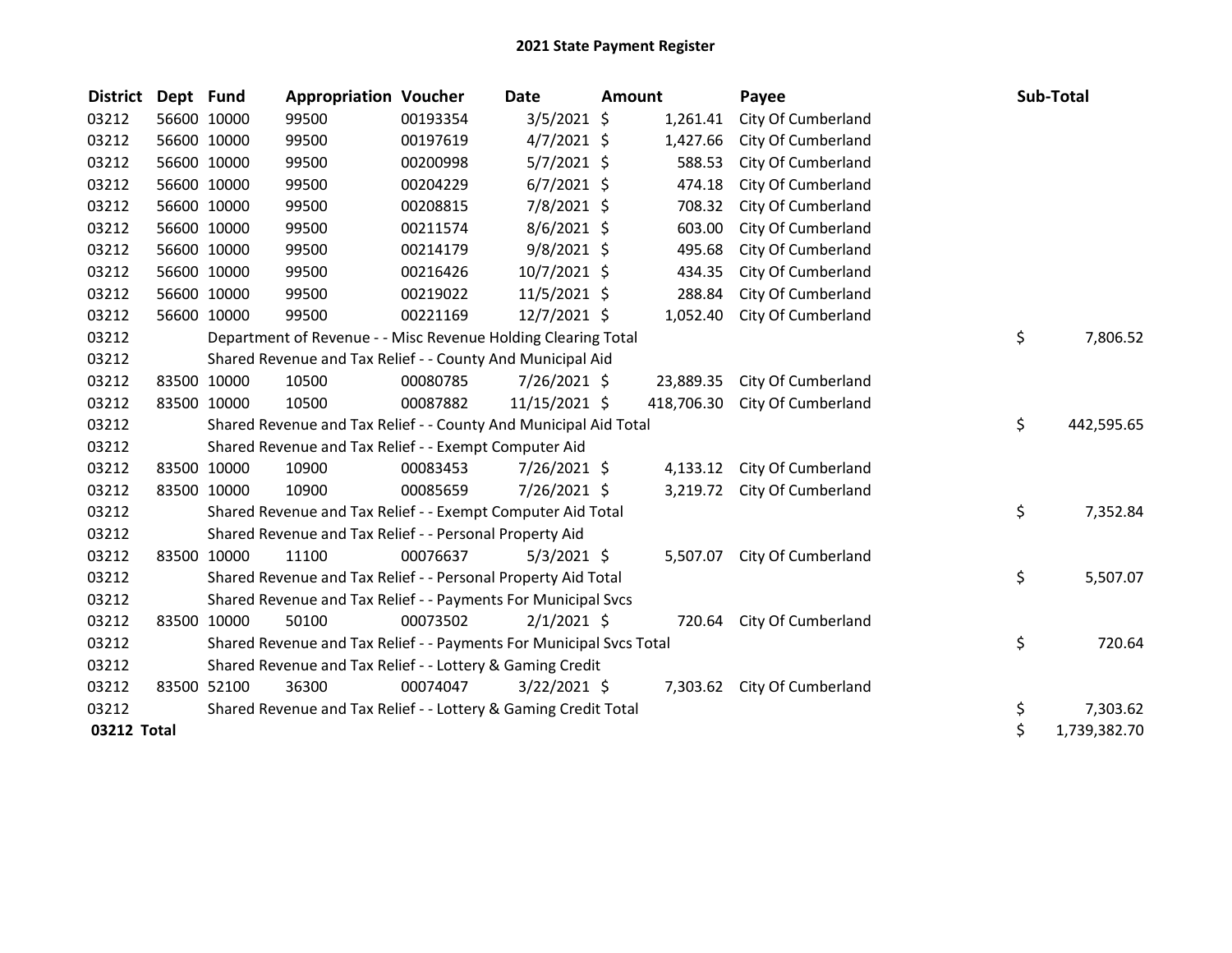| District Dept Fund |             | <b>Appropriation Voucher</b>                                       |          | <b>Date</b>    | <b>Amount</b> |          | Payee                       | Sub-Total |           |
|--------------------|-------------|--------------------------------------------------------------------|----------|----------------|---------------|----------|-----------------------------|-----------|-----------|
| 03276              |             | Dept of Ag, Trade & Cons Protc - - Clean Sweep Grants              |          |                |               |          |                             |           |           |
| 03276              | 11500 27400 | 77800                                                              | 00075729 | 12/20/2021 \$  |               |          | 8,755.20 City Of Rice Lake  |           |           |
| 03276              |             | Dept of Ag, Trade & Cons Protc - - Clean Sweep Grants Total        |          |                |               |          |                             | \$        | 8,755.20  |
| 03276              |             | Dept of Safety & Prof Services - - Fire Dues Distribution          |          |                |               |          |                             |           |           |
| 03276              | 16500 10000 | 22500                                                              | 00040280 | $7/16/2021$ \$ |               |          | 32,102.69 City Of Rice Lake |           |           |
| 03276              |             | Dept of Safety & Prof Services - - Fire Dues Distribution Total    |          |                |               |          |                             | \$        | 32,102.69 |
| 03276              |             | Dept of Natural Resources - - Aids In Lieu Of Taxes - Gener        |          |                |               |          |                             |           |           |
| 03276              | 37000 10000 | 50300                                                              | 00458921 | $1/26/2021$ \$ |               | 2,458.57 | City Of Rice Lake           |           |           |
| 03276              | 37000 10000 | 50300                                                              | 00476076 | $4/21/2021$ \$ |               | 10.45    | City Of Rice Lake           |           |           |
| 03276              |             | Dept of Natural Resources - - Aids In Lieu Of Taxes - Gener Total  |          |                |               |          |                             | \$        | 2,469.02  |
| 03276              |             | Dept of Natural Resources - - Taxes & Assessmts-Conserv Fund       |          |                |               |          |                             |           |           |
| 03276              | 37000 21200 | 16900                                                              | 00459210 | $1/28/2021$ \$ |               | 5.00     | City Of Rice Lake           |           |           |
| 03276              | 37000 21200 | 16900                                                              | 00459211 | $1/28/2021$ \$ |               | 5.00     | City Of Rice Lake           |           |           |
| 03276              | 37000 21200 | 16900                                                              | 00459212 | $1/28/2021$ \$ |               | 5.00     | City Of Rice Lake           |           |           |
| 03276              | 37000 21200 | 16900                                                              | 00459213 | 1/28/2021 \$   |               | 5.00     | City Of Rice Lake           |           |           |
| 03276              | 37000 21200 | 16900                                                              | 00459214 | $1/28/2021$ \$ |               | 5.00     | City Of Rice Lake           |           |           |
| 03276              | 37000 21200 | 16900                                                              | 00459215 | $1/28/2021$ \$ |               | 5.00     | City Of Rice Lake           |           |           |
| 03276              | 37000 21200 | 16900                                                              | 00459216 | 1/28/2021 \$   |               | 5.00     | City Of Rice Lake           |           |           |
| 03276              | 37000 21200 | 16900                                                              | 00459217 | 1/28/2021 \$   |               | 5.00     | City Of Rice Lake           |           |           |
| 03276              | 37000 21200 | 16900                                                              | 00459218 | $1/28/2021$ \$ |               | 5.00     | City Of Rice Lake           |           |           |
| 03276              | 37000 21200 | 16900                                                              | 00459219 | $1/28/2021$ \$ |               | 5.00     | City Of Rice Lake           |           |           |
| 03276              | 37000 21200 | 16900                                                              | 00459220 | 1/28/2021 \$   |               | 5.00     | City Of Rice Lake           |           |           |
| 03276              | 37000 21200 | 16900                                                              | 00459221 | 1/28/2021 \$   |               | 5.00     | City Of Rice Lake           |           |           |
| 03276              |             | Dept of Natural Resources - - Taxes & Assessmts-Conserv Fund Total |          |                |               |          |                             | \$        | 60.00     |
| 03276              |             | Dept of Natural Resources - - Resaids - Cnty Forst, Cl & Mfl       |          |                |               |          |                             |           |           |
| 03276              | 37000 21200 | 57100                                                              | 00487365 | $6/14/2021$ \$ |               |          | 13.44 City Of Rice Lake     |           |           |
| 03276              |             | Dept of Natural Resources - - Resaids - Cnty Forst, Cl & Mfl Total |          |                |               |          |                             | \$        | 13.44     |
| 03276              |             | Dept of Natural Resources - - Fin Asst For Responsible Units       |          |                |               |          |                             |           |           |
| 03276              | 37000 27400 | 67000                                                              | 00483138 | $5/21/2021$ \$ |               |          | 9,563.17 City Of Rice Lake  |           |           |
| 03276              |             | Dept of Natural Resources - - Fin Asst For Responsible Units Total |          |                |               |          |                             | \$        | 9,563.17  |
| 03276              |             | WI Dept of Transportation - - Conn Hwy Aids St Fds                 |          |                |               |          |                             |           |           |
| 03276              | 39500 21100 | 16200                                                              | 00633521 | $1/4/2021$ \$  |               | 8,435.74 | City Of Rice Lake           |           |           |
| 03276              | 39500 21100 | 16200                                                              | 00669128 | $4/5/2021$ \$  |               | 8,435.74 | City Of Rice Lake           |           |           |
| 03276              | 39500 21100 | 16200                                                              | 00712616 | $7/6/2021$ \$  |               | 8,435.74 | City Of Rice Lake           |           |           |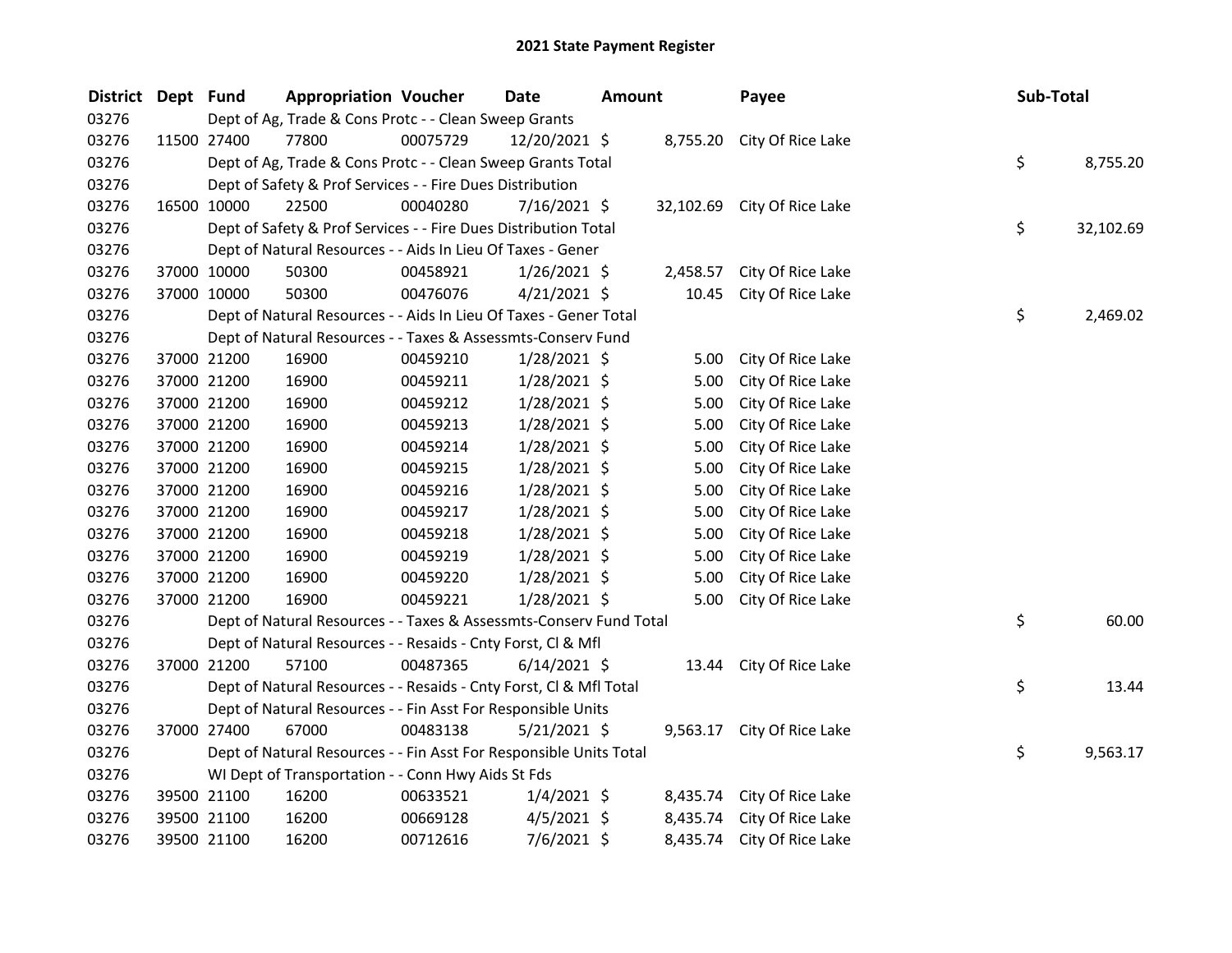| <b>District</b> | Dept Fund |             | <b>Appropriation Voucher</b>                                        |          | <b>Date</b>    | <b>Amount</b> |            | Payee                      | Sub-Total |            |
|-----------------|-----------|-------------|---------------------------------------------------------------------|----------|----------------|---------------|------------|----------------------------|-----------|------------|
| 03276           |           | 39500 21100 | 16200                                                               | 00753175 | 10/4/2021 \$   |               | 8,435.77   | City Of Rice Lake          |           |            |
| 03276           |           |             | WI Dept of Transportation - - Conn Hwy Aids St Fds Total            |          |                |               |            |                            | \$        | 33,742.99  |
| 03276           |           |             | WI Dept of Transportation - - Trns Aids To Mnc.-Sf                  |          |                |               |            |                            |           |            |
| 03276           |           | 39500 21100 | 19100                                                               | 00631741 | $1/4/2021$ \$  |               | 204,983.93 | City Of Rice Lake          |           |            |
| 03276           |           | 39500 21100 | 19100                                                               | 00667348 | $4/5/2021$ \$  |               | 204,983.93 | City Of Rice Lake          |           |            |
| 03276           |           | 39500 21100 | 19100                                                               | 00710836 | $7/6/2021$ \$  |               | 204,983.93 | City Of Rice Lake          |           |            |
| 03276           |           | 39500 21100 | 19100                                                               | 00751395 | 10/4/2021 \$   |               | 204,983.94 | City Of Rice Lake          |           |            |
| 03276           |           |             | WI Dept of Transportation - - Trns Aids To Mnc.-Sf Total            |          |                |               |            |                            | \$        | 819,935.73 |
| 03276           |           |             | WI Dept of Transportation - - Dept Mgt & Oper St Fd                 |          |                |               |            |                            |           |            |
| 03276           |           | 39500 21100 | 46100                                                               | 00642789 | 1/20/2021 \$   |               | 620.12     | City Of Rice Lake          |           |            |
| 03276           |           | 39500 21100 | 46100                                                               | 00657488 | $2/23/2021$ \$ |               | 641.20     | City Of Rice Lake          |           |            |
| 03276           |           | 39500 21100 | 46100                                                               | 00659596 | $3/3/2021$ \$  |               | 5.08       | City Of Rice Lake          |           |            |
| 03276           |           | 39500 21100 | 46100                                                               | 00670144 | 3/24/2021 \$   |               | 724.75     | City Of Rice Lake          |           |            |
| 03276           |           | 39500 21100 | 46100                                                               | 00682484 | $4/21/2021$ \$ |               | 658.22     | City Of Rice Lake          |           |            |
| 03276           |           | 39500 21100 | 46100                                                               | 00696320 | 5/19/2021 \$   |               | 544.19     | City Of Rice Lake          |           |            |
| 03276           |           | 39500 21100 | 46100                                                               | 00709606 | $6/21/2021$ \$ |               | 548.67     | City Of Rice Lake          |           |            |
| 03276           |           | 39500 21100 | 46100                                                               | 00722831 | 7/21/2021 \$   |               | 544.90     | City Of Rice Lake          |           |            |
| 03276           |           | 39500 21100 | 46100                                                               | 00736403 | $8/18/2021$ \$ |               | 573.17     | City Of Rice Lake          |           |            |
| 03276           |           | 39500 21100 | 46100                                                               | 00748861 | $9/21/2021$ \$ |               | 547.03     | City Of Rice Lake          |           |            |
| 03276           |           | 39500 21100 | 46100                                                               | 00764426 | 10/20/2021 \$  |               | 529.81     | City Of Rice Lake          |           |            |
| 03276           |           | 39500 21100 | 46100                                                               | 00776794 | 11/22/2021 \$  |               | 538.15     | City Of Rice Lake          |           |            |
| 03276           |           | 39500 21100 | 46100                                                               | 00785765 | 12/20/2021 \$  |               | 560.67     | City Of Rice Lake          |           |            |
| 03276           |           |             | WI Dept of Transportation - - Dept Mgt & Oper St Fd Total           |          |                |               |            |                            | \$        | 7,035.96   |
| 03276           |           |             | Department of Justice - - Officer training reimbursement            |          |                |               |            |                            |           |            |
| 03276           |           | 45500 10000 | 21400                                                               | 00105868 | 11/24/2021 \$  |               | 2,400.00   | City Of Rice Lake          |           |            |
| 03276           |           |             | Department of Justice - - Officer training reimbursement Total      |          |                |               |            |                            | \$        | 2,400.00   |
| 03276           |           |             | Department of Justice - - Internet Crimes Against Childr            |          |                |               |            |                            |           |            |
| 03276           |           | 45500 10000 | 28400                                                               | 00104804 | 11/10/2021 \$  |               |            | 1,295.00 City Of Rice Lake |           |            |
| 03276           |           |             | Department of Justice - - Internet Crimes Against Childr Total      |          |                |               |            |                            | \$        | 1,295.00   |
| 03276           |           |             | Department of Military Affairs - - General Program Operations       |          |                |               |            |                            |           |            |
| 03276           |           | 46500 10000 | 10100                                                               | 00087242 | $1/4/2021$ \$  |               | 5.00       | City Of Rice Lake          |           |            |
| 03276           |           |             | Department of Military Affairs - - General Program Operations Total |          |                |               |            |                            | \$        | 5.00       |
| 03276           |           |             | Department of Military Affairs - - Energy Costs, Energy-Related A   |          |                |               |            |                            |           |            |
| 03276           |           | 46500 10000 | 10600                                                               | 00088714 | 1/28/2021 \$   |               | 598.58     | City Of Rice Lake          |           |            |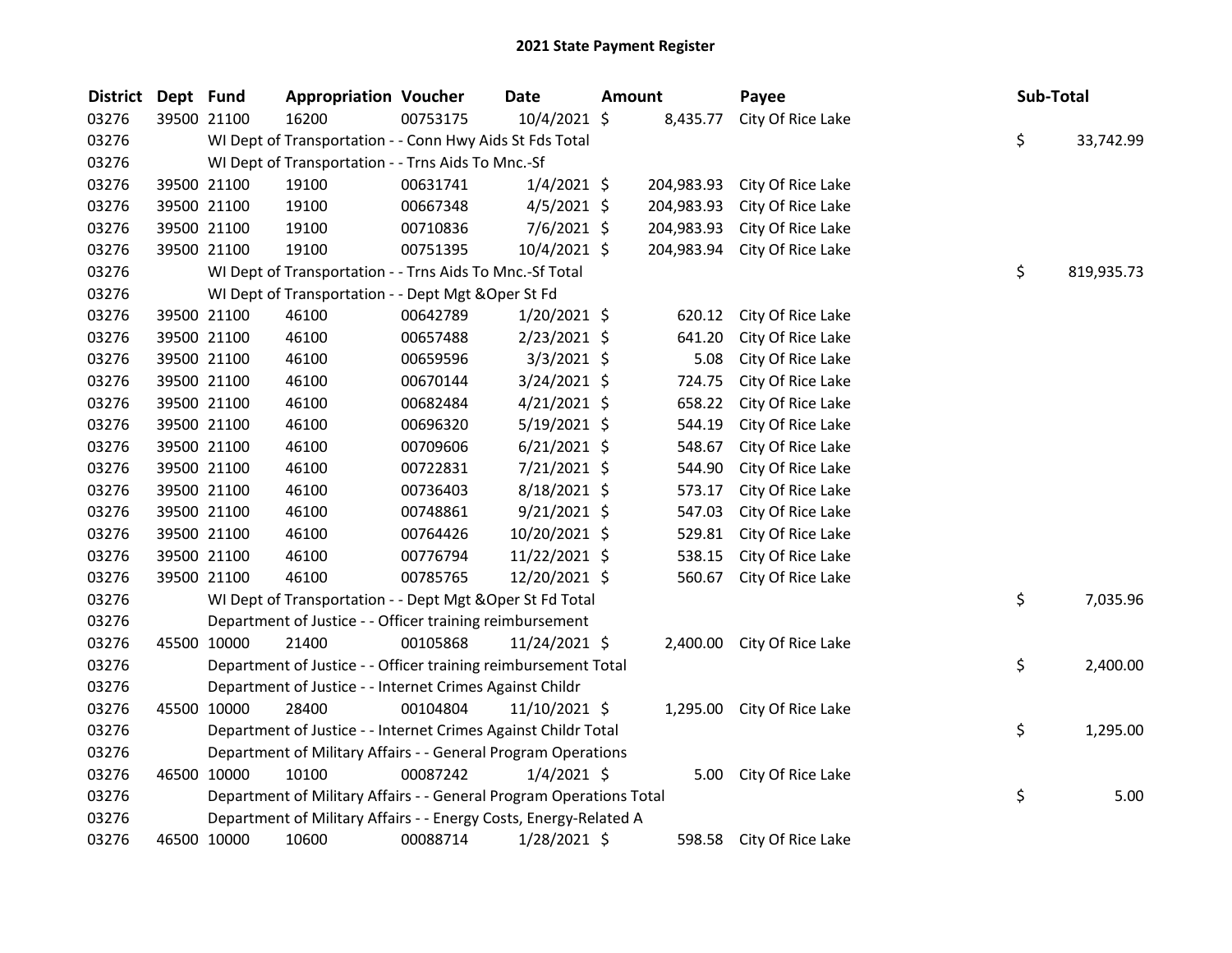| <b>District</b> | Dept Fund |             | <b>Appropriation Voucher</b>                                            |          | <b>Date</b>    | <b>Amount</b> |            | Payee                                                                                             | Sub-Total        |
|-----------------|-----------|-------------|-------------------------------------------------------------------------|----------|----------------|---------------|------------|---------------------------------------------------------------------------------------------------|------------------|
| 03276           |           | 46500 10000 | 10600                                                                   | 00090414 | 2/25/2021 \$   |               | 567.61     | City Of Rice Lake                                                                                 |                  |
| 03276           |           | 46500 10000 | 10600                                                                   | 00092778 | $4/20/2021$ \$ |               | 548.04     | City Of Rice Lake                                                                                 |                  |
| 03276           |           | 46500 10000 | 10600                                                                   | 00092779 | $4/20/2021$ \$ |               | 559.43     | City Of Rice Lake                                                                                 |                  |
| 03276           |           | 46500 10000 | 10600                                                                   | 00094440 | 5/24/2021 \$   |               | 592.86     | City Of Rice Lake                                                                                 |                  |
| 03276           |           | 46500 10000 | 10600                                                                   | 00095663 | $6/25/2021$ \$ |               | 515.11     | City Of Rice Lake                                                                                 |                  |
| 03276           |           | 46500 10000 | 10600                                                                   | 00098023 | 7/28/2021 \$   |               | 501.50     | City Of Rice Lake                                                                                 |                  |
| 03276           |           | 46500 10000 | 10600                                                                   | 00099236 | $8/25/2021$ \$ |               | 573.47     | City Of Rice Lake                                                                                 |                  |
| 03276           |           | 46500 10000 | 10600                                                                   | 00100353 | $9/24/2021$ \$ |               | 491.21     | City Of Rice Lake                                                                                 |                  |
| 03276           |           | 46500 10000 | 10600                                                                   | 00101665 | 10/25/2021 \$  |               | 483.13     | City Of Rice Lake                                                                                 |                  |
| 03276           |           | 46500 10000 | 10600                                                                   | 00102887 | 11/26/2021 \$  |               | 532.00     | City Of Rice Lake                                                                                 |                  |
| 03276           |           | 46500 10000 | 10600                                                                   | 00103948 | 12/23/2021 \$  |               | 586.50     | City Of Rice Lake                                                                                 |                  |
| 03276           |           |             | Department of Military Affairs - - Energy Costs, Energy-Related A Total |          |                |               |            |                                                                                                   | \$<br>6,549.44   |
| 03276           |           |             | Department of Military Affairs - - Regional Emergency Response Tm       |          |                |               |            |                                                                                                   |                  |
| 03276           |           | 46500 10000 | 30600                                                                   | 00088875 | $1/28/2021$ \$ |               | 3,955.92   | City Of Rice Lake                                                                                 |                  |
| 03276           |           | 46500 10000 | 30600                                                                   | 00094052 | $5/14/2021$ \$ |               | 3,955.92   | City Of Rice Lake                                                                                 |                  |
| 03276           |           | 46500 10000 | 30600                                                                   | 00097558 | 7/15/2021 \$   |               | 3,955.92   | City Of Rice Lake                                                                                 |                  |
| 03276           |           | 46500 10000 | 30600                                                                   | 00101877 | 10/25/2021 \$  |               | 3,955.92   | City Of Rice Lake                                                                                 |                  |
| 03276           |           |             | Department of Military Affairs - - Regional Emergency Response Tm Total |          |                |               |            |                                                                                                   | \$<br>15,823.68  |
| 03276           |           |             | Department of Administration - - Federal Aid, Local Assistance          |          |                |               |            |                                                                                                   |                  |
| 03276           |           | 50500 10000 | 74300                                                                   | 00150961 | $9/2/2021$ \$  |               | 151,410.00 | City Of Rice Lake                                                                                 |                  |
| 03276           |           | 50500 10000 | 74300                                                                   | 00152600 | $10/4/2021$ \$ |               | 174,047.00 | City Of Rice Lake                                                                                 |                  |
| 03276           |           | 50500 10000 | 74300                                                                   | 00156956 | 12/29/2021 \$  |               | 74,228.00  | City Of Rice Lake                                                                                 |                  |
| 03276           |           |             | Department of Administration - - Federal Aid, Local Assistance Total    |          |                |               |            |                                                                                                   | \$<br>399,685.00 |
| 03276           |           |             | Elections Commission - - General Program Ops, GPR                       |          |                |               |            |                                                                                                   |                  |
| 03276           |           | 51000 10000 | 10100                                                                   | 00005064 | $1/8/2021$ \$  |               |            | 1,569.35 City Of Rice Lake                                                                        |                  |
| 03276           |           |             | Elections Commission - - General Program Ops, GPR Total                 |          |                |               |            |                                                                                                   | \$<br>1,569.35   |
| 03276           |           |             |                                                                         |          |                |               |            | Public Defender Board - - Transcript, Discovery and Records Provided to the Public Defender Board |                  |
| 03276           |           | 55000 10000 | 10600                                                                   | 00275604 | $1/26/2021$ \$ |               | 10.00      | City Of Rice Lake                                                                                 |                  |
| 03276           |           | 55000 10000 | 10600                                                                   | 00275605 | $1/26/2021$ \$ |               | 10.00      | City Of Rice Lake                                                                                 |                  |
| 03276           |           | 55000 10000 | 10600                                                                   | 00275606 | $1/26/2021$ \$ |               | 15.00      | City Of Rice Lake                                                                                 |                  |
| 03276           |           | 55000 10000 | 10600                                                                   | 00278918 | $2/22/2021$ \$ |               | 5.00       | City Of Rice Lake                                                                                 |                  |
| 03276           |           | 55000 10000 | 10600                                                                   | 00282113 | 3/22/2021 \$   |               | 10.00      | City Of Rice Lake                                                                                 |                  |
| 03276           |           | 55000 10000 | 10600                                                                   | 00292293 | $5/28/2021$ \$ |               | 5.00       | City Of Rice Lake                                                                                 |                  |
| 03276           |           | 55000 10000 | 10600                                                                   | 00292294 | 5/28/2021 \$   |               | 10.00      | City Of Rice Lake                                                                                 |                  |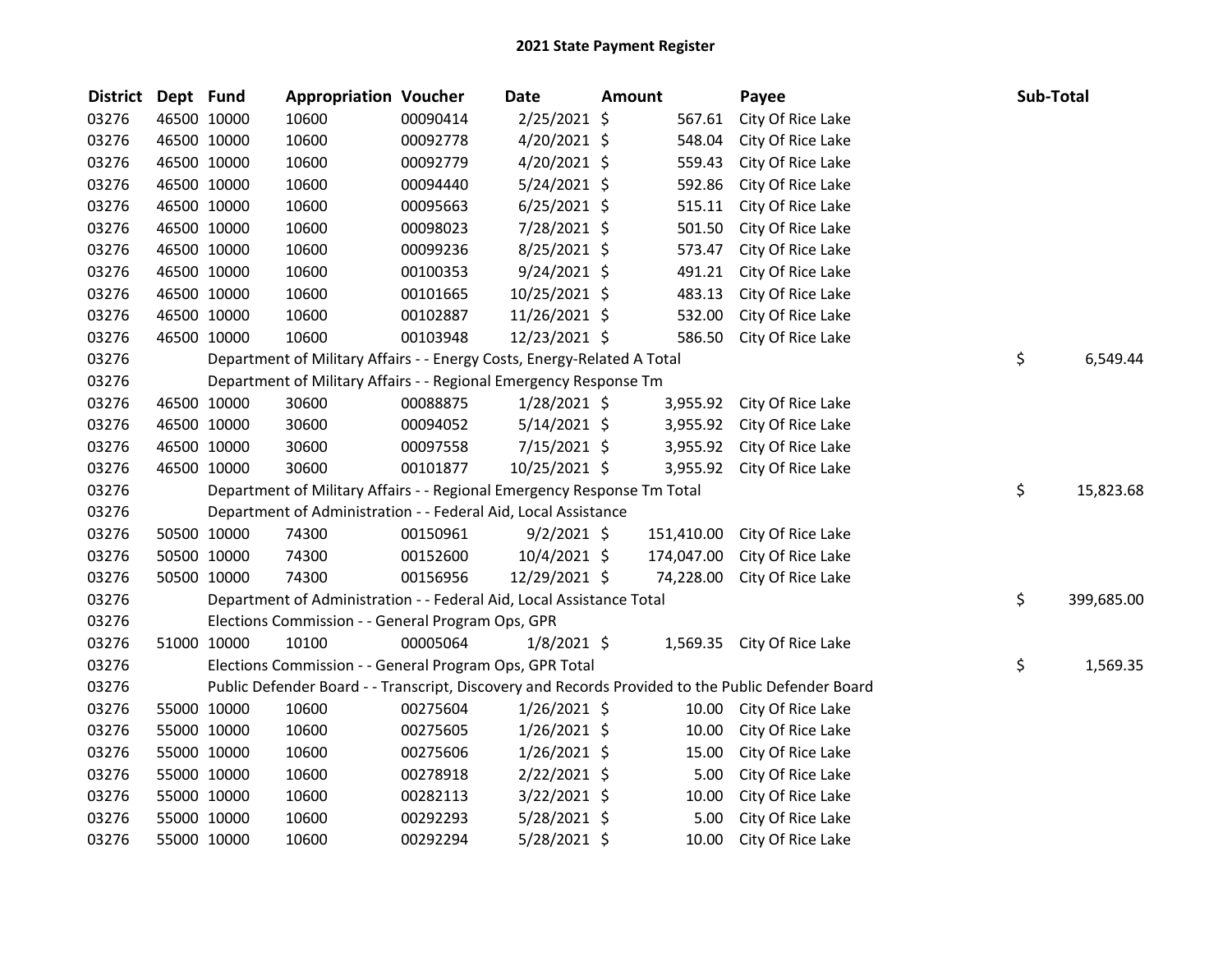| <b>District</b> | Dept Fund |             | <b>Appropriation Voucher</b>                            |          | <b>Date</b>    | <b>Amount</b> | Payee                                                                                                   | Sub-Total        |
|-----------------|-----------|-------------|---------------------------------------------------------|----------|----------------|---------------|---------------------------------------------------------------------------------------------------------|------------------|
| 03276           |           |             |                                                         |          |                |               | Public Defender Board - - Transcript, Discovery and Records Provided to the Public Defender Board Total | \$<br>65.00      |
| 03276           |           |             | Department of Revenue - - Gifts And Grants              |          |                |               |                                                                                                         |                  |
| 03276           |           | 56600 10000 | 12100                                                   | 00206190 | $6/25/2021$ \$ |               | 445,312.37 City Of Rice Lake                                                                            |                  |
| 03276           |           |             | Department of Revenue - - Gifts And Grants Total        |          |                |               |                                                                                                         | \$<br>445,312.37 |
| 03276           |           |             | Department of Revenue - - Misc Revenue Holding Clearing |          |                |               |                                                                                                         |                  |
| 03276           |           | 56600 10000 | 99500                                                   | 00188713 | $1/8/2021$ \$  | 1,647.82      | City Of Rice Lake                                                                                       |                  |
| 03276           |           | 56600 10000 | 99500                                                   | 00190778 | $2/5/2021$ \$  | 1,682.61      | City Of Rice Lake                                                                                       |                  |
| 03276           |           | 56600 10000 | 99500                                                   | 00192399 | $3/1/2021$ \$  | 6,632.26      | City Of Rice Lake                                                                                       |                  |
| 03276           |           | 56600 10000 | 99500                                                   | 00193353 | $3/5/2021$ \$  | 5,904.72      | City Of Rice Lake                                                                                       |                  |
| 03276           |           | 56600 10000 | 99500                                                   | 00193916 | 3/8/2021 \$    | 524.48        | City Of Rice Lake                                                                                       |                  |
| 03276           |           | 56600 10000 | 99500                                                   | 00194771 | $3/15/2021$ \$ | 2,174.85      | City Of Rice Lake                                                                                       |                  |
| 03276           |           | 56600 10000 | 99500                                                   | 00195333 | $3/15/2021$ \$ | 307.78        | City Of Rice Lake                                                                                       |                  |
| 03276           |           | 56600 10000 | 99500                                                   | 00195631 | $3/22/2021$ \$ | 2,269.00      | City Of Rice Lake                                                                                       |                  |
| 03276           |           | 56600 10000 | 99500                                                   | 00196325 | 3/29/2021 \$   | 26.50         | City Of Rice Lake                                                                                       |                  |
| 03276           |           | 56600 10000 | 99500                                                   | 00197073 | $4/5/2021$ \$  | 231.30        | City Of Rice Lake                                                                                       |                  |
| 03276           |           | 56600 10000 | 99500                                                   | 00197618 | $4/7/2021$ \$  | 4,050.05      | City Of Rice Lake                                                                                       |                  |
| 03276           |           | 56600 10000 | 99500                                                   | 00197622 | $4/7/2021$ \$  | 358.51        | City Of Rice Lake                                                                                       |                  |
| 03276           |           | 56600 10000 | 99500                                                   | 00198288 | $4/12/2021$ \$ | 388.81        | City Of Rice Lake                                                                                       |                  |
| 03276           |           | 56600 10000 | 99500                                                   | 00199659 | $4/26/2021$ \$ | 1,599.11      | City Of Rice Lake                                                                                       |                  |
| 03276           |           | 56600 10000 | 99500                                                   | 00199660 | $4/26/2021$ \$ | 32.82         | City Of Rice Lake                                                                                       |                  |
| 03276           |           | 56600 10000 | 99500                                                   | 00200305 | 5/3/2021 \$    | 67.30         | City Of Rice Lake                                                                                       |                  |
| 03276           |           | 56600 10000 | 99500                                                   | 00200997 | 5/7/2021 \$    | 3,147.04      | City Of Rice Lake                                                                                       |                  |
| 03276           |           | 56600 10000 | 99500                                                   | 00201001 | $5/7/2021$ \$  | 196.50        | City Of Rice Lake                                                                                       |                  |
| 03276           |           | 56600 10000 | 99500                                                   | 00201500 | $5/10/2021$ \$ | 90.98         | City Of Rice Lake                                                                                       |                  |
| 03276           |           | 56600 10000 | 99500                                                   | 00202123 | $5/17/2021$ \$ | 342.50        | City Of Rice Lake                                                                                       |                  |
| 03276           |           | 56600 10000 | 99500                                                   | 00202807 | $5/24/2021$ \$ | 121.00        | City Of Rice Lake                                                                                       |                  |
| 03276           |           | 56600 10000 | 99500                                                   | 00204228 | $6/7/2021$ \$  | 2,893.51      | City Of Rice Lake                                                                                       |                  |
| 03276           |           | 56600 10000 | 99500                                                   | 00204232 | $6/7/2021$ \$  | 71.94         | City Of Rice Lake                                                                                       |                  |
| 03276           |           | 56600 10000 | 99500                                                   | 00204685 | $6/7/2021$ \$  | 98.80         | City Of Rice Lake                                                                                       |                  |
| 03276           |           | 56600 10000 | 99500                                                   | 00205786 | $6/21/2021$ \$ | 476.80        | City Of Rice Lake                                                                                       |                  |
| 03276           |           | 56600 10000 | 99500                                                   | 00208008 | $6/28/2021$ \$ | 250.00        | City Of Rice Lake                                                                                       |                  |
| 03276           |           | 56600 10000 | 99500                                                   | 00208459 | 7/6/2021 \$    | 87.50         | City Of Rice Lake                                                                                       |                  |
| 03276           |           | 56600 10000 | 99500                                                   | 00208814 | 7/8/2021 \$    | 1,641.70      | City Of Rice Lake                                                                                       |                  |
| 03276           |           | 56600 10000 | 99500                                                   | 00211573 | 8/6/2021 \$    | 719.20        | City Of Rice Lake                                                                                       |                  |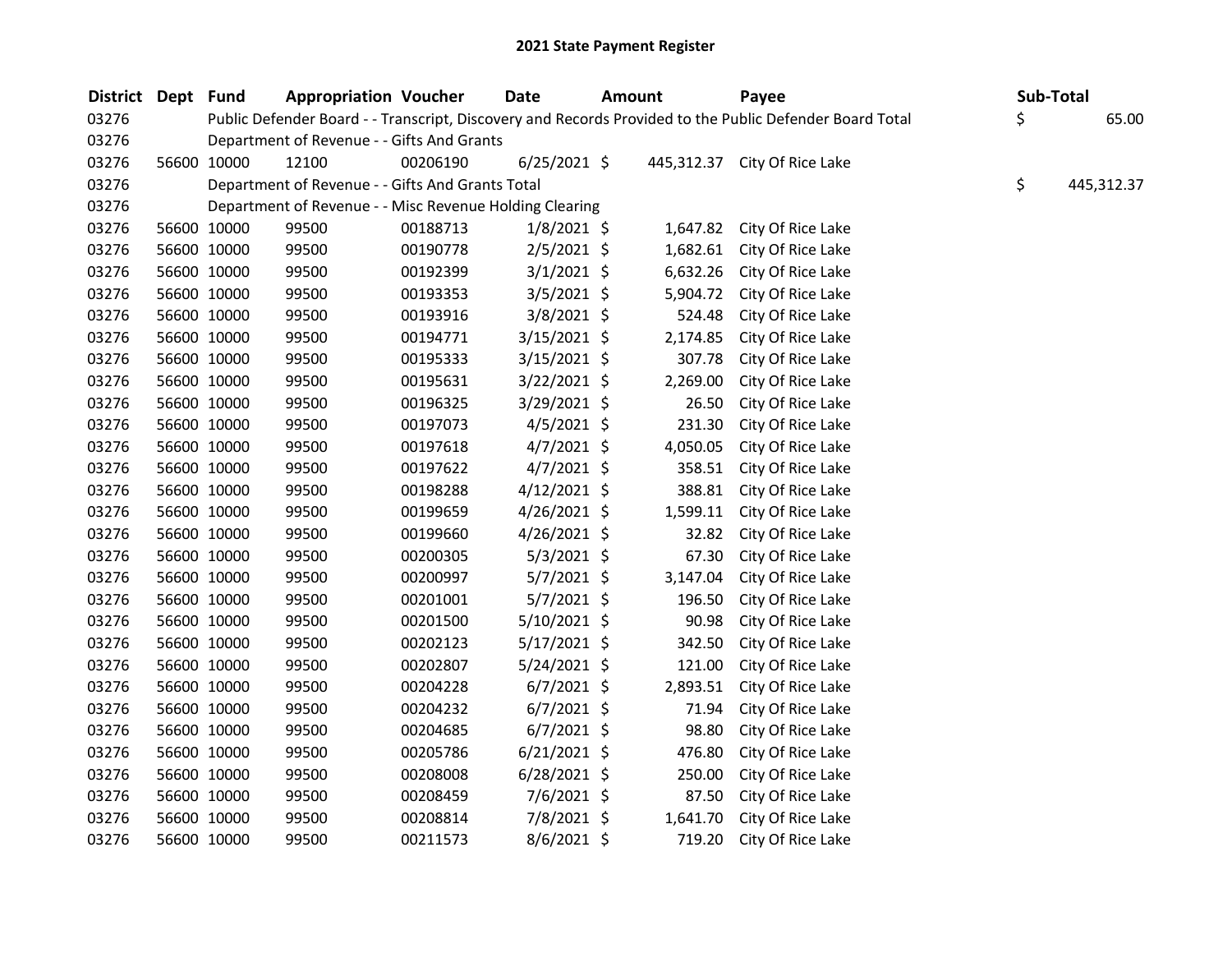| <b>District</b> | Dept Fund |             | <b>Appropriation Voucher</b>                                                  |          | Date          | <b>Amount</b> | Payee                       | Sub-Total          |
|-----------------|-----------|-------------|-------------------------------------------------------------------------------|----------|---------------|---------------|-----------------------------|--------------------|
| 03276           |           | 56600 10000 | 99500                                                                         | 00211577 | 8/6/2021 \$   | 105.54        | City Of Rice Lake           |                    |
| 03276           |           | 56600 10000 | 99500                                                                         | 00212067 | 8/9/2021 \$   | 187.00        | City Of Rice Lake           |                    |
| 03276           |           | 56600 10000 | 99500                                                                         | 00214178 | $9/8/2021$ \$ | 224.13        | City Of Rice Lake           |                    |
| 03276           |           | 56600 10000 | 99500                                                                         | 00214182 | $9/8/2021$ \$ | 1,029.71      | City Of Rice Lake           |                    |
| 03276           |           | 56600 10000 | 99500                                                                         | 00216425 | 10/7/2021 \$  | 197.00        | City Of Rice Lake           |                    |
| 03276           |           | 56600 10000 | 99500                                                                         | 00217025 | 10/12/2021 \$ | 118.00        | City Of Rice Lake           |                    |
| 03276           |           | 56600 10000 | 99500                                                                         | 00219021 | 11/5/2021 \$  | 625.29        | City Of Rice Lake           |                    |
| 03276           |           | 56600 10000 | 99500                                                                         | 00221168 | 12/7/2021 \$  | 794.33        | City Of Rice Lake           |                    |
| 03276           |           |             | Department of Revenue - - Misc Revenue Holding Clearing Total                 |          |               |               |                             | \$<br>41,316.39    |
| 03276           |           |             | Shared Revenue and Tax Relief - - Expenditure Restraint Program               |          |               |               |                             |                    |
| 03276           |           | 83500 10000 | 10100                                                                         | 00080786 | 7/26/2021 \$  | 138,464.30    | City Of Rice Lake           |                    |
| 03276           |           |             | Shared Revenue and Tax Relief - - Expenditure Restraint Program Total         |          |               |               |                             | \$<br>138,464.30   |
| 03276           |           |             | Shared Revenue and Tax Relief - - County And Municipal Aid                    |          |               |               |                             |                    |
| 03276           |           | 83500 10000 | 10500                                                                         | 00080786 | 7/26/2021 \$  | 254,705.15    | City Of Rice Lake           |                    |
| 03276           |           | 83500 10000 | 10500                                                                         | 00087883 | 11/15/2021 \$ | 1,443,329.17  | City Of Rice Lake           |                    |
| 03276           |           |             | Shared Revenue and Tax Relief - - County And Municipal Aid Total              |          |               |               |                             | \$<br>1,698,034.32 |
| 03276           |           |             | Shared Revenue and Tax Relief - - Exempt Computer Aid                         |          |               |               |                             |                    |
| 03276           |           | 83500 10000 | 10900                                                                         | 00083454 | 7/26/2021 \$  | 38,144.84     | City Of Rice Lake           |                    |
| 03276           |           | 83500 10000 | 10900                                                                         | 00085660 | 7/26/2021 \$  |               | 11,330.52 City Of Rice Lake |                    |
| 03276           |           |             | Shared Revenue and Tax Relief - - Exempt Computer Aid Total                   |          |               |               |                             | \$<br>49,475.36    |
| 03276           |           |             | Shared Revenue and Tax Relief - - Utility Aid                                 |          |               |               |                             |                    |
| 03276           |           | 83500 10000 | 11000                                                                         | 00080786 | 7/26/2021 \$  |               | 2,414.82 City Of Rice Lake  |                    |
| 03276           |           | 83500 10000 | 11000                                                                         | 00087883 | 11/15/2021 \$ |               | 21,383.62 City Of Rice Lake |                    |
| 03276           |           |             | Shared Revenue and Tax Relief - - Utility Aid Total                           |          |               |               |                             | \$<br>23,798.44    |
| 03276           |           |             | Shared Revenue and Tax Relief - - Personal Property Aid                       |          |               |               |                             |                    |
| 03276           |           | 83500 10000 | 11100                                                                         | 00076638 | $5/3/2021$ \$ | 29,977.73     | City Of Rice Lake           |                    |
| 03276           |           | 83500 10000 | 11100                                                                         | 00078756 | $5/3/2021$ \$ | 36,629.13     | City Of Rice Lake           |                    |
| 03276           |           |             | Shared Revenue and Tax Relief - - Personal Property Aid Total                 |          |               |               |                             | \$<br>66,606.86    |
| 03276           |           |             | Shared Revenue and Tax Relief - - State Aid; Video Service Provider Fee       |          |               |               |                             |                    |
| 03276           |           | 83500 10000 | 11200                                                                         | 00082789 | 7/26/2021 \$  | 26,288.72     | City Of Rice Lake           |                    |
| 03276           |           |             | Shared Revenue and Tax Relief - - State Aid; Video Service Provider Fee Total |          |               |               |                             | \$<br>26,288.72    |
| 03276           |           |             | Shared Revenue and Tax Relief - - School Lvy Tx/First Dollar Cr               |          |               |               |                             |                    |
| 03276           |           | 83500 10000 | 30200                                                                         | 00082626 | 7/26/2021 \$  | 1,362,373.28  | City Of Rice Lake           |                    |
| 03276           |           | 83500 10000 | 30200                                                                         | 00086022 | 7/26/2021 \$  | 256,239.63    | City Of Rice Lake           |                    |